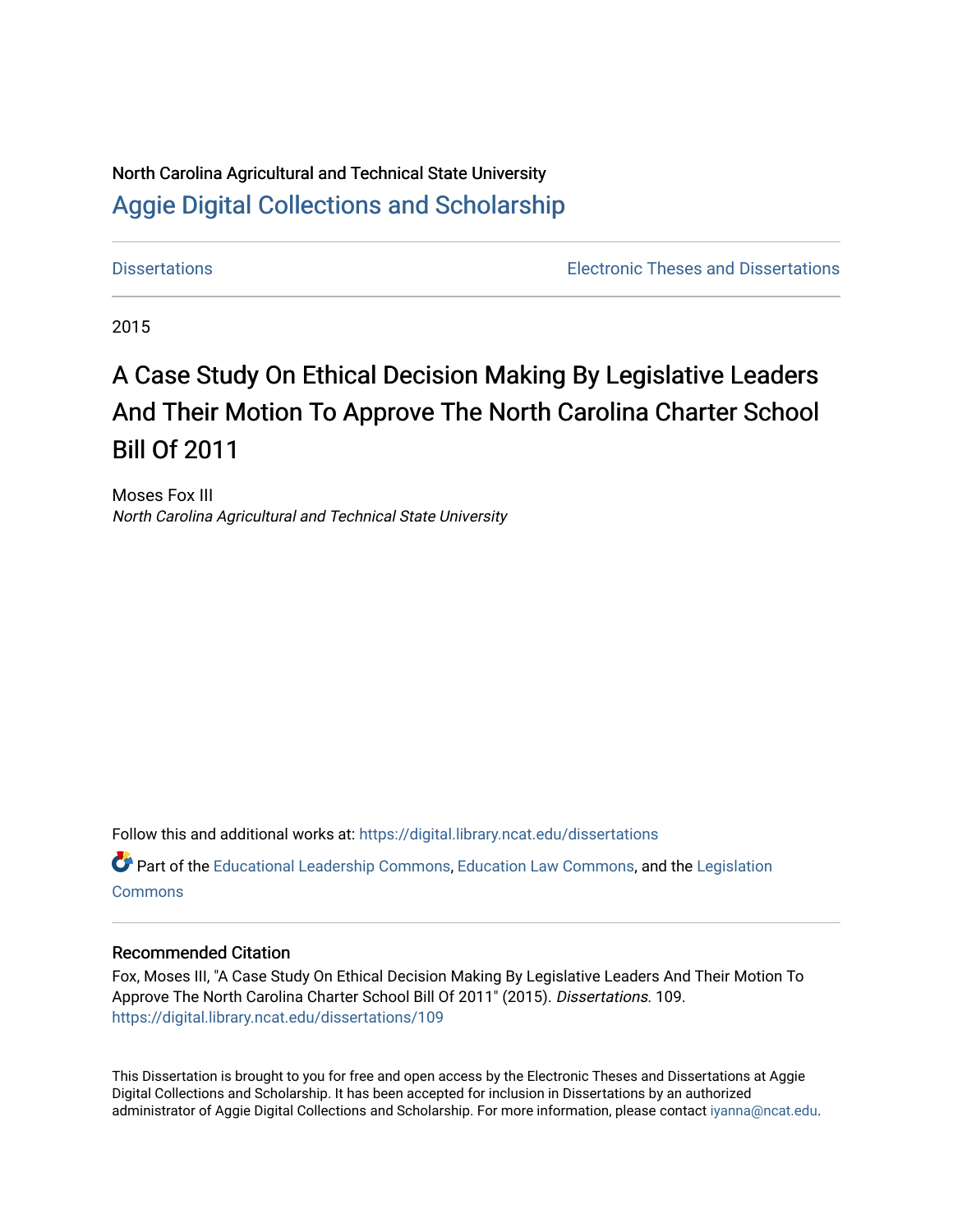A Case Study on Ethical Decision Making by Legislative Leaders and Their Motion to Approve the North Carolina Charter School Bill of 2011 Moses Fox, III North Carolina A&T State University

> A dissertation submitted to the graduate faculty in partial fulfillment of the requirements for the degree of DOCTOR OF PHILOSOPHY Department: Leadership Studies Major: Leadership Studies Major Professor: Dr. Forrest Toms, Ph.D. Greensboro, North Carolina

> > 2015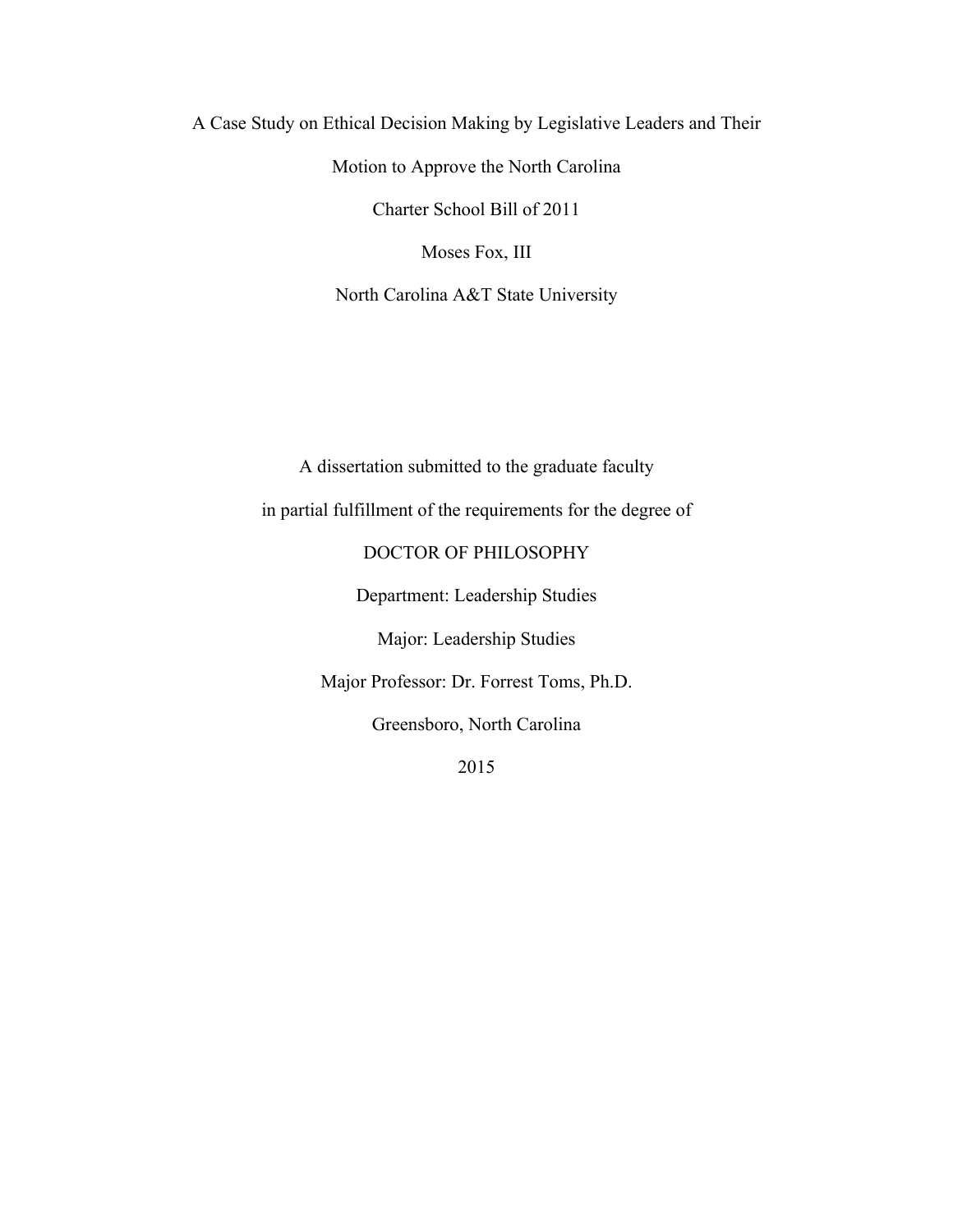### The Graduate School North Carolina Agricultural and Technical State University

This is to certify that the Doctoral Dissertation of

Moses Fox, III

has met the dissertation requirements of North Carolina Agricultural and Technical State University

> Greensboro, North Carolina 2015

> > Approved by:

Forrest D. Toms, Ph.D. Major Professor / Co-Chairperson

Anthony Graham, Ph.D. Co-Chairperson

Comfort O. Okpala, Ph.D. Department Chair

Belinda B. McFeeters, Ph.D. Committee Member

Antoine J. Alston, Ph.D. Committee Member

Chiekwe Anyansi-Archibong, Ph.D. Graduate School Representative

Sanjiv Sarin, Ph.D. Dean, The Graduate School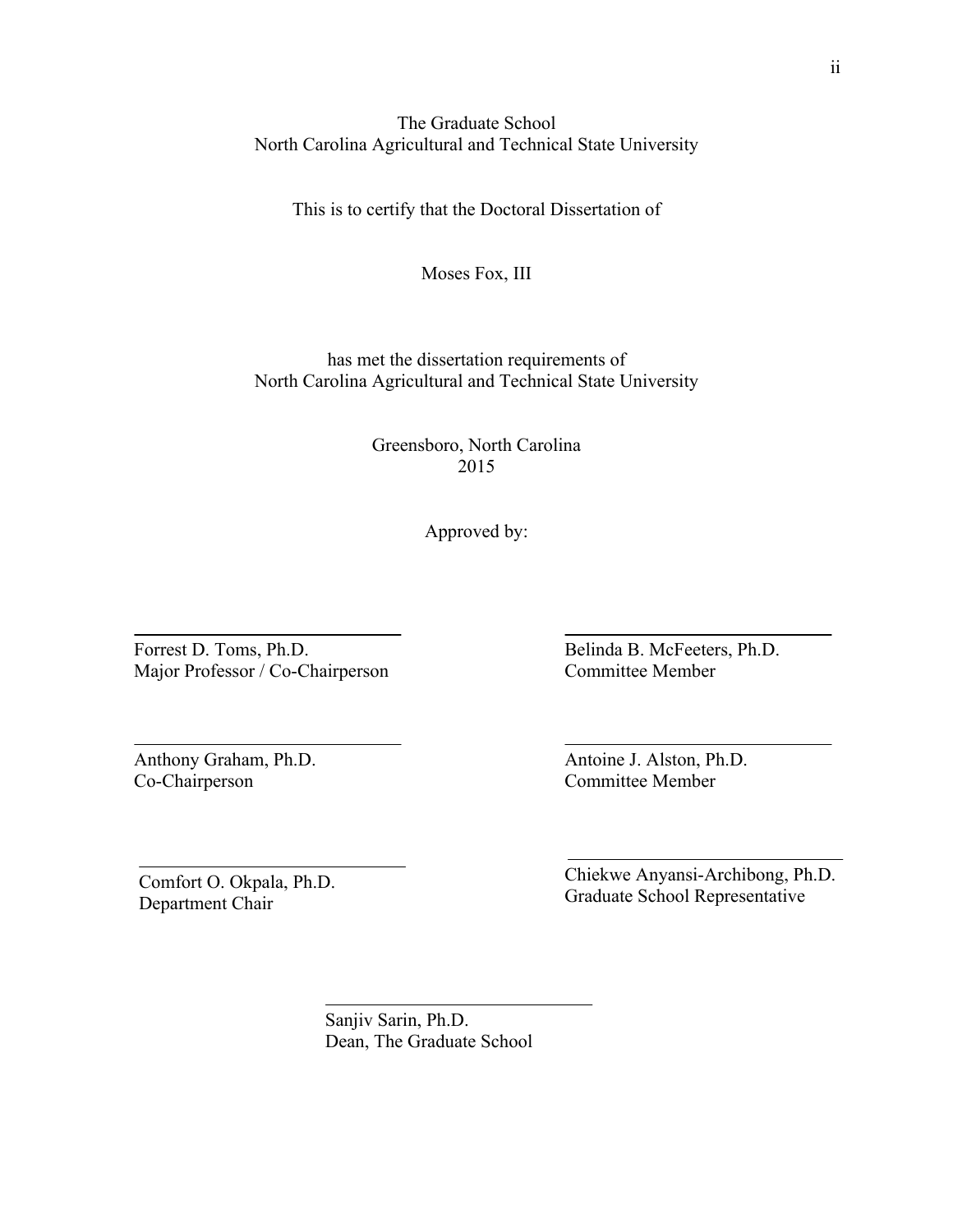© Copyright by

Moses Fox, III

2015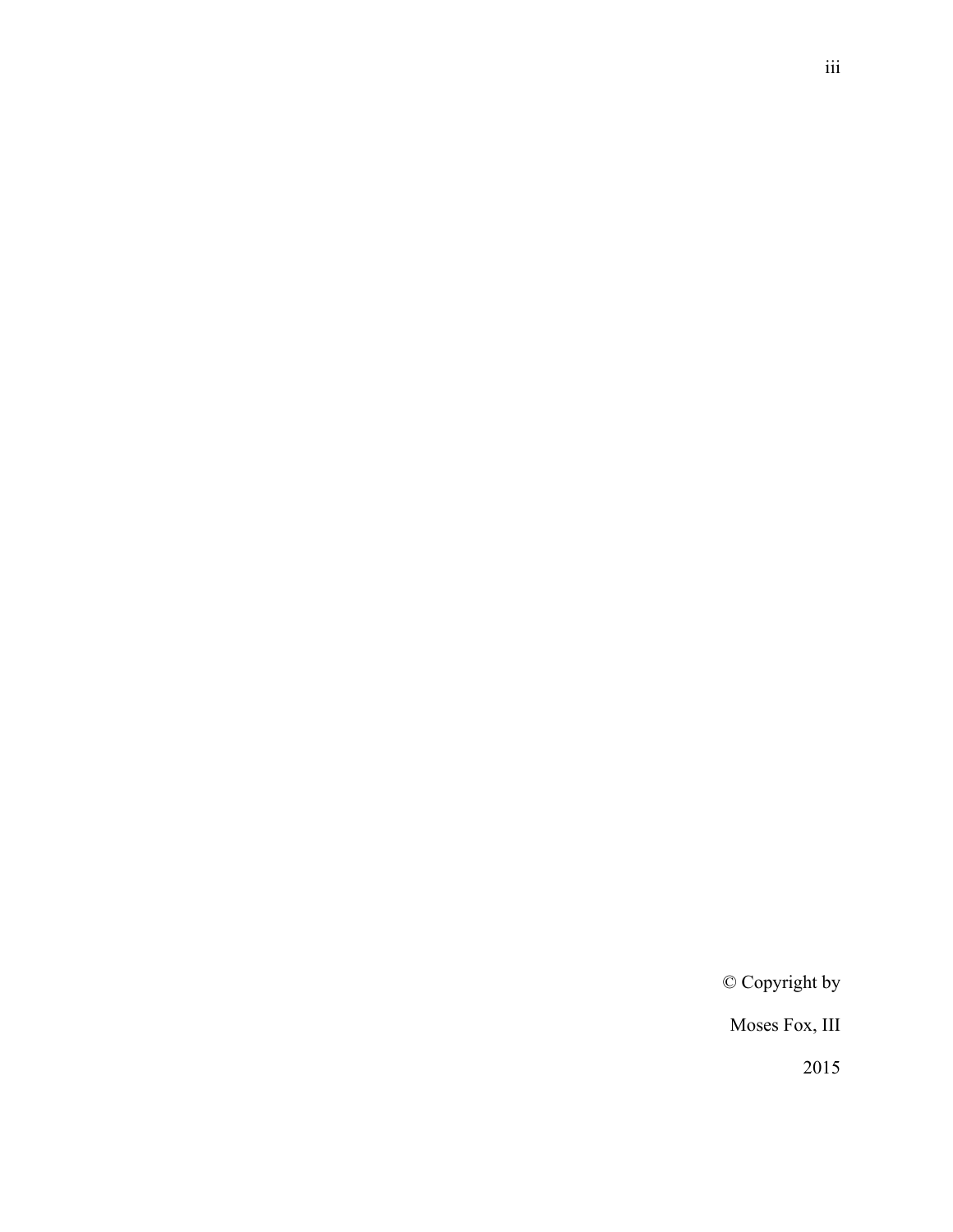#### Biographical Sketch

**Moses Fox III** was born on November 18, 1977, in Yazoo City, Mississippi. He attended Woolfolk Elementary School and N. D. Taylor Middle School before graduating from Yazoo City, High School in May of 1996. Moses went on to attend Hinds Community College in Hinds County, Mississippi for two years before transferring to the University of Southern Mississippi where he received a Bachelor of Arts degree in Broadcast Journalism in 2001, becoming the first male and second college graduate in his family. Upon graduation Moses relocated to Charlotte, North Carolina to begin his career in broadcast television. He spent time at two of Charlotte leaders in broadcast news. After four years of professional growth Moses became eager to become more versed as a community leader and business professional. Therefore, he returned to school to pursue a Master's of Science degree in Organizational Change and Leadership at the Pfeiffer University in Charlotte, North Carolina. Moses completed this degree in August, 2006 and began his career change in the nonprofit sector. In 2008, Moses was accepted into the Leadership Studies, Doctoral Program at North Carolina Agricultural & Technical State University.

Moses's career path has provided him the opportunity to grow as a servant leader. He has formed development teams for nonprofit organizations with the sole purpose of generating funding for the organizations. Moses's leadership yielded financial gains well into the millions for the organizations he has represented. In addition to generating funds for organizations, Moses has expanded his reach by providing community engagement and academic success strategies to public and private schools. He has worked to establish collaborations between civic, fraternal, business and educational communities.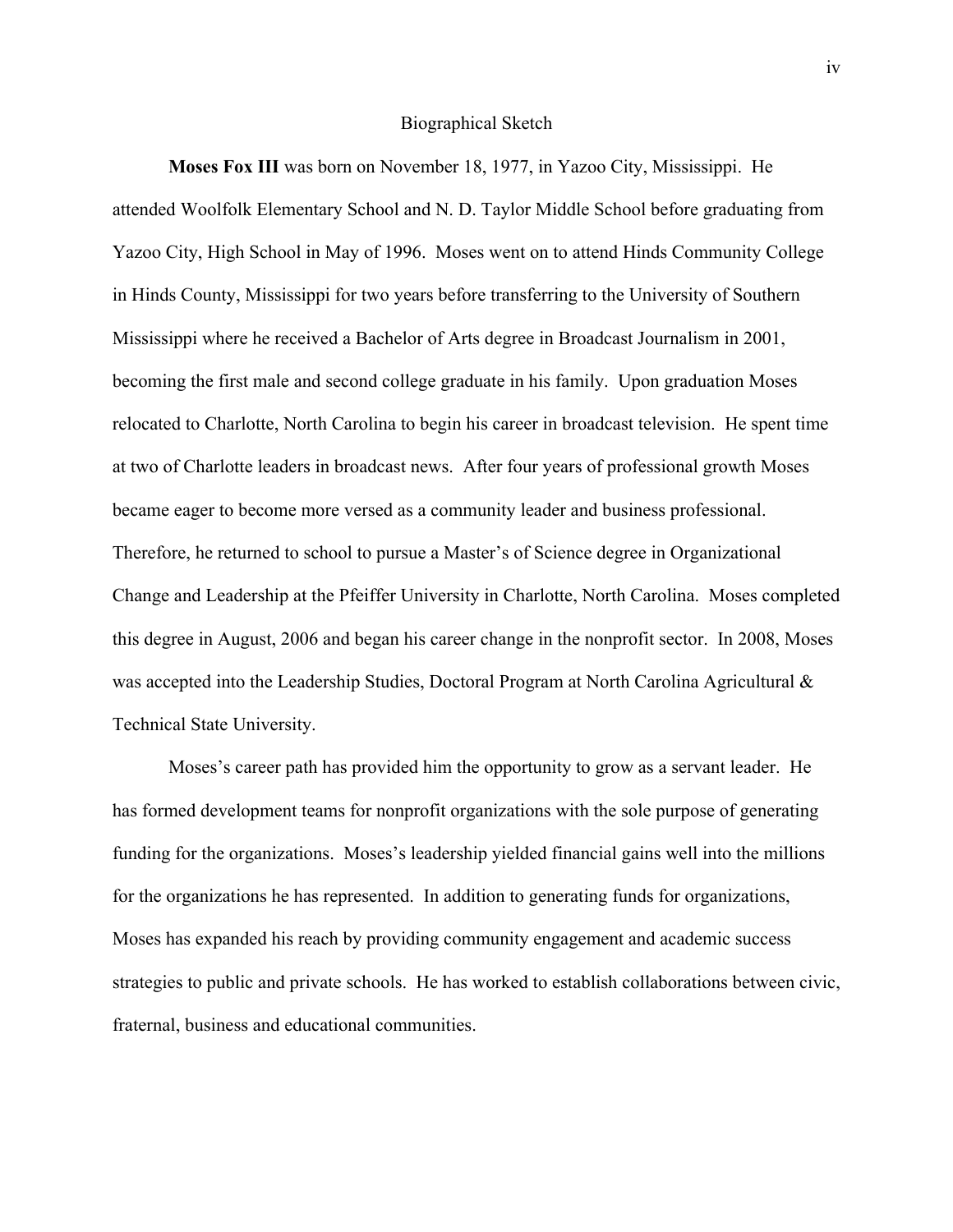### **Dedication**

This dissertation is dedicated to my family. They provided continuous support; value and

prayer for everything that I endeavor to do in life. Each of them serves as members of my front

line and has at some point guarded me against failure:

- Moses Fox, Sr. and Ella Mae Fox—You provided me with an understanding of two of the greatest values in life, family and faith.
- George Wallace, Jr. and Mary Louise Wallace—Thanks for giving me the best mother a boy could ever imagine having . . .
- Moses Fox, Jr. & Katherine Wallace Fox—I am so blessed to have you as my parents. Through the years you have taught me so much about myself and why it is so important to follow my heart and work for what I want. I love you both!
- Latoya Marie Harry (Alexis & Caleb)—Whenever I needed to turn away from the grunt of work, I knew I could call you for a quick laugh or gentle cry.
- Cortina Maria Fox (Areanna & Lonnie III)—My little sister who has shown dedication to overcome all adversity . . .
- Tyren Jamal Fox—The brother that I have grown to respect for his dedication and drive at such a young age. Your impact on the world will be major and I am so glad to be here to witness some of it with you.
- William R. "Bill" McNeal Jr. & Nata "Faye" McNeal—You blessed me with the woman who has stood by my side throughout this journey. Her strength is a testament to your teachings.
- Yahzmin Marie Fox & Moses Fox, IV—My princess and prince who will receive the torch and continue the legacy . . .
- Tiffany McNeal Fox—The love of my life and one who stood with me throughout this journey, pushing me out of bed when my body did not want to move, and fussing because I did not feel like writing when she thought I should . . .

I dedicate this work to each of you!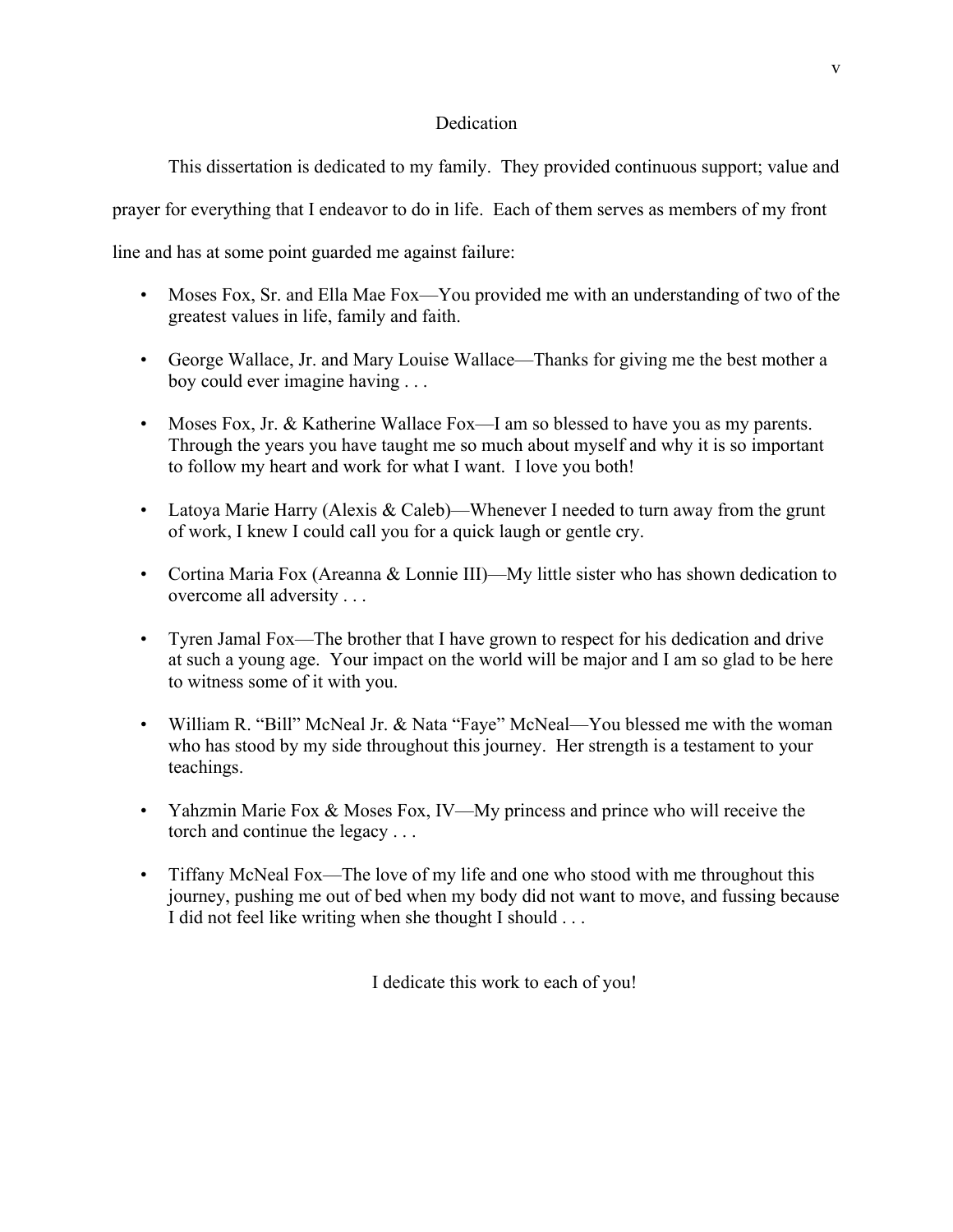#### Acknowledgements

As a high school sophomore, I had the honor of meeting a dynamic history teacher by the name of Charles Chiplin. Even though Mr. Chiplin was not my history teacher, he took a special interest in me as a young African American boy. I lacked confidence and could be considered self-centered, until the day Mr. Chiplin overheard me being negative about school. This was a contradiction of how I was raised and the potential he saw in me. He spent the next 15 minutes assuring me I would be a success and I would achieve this through education. That short lecture was the beginning of a new relationship. He introduced me to new endeavors and organizations that molded me as a young man and eventual scholar. Due to many exchanges with now Dr. Charles Chiplin, I continuously find myself setting new goals and working diligently towards each of them. Dr. Chiplin was called home to be with the Lord in April of 2012. He will be missed!

I would like to thank my Leadership Studies Family; Drs. Sylvia W. Burgess, Cheresa Green-Clemons, Erma J. Smith-King, Karen Martin-Jones, Renee Martin, Kevin Bottomley and Casey Forrest, Ms. Letita Mason, Ms. Ayanna Williams-Boyd, and Mr. Jeffery North for the support and leadership throughout this process which allowed each of us to survive the challenges presented by our professors. To Dr. Forrest Toms and Dr. Anthony Graham for continuously believing in me and never giving up on me. Each of the professors who encouraged the leader in me to come to life, by challenging me and expecting nothing less than what GOD intended for me.

"Fear does not allow dreams to come to fruition! Therefore one must reject fear prior to dreaming or dream until fear no longer clouds your dreams . . ."

 $\sim$  Moses Fox, III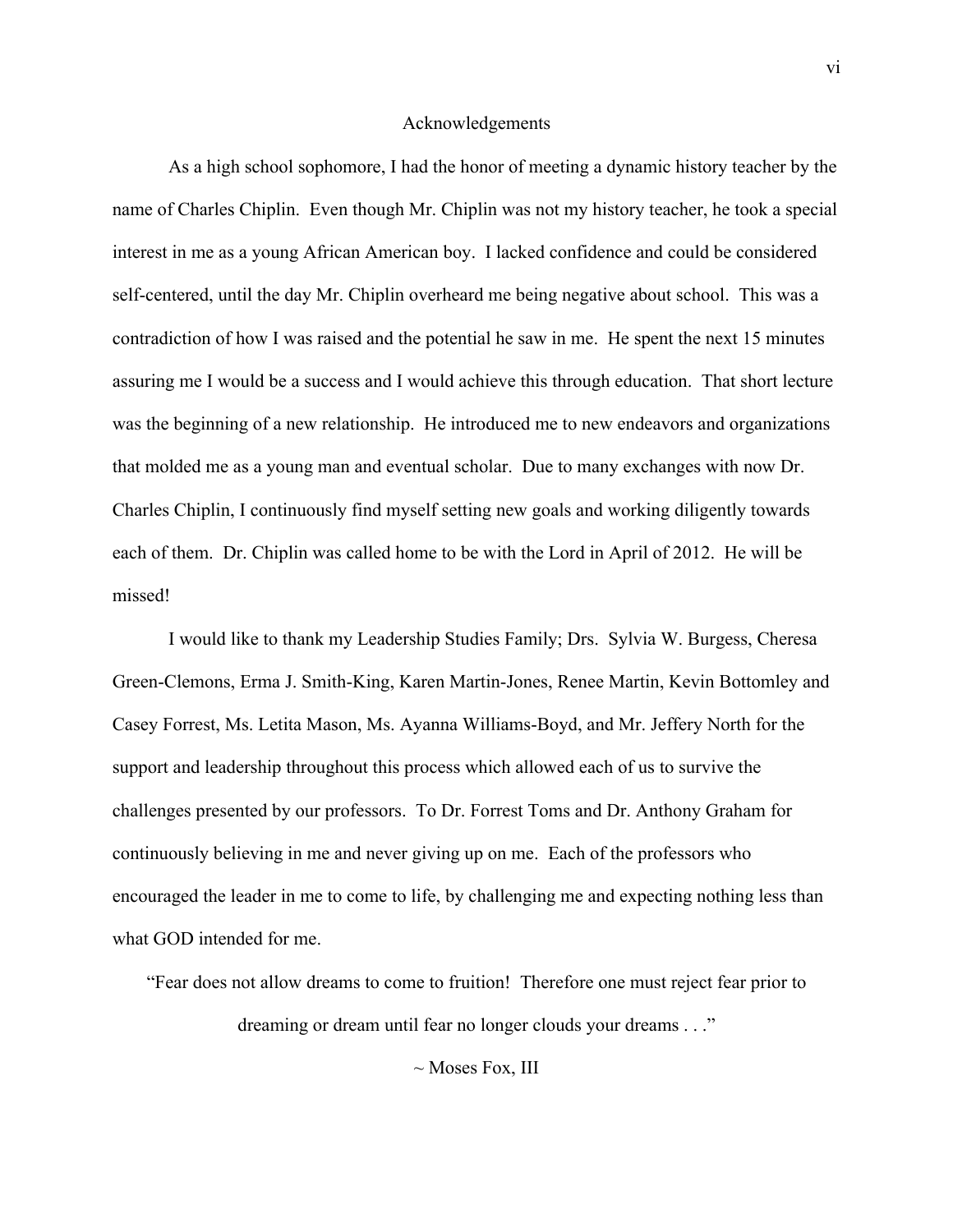# Table of Contents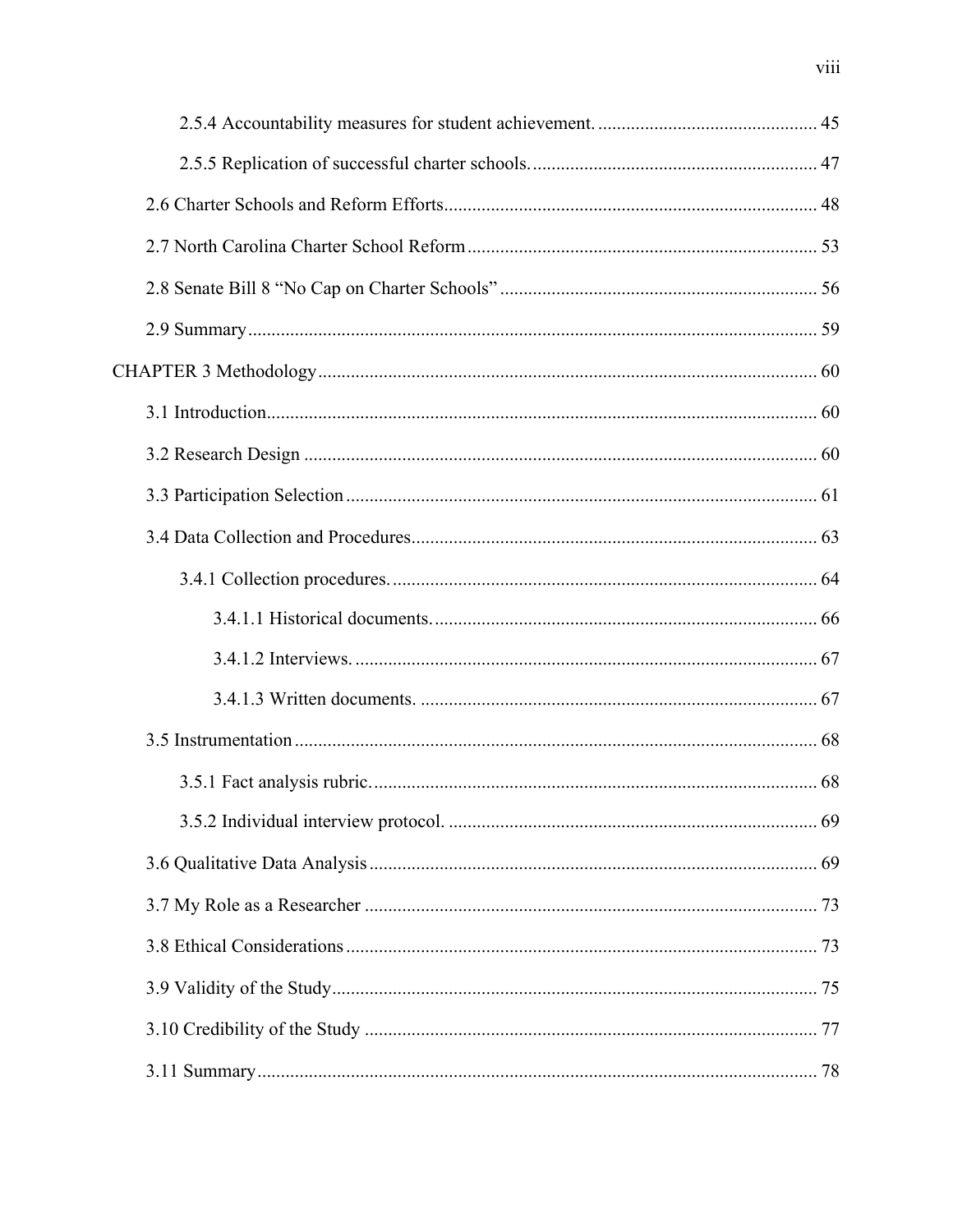| 4.2.3 Theme #3: The policy and equity disconnect in decision making  96       |  |
|-------------------------------------------------------------------------------|--|
|                                                                               |  |
|                                                                               |  |
|                                                                               |  |
|                                                                               |  |
|                                                                               |  |
|                                                                               |  |
|                                                                               |  |
|                                                                               |  |
|                                                                               |  |
|                                                                               |  |
|                                                                               |  |
| 5.5 Recommendations for Further Research, Policy, Leadership and Practice 121 |  |
|                                                                               |  |
|                                                                               |  |
|                                                                               |  |
|                                                                               |  |
|                                                                               |  |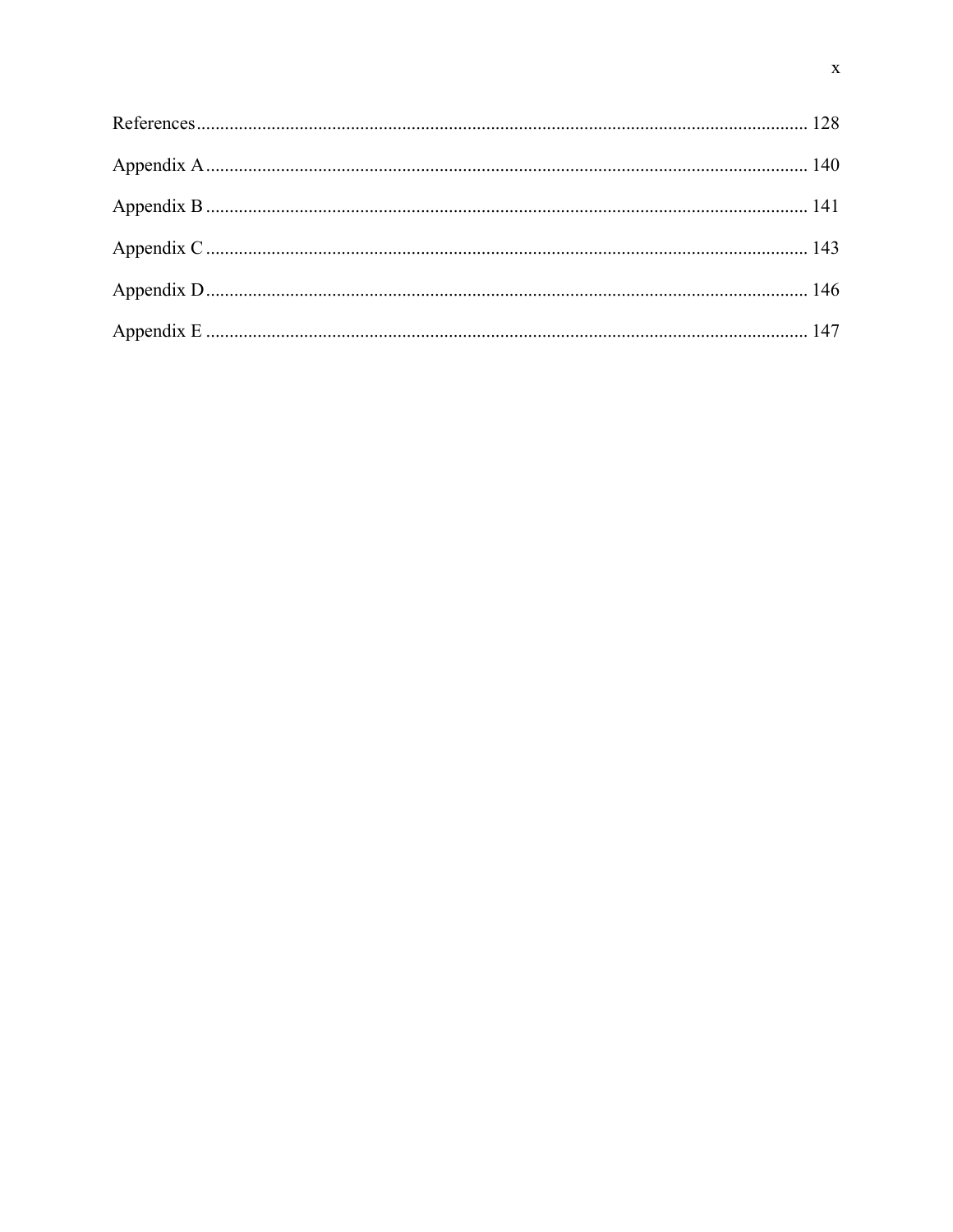# List of Figures

| Figure 1. An abbreviated summary of Colaizzi's strategy for phenomenological |  |
|------------------------------------------------------------------------------|--|
|                                                                              |  |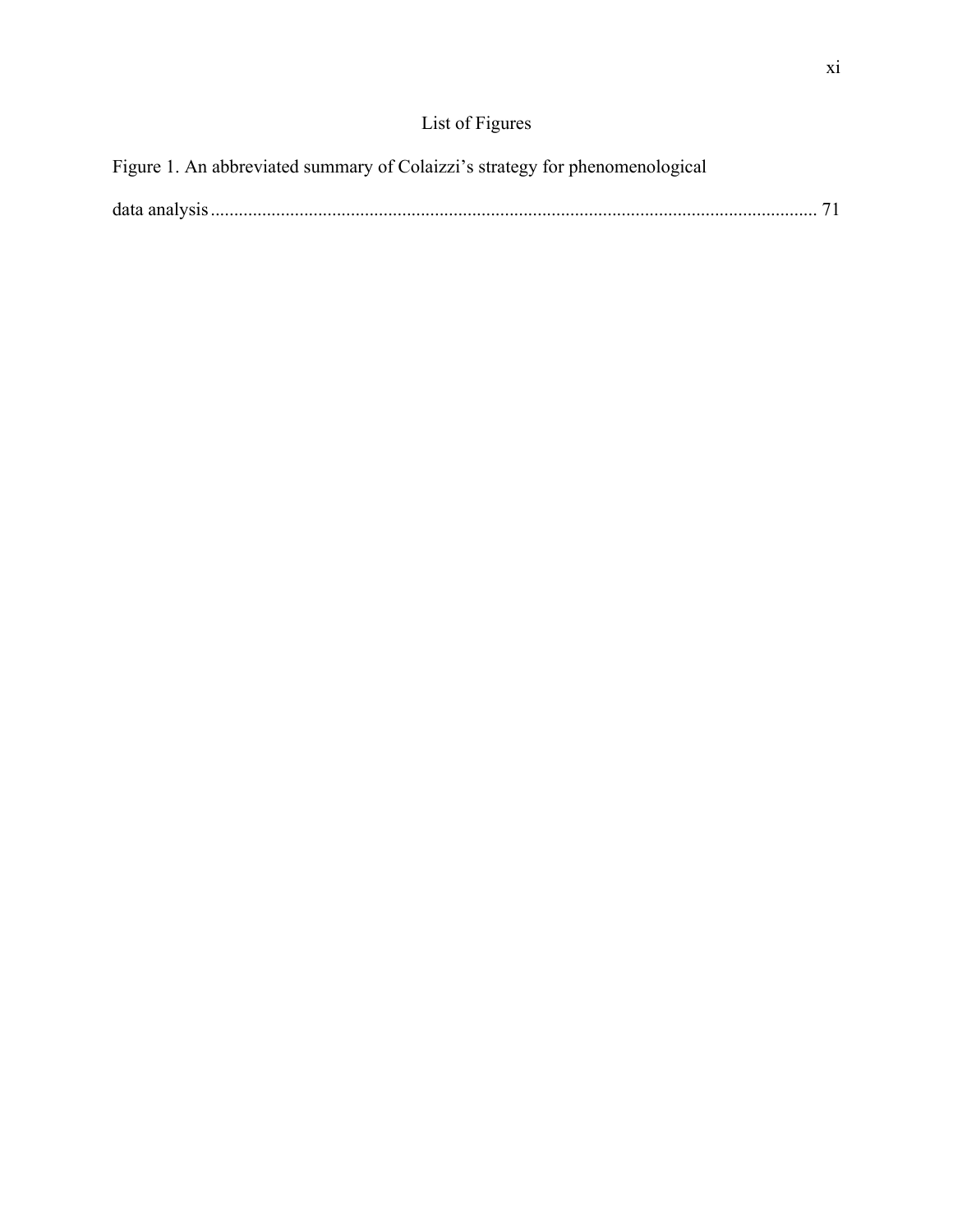## List of Tables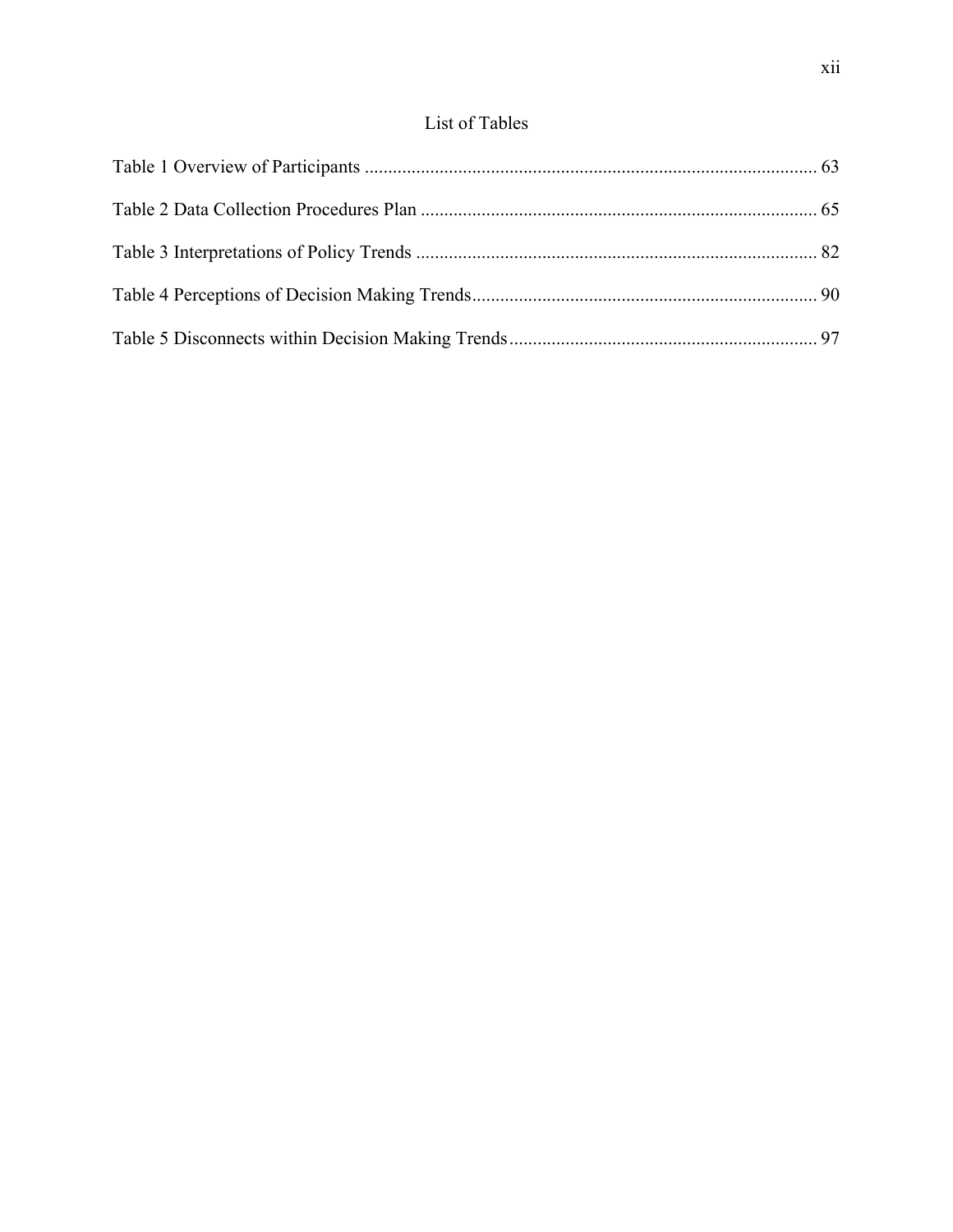#### Abstract

The purpose of this study was to explore the role that equity and ethics played in decision making by examining the perspectives of elected leaders in a case where members of the North Carolina legislature decided to lift the cap on charter schools by enacting the 2011 North Carolina Charter School Bill.

The analysis was based on triangulated qualitative data from historical documents, written documents from the state's legislative library, and interviews from consenting legislative leaders of North Carolina. The researcher used Colaizzi's (1978) phenomenological data analysis protocol to explore and understand the participants' lived experiences. Finally, a pattern matching analytic technique called explanation building was used to establish an understanding of a single five point predicted theoretical pattern to build an explanation about the case. The triangulated data points provided empirically based patterns that were paralleled to identify causal links between the predicted and empirical patterns. Causal links provided an explanation of the phenomenon of decision making and how equity and ethics impact decision making. There were four major findings in this study. Participant interpretations of the law provided challenges to understanding how charter commissions would evaluate measures of accountability. Perceptions of decision making presented disconnects between the law and delivery of ethics and equity when decisions were rendered. Participants identified principles which highlighted fairness and care as essential when making ethical decisions. The results of this study showed that participants' interpretations of the law provided challenges to understanding how the charter commission would evaluate internal and external measures of accountability.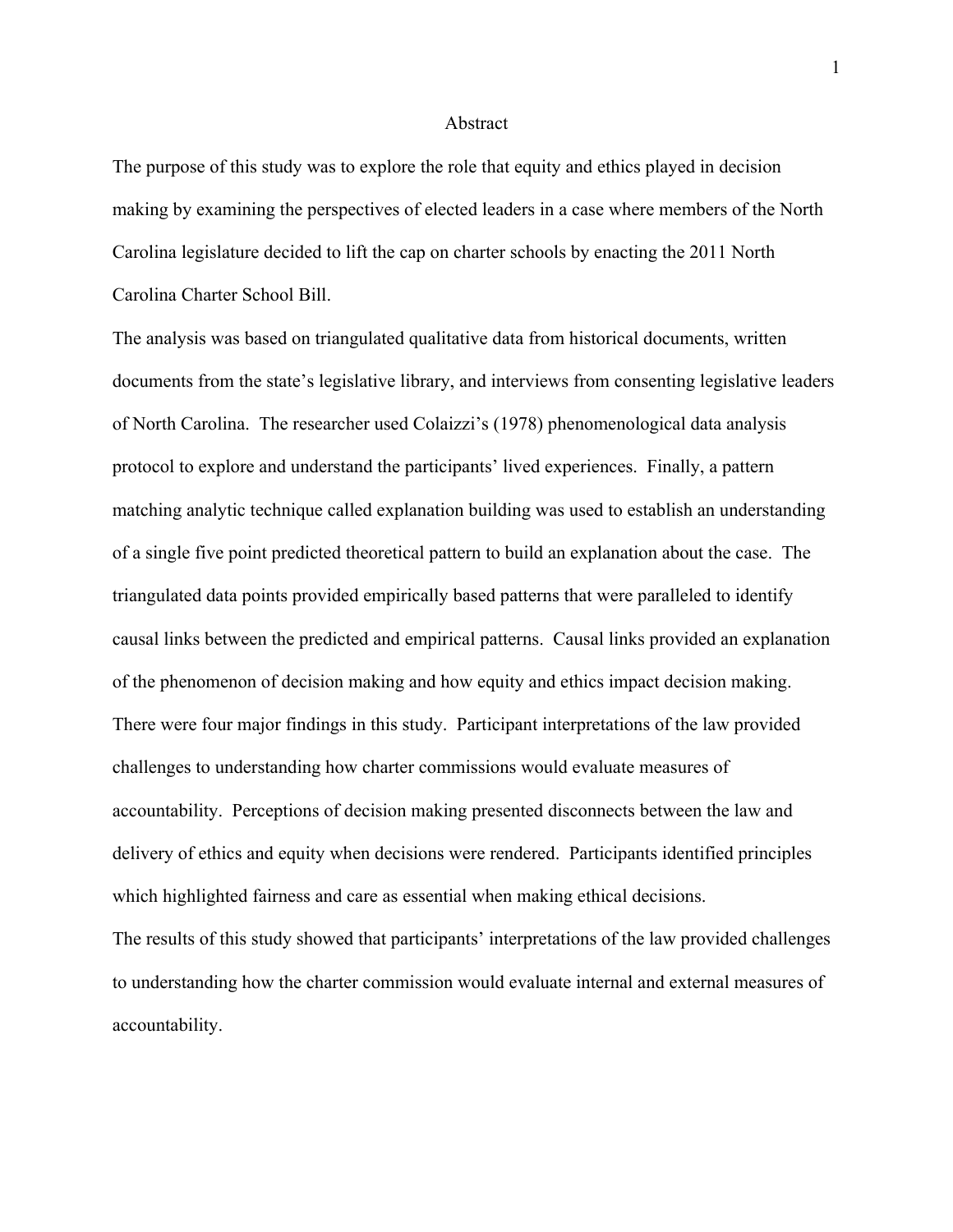#### **CHAPTER 1**

#### **Introduction**

This decade has been highlighted by questions surrounding the state of American public education systems and their lackluster efforts to educate youth (Hutson, 2010). These questions, combined with loss of faith and support in leaders, have led to Education Reform measures that focus on corporate testing and standards measurements rather than equity and growth of all students (Hutson, 2010). With this context, communities are left to question the decision making of leaders who are charged with establishing standards for success. Although there is a need to address testing and standards, the essential function of equity and ethical decision making by leaders must be examined. According to Haq (2011), one of the essential roles of a good leader is to ensure that functions of an organization are performed in an ethical and equitable manner. In cases where leaders are elected or appointed to represent constituents, ethical decision making must serve as forethought to organizational equality.

In an effort to clearly address equity and ethical decision making by leaders, it is important to examine reform efforts and the position that these efforts may have on current and future leaders. Although reform is understood as a concept of matching the means and the ends, the actions of leaders do not always support the same theory (Sass, 2010). Leistyna (2007) provided an example by indicating, "most citizens of the United States are unaware of the extent to which public schools are controlled by private interest" (p. 59). These private interest groups are not limited to publishing companies, for-profit education management organizations, or corporate lobbyists. These groups sometimes manage to merge their interest into the platform of leaders who strive to match the means and the ends for the parties they represent. Voters believe that the masterminds behind Education Reform include corporate executives, media moguls, and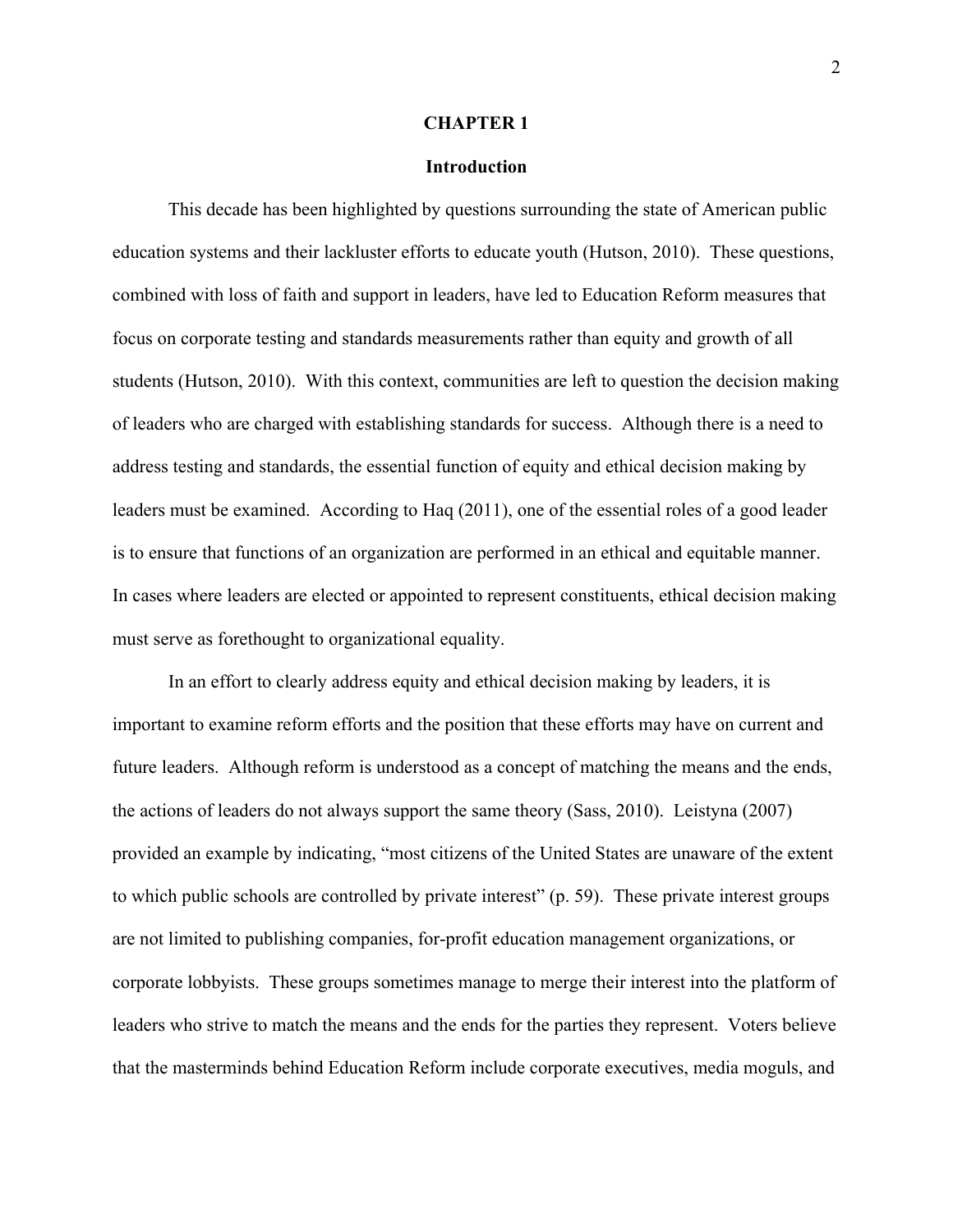politicians who provide an approximated price tag, which exceeds \$600 billion a year (Leistyna, 2007). With these types of exchanges, voter confidence in their leaders waivers.

The *Charlotte Observer* newspaper published a story on June 20, 2011 titled "Rich Schools, Poor Schools: North Carolina's Gap May Be Growing." This article examined a budget approved by state legislatures with a \$429 Million Flex Cut to K-12 education (Stancill, 2011), ensuring cuts to most of the districts across the state. This headline served as an indicator that county governments would have to continue slashing funds to accommodate requirements of the budget while accounting for more of the educational cost within their county. Although the decision to administer these cuts was supported by leaders across the state, these same leaders pressed forward with critical discussions to reform charter school legislation, allowing for the potential increase in the number of charter schools. These decisions seemed to present standards that were not necessarily equal or ethical. A leader's willingness to eliminate funding from one public education group while entertaining legislation to expand educational opportunities for another group may lead some to question these leaders' decision making process.

More specifically, the article highlighted a "2010 Local School Finance Study" that showed a widening gap in spending between the 10 richest counties and the 10 poorest counties in North Carolina (Stancill, 2011). This gap illustrated what is needed to fund urban area schools' growth, showing in essence how rural areas may be left behind in funding needs. Funding and public education is especially important considering how legislative leaders in their decision making process have aligned to manufacture a shift in how public education will look in North Carolina. In 2011, the North Carolina Senate placed Senate Bill 8 on the Senate floor. This bill proposed a change in Charter School Legislation, allowing the removal of the state's 100-school cap. This bill would allow for the approval of approximately 50 schools per year in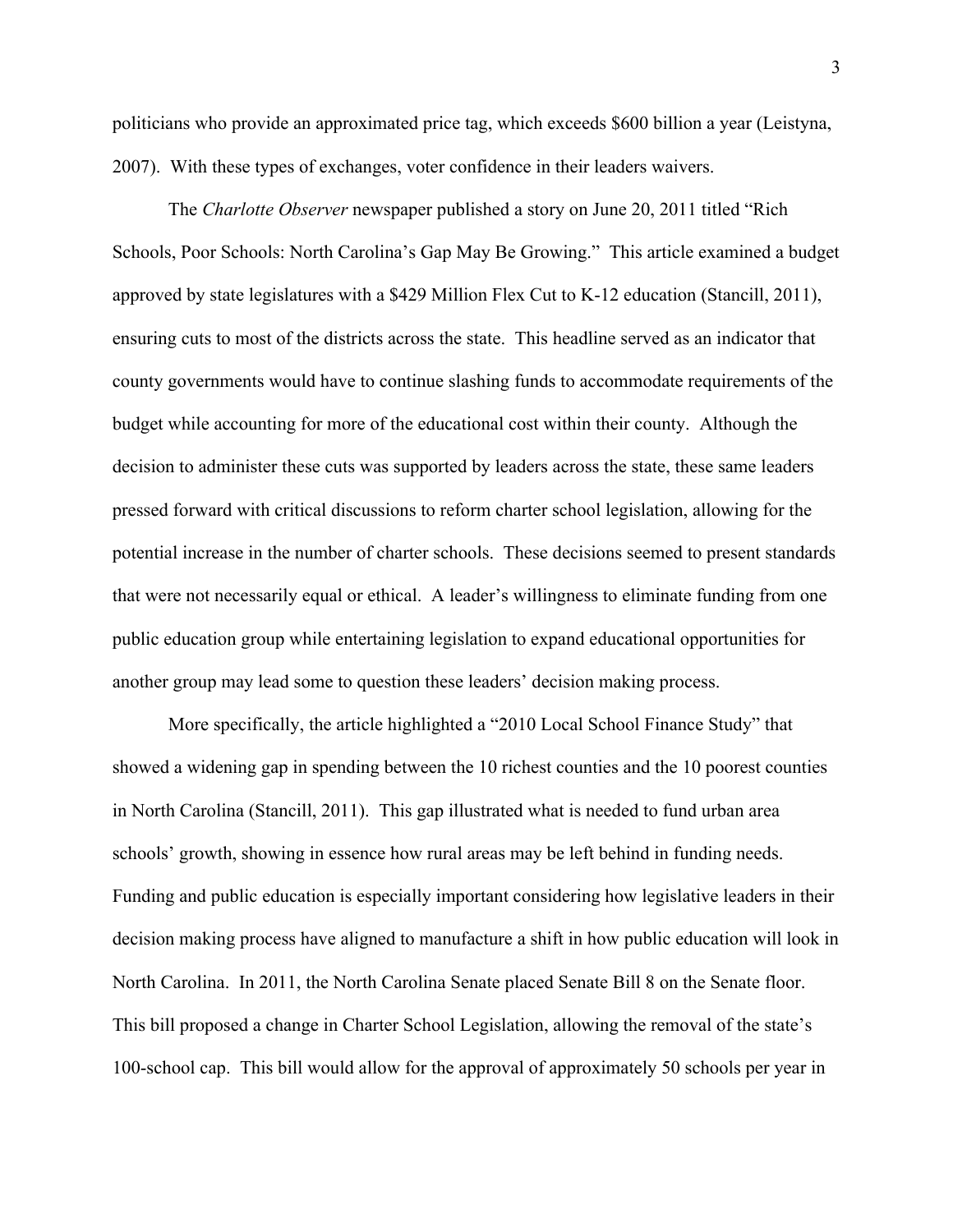the state. In 2011, Senate Bill 8 became law. By March 2012, the North Carolina State Board of Education had granted nine new charters for tuition-free schools (The Progressive Pulse, 2012). These matters prompted North Carolina Policy Watch to write, "Lawmakers will only further undermine the health of the traditional schools" (NC Policy Watch, 2011, p. 1) in North Carolina, leading to the demise of traditional public education.

People cast blame on county or district level educational leaders like teachers and school personnel rather than on actual factors that may have contributed to this systematic problem. People also do not cast blame on the statewide leaders who provide the means for the systems that govern these leaders and the special interest groups who fund them. Furthermore, issues like subconscious personal racism among leaders and socio-economic or class biases have been identified as major factors that contribute to underachievement among children (Smith, 2005). These factors lead to low expectations, misconceptions, and false assumptions about minority students and poor students in both rural and urban areas. In addition to these factors, North Carolina legislative leaders are in continuous disagreement about decisions pertaining to the budget and K-12 education; additionally, they clash over the lasting effect that their decisions will have on education within this state. Low expectations, misconceptions, and false assumptions are a few of the effects of these reform measures. These measures leave many organizations and families feeling as though school reform comes by way of school choice, while supporting the controversial issues pertaining to the operation of charter schools in the state.

According to the "North Carolina History Project" (2011), those groups that supported the argument to lift the cap on the number of charter schools used educational reform as their platform for change and control. They also believe that freedom of choice in public education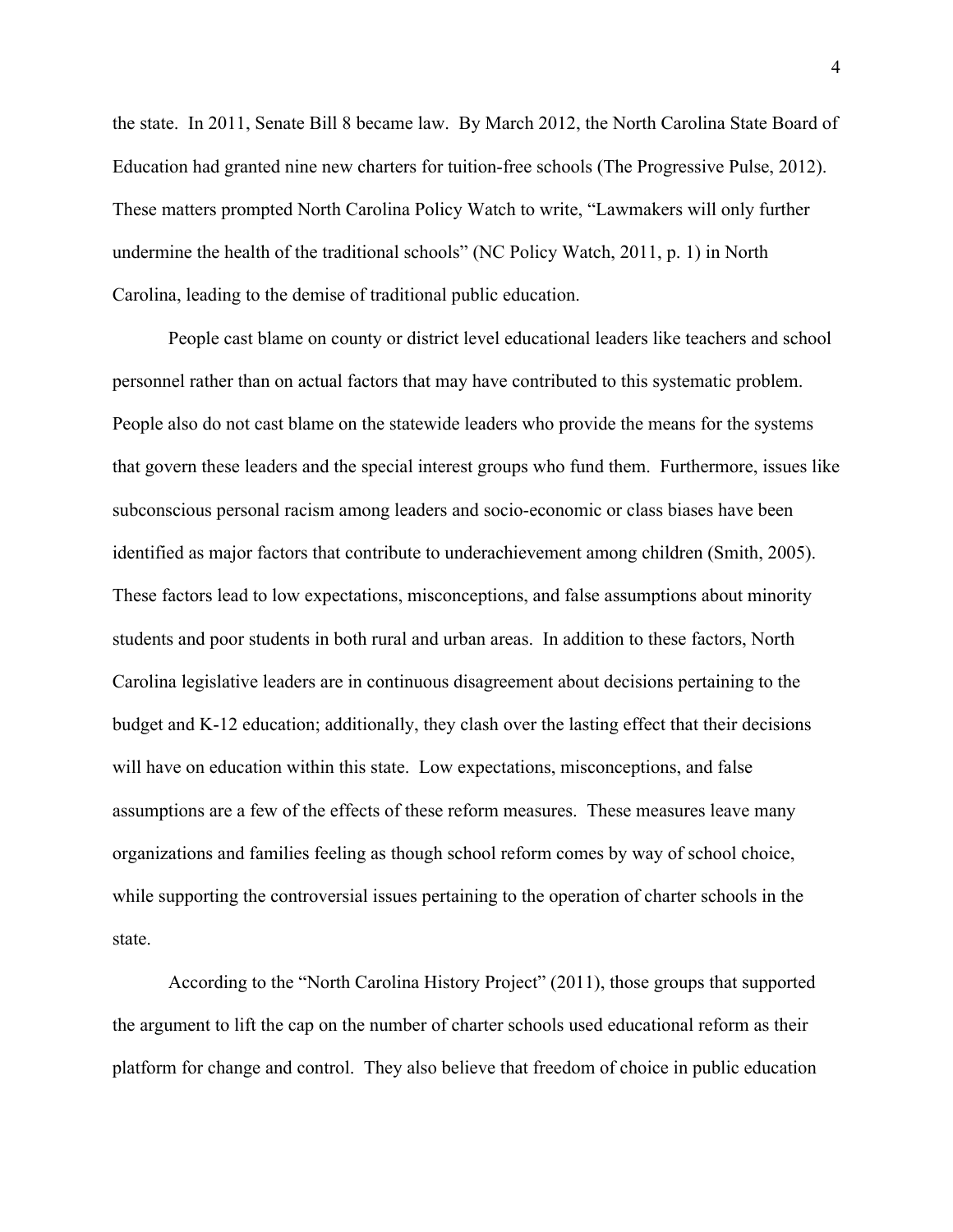was the missing element. With these shifts taking place not only in North Carolina but also across the U.S., it is important to focus on North Carolina legislature's decision to remove the cap and the extent to which equity impacted their decision to support or deny this legislation. Bechara (2004) noted that ethical dilemmas play a significant role in the decision making process when emotions are high, but does not indicate that individuals do not rationally weigh the consequences of their decisions when there is a focus on equity. Because there is inadequate research on critical decision making, more research on equity and leadership is needed in the current literature. Furthermore, additional research is necessary to understand leadership practices that are necessary in the process of rendering ethical decisions. This study addresses these needs by examining the impact of equity and ethics in the decision making process of elected leaders in the state of North Carolina.

#### **1.1 Statement of the Problem**

With constant discussions of Education Reform in the 21st century, there is a need to examine the role of legislative decision makers who ultimately vote on measures intended to improve the quality and condition of education in the U.S. It is imperative that researchers focus more explicitly on the influence of equity and ethics in the decision making process of elected leaders. Given this context, this research study focuses on the decision making of elected officials in North Carolina who comprised the Conference Committee on Education "Education Sub Committee for Senate Bill 8." More specifically, this investigation examines the Committee members' decision to recommend the bill as a law based on equity and ethical standards.

#### **1.2 Statement of the Purpose**

The purpose of this study was to explore leader perspectives on equity and ethical decision making by reviewing a case by the North Carolina Educational Sub-Committees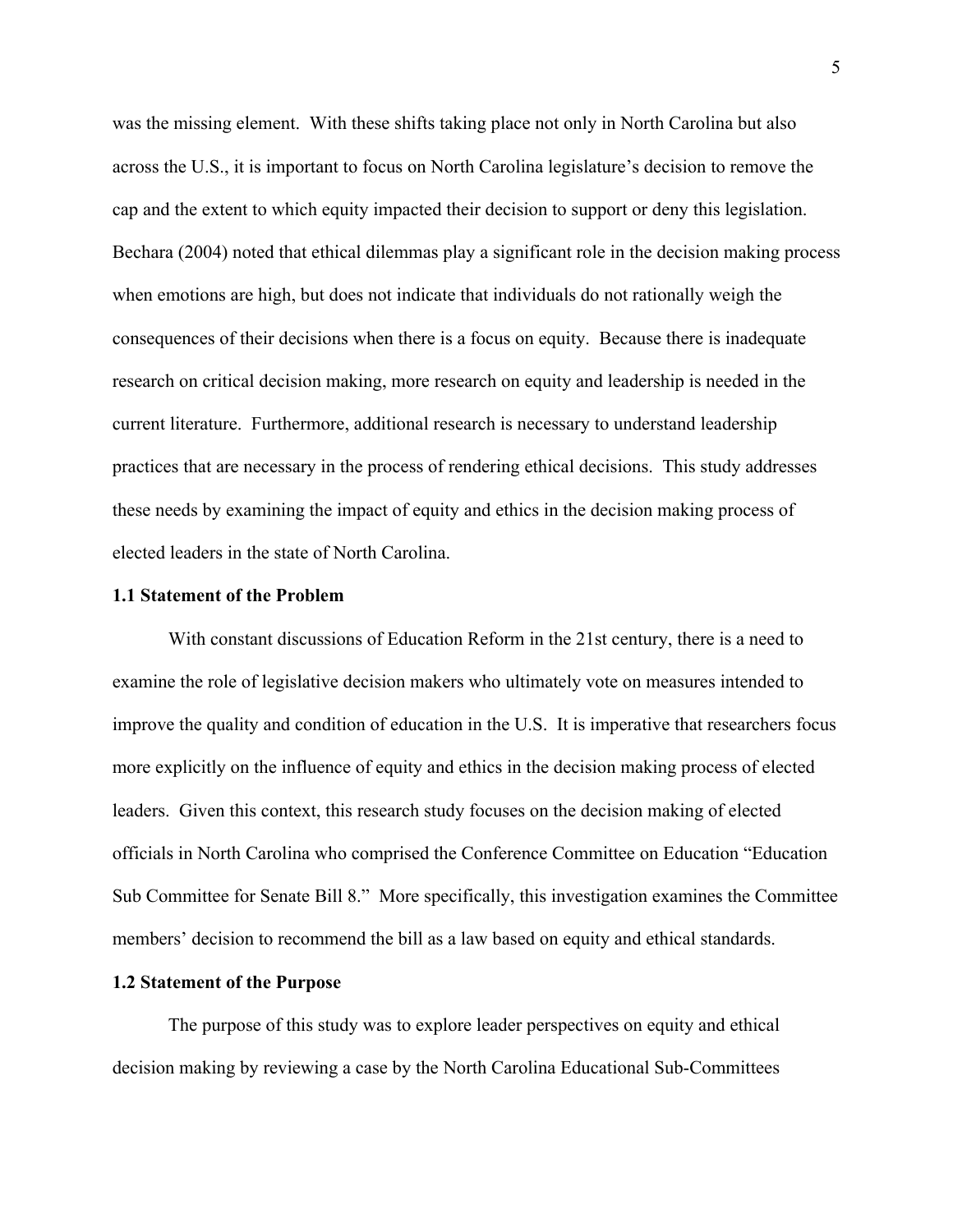"Conference Committee." This committee provided the decision to support Senate Bill 8, which essentially became the North Carolina Charter School Law of 2011. This law allowed the potential increase of up to 50 new charter schools per year in North Carolina. This study contributes to the current research on leaders and leadership in the 21st century by examining the extent to which legislative leaders use equity and ethical decision making as they ponder legislation that will influence governance at the state level. To explore this issue, this research study focused specifically on the decision making process of legislators charged with examining the cap on charter schools in the state of North Carolina.

#### **1.3 Research Question**

This qualitative research study was guided by two central explanatory questions: (a) How did equity influence legislative leaders' ability to practice ethical decision making? and (b) How did the leaders' perspectives constitute elements of ethical decision making? Participants in this study were selected based on their status as elected officials chosen to make decisions for the citizens of North Carolina through the judicial process. These participants were purposefully selected for this investigation because of their service on the Conference Committee made up of both houses of government. This committee was composed of members of the North Carolina State Senate and members of the North Carolina House of Representatives. Finally, the researcher selected the pool of potential participants based on a combination of factors, including their knowledge of the case, their responsibility to their constituent base, and their responsibility in rendering a decision on the case.

#### **1.4 Theory Base**

The notion of expanding the number of charter schools operating within any state is amenable to theoretical analysis considering the opportunities that it may have provided for some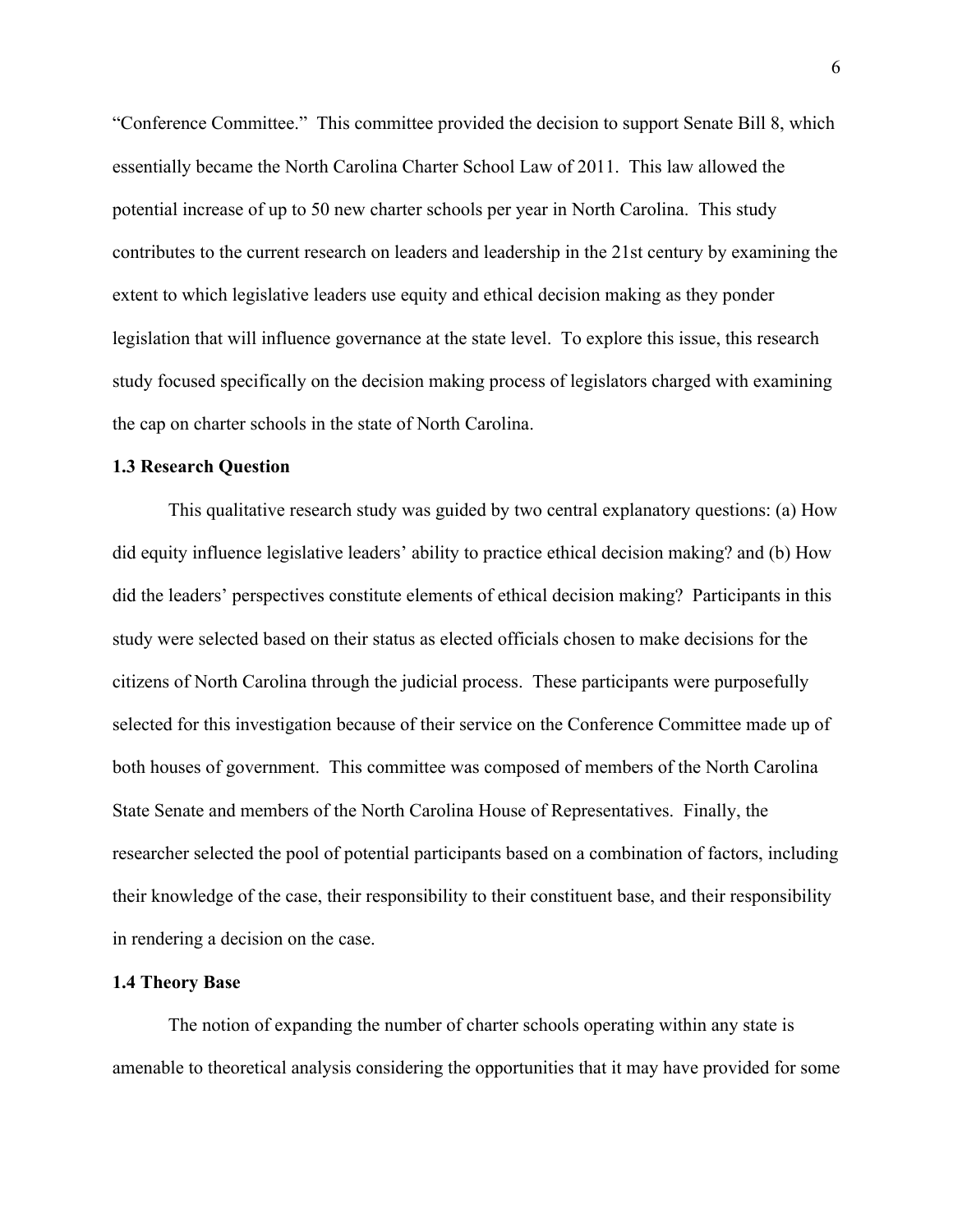students to adequately increase their academic outlook, but questions remain pertaining to the ability of charter schools to replicate their model and provide academic growth to a significant percentage of school-age students. Therefore, there is an immediate need to understand the role that equity plays in leadership which will provide an important context for understanding the ethical decision making process in general. First, equity theory was analyzed to provide an important context for understanding how equality must be present when making ethical decisions that represent the interest of a constituency (Adams, 1965). Second, the body of literature on ethics provides a theoretical frame for understanding decision making as an essential leadership behavior. Within this frame, ethics are explored through the body of literature associated with justice. The review of literature for justice included Plato's *The Republic of Plato* (Cornford, 1941), Immanuel Kant's *Groundwork of the Metaphysic of Morals* (Paton, 1965), John Dewey's *Democracy and Education* (1916), and John Rawls's *A Theory of Justice* (1971). The second framework within this review of literature for ethics was care (Gilligan, 1993; Tronto, 1993). The third framework of ethic was critique (hooks, 2000; Tronto, 1993). The fourth frame for understanding decision making was profession (Sharpiro, & Stefovich, 2001; Hackman, Schmitt-Oliver, & Tracy 2002). The accumulation of these bodies of literature results in a rich and distinctive approach to understanding the perspectives of leaders on ethical decision making.

#### **1.5 Definition of Terms**

Several terms used in this study may confuse the reader. Therefore, this section provides clarification to ensure a clear understanding of the terms used in the context of this study.

*Charter School:* A public school under contract—called a charter. These contracts, or charters, are granted from a public agency to a group of parents, teachers, school administrators,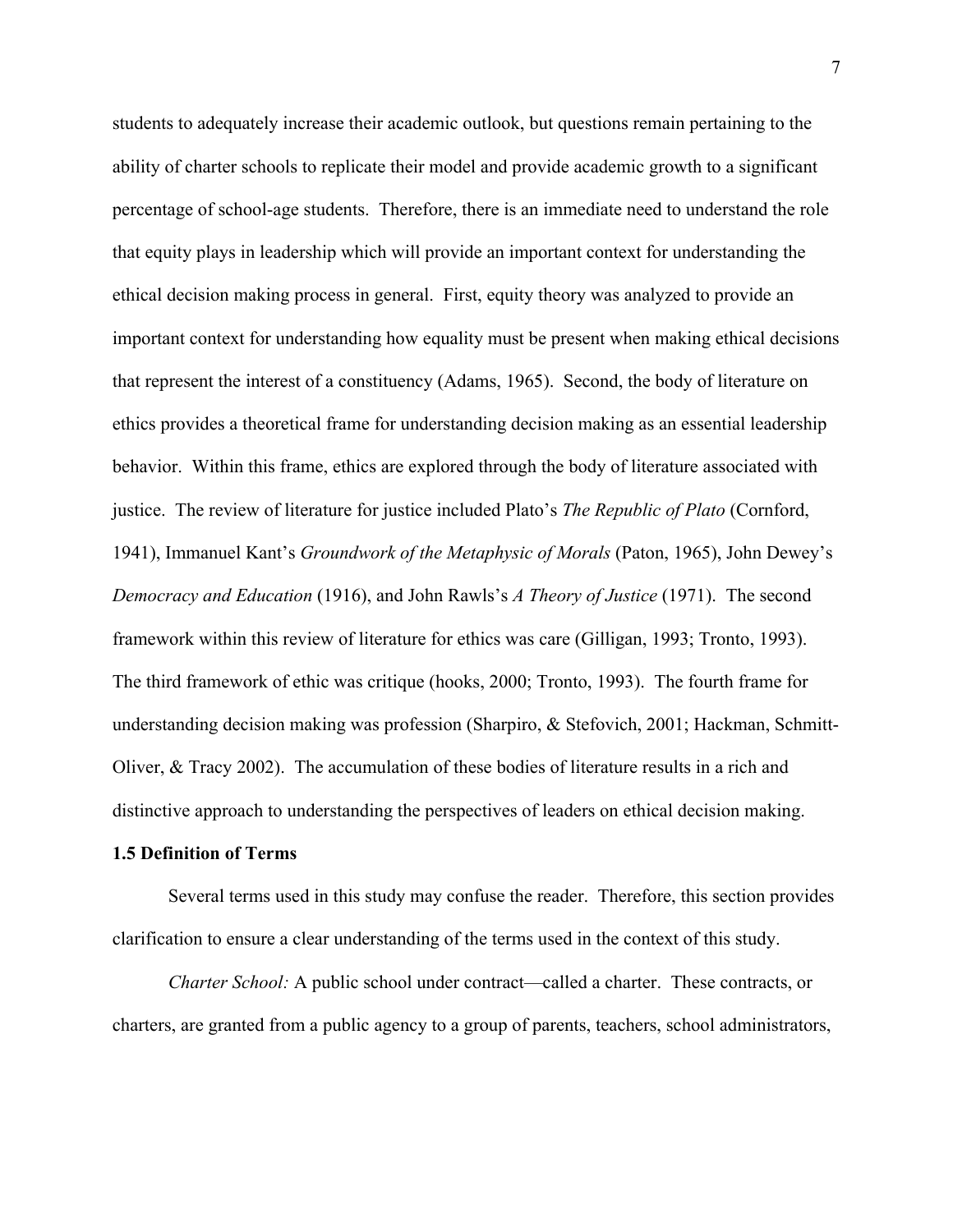nonprofit agencies, organizations, or businesses that wish to create an alternative to existing public schools in order to provide choice within public school systems (Weil, 2000).

*Equity*: For the purpose of this study, equity is identified as the process of providing access and services (Nieto & Bode, 2008).

*Equality*: For the purpose of this study, equality, which is also known as equality of opportunity under social justice, will be identified as the "allocation of rewards follows normative expectations in order to avoid felt injustice" (Marshall, 1998, p. 334).

*Leader(s)*: For the purpose of this study this term is not based upon any of the main leadership theories, perspectives, or concepts. When this term is used it speaks directly to the identified individual or group who holds a position that is identified as a Leadership Position. In no way does this study attempt to define the role of any particular type of leader. But it does assume that these leaders uphold ethical standards and view themselves as ethical leader(s).

*Leadership:* "Leadership is the process of persuasion or example by which an individual or (team) induces a group to pursue objectives held by the leader or shared by the leader and his or her followers" (Gardner, 1990, p. 1).

*Ethical*: For the purpose of this study the usage of this term shall be used interchangeably. The term *ethics* refers to the term *ethos* which roots back to Greek inheritance and means "customs," "conduct," or "character." This means that values and morals of an individual leader or societal leader may be evaluated and referred to as ethical or an ethic (Northouse, 2007).

*Ethical Leader:* This leader demonstrates normatively appropriate conduct through personal actions and interpersonal relationships, and the promotion of such conduct to followers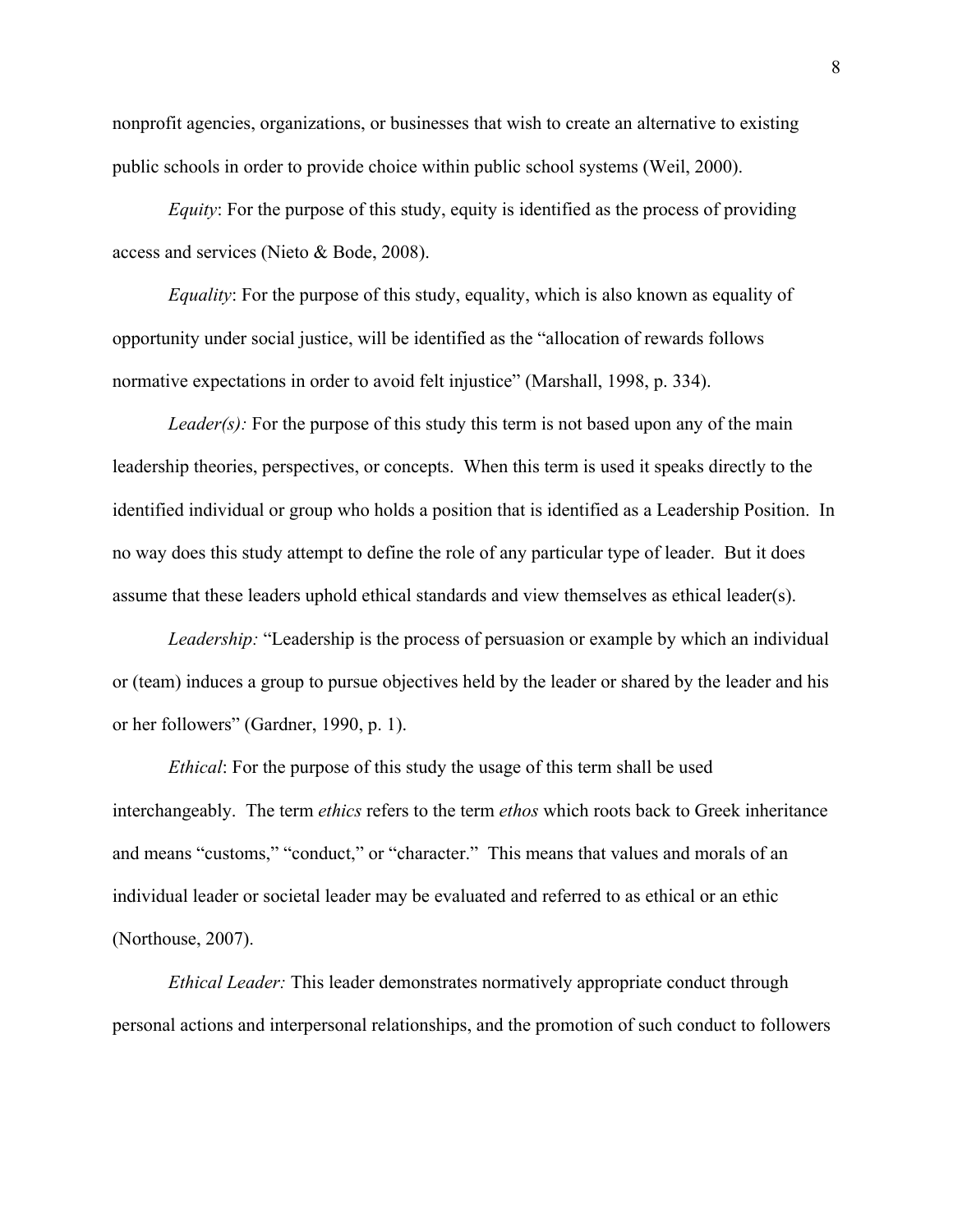through two-way communication, reinforcement, and decision-making (Brown, Trevino, & Harrison, 2005, p. 120).

*Ethic of Justice:* This ethic focuses on rights and laws. Justice means the universal good or the good for everyone (Rawls, 1971).

*Ethic of Social Justice*: This ethic focuses on social justice and is defined as an "approach or action that embodies treating all people with fairness, respect, dignity, and generosity" (Nieto & Bode, 2008, p. 11).

*Ethic of Care:* This ethic focuses on maintaining relationships and empathy. It means "caring about," "taking care," "care giving," and "care receiving" (Tronto, 1993).

*Ethic of Critique:* This ethic focuses on criticizing laws or politics. This process of criticizing includes consideration and discussion of issues of race, class, gender, and identity (hooks, 1990).

*Ethic of Profession:* This ethic is defined as "an occupation requiring an education, especially law, medicine, teaching, or the ministry" (Barnhart, 1970, p. 1647). Within this study ethic or profession will expand beyond this definition to include what Shapiro and Stefkovich (2001) define as "a paradigm that includes ethical principles, codes of ethics, professional judgment, and professional decision making" (p. 55). Shapiro and Stefkovich (2001) continue on in their reference of ethic of profession as an individual or professional code of ethics, ethics of a community (district, county or state government representative), professional code of ethics, and the standards of the profession.

#### **1.6 Organization of the Study**

The present study is organized in five chapters. Chapter 1 provides an opening with a personal introduction from the author and a general background for the study. The prologue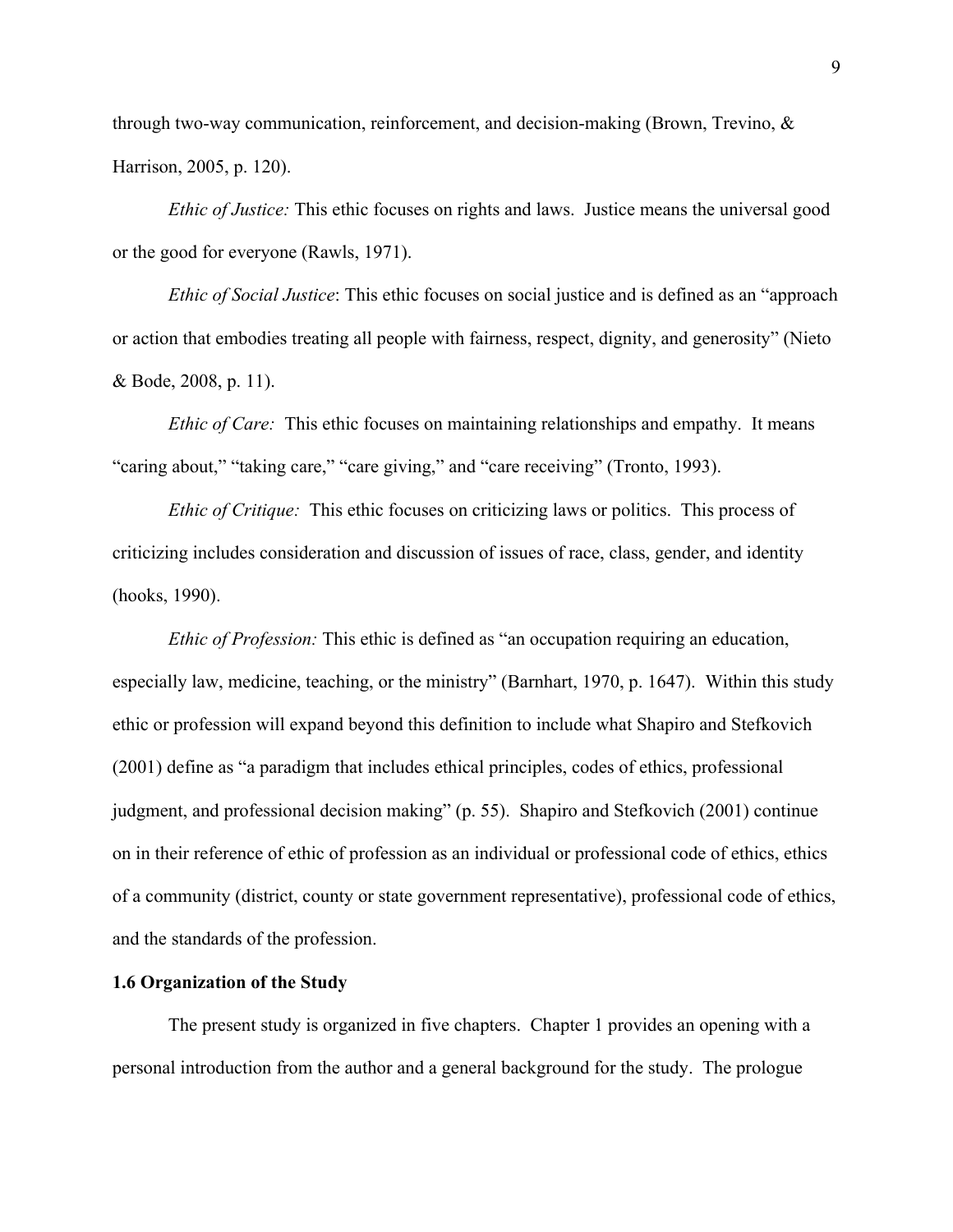describes the purpose of this study and why it is significant. It also includes a list of definitions for readers, a statement of the problem, the layout of the exploratory questions, an explanation of the theory that guided the study, and an organization of the study. This chapter is an overview of the study and a preview for chapters to follow.

Chapter 2 is the review of literature. This chapter addresses the problems and theoretical constructs identified within the design. It includes literature on educational reform, charter schools, equity, and literature on ethics. It concludes with a summary that ties equity in educational reform, and charter schools to ethical decision making.

Chapter 3 is the methods and procedures section where the researcher explains the methodology used to guide the study. This chapter reiterates the exploratory research questions proposed in Chapter 1, and it serves as a rationale for the selected methodology. The methodology was a qualitative case study that examined the state legislator's decision to support Senate Bill 8 during the 2011-2012 North Carolina General Legislative Session. This chapter explains the researcher's role and includes ethical considerations as well as credibility of the study.

Chapter 4 provides the results of the study. It includes a presentation of data collected during the study. Data collection was triangulated by way of multiple qualitative methods and transcribed to foster an understanding of pattern matching needed to establish causal links relevant to explain the phenomenon to stipulate the "how" of the said research questions.

 Chapter 5 provides a discussion on the results of the study. This response aligns with the exploratory question. Additionally, the researcher provides recommendations for elected officials and future research as a result of the findings.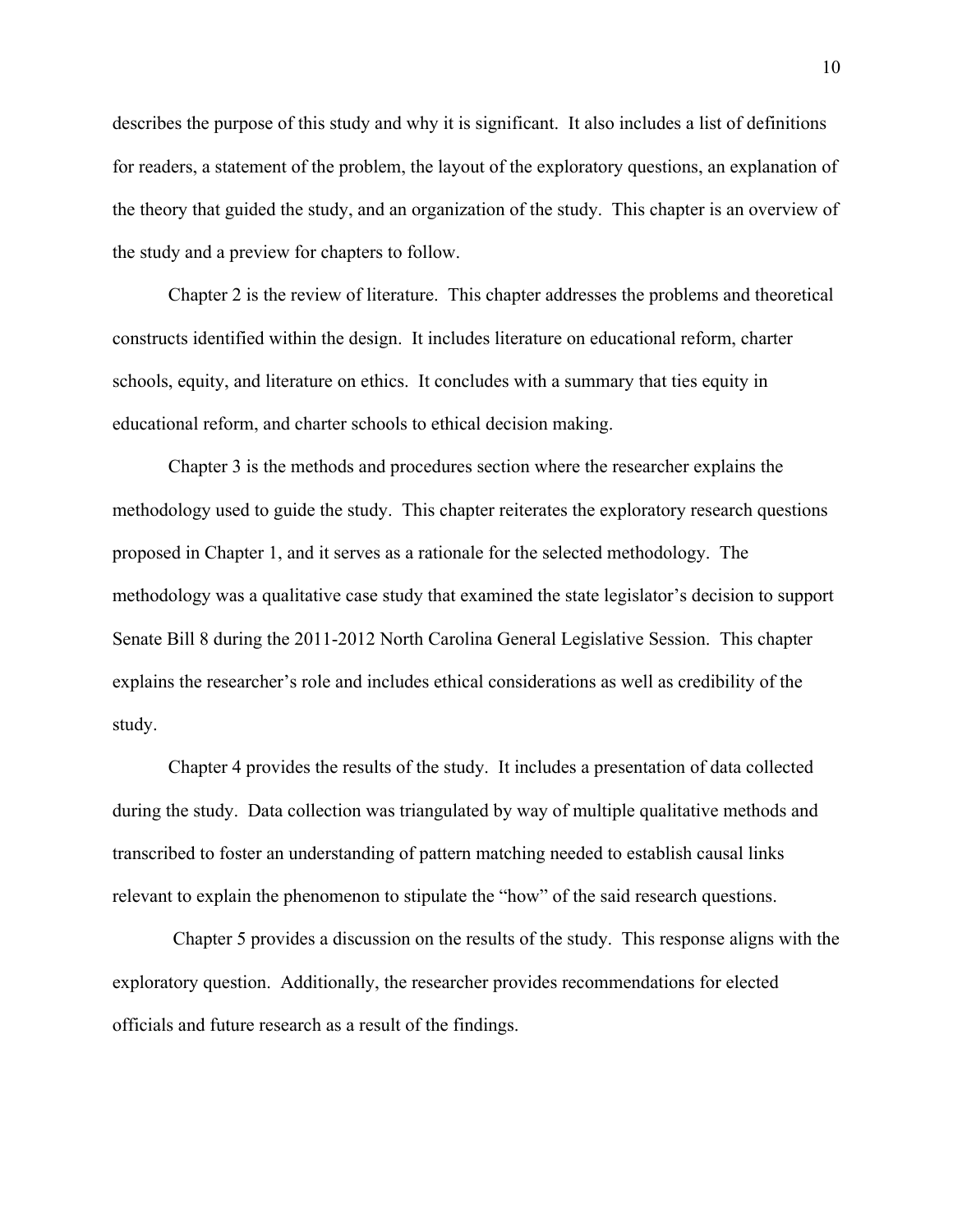#### **CHAPTER 2**

#### **Review of the Literature**

#### **2.1 Introduction**

The review of literature is organized with an introduction followed by a discussion of the theoretical framework that guided the study. The first theoretical framework is Equity Theory, which provides a correlation between equity and ethical decision making. The second theoretical framework is ethics for understanding decision making as an essential leadership behavior. Next, the review covers equity and decision making as a measure for discussing school reform and charter schools. The final section presents a review of the history of North Carolina Charter School reform efforts also referred to as Senate Bill 8.

The literature review on equity begins with a brief background of equity theory and how equity serves as an essential component of decision making. The literature review on ethics begins with a presentation of four paradigms: ethic of justice, ethic of care, ethic of critique, and ethic of profession. The discussion continues with a review of the history and primary purpose for charter school legislation. Following the review of the primary purposes there is a discussion on charter school reform efforts and an overview of North Carolina charter school reform. The chapter concludes with an exploration of the appropriateness of the two theoretical frameworks in the context of this study.

#### **2.2 Background of Equity Theory**

Adams (1965), a Belgian-born U.S. psychologist, introduced Equity Theory as a social comparison theory in psychology, stratification, and sociology (Adams, as cited in Neumann, 1980). Over the past 15 years, Equity Theory has become increasingly popular among social scientists and practitioners in Western society. The theory's arrangement falls within two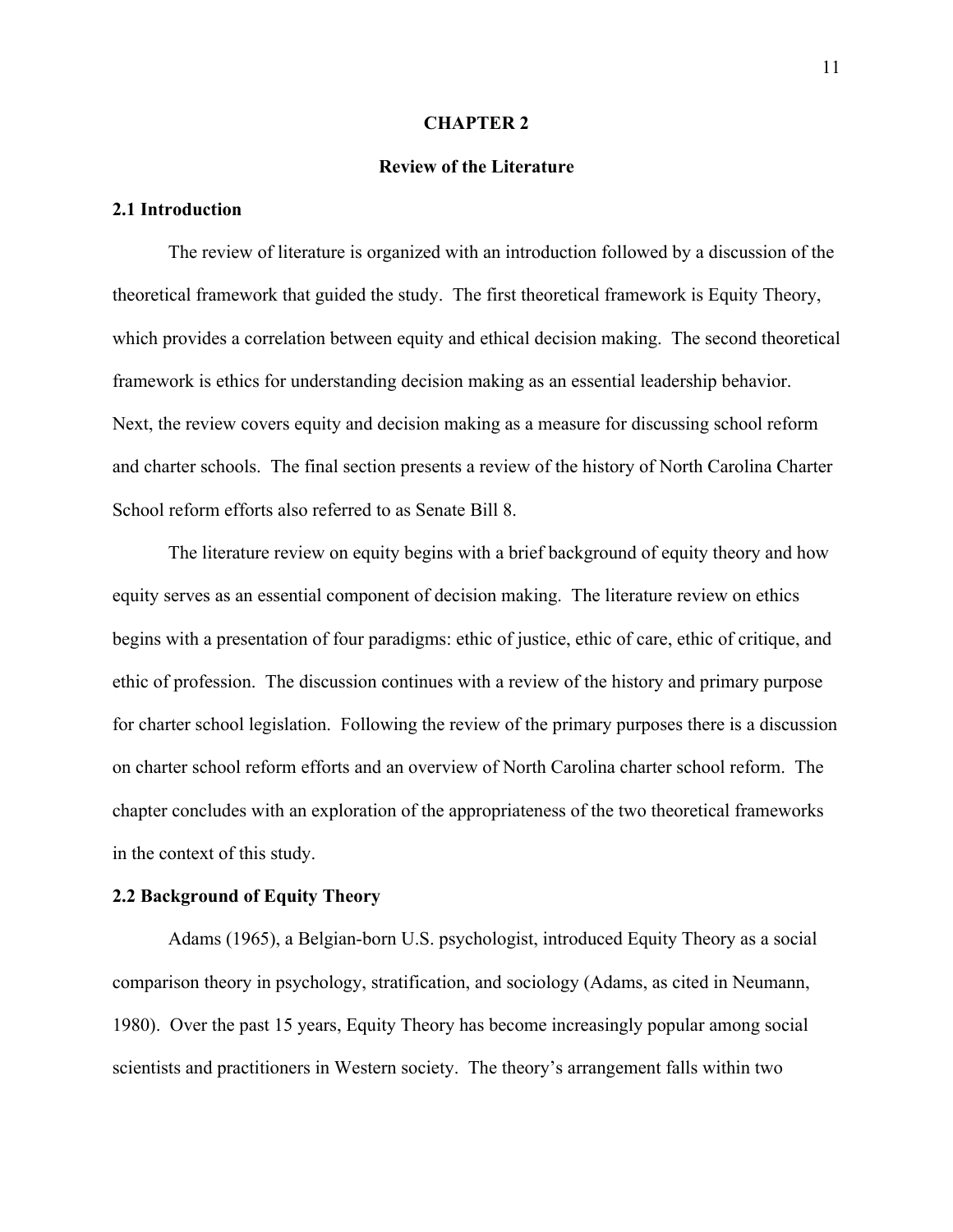categories. The first is input, and it explores the fairness and equitability of what people think. This notion provides a concept of fair balance between leaders and constituents, which should be reflected within their decisions. A policy brief by Organization for Economic Co-Operation and Development (2008) highlighted fairness as one of the major dimensions when enacting policy domains within education systems. Fairness is further explained as "making sure that personal and social circumstances—for example gender, socio-economic status or ethnic origin—should not be an obstacle to achieving educational potential" (p. 2). For this reason, the concept of fairness, which is provided through equity, is essential. Secondly, there is output, which explores how people respond when they feel they are getting more or less of what their relationship deserves (Coleman, 2006). Adams (1965) provided a description of outputs or outcomes which were perceived as exchanges resulting from social interactions by recipients about their contributions. This concept is important as the social interaction of an exchange that is perceived as acceptable by an elected official acting on behalf of constituents who supported him with their vote.

A compelling expression of inputs and outputs can be drawn from one of the longest standing arguments for equity in public education. This issue may be identified as a foundation for and against education reform as we know it today. The issue was identified as the landmark case of *Brown v. Board of Education of Topeka*, which ensured equitable learning opportunities for children who lagged behind their peers in academic achievement (Talbert-Johnson, 2004). In 1954, the decision by the United States Supreme Court provided the inputs and outputs or outcomes provided justice for children who were not in a position to speak. Therefore, the leaders of the courts attempted to provide equality through their decision making.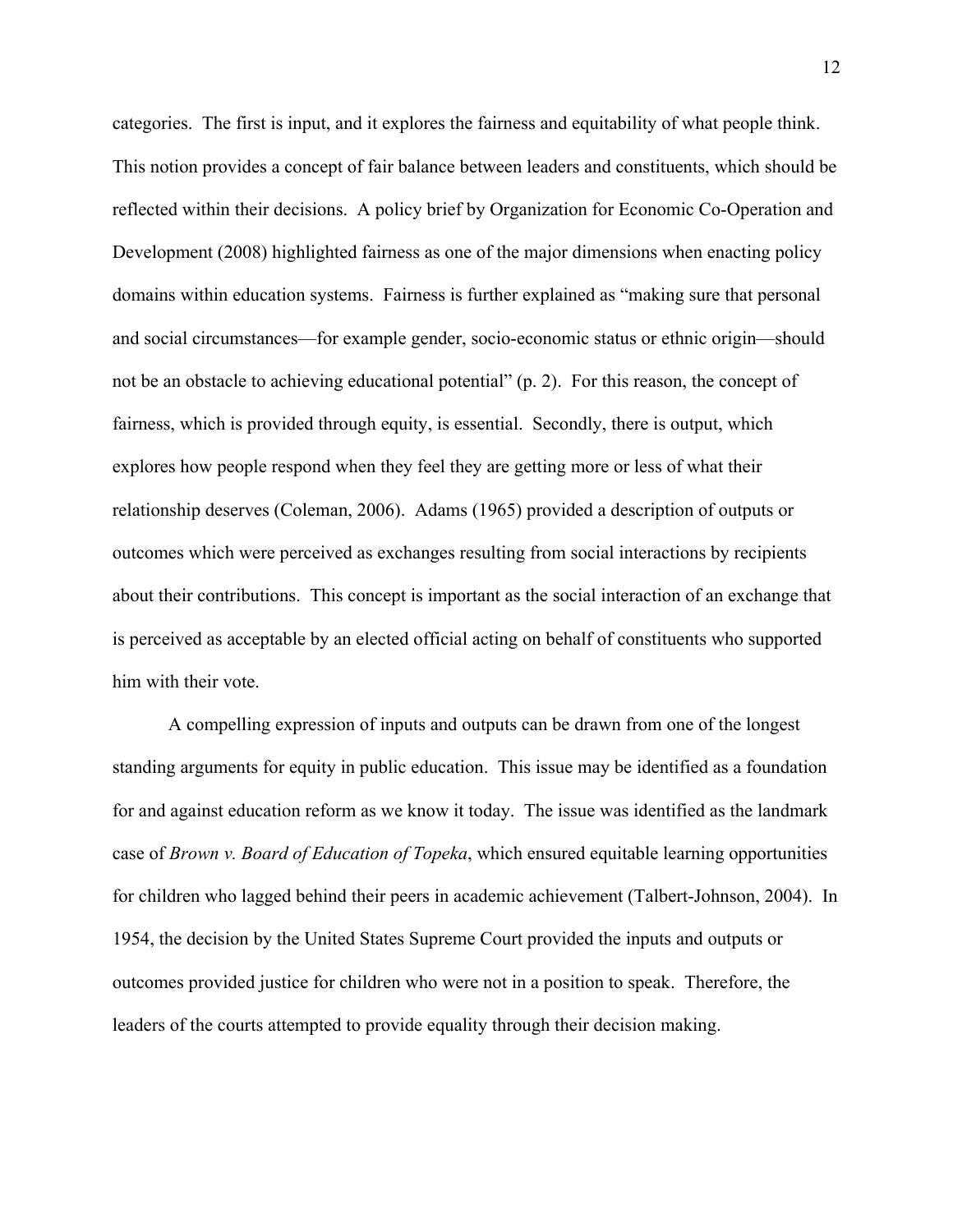The concept of equity plays an essential role in what constitutes good decision making by leaders and non-leaders (Adams, 1965). Equity is necessary in decision making because it calls for an equal distribution of outcomes (Adams, 1965). Equity Theory provides an avenue to further examine inputs and outcomes and the existence of fairness by those rendering decisions. As indicated by Adams (1965), "Equality between inputs by employees and their perceived outcomes must be aligned with the perceived inputs and outcomes of their leaders which then allows equality to take place" (p. 336). This statement emphasizes the expectancy of decision makers or leaders regardless of profession.

Furthermore, Equity Theory provides the challenge to ensure a strong and productive relationship is achieved through trust and loyalty. Equity theory is central to this investigation as it assists with understanding fairness of the decision by the Education Sub-Committee to support Senate Bill 8, which proposes lifting the Charter School Cap in the state of North Carolina. Finally, equity theory assists by providing investigation into the perceived equity involved in the decision from the perspective of the persons rendering the decision.

#### **2.3 Ethical Paradigms for Decision Making**

The second component of the theoretical framework is ethics for understanding decision making. A review of literature on the subject of ethics provides an understanding of ethics, which is necessary to describe and explain ethics within each of the four ethical paradigms for leadership as explained by Shapiro and Stefkovich (2001). This review is critical to understand the body of knowledge, which guides leaders when making decisions.

#### **2.4 Ethical Theory**

Ethical Theory provides systems of principles and rules that guide individuals when making decisions pertaining to what is right or wrong and good or bad in particular situations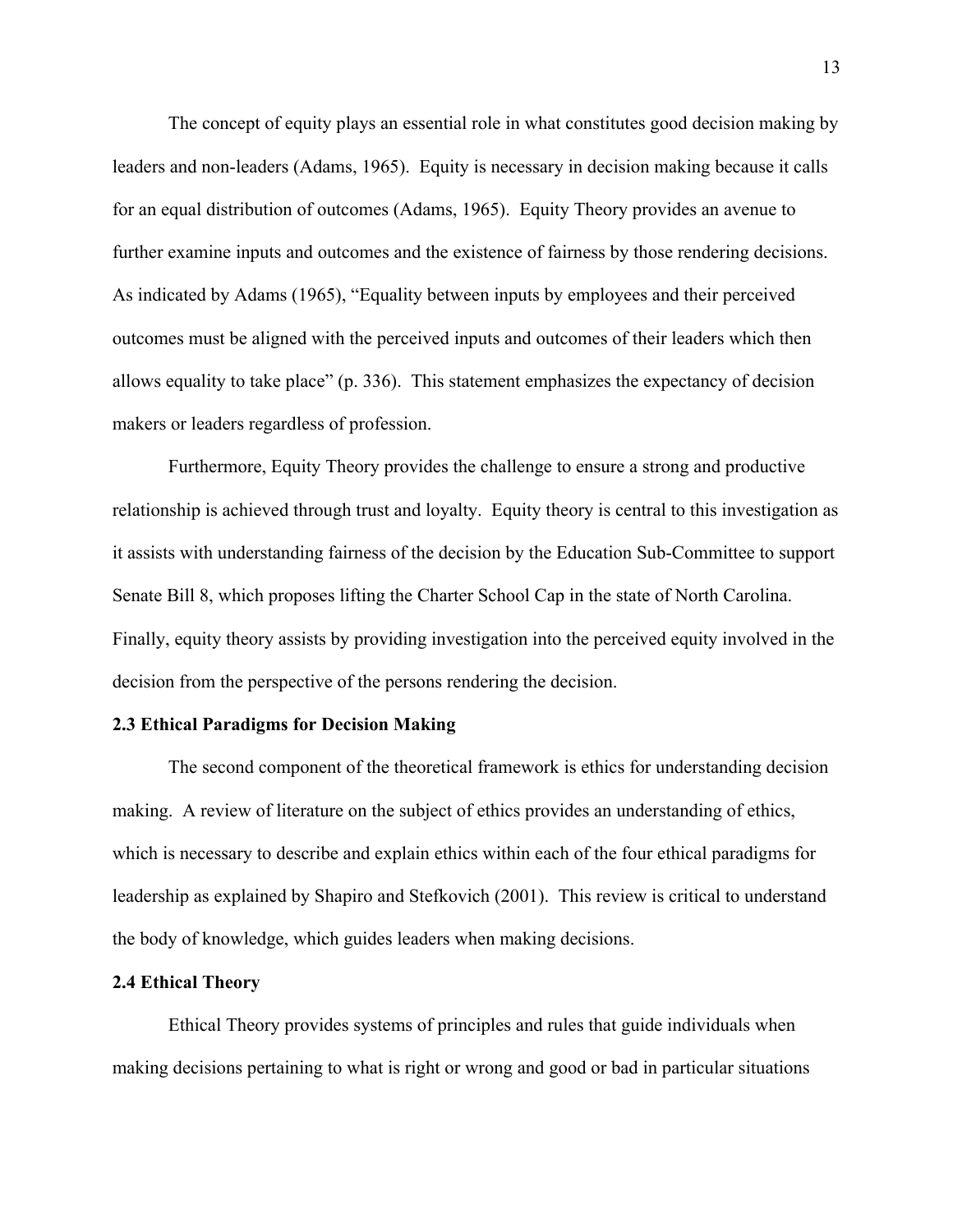(Northouse, 2007). These principles highlight the basics of understanding when one is attempting to view another as a morally decent person. This theory and its principles stem from Plato (427–347 B.C.) and Aristotle (384–322 B.C.). According to Aristotle, the term *ethics* refers to the term *ethos* and has been translated based on Greek inheritance to mean "conduct" or "character" (Northouse, 2007). It is also from the related Greek work *ethikos* which has been translated as "theory of living" ("Ethos," 2007, para. 1). Toffler (1986) also referred to *ethics* as "rules or standards" which "govern behaviors" and *moral* as "relating to principles of right and wrong" (p. 10). Given that these terms are closely related, they are used interchangeably in this investigation as a means to further understand the principles of ethical theory.

According to Northouse (2007), ethics are morals or the beliefs of individual leaders or societal leaders. These leaders should possess the ability to "concern the mean between too much and too little" (Aquinas, 2005, p. 162). In accordance, ethics must be seen as a form of accountability to self. In this study, the researcher evaluated leaders to generate an understanding of their conduct and reasoning for decisions on Senate Bill 8. Because of their roles as public administrators and public servants who were elected to serve, one would assume ethics encompass a supreme range of principles and values. According to Haq (2011), these principles and values should include tangible levels of fairness, compassion, responsiveness, integrity, transparency, devotion to duty, and selfless actions.

A platform for the four paradigms for ethical leadership exists in *Ethical Leadership and Decision Making in Education* (2001). According to Shapiro and Stefkovich (2001), ethic of justice, ethic of care, the ethic of critique, and the ethic of profession provide a paradigm for understanding ethical leadership. According to Rawls's *A Theory of Justice* (1971), ethic of justice is defined as justice for the good of everyone or the universal good. This ethic focuses on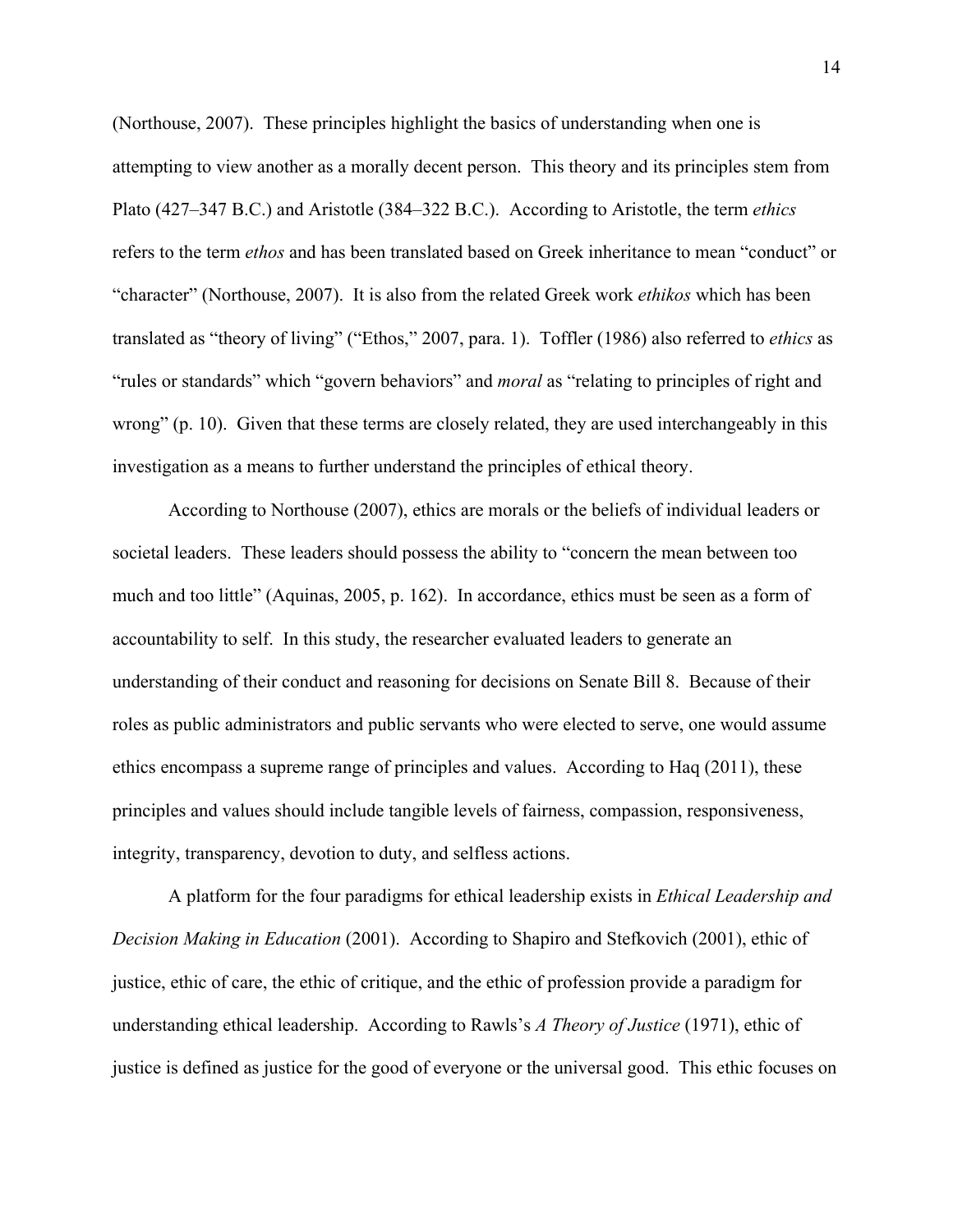rights and laws for all who may or not be affected. Tronto (1993) presented the ethic of care and focused on four phases of care: "caring about," "taking care," "care giving," and "care receiving." Within the ethic of care is a presence of empathy from one to another. This ethic has a focus on relationships between people. The ethic of critique posed a 'sensitive dispose' as bell hooks (1990) would express an inequality within our society of class, race, and gender. Finally, Shapiro and Stefkovich (2001) believed ethic of profession was the most complex of the four ethical paradigms because the profession includes a person's individual and personal code of ethics. Shapiro and Stefkovich (2001) believed that within ethic of profession the complexity of one's professional code of ethics and their standards could be examined.

**2.4.1 Ethic of justice.** The ethic of justice paradigm is universally considered the most prominent of all four paradigms. This paradigm describes "justice" as doing what is right versus that which is thought of as wrong. Justice focuses on rights and laws. These paradigms provided room for continuous philosophical debate within the theory of justice when evaluating rights and laws. Historical discourse brought forth the rights and laws of individuals versus those of the community included Plato's work *The Republic of Plato* (Brown, 2004; Cornford, 1941; Heinaman, 2002), Aristotle's work *Nicomachean Ethics* (Wheelwright, 1935), Immanuel Kant's *Groundwork for the Metaphysic of Morals* (Paton, 1785/1965), John Dewey's *Democracy and Education* (1916), and John Rawls's *A Theory of Justice* (1971). With a focus on justice, ethics, and moral duty, these philosophers established the foundation for leadership theory as it is known today.

The ethic of justice began with *The Republic of Plato* (Cornford, 1941; Heinaman, 2002 & Brown, 2004). In Part I of *The Republic of Plato*, an imaginary theoretical argument which included Plato; Glaucon and Adeimantus who were Plato's elder brothers; brothers, Polemarchus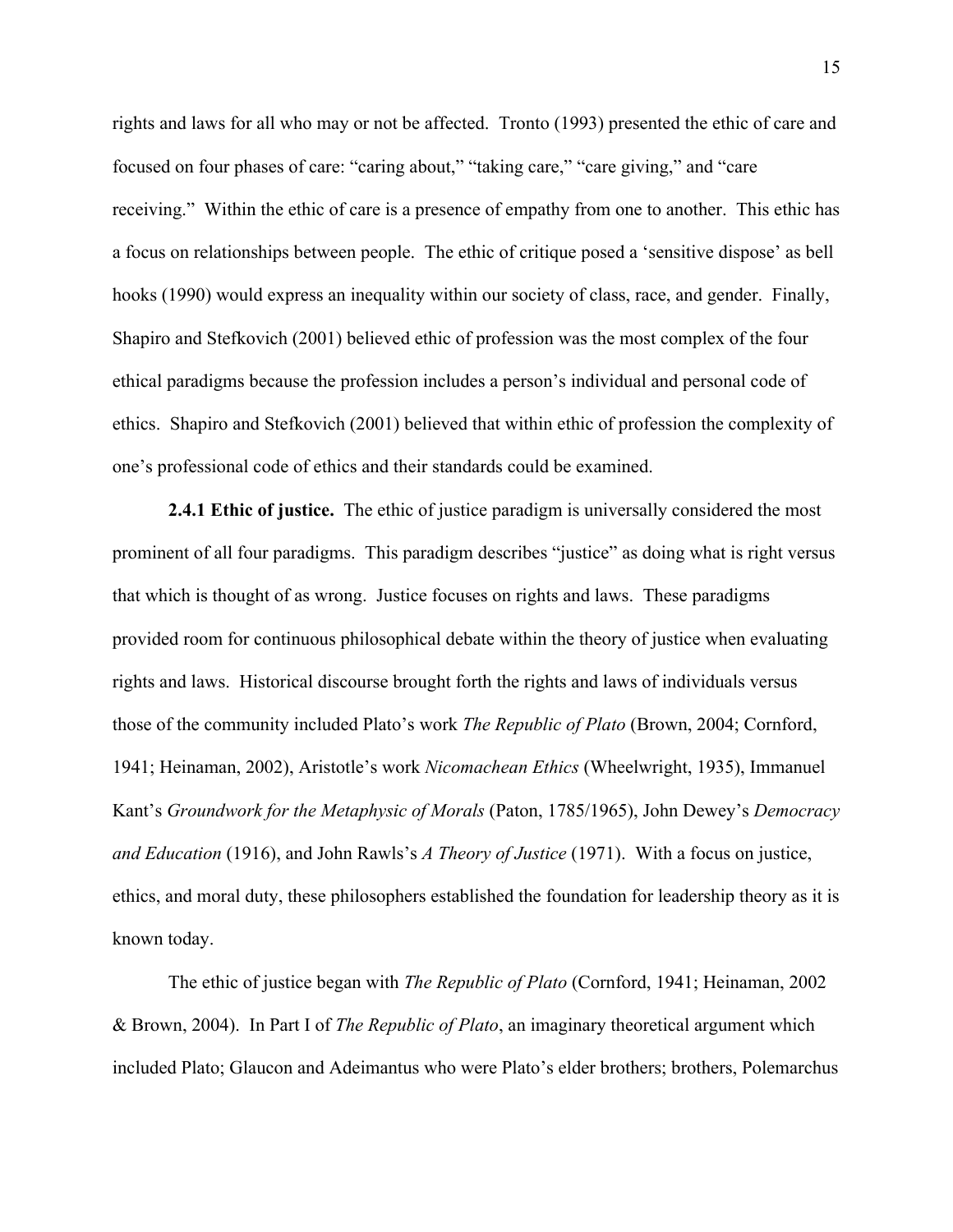and Lysias along with their father Cephalus; one of the most well named writers, Euthydemus; Thrasymachus the teacher of rhetoric and Socrates himself transpired (Cornford, 1941). This discourse on justice was inundated with varying views and definitions. One example included a heated intellectual exchange between Polemarchus and Thrasymachus. The exchange included a rant by Polemarchus regarding his thought that "justice consists of helping one's friends and harming one's enemies" (Cornford, 1941, p. 12). This conclusion was not the understanding shared by Glaucon and Adeimantus as they affirmed in Book II. Here they indicated their belief that the consequences of justice and injustice must also be considered in any attempt to understand justice (Heinaman, 2002). Therefore, they asked for further discussion on the effect justice and injustice. In Socrates's response, he refers to Book II's detachment of their consequences which states,

I granted your request that the just man should be reputed unjust, and the unjust man just, even though it would be impossible that the falseness of their reputations should escape both gods and men. I yielded in this for the sake of argument, so that justice itself could be judged with respect to injustice itself . . . since that judgment has now been made, I ask on behalf of justice the return of the reputation it has in fact among gods and men. (Heinaman, 2002, p. 316)

To further Socrates's argument against the intellectual group on the point that consequences of justice are good and consequences of injustice are evil, he discusses a clear division between the perfectly unjust men that are consequences of justice with a reputation of injustice. This further indicates that in cases where just men with reputations of injustice highlight evils as consequences for injustices. Due to haunting revelations unveiled by a recent scholarship on *The Republic of Plato* concerning the gap between consequences of justice being good versus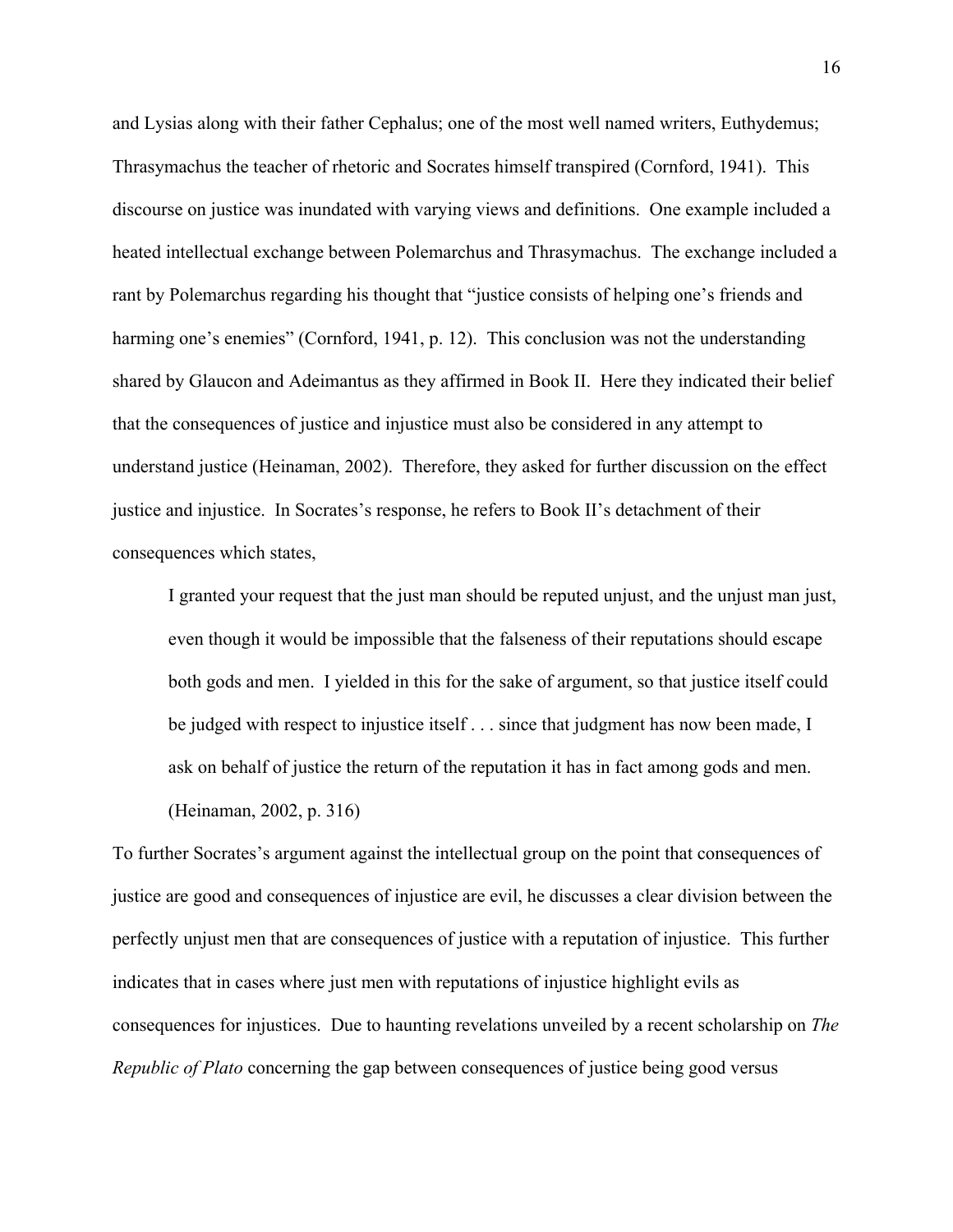consequences of justice being evil, Brown (2004) presented in his review of Glaucon and Adeimantus's challenge that Socrates's response reveals that it is better to be psychologically just than psychologically unjust.

In contrast to the original quarrel, Thrasymachus argues that "what I say is that 'just' or 'right' means nothing but what is the interest of the stronger party" (Cornford, 1941, p. 18). Socrates then questioned what was meant by this statement and Thrasymachus responded:

In every case the laws are made by the ruling party in its own interest; a democracy makes democratic laws; a despot makes autocratic ones, and so on. By making these laws they define as "right" for their subjects whatever is for their own interest, and they call anyone who breaks them a "wrongdoer" and punish him accordingly. This is what I mean: in all states alike "right" has the same meaning namely what is for the interest of the party established in power, and that is the strongest. So the sound conclusion is that what is "right" is the same everywhere: the interest of the stronger party. (Cornford, 1941, p. 18)

The time-span devoted to philosophical debate and intellectual quarrel devoted to justice has continued for centuries and will continue for an infinite time to come. For the purpose of this review further discussion is presented within Immanuel Kant's philosophy of the ethic of justice.

In Part II of *The Republic of Plato*, the focus of the discussion on justice was placed at the feet of the individual and viewed as one would view a political structure. This section was organized within three parts; reason, will and sensation. The three are thought of as the analogy from between the soul which also featured the state and its three parts; guardians, auxiliaries and populace (Cornford, 1941; Pakalukn, 2005). Within this section the political structure is further identified as political justice. Cornford (1941) defines it as justice belonging to a city and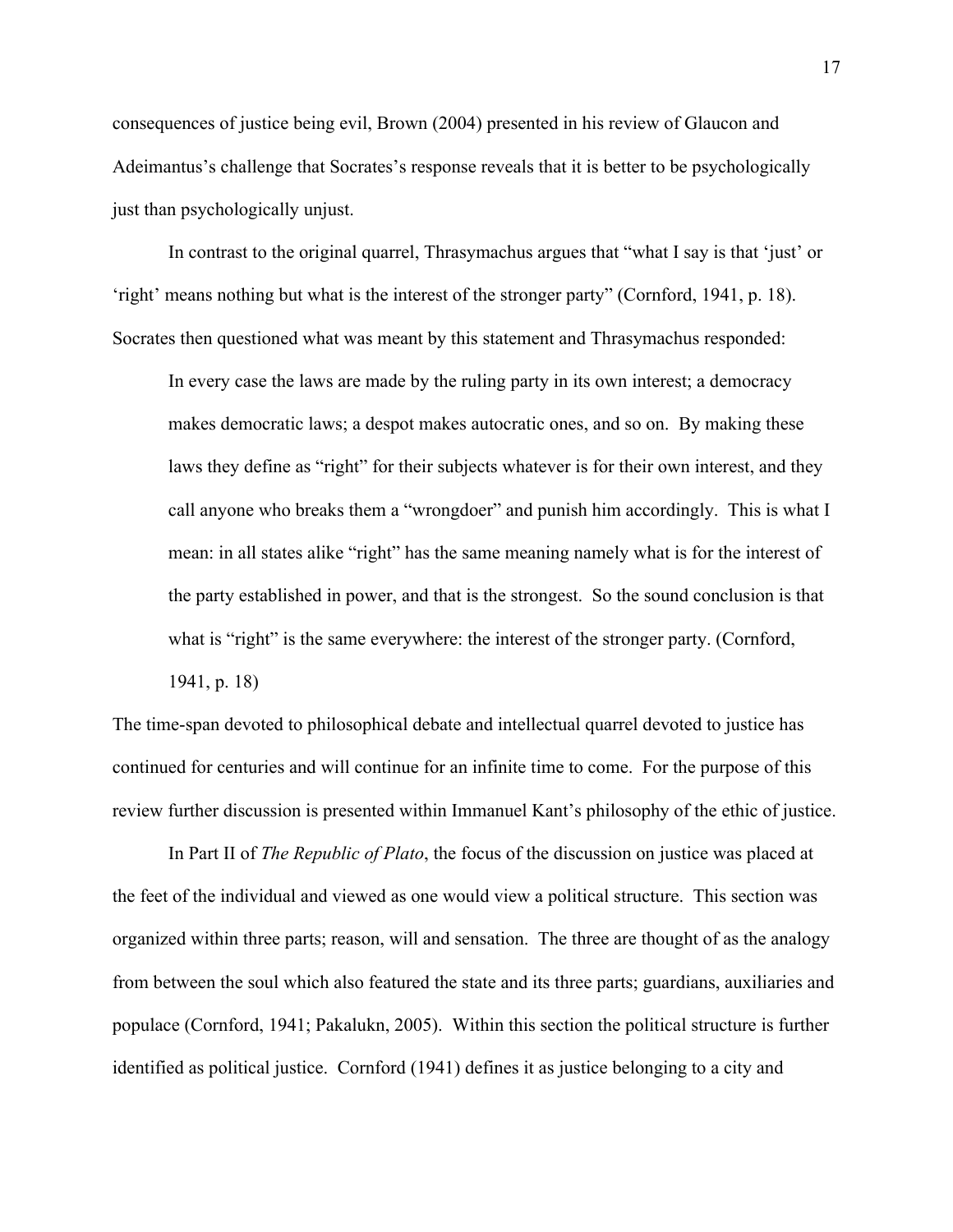individual or the justice of a particular man. The correlation inferred that reason was linked to the guardians as they possessed the necessary wisdom and reason required to make decisions. Within the context of leadership the guardians or leaders possessed the wisdom and reason to make informed decisions. This discussion continued with the notion that it was easier to begin by looking at the political level for justice and proceed with investigative approach to understand whether there is an analogous virtue that can be identified in an individual.

Part III of *The Republic of Plato* alluded to there being a contradiction which states that philosophers must be kings. The contradiction declared that due to a thirst for knowledge that is prevalent in philosophers, they should have been acknowledged as kings or leaders. According to philosophers justice from both the individual and the state perspective was viewed as the highest form of virtue (Cornford, 1941). The text continues by addressing philosophers as

lovers of wisdom who, we have dared to assert, ought to, be our rulers. Once we have clear view of their character, we shall be able to define our position by pointing to some who are naturally fitted to combine philosophic study and political leadership, while the rest of the world should accept their guidance and let philosophy alone. (Cornford, 1941, p. 181)

According to *The Republic of Plato*, philosophers were wisdom seekers, and by this account alone they should have been the leaders of that society. It must be noted how the quotation shared meaningful insight on how some men were naturally suited to be leaders while others should be guided by the philosophers who were seen as kings and leaders. Within *Nicomachean Ethics*, Plato's concept of justice where he wrote about ethics, happiness, and moral virtue were expounded upon by Aristotle. Due to the complexity in defining justice one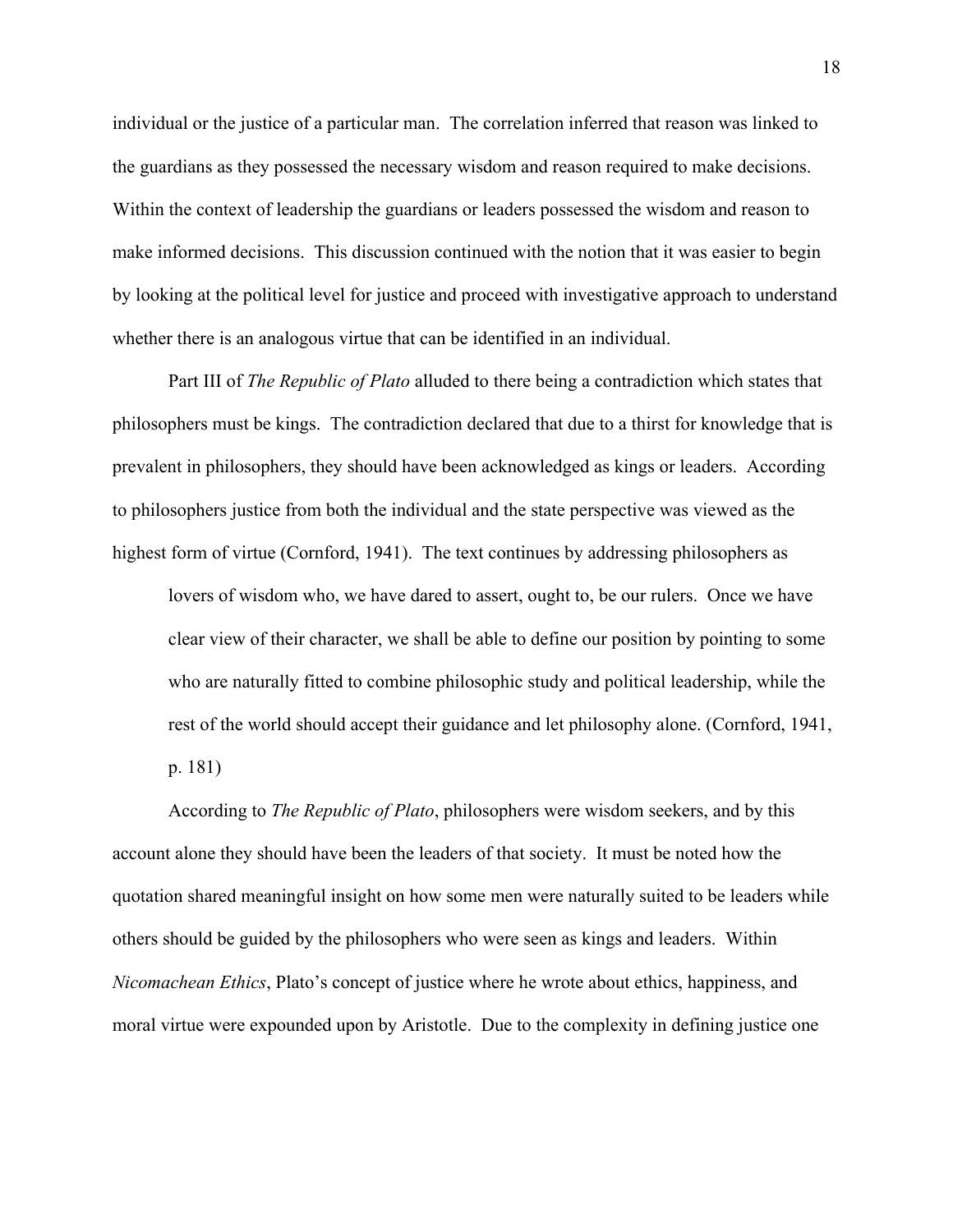may refer to many defining measures of the definition. But according to Pakaluk (2005) the most complete definition reads as such:

Justice is that with respect to which a just person is said to be the sort of person who, of his own choice, does what is just, and who distributes goods, both to himself in his dealings with others in their relations to one another, not in such a way that he gets more of what is desirable, and his neighbors gets less, but rather in such a way that he gets an equal amount, and likewise, when he distributes goods and others, and he's not himself involved, he does so in such a way that the others each get an equal amount. (Pakaluk, 2005, p. 181)

This definition defines justice as one would a perfect virtue simply because of one's virtue towards others and not simply towards himself. Additionally, Aristotle offered a definition of justice where he treated ethics as a distinct subject matter. In *The Nicomachean Ethics*, he focused on two ethics of man, his character and his moral virtues. Within this paradigm Aristotle states,

A man judges well and is called a good judge of the things about which he knows. If he has been educated in a particular subject he is a good judge of that subject; if his education has been well-rounded he is a good judge in general. (Wheelwright, 1935, p. 159)

Aristotle's justice theme revolved around virtue, character, ethics, and doing what was right and just for the good of the whole rather than what was good for an individual (Pakaluk, 2005). To summate, Aristotle's intent was to elaborate the understanding that "Justice is seeking justice with justice."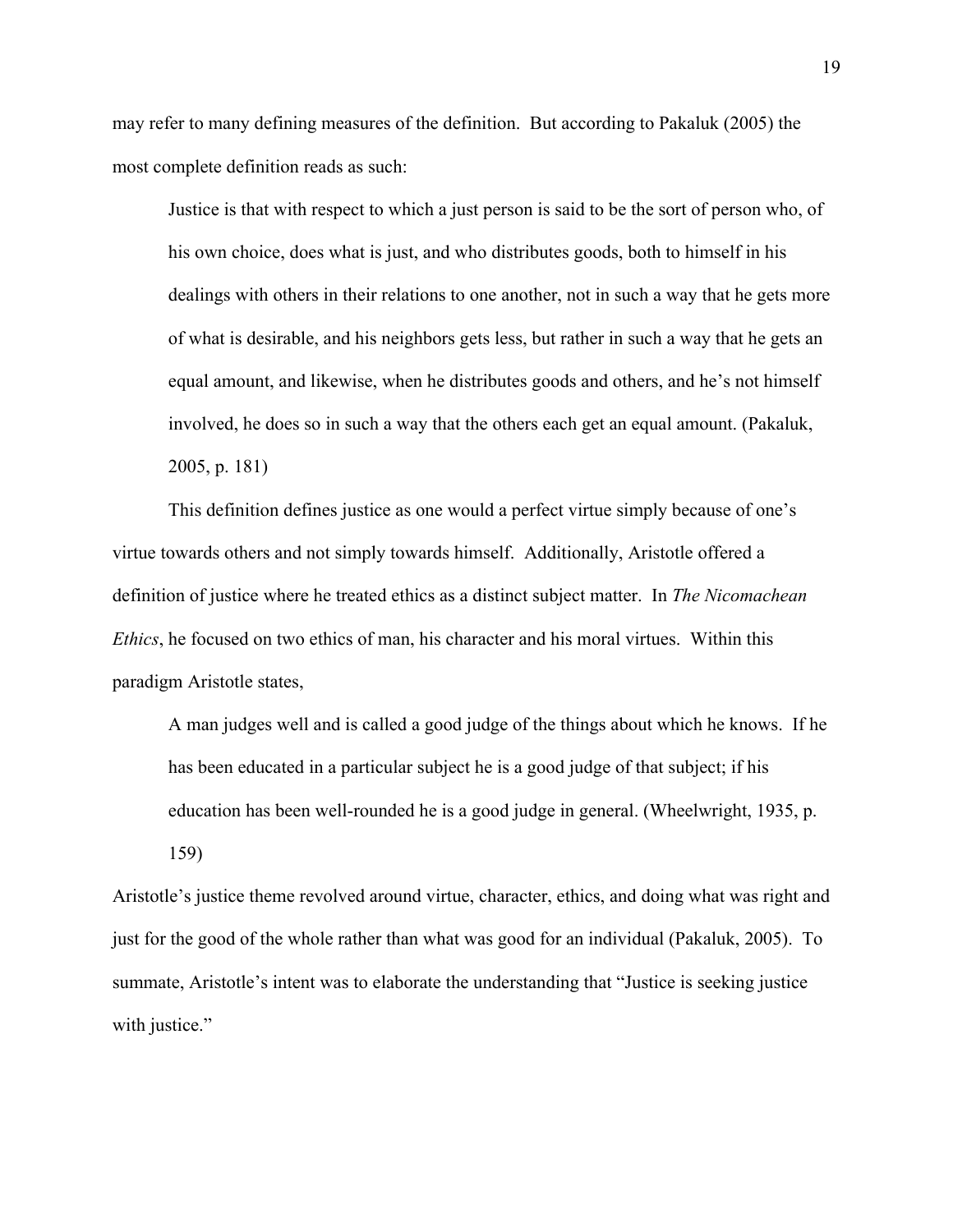The works of philosophers Immanuel Kant, John Dewey, and John Rawls continued scholarship on the theme of justice through their writings which included justice, ethics, morals, and moral character. *Groundwork of the Metaphysic of Morals* (Paton, 1785/1965) is an original of Immanuel Kant. This piece provides a development of his understanding of moral philosophy and principles of ethics while serving as his foundational concept for what is right versus what is wrong. It was Kant, who termed ethics "moral philosophy," and he considered ethics to be one of the three sciences of ancient Greek philosophy, the other two were physics and logic (Paton, 1785/1965). Kant's moral philosophy is believed by many to represent the formal recovery of the rational grounds that make life moral, rather than the cultivation of a moral life (Hunter, 2002).

In the first chapter of *Groundwork of the Metaphysic of Morals,* Kant introduces the moral philosophy approach. The approach of identifying the good will and its results offers a distinction between 'good will' and 'good character.' This approach continues on to be good will and its results, the function of reason, the good will and duty, the motive of duty, and the categorical imperative which was introduced in a negative form (Paton, 1785/1965).

Chapter II states each of the categorical imperatives and provides clarification for each one of them. Of the three categorical imperatives the Formula of the Law of Nature affirmed was the most popular and it states, "Act only on that maxim thought which you can at the same time will that it should become a universal law" (Paton, 1785/1965, p. 88). This is also known as the 'Golden Rule' which by Kant's definition is the "science that teaches not how we are to achieve happiness, but how we are to become worthy of happiness" (Bowen, 2004, p. 68). By following the principle of categorical imperative one should be led to happiness because their actions and decisions were based on doing what was the moral thing to do (Paton, 1785/1965).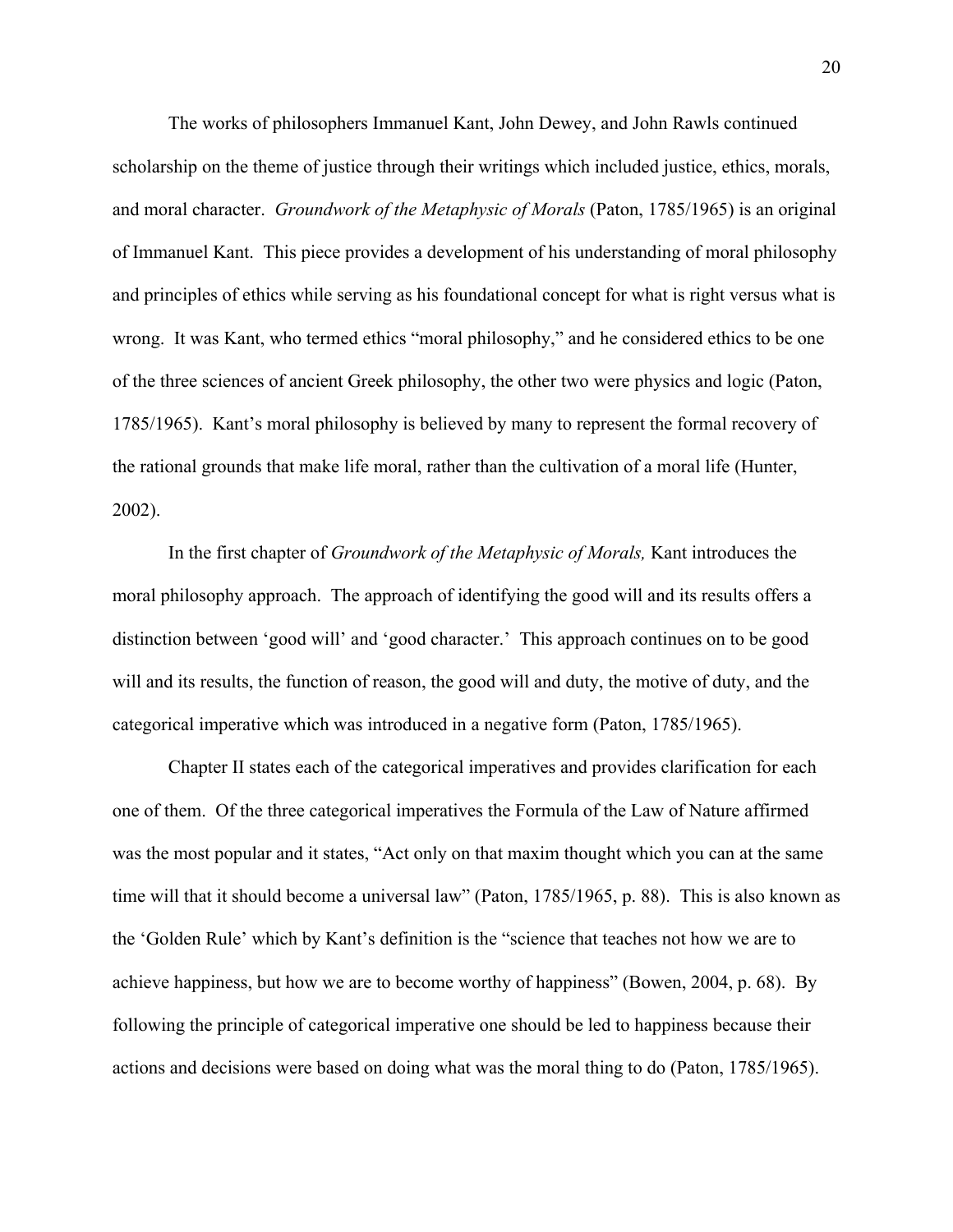Chapter III reviewed several principles of moral duty. In Kant's discussion of free will versus determinism he believed that all humans possessed the free will to make decisions and the free will to utilize prior experiences to make decisions. However, Kant was forced to ponder the question "How is the categorical imperative possible?" (Paton, 1875/1965, p. 121). Through further examination of potential execution methods, it was realized that the concept of reality for the theoretical and philosophical categorical imperative was difficult. This would sway most to believe that present day leaders are not realistically capable of making decisions based on categorical imperative as it is presented by Kant. On the contrary, Bowen (2006) established that the categorical imperative "transcends cultural bias, religion, socioeconomic status, and paucity of philosophical training in that it allows rational decision makers the freedom to make universally acceptable decisions on moral worth and validity" (p. 342) without precautions. With this understanding they cannot act in a manner that assumes their actions are right and just to the point that they become universal law. To summarize, Kant's contribution to the ethic of justice is impeccable. His developments advanced the study of ethics which is inclusive of moral concepts of categorical imperative. His philosophical guidelines furthered the establishing of how leaders should make decisions and how they should act towards others.

The final author reviewed within the ethic of justice is John Rawls, the author of *A Theory of Justice* (1971). Justice of fairness, principles of justice for individuals, justice for institutions, the sense of justice, and the good of justice were all related to the topic of justice and covered extensively within this text. Each of the noted justices was identified as social primary goods, which meant "they were to be distributed equally unless an unequal distribution of any or all of these goods were to the advantage of the least favored" (Rawls, 1971, p. 303). Rawls focused on two main principles for justice. The first principle determined that persons should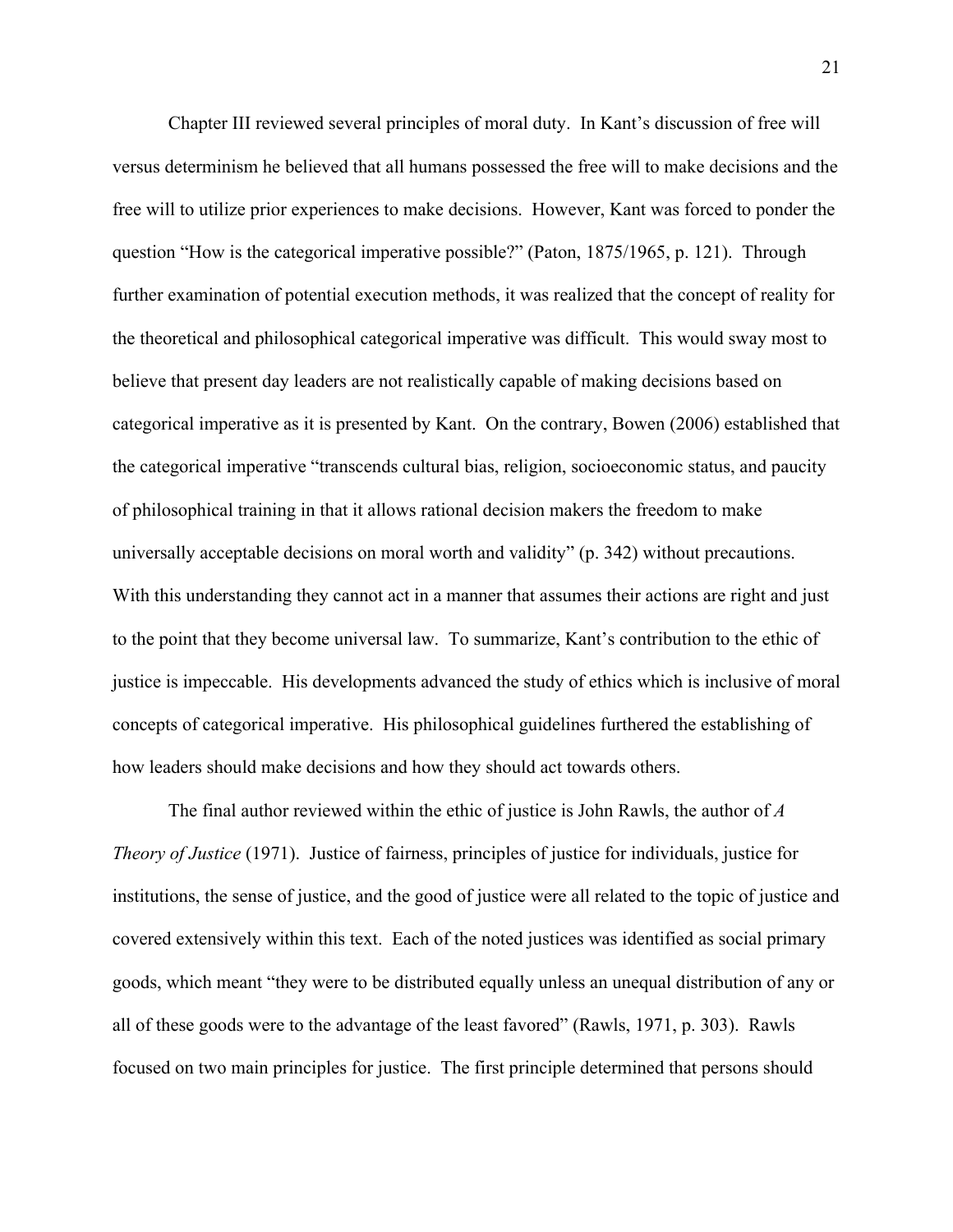have equal rights to primary and extensive basic liberties and that those liberties should be similar to the liberties of others (Rawls, 1971). The second principle determined that inequalities should be arranged by social and economic priorities. This should allow both to (a) be reasonably expected to be to the advantage of everyone, and (b) to provide accessibility to all positions and offices (Rawls, 1971).

In the context of ethical theory, Rawls's principles called for liberty, wealth fairness, and equality for all. Considering the thoughtfulness of each of these principles, political systems should consider each as a part of their call for liberty. Political leaders indicate their ambition to attain equality and equity or justice within the judicial system but unfortunately, it is not always possible. Because of the liberal nature of many of his ideas, Rawls was criticized and accused of providing a fictive model (Treanor, 2003). However, Rawls has been credited by many scholars for his contribution to the ethic of justice, ethical leadership, and equity by contributing to the body of knowledge on justice, civil disobedience, rights, and laws.

This review of literature on the ethic of justice has included an extensive summary of contributions around the works of Plato, Aristotle, Kant, and Rawls. A presentation of Plato's philosophical and intellectual debate on justice represented the interest of the stronger or majority group (Cornford, 1941). Aristotle's works on justice revolved around virtue, character, ethics, and doing what is just for the good of the whole, versus that of the individual (Wheelwright, 1935). Kant's presentation of justice provided a clear understanding of moral philosophy while creating a clearer perspective for categorical imperatives. Lastly, the contributions of John Rawls to the discussion of justice was proven through his book as it outlined justice as fairness, equality of freedom, and equality of wealth.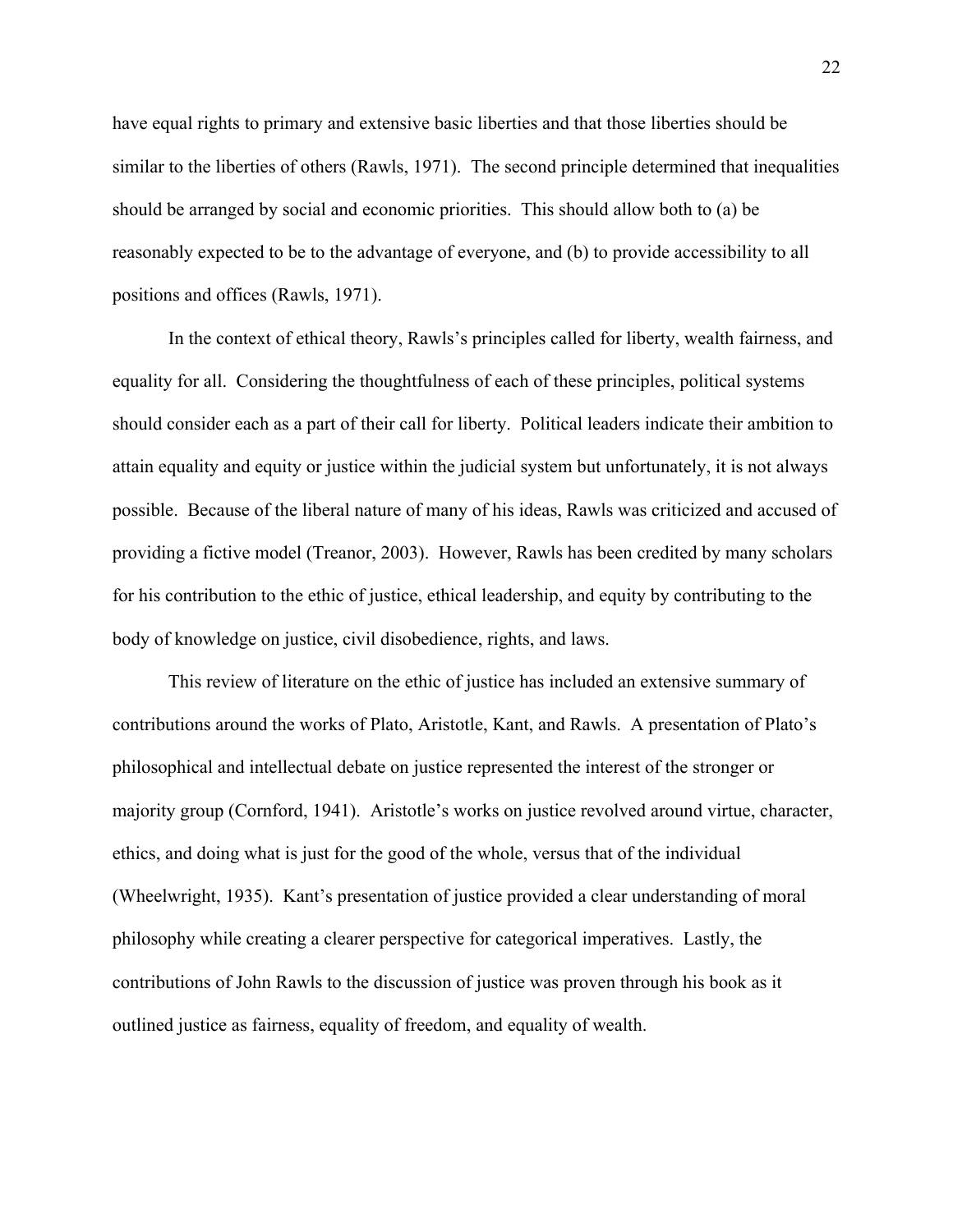**2.4.2 Ethic of care.** Ethic of care is the second of the four paradigms. "Since the early 1980s, research around moral psychology sought after a way to articulate differences between justice and care as orientations to moral decision making, and to examine gender differences in their use" (Katz, Noddings, & Strike, 1999, p. 38). From the very beginning, ethic of care proved to be a paradigm that would develop into a complex framework. Tronto (1993) defines the ethic of care as "caring about," "taking care," "care giving," and "care receiving." Since its inception, this paradigm has become historically linked to feminist research and the women's movement (Denzin & Lincoln, 2000). During the turbulent 1960s in the U.S., feminism and feminist research foundationalized (Denzin & Lincoln, 2000), and ethic of care was at the center of most of this research. Considering these turbulent times, the focal point of the ethic of care centered on relationships and sometimes more specifically on empathy related "one person to another" relationships. From a leadership perspective, ethic of care and the decisions an individual makes parallel. Additionally, ethic of care coincides with ethic of justice, which focuses on doing what is right and just per actions made for the universal good. Ethic of care focuses on the relationship not excluding empathy and caring about or taking care of others.

The roots of the ethic of care lay with Kohlberg and Gilligan. The premise of much of their work surrounded feminist research on the gender differences of males and females during decision making processes. Kohlberg was a graduate student of psychology who examined moral development. His dissertation proposal focused on the study of scholars such as Plato, Socrates, Dewey, Kant, Rawls, and many others. His inquiry in the area of moral development continued as he wrote *Essays on Moral Development: The Psychology of Moral Development*  (1984). These essays were extensive and provided a guided depth and understanding of moral development through three volumes: Volume I, *The Philosophy of Moral Development: Moral*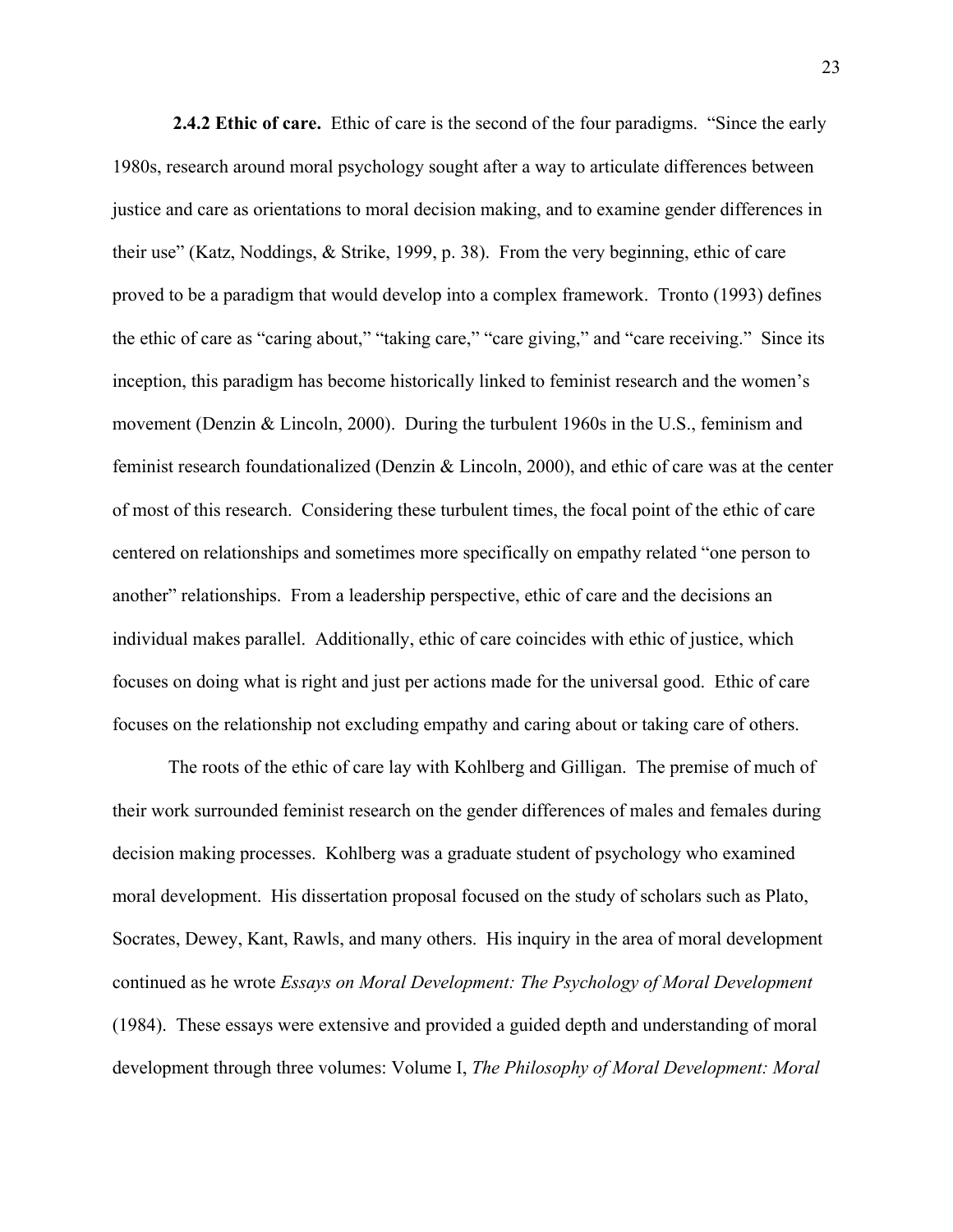*Stages and the Idea of Justice*; Volume II, *The Philosophy of Moral Development: The Nature and Validity of Moral Stages*; and Volume III, *Education and Moral Development: Moral Stages and Practice* (1984). Some of his earliest thinking was found in Volume II as he expounded upon years of his longitudinal study trying to validate the conception of his stages. He states,

This twenty-year period was not simply a matter of collecting dilemma interviews from my original subjects every three years. Rather, it was a period of revising and refining the stage of definitions and the method of assessing them, a process just completed in the year of the first volume's publication. (Kohlberg, 1984, p. xii)

There were six developmental types of stages for moral development outlined by Kohlberg. These six moral stages which were divided into three levels were outlined by way of his dissertation and ensuing studies. The three levels were identified as (a) premoral; (b) morality of conventional role conformity; and (c) morality of self-accepted moral principles. Stage 1, punishment and obedience orientation and Stage 2, naïve instrumental hedonism were a part of Level A. Stage 3, good boy morality of maintaining good relations, approved by others and Stage 4, authority-maintaining morality made up Level B, and Stage 5, morality of contract of individual rights and democratically accepted law, and Stage 6, morality of individual principles of conscience made up Level C (Kohlberg, 1984). The development of these six stages provided data from a cross-sectional sample of 72 males from the Chicago area (Kohlberg, 1984). These males, ages 10, 13, and 16 were selected because of Kohlberg's belief that pre-conventional moral level consisted mostly of children under the age of nine. The conventional level was identified as "the level of most adolescents and adults in our society and in other societies" (Kohlberg, 1984, p. 172), while the post conventional level was identified as being "reached by a minority of adults and is usually reached only after the age of 20" (p. 172).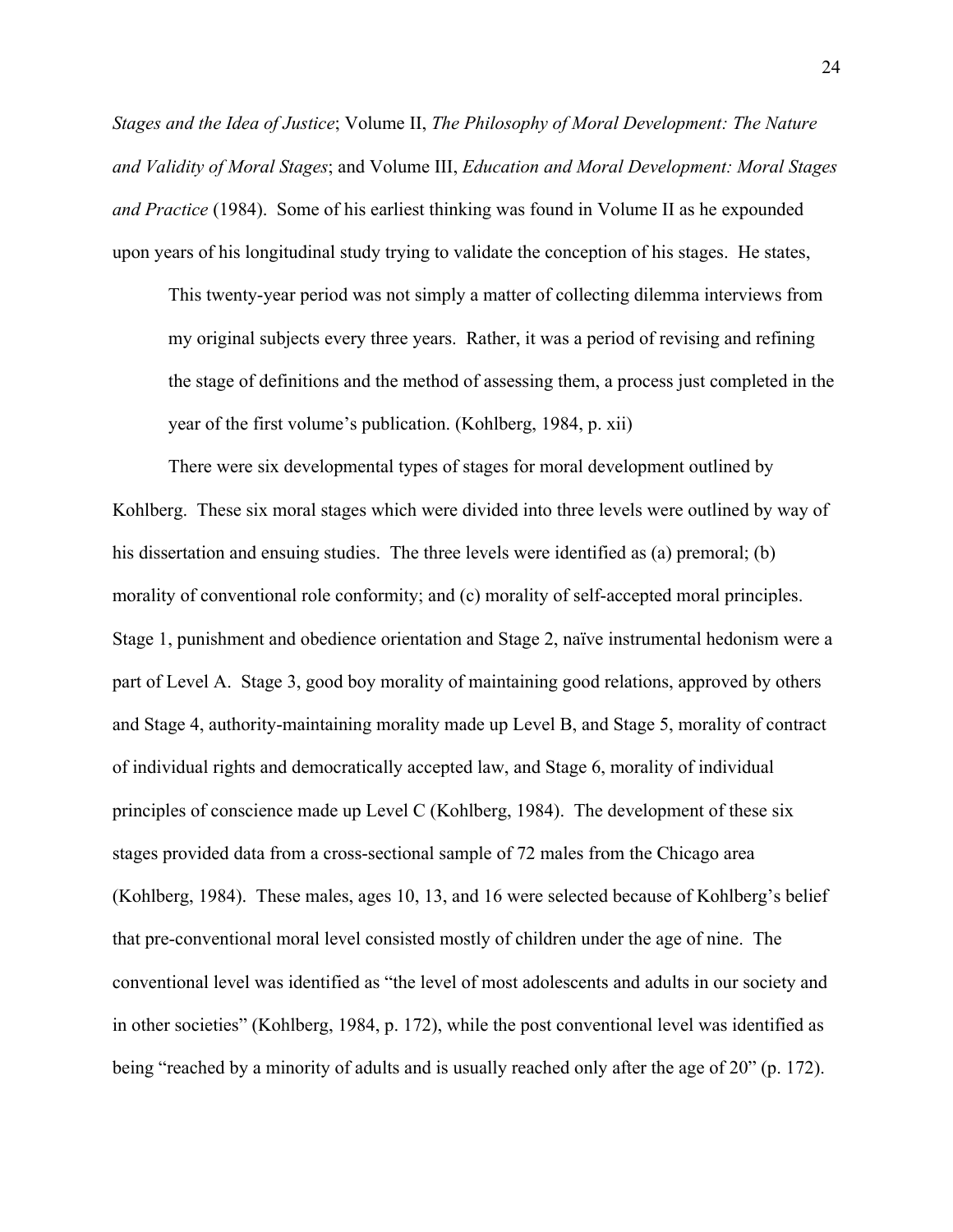Kohlberg (1984) shared that children would enter at Stage 1and progress towards Stage 6 without skipping a stage. This was possible through horizontal movement through each stage which moves vertically. This formation allows a child's progression from "logic to social perception to moral judgment" (pp. 171–172).

In Kohlberg's (1984) original research interview, there were nine hypothetical dilemmas presented. The most famous of the nine was the Heinz dilemma, which highlighted a female cancer patient from Europe who was nearing her end due to the type of cancer not being treatable. Note the sequence that follows:

There was one drug that the doctors thought might save her. It was a form of radium that the druggist in the same town had recently discovered. The drug was expensive to make, but the druggist was charging ten times what the drug cost him to make. He paid \$400 for the radium and charged \$4000 for a small dose of the drug. The sick woman's husband, Geinz, went to everyone he knew to borrow the money and tried every legal means, but he could only get together about \$2000, which was half of what it cost. He told the druggist that his wife was dying, and asked him to sell it cheaper or let him pay later. But the druggist said, "No, I discovered the drug and I'm going to make money from it." So, having tried every legal means, Heinz, gets desperate and considers breaking into the man's store to steal the drug for his wife. (Kohlberg, 1984, p. 640)

There were ten Heinz dilemma questions presented in Kohlberg's original research interview.

The first question simply asks if Heinz should steal the drug, and the subsequent questions were designed to further under the subject's moral type (Kohlberg, 1984). Each of the young men's responses was categorized into one of the stages of moral development. This research was significant due to it being the first time anyone had focused on and established a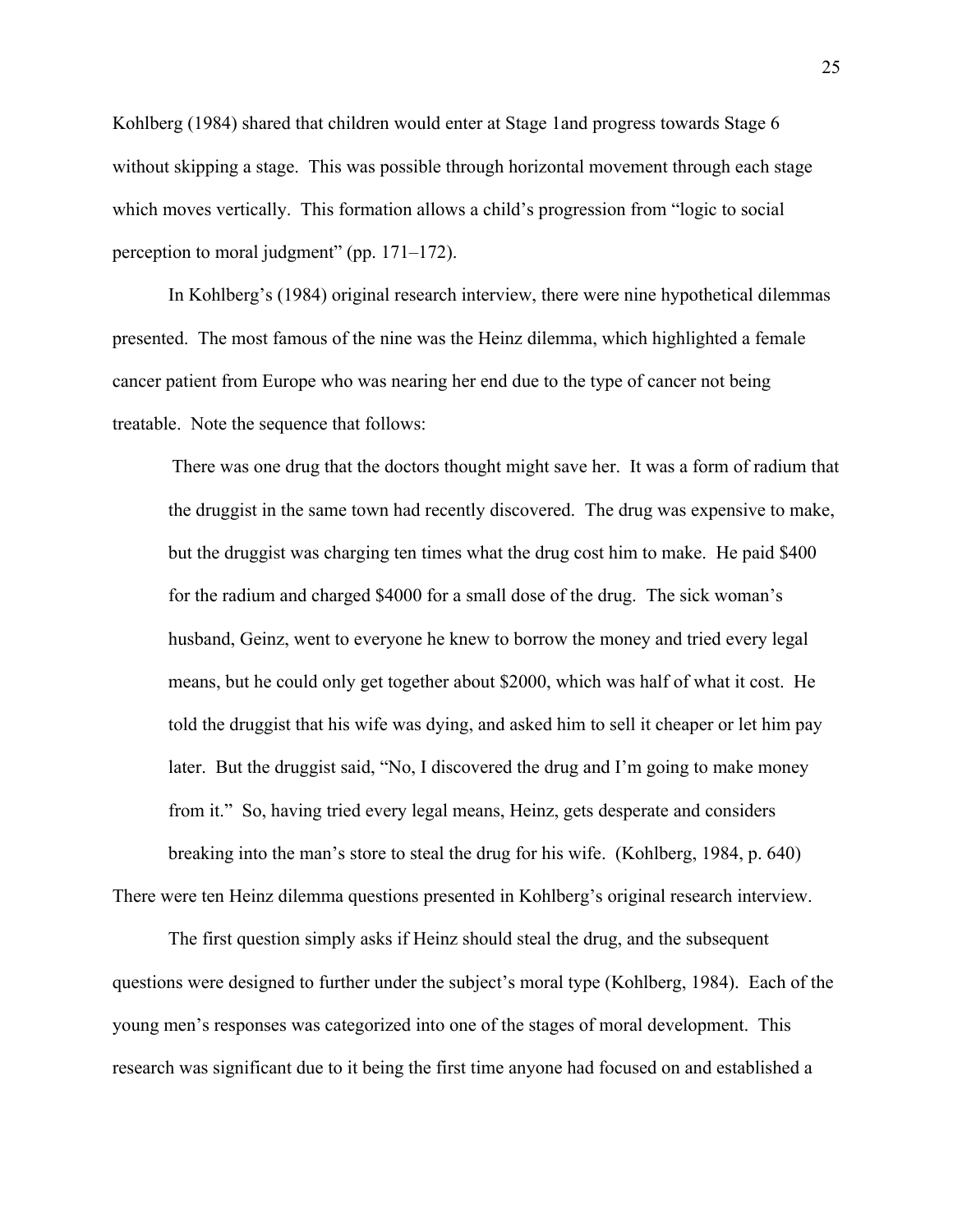stage theory of moral development. As with most researchers, Kohlberg (1984) also noted that his research had deficiencies. Although his stages of moral development provided a guideline for moral thinking and decision making, it lacked the inclusion of women. This notion would be highlighted by future researchers like Carol Gilligan.

Carol Gilligan wrote *In a Different Voice: Psychological Theory and Women's Development* (1982/1983), which was a direct criticism of Kohlberg's *Theory of Moral Development.* She continued on by writing a classic, *In a Different Voice* (1982), where she introduced her profound ethic of care. As this book began she introduced the ethic of care by redefined the ethic of justice and noted that it was different from the one presented by Kohlberg and highlighted it as a resolution of moral dilemmas (Shapiro & Stefkovich, 2001). According to Carol Gilligan, the ethic of care came to fruition because of the ethic of justice. She "discovered that, unlike males in Kohlberg's studies who adopted rights and laws for the resolution of moral issues, women and girls frequently turn to another voice, that of care, concern, and connection, in finding answers to their moral dilemmas" (Shapiro & Stefkovich, 2001, p. 16).

Gilligan furthered her point in her 1993 version of *In a Different Voice,* where she alluded to Piaget and Kohlberg's study calling it one dimensional because it focusing only on boys (Gilligan, 1993). In the second chapter, Gilligan revisited Kohlberg's moral dilemma featuring Heinz and the druggist. This chapter focused on the moral dilemma of two 11-year-old children. The girl was identified as Amy and the boy Jake. Gilligan concluded "in the light of Kohlberg's definition of the stages and sequence of moral development, her (Amy) moral judgments appear to be a full stage lower in maturity than those of the boy (Jake)" (Gilligan, 1993, p. 30). Gilligan noted differences in the moral psychology of the children included in this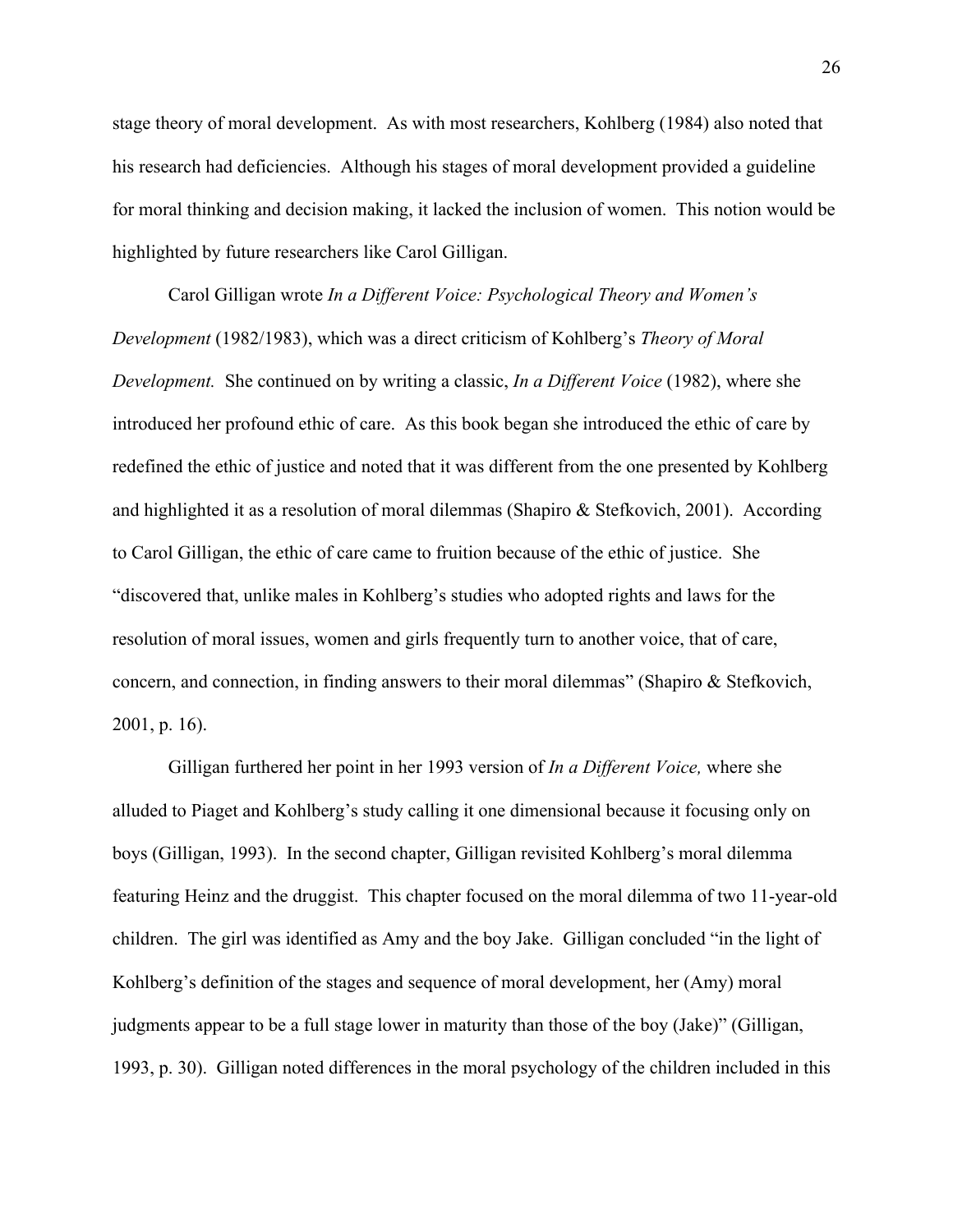briefing. She felt that while "Jake's judgments reflect the logic of the justice approach" (Gilligan, 1993, p. 30), "Amy's judgments contain the insights central to an ethic of care" (p. 30). Gilligan continued on by expressing how Amy's response presented a notion of powerlessness and an inability to think systematically about moral concepts or law. She also believed that Amy possessed an unwillingness to challenge authority (Gilligan, 1993, p. 30). This assertion provided a different perspective from the boy vantage point versus the females.

Gilligan (1993) believed that Amy's responses were evasive and somewhat subdued, creating an inner dialog that she termed "the voice of others and also the voice of herself" (Gilligan, 1993, p. 50). These responses by Amy led Gilligan to conclude that her voice of conscious was more concerned with relationships, empathy, and care. Jake's voice of conscious, which focused on stealing the drug and justifying it, was supported because his action could possibly save a life (Gilligan, 1993). The fact that Gilligan's study included interviews with females and males, while Kohlberg's study only focused on boys provided significance because of its differentiation between the moral voices of different genders. It was concluded that men's moral voices included justice, rights, and treating everyone equally while women's moral voices included care, responsibility, the expression of care of suffering, connecting emotionally, and having responsibility for individuals (Hinman, 2001).

According to Gilligan the concept of voice included "the voice of concern, correctedness, relatedness over time and caring. She felt this voice to be important and yet, in Kohlberg's stage theory, it was invisible" (Shapiro & Stefkovich, 2001, p. 98). Gilligan characterized the female voice as an essential part of ethic of care (Denzin & Lincoln, 2000). This provides an understanding as to why Gilligan and Joan Tronto defined ethic of care as the concept of caring about another person, taking care of them, giving and receiving care, being there for the other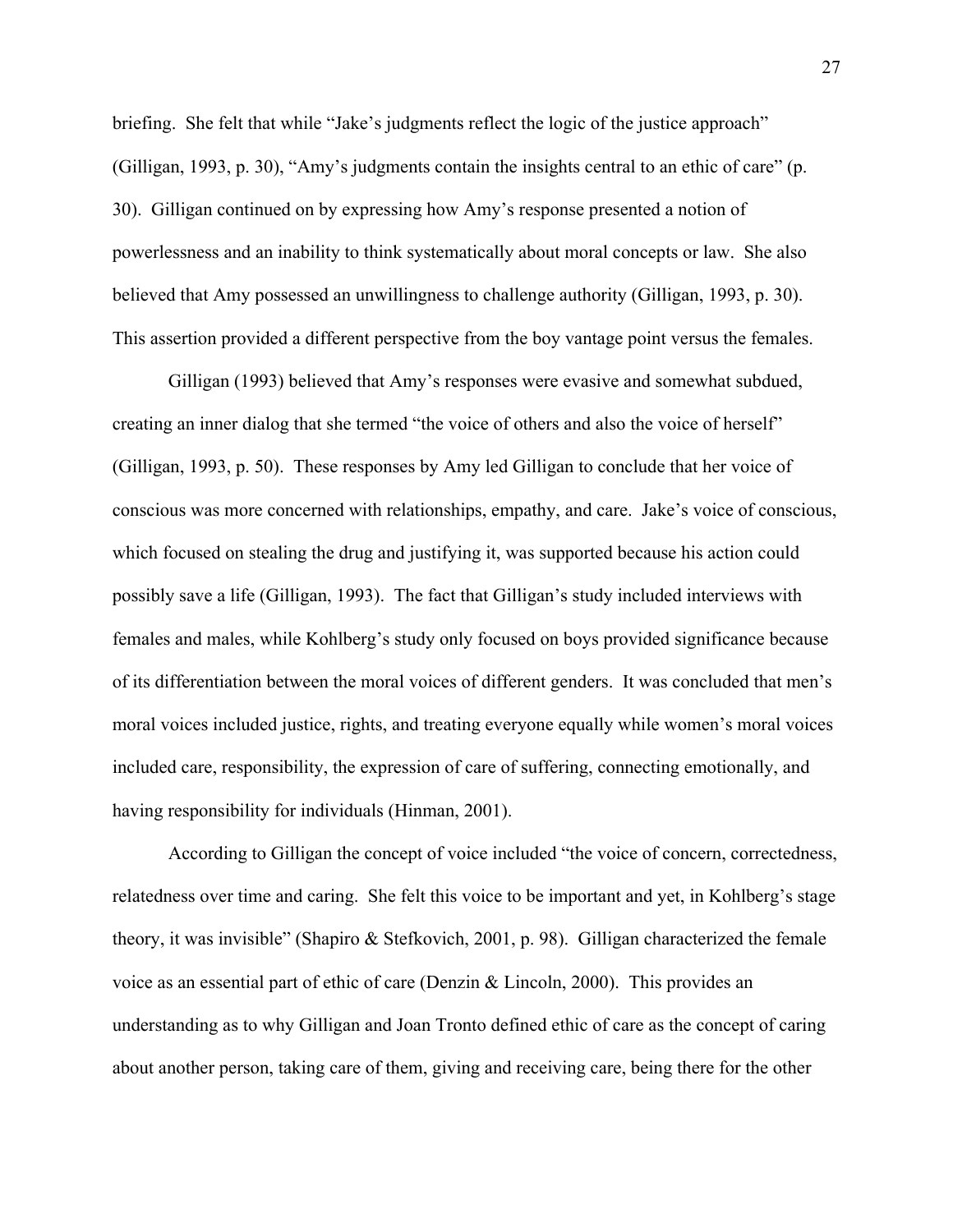person, listening, sharing responsibility, strengthening and maintaining relationships, and having a notion of voice (Shapiro & Stefkovich, 2001). The concepts of ethic of care are similar to those highlighted in Gillian and Tronto's definition.

*Justice and Caring: The search for Common Ground in Education* (1999), written by Michael Katz, Nel Nodding, and Kenneth A. Strike presented the ethic of care as an option to the ethic of justice in situations where moral decision making must be considered. Nel Noddings, author of Chapter One, titled "Care, Justice and Equity," shared that the "debate on care and justice has often taken the form of strong opposition, care versus justice. It has often been concentrated on an alleged gender difference-women favoring care and men favoring justice" (Katz, Nodding, & Strike, 1999, p. 7). Kenneth A. Strike wrote numerous chapters, on "Justice, Caring, and Universality: in Defense of Moral Pluralism," while Michael Katz wrote "Teaching about Caring and Fairness: May Sartons' *The Small Room*." Strike concluded the book with "Three Pictures of Justice and Care" (Katz et al., 1999). The arguments of each of these authors insist that decision making has historically been identified through the lens of the ethic of justice. However, in modern political/educational leadership structures, the most appropriate ethic may not be the ethic of justice. Therefore, the more modern approach towards utilizing moral decision making may be that of ethic of care.

Strike provides us with the most useful key to understanding potential conflicts between ethic of care and ethic of justice when he highlights the word "may" as he indicates "because justice and caring aim at different moral goods, they may conflict" (Katz et al., 1999, p. 21). This remark does not provide clarity but more unrest as to whether ethic of justice and ethic of care are at odds with each other. Theoretically, it is plausible that both paradigms could co-exist by adding moral pluralism to the complexity of moral decision making. Strike alludes to this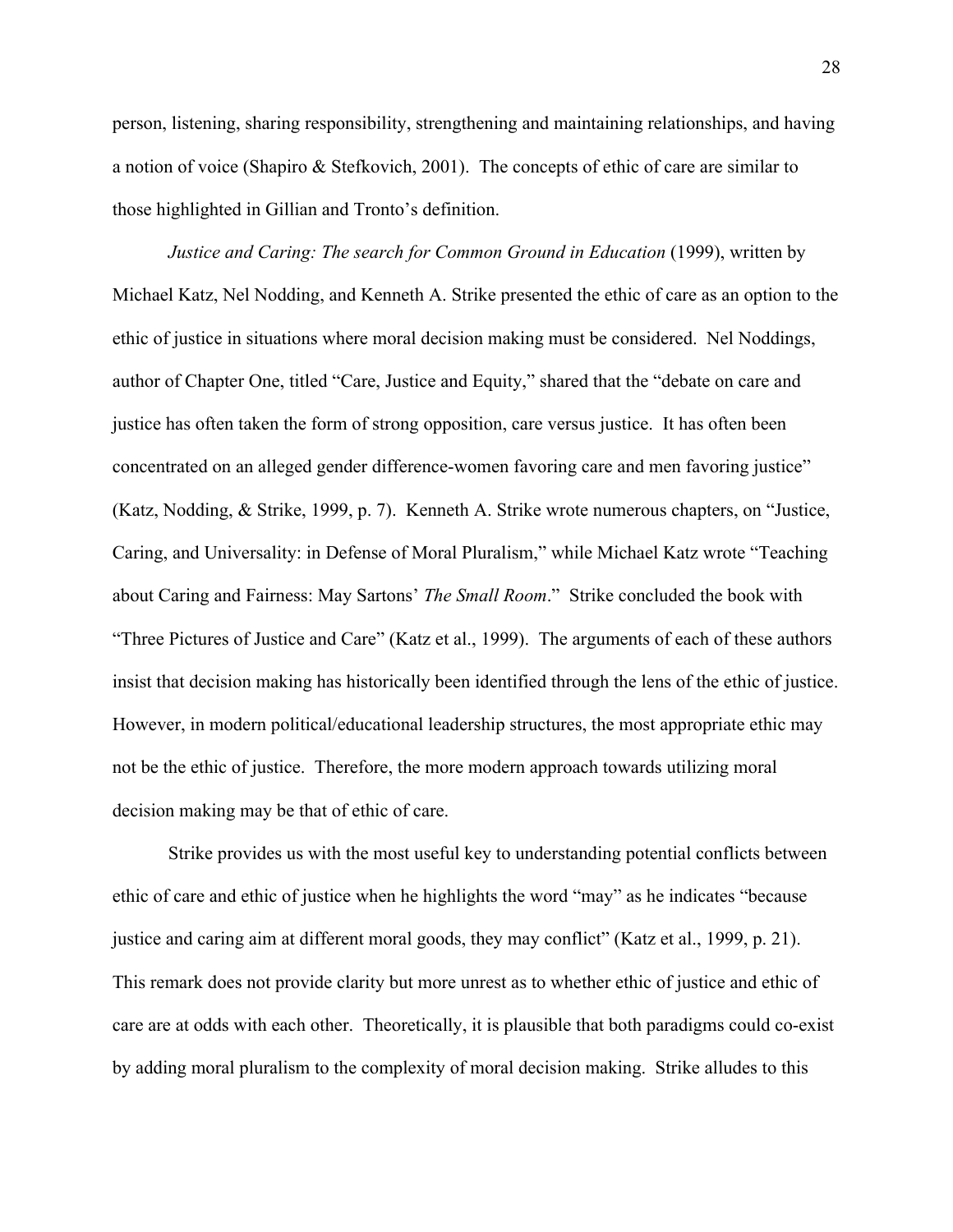possibility of the co-existence when he shares that "there is more to the moral life than justice and caring" (Katz et al., 1999, p. 35).

It is critically important to note that the formulation and development of the definition of the ethic of care and the ethic of critique would not have been possible without the assistance of Joan Tronto. She is the lone author to contribute to both ethical paradigms with her writings. Due to the possibility of duplicity, her contributions to this review of literature will be explained in the next chapter, titled **Ethic of Critique**.

The debate over whether the ethic of care and the ethic of justice should be combined allows a continuation of scholarship, which is provided by the likes of Chenyang Li (2008). Li presented the essay, *Does Confucian Ethics Integrate Care Ethics and Justice Ethics? The Case of Mencius*, which she supported by saying,

I will define a view of the relation between care and justice and the relation between care ethics and justice ethics on the basis of the notion of 'configuration of values,' and show why care ethics and justice ethics cannot be integrated. (p. 69)

This statement provides support for her thought advocating Confucian ethics. According to Confucian ethics, care and responsibility along with impartiality and universal obligations were embraced (Li, 2008). The notion is furthered that the feminine perspective inhabits moral obligations when care and responsibility are displayed. This essay pushes the perception that conflict does not have to be the driving force between care and justice. It highlights the belief that the ethic of justice and the care of care endorse similar actions.

In summary, there were eight authors who contributed to the expansion of the ethical paradigm, ethic of care. Lawrence Kohlberg; Carol Gilligan; Nel Noddings and Kenneth Strike; Joan P. Shapiro and Jacqueline A. Stefkovich; Joan Tronto; and Chenyang Li are all scholars of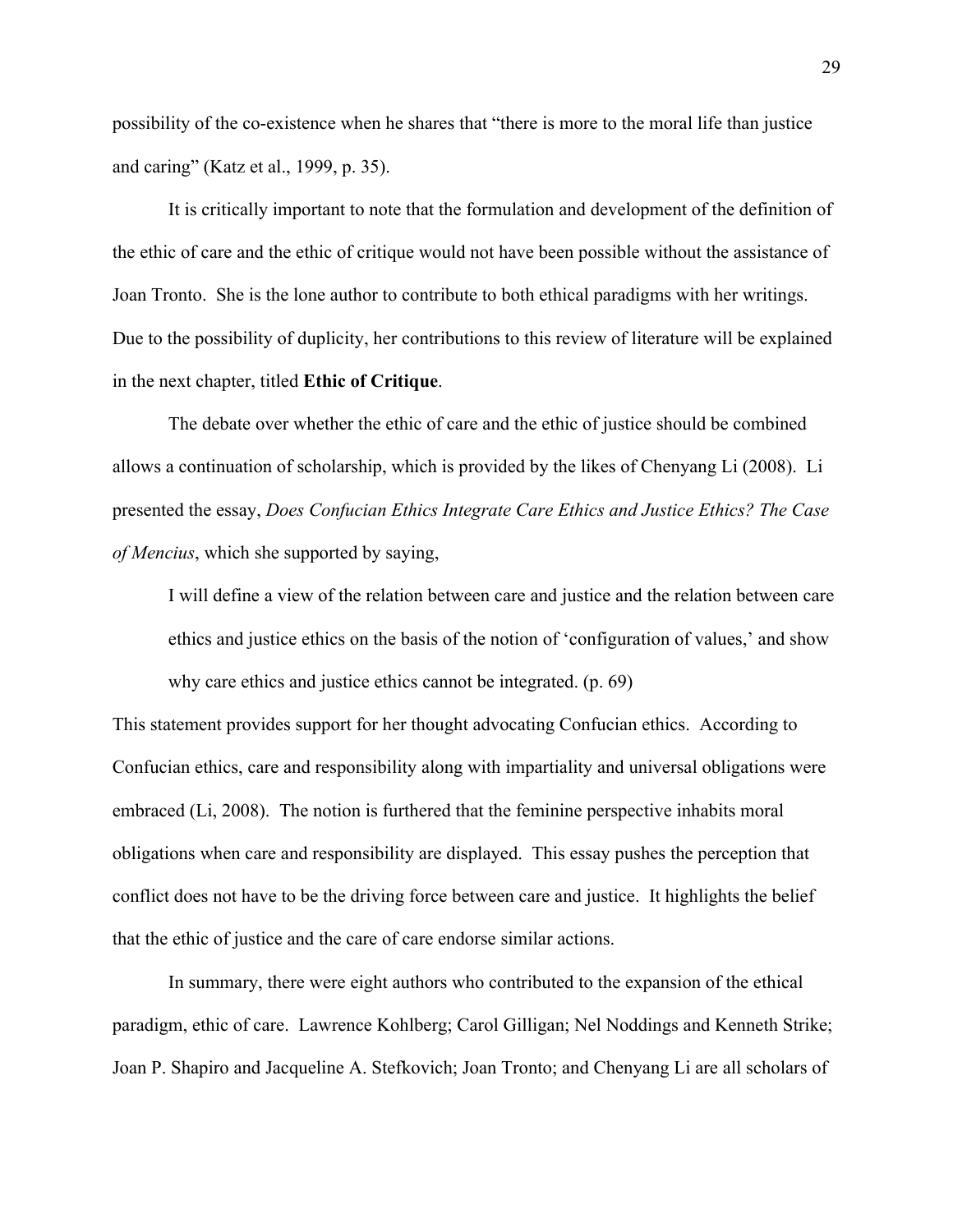the latter part of the 20th and 21st centuries whose work introduced and continue to propel the ethic of care. Although Gilligan provided the introduction and scholarship in during her research of the ethic of care, each of the other authors' contributions helped to highlight the complexity and need for further discovery. Gilligan's research ignited the fire for feminist research as it pertains to gender differences within the decision making process which provided leverage for equitable discussions. Research and dialog on ethic of care continued to grow well into the 21st century with works by Chenyang Li. Even today as it relates to leadership, the ethic of care provides leaders a viable alternative to ethical decision making.

**2.4.3 Ethic of critique.** The ethic of critique is the third of four ethical paradigms included in this review of literature. This review will identify how some scholars were able to discover tension within ethic of justice, rights, and laws. By critiquing the laws and the processes we will attempt to determine if the process was just (Shapiro & Stefkovich, 2001). The ethic of critique provided a focus on laws or policies from a critical frame by taking into consideration discussions of race, class, gender, and identity (hooks, 1990). For example, Perkins-Gough (2008) wrote *Do Private High Schools Help Low-Income Student?* Perkins-Gough performed this study to see if private high schools are better academically than public high schools. The study showed that the students who went to public schools where just as likely to attend college as their peers who attended private high schools, they had similar levels of job satisfaction at age 26 as their peers who attended private high schools, they were just as engaged in civic activities as those same peers, and they were able to score just as well in math, reading, science, and history as the students who attended the private high schools. This article has implications of inequalities on the part of leaders as it reveals that at urban high schools the potential and to become leaders is possible with the right guidance. Continuing with this focus,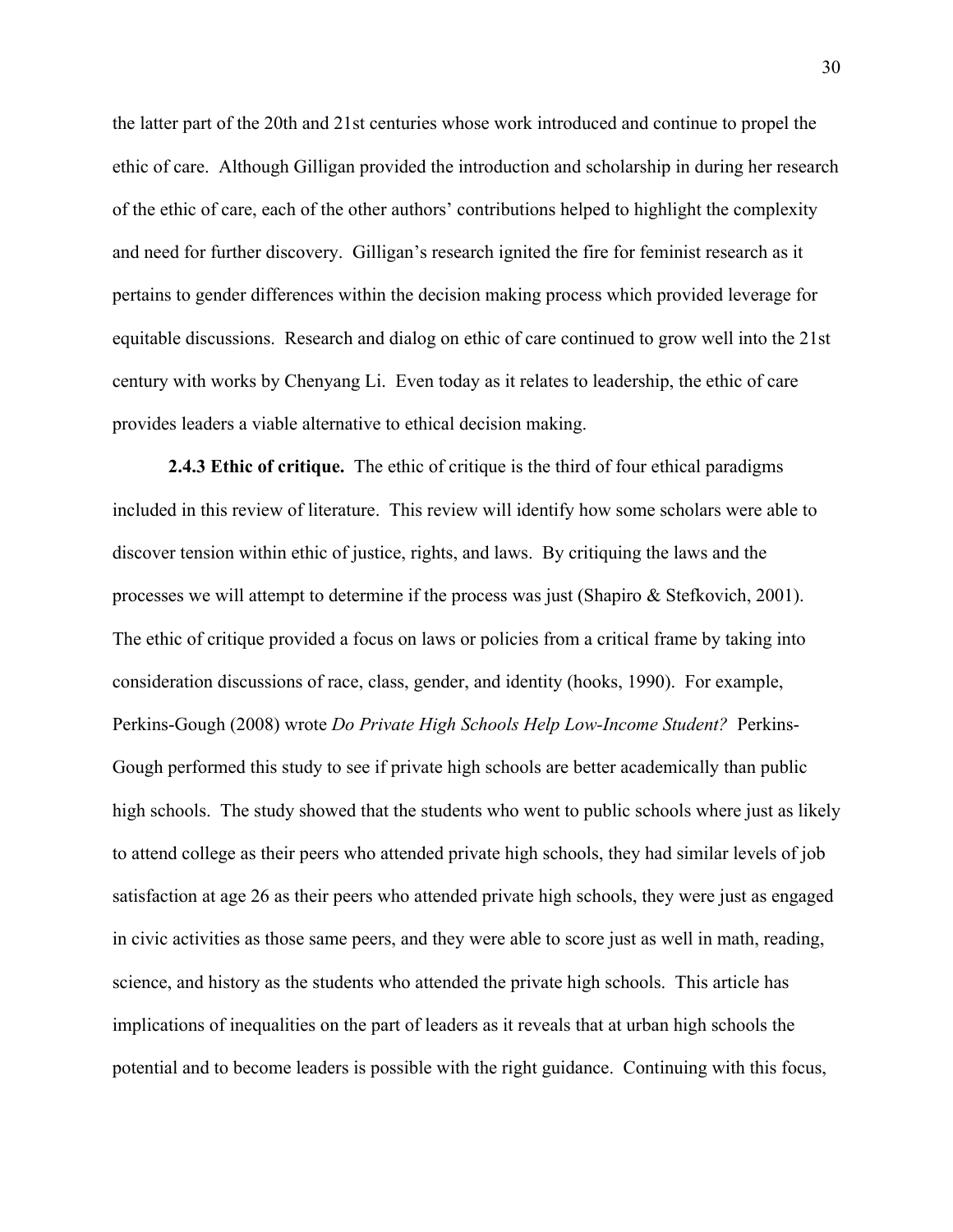we will move toward critical theorists like Paulo Freire, who wrote *Pedagogy of the Oppressed* (1970, 1993, 2001). Freire (2001) criticized formal education, and like Dewey, highlighted these thoughts about informal education. He believed that the guidance as indicated above was presented by leaders who would

submit to and identify with a person or group having power. By this symbolic participation in another person's life, [men have] the illusion of acting, when in reality

Henry A. Giroux was another educator and critical pedagogical theorist who drew upon postmodern theory in order to address issues of race and gender (Giroux, 2001). In his writings he criticized education and politics while calling for social change. To many critical theorists, ethic of critique is thought of as an expression of social inequality.

[they] only submit to and become part of those who act. (Freire, 2001, p. 78)

Tronto (1993) assisted in the formulation of the definition of the ethic of critique just as she did with the ethic of care. The ethic of critique, according to Tronto, was simply a method of criticizing laws, politics, and the ethic of care. She was a scholar with a feminist approach who felt that the ethic of critique included critique of both ethic of justice and ethic of care. Tronto's stance as a feminist and political scientist helped her to distinguish herself from other writers on the ethic of care.

Tronto (2002) expressed privilege by criticizing ethic of care while indicating it as a function of class not gender. She believed that families of elite status used care services more significantly than non-privileged families who are in many cases also seen as not economically feasible. Non-privileged families traditionally have fewer disposable resources that would allow them to provide care to others. Therefore, ethic of critique should be viewed as a critique of class, race, and identity and not gender alone (Tronto, 2002).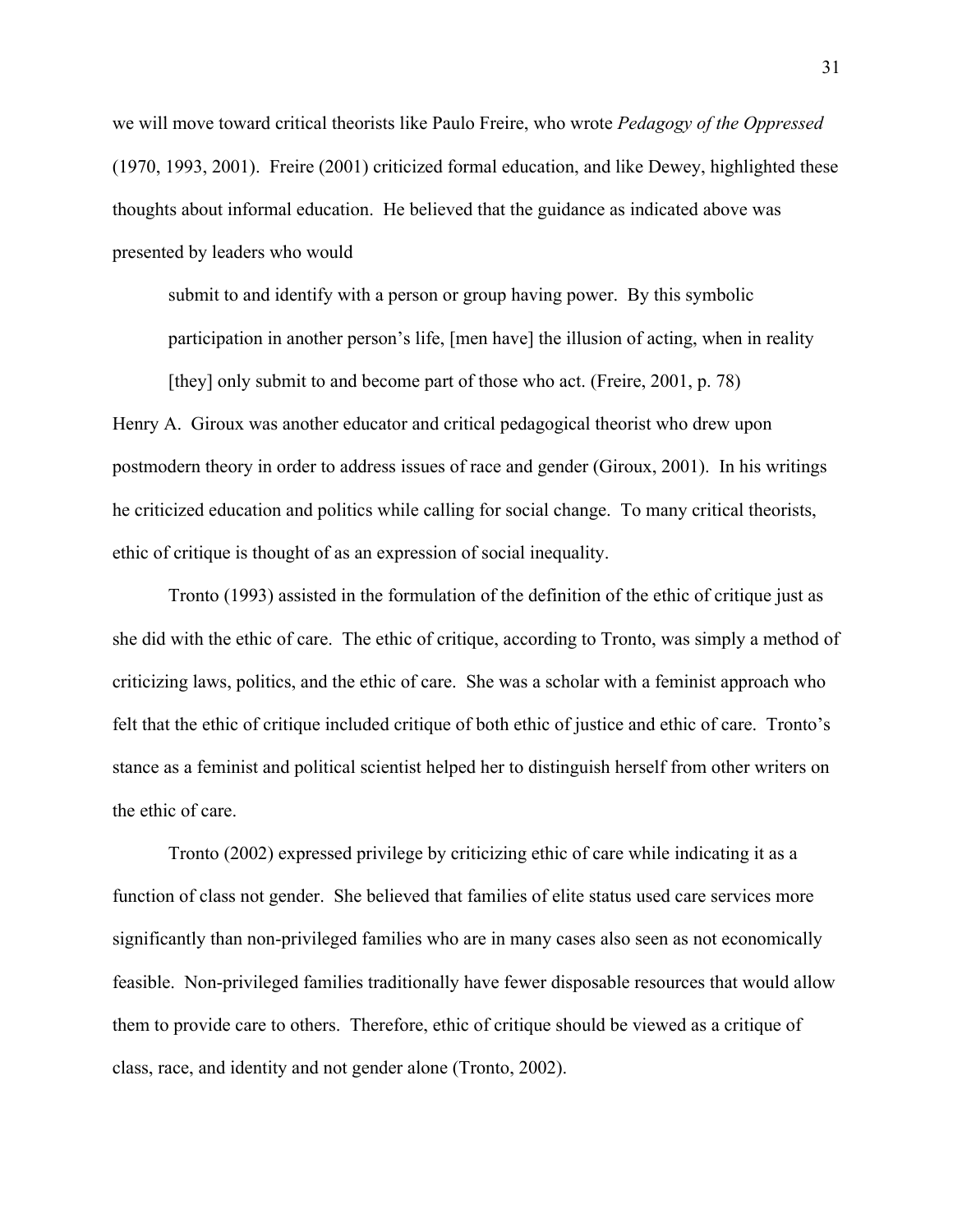According to Shapiro and Stefkovich (2001), the ethic of critique is "based on critical theory, which has, at its heart, an analysis of social class and its inequities" (p. 14). For political leaders or educational leaders, this ethic which was embedded in critical theory is aimed at awakening leaders to inequities in social and in particular political instances (Shapiro & Stefkovich, 2001). The Ethic of critique demands that leaders "deal with the hard questions regarding social class, race, gender, and other areas of difference, such as: Who makes the laws? Who benefits from the law, rule, or policy? Who has the power? Who are the silenced voices?" (Shapiro & Stefkovich, 2001, p. 16). In summary, in the political contest, ethic of critique positions leaders to review and approach policies and laws for the benefit of all constituents regardless of social class, race, or gender.

**2.4.4 Ethic of profession.** The final and arguably most practical ethical paradigm for the review of literature for leadership was ethic of profession. Shapiro and Stefkovich (2001) remind us that this ethic focuses on the individual or personal code of ethic by individuals, ethics of the community, their standards within their profession, and their existing professional code. The ethic of profession "can be used separately as a fourth lens for reflecting on, and dealing with, dilemmas faced by educational leaders" (Shapiro & Stefkovich, 2001, p. 11). Although Shapiro and Stefkovich indicated a focus on educational leaders, for the purpose of this review it will be extended to examine the profession of community leaders who establish laws and orders that affect leaders' decision making inside and outside the classroom. Shapiro and Stefkovich (2001) further accentuate the importance of "asking educational leadership faculty and students to formulate and examine their professional codes in light of their personal codes and codes of professional standards among national, state, and local organizations" (p. 55).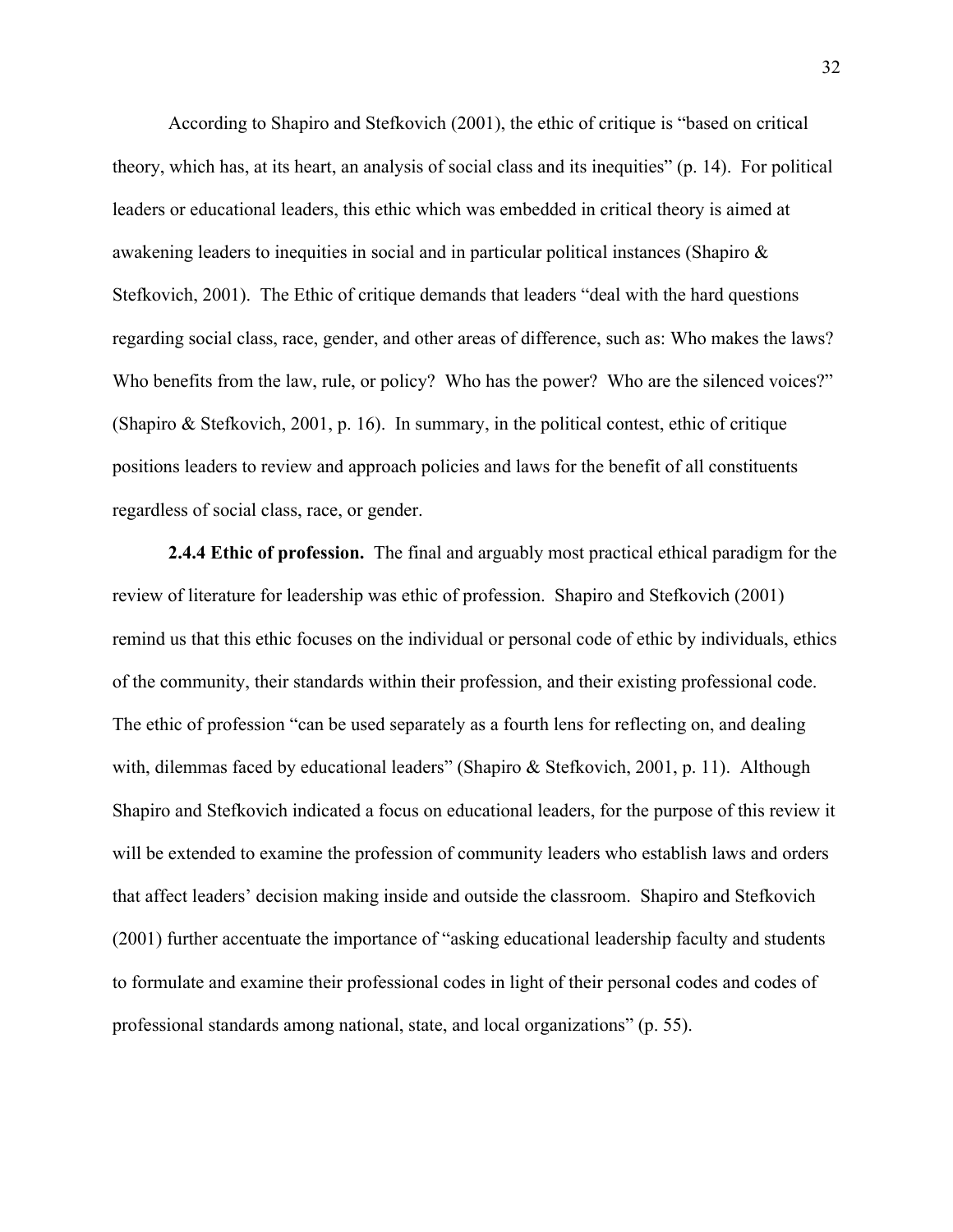According to Wagner and Simpson (2009), "the education profession is vested by the public with a trust and responsibility requiring the highest ideals of professional service" (p. 173). This said, it is imperative that within this ethic leaders provide a level of trust that will allow constituents to believe in their worth and dignity as human beings which will in essence provide a guarantee of ethical standards. Additionally, their professional code must be to provide equity while exemplifying a nature of democratic principles (Wagner & Simpson, 2009).

Shapiro and Stefkovich (2001) referenced four realms that directly link the ethic of profession. According to the analysis above these realms will provide a deeper level of understanding of the expectancies of this ethic. The first realm of the ethic included the individual's personal code of ethics. Factors such as a leader's home environment, past experiences, past excursions, prior education or access to education, socio-economic background, and other factors that relate to their tacit socialization are a part of their personal code. As indicated each of these codes are directly related to the individual's past. The premise of both paradigms insinuates that a person's background and/or past experiences influence his/her present day beliefs which directly influence their moral compass and decisions.

Shapiro and Stefkovich (2001) believe that within this code a leader may be "forced into positions in which they may have to draw the line between an individual's personal and professional life" (p. 55). They further believe that personal codes of ethics include oaths, pledges, declarations, prayers, and affirmations that affect individual's moral behavior. For example, as two people are provided an oath when they are married, a person's code of ethics is similar as that document guides how the two individual persons obligate themselves to one another. It is expected to guide each person's ethical behavior, how they make decisions, and the acts each person may or may not decide to engage within. Some additional examples of how a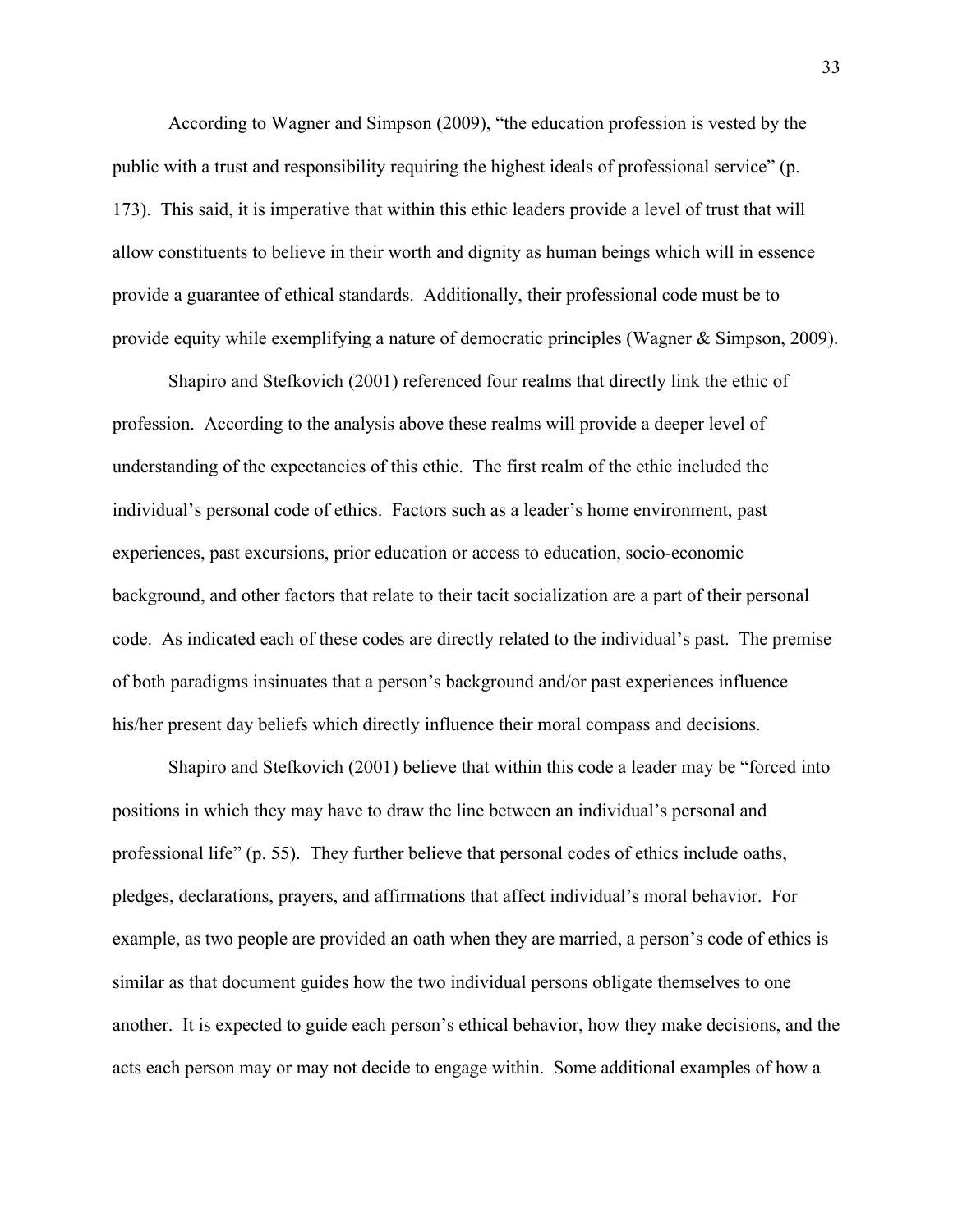leader could exemplify their personal code of ethics include: respecting others, their ability to personally commit, treating everyone equally, positive dialog, self-direction, motivation, and honest feedback. Personal codes of ethics are sometimes written down while others may elect to establish mental notations. For example, a leader may decide to share his personal code on his professional website. It may state, 'I will conduct myself in a manner that highlights my ethical compass, by treating all individuals, regardless of age, socio-economic status, religion, educational level, race, gender, or ethnicity equally.'

The second of the three reams of the ethic of profession integrates the ethics of the community (school), district (university), and the state (community). The community is sometimes identified as the school community where the leader resides. The district is a setting that may be viewed as a community due to a written code as the leader has been elected by the community or the district. For example, John is elected to his state's house of representatives for the thirteenth district. There is a map that highlights the specific area that he is charged with representing. There are written guidelines in the form of handbooks that provisions the role that ethics play between elected leaders and their constituents.

The third realm of the ethic of profession includes the professional code of ethics. This code of ethics, according to Shapiro and Stefkovich (2001), alludes to a particular profession.

When discussing ethics in relation to the professionalization of educational leaders, the tendency is to look toward professions such as law, medicine, dentistry, and business, which require their graduate students to take at least one ethics course before graduation as a way of socializing persons into the profession. (p. 18)

While many graduate schools require courses, not all undergraduate schools require them. This is relevant because not all legislative leaders obtain graduate degrees. Once those who obtain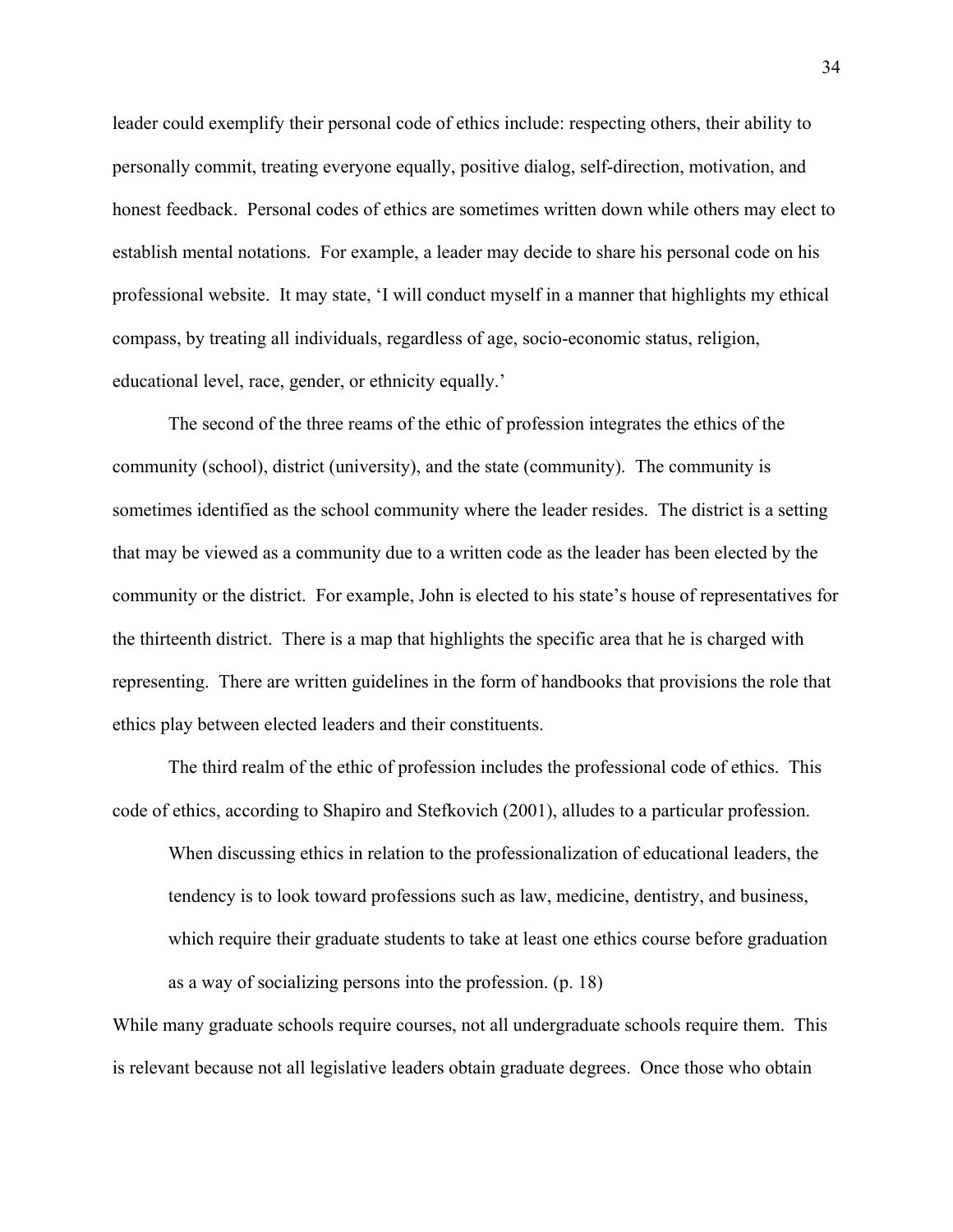graduate degrees enter a profession, they are expected to adhere to a code of ethics for that particular profession. For example, lawyers, doctors, and insurance agents have a set of code of ethics whereas political leaders or elected officials are not particularly bound by a code of ethics or set of ethical principles.

In the fourth realm of the ethic of profession, Shapiro and Stefkovich (2001) identify standards of the profession. Whereas the standards for educational leaders are clearly defined by the Council of Chief State School Officers (CCSSO), an organization of public officials who provide leadership on major educational issues (CCSSO, 2006). CCSSO is a nonpartisan, nonprofit organization which created the Interstate School Leaders Licensure Consortium (ISSLC; Hackman, Schmitt-Oliver, & Tracy, 2002) in 1994 to outline and define standards for school leaders. Although these standards can be identified as a positive for school leaders they do not extend to elected leaders who serve on education commissions. The ISSLC defined six standards for school leaders. For the purpose of this study and review, we will focus on Standard 5, which stated, "A school administrator is an educational leader who promotes the success of all students by acting with integrity, fairness, and in an ethical manner" (Hackman et al., 2002, p. 4). This standard is excellent as it provides an expectancy of ethical decision making by school leaders. This standard described the manner in which leaders should exemplify ethical and moral leadership while acting with integrity and fairness in order to create ethical communities. The only problem with this standard is that it does not extend to elected leaders who provide rulings that directly affect leaders within education.

In situations such as this, leaders are faced with the dilemma of having to choose between realms of their personal code of ethics and their professional realm, although there may not be a defined code for their professional realm. For example, leaders are faced with daily challenges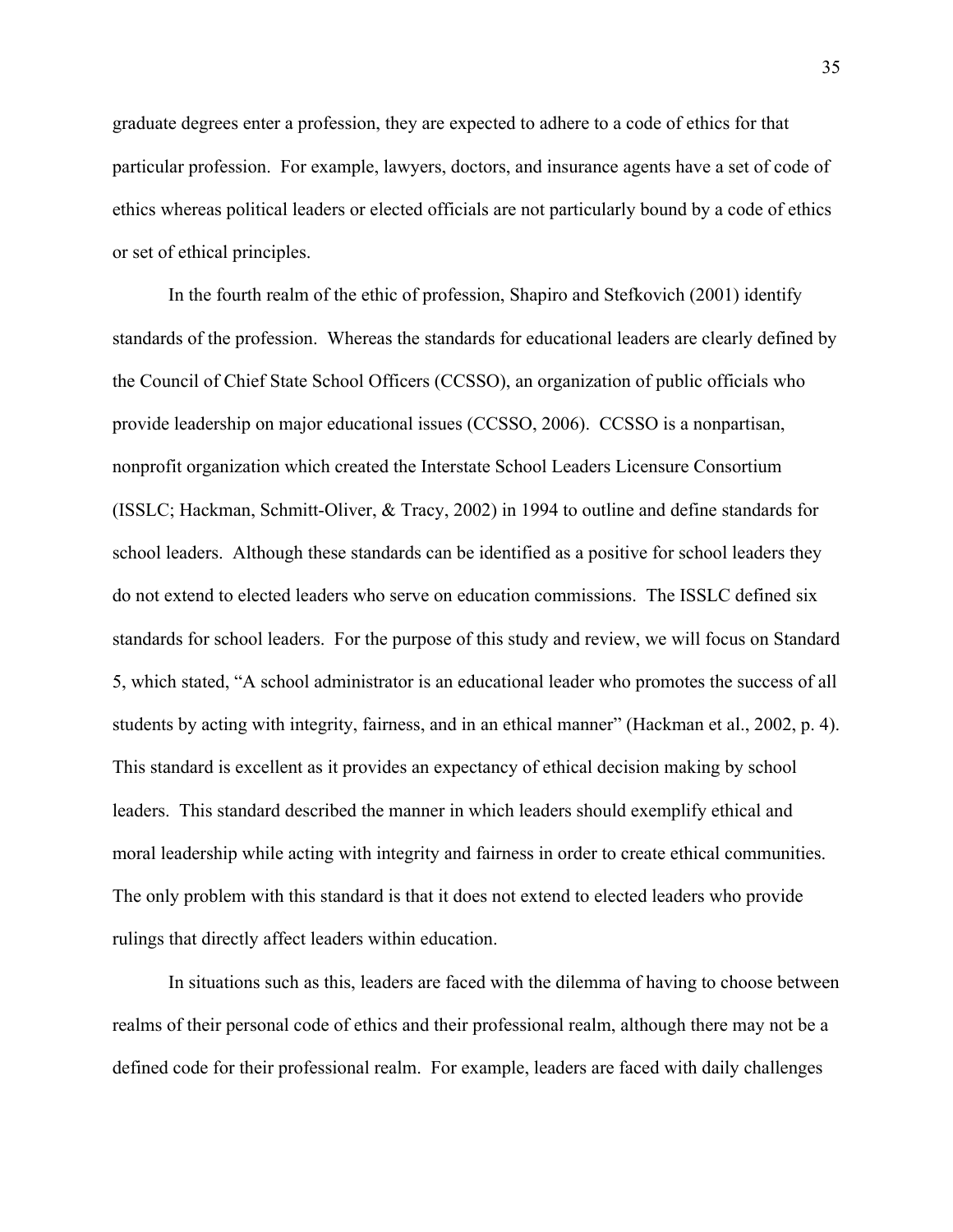surrounding political matters. While trying to decipher what is the potential right (or wrong) decision, they encounter challenges from groups and individuals who may benefit from a particular decision being rendered. Leaders should take into consideration the rights of those who will be directly affected (students, parents, major stakeholders) before making decisions. Typically in situations such as this, decisions are based upon the needs of many rather than a few. For example:

Charter schools serve as a compromise between a conservative political philosophy that really would prefer vouchers and a liberal political philosophy that vehemently opposes tax-supported private education . . . While the schools function independently of most regulatory interference from state or local agencies, students must participate in state mandated assessments. Charters have wide-ranging control over their own curriculum, instruction, staffing, budget, internal organization, calendar, and schedule. They are also not held to the same strict licensing requirements for professional personnel as other public schools. (Garland et al., 2011, p. 10)

In a situation similar to this, it is not clear what the right or wrong decision might be considering the potential of many being multi-dimensional. This brings up an issue within the ethic of justice where Rawls thought the universal good is the good of everyone (Rawls, 1971). This theory leads us to believe that having a solution to a problem that is for the good of everyone is ideal even though the reality is that everyone cannot be pleased. This theoretical perspective places leaders in awkward situations where they are led to pass judgment on the best solution for the greater number of constituents. The ethics of the profession dictates a degree of ethical decision making by leaders. Sometimes when a conflict surfaces, a leader's personal ethics may conflict with what they thought was necessary through their professional code of ethics.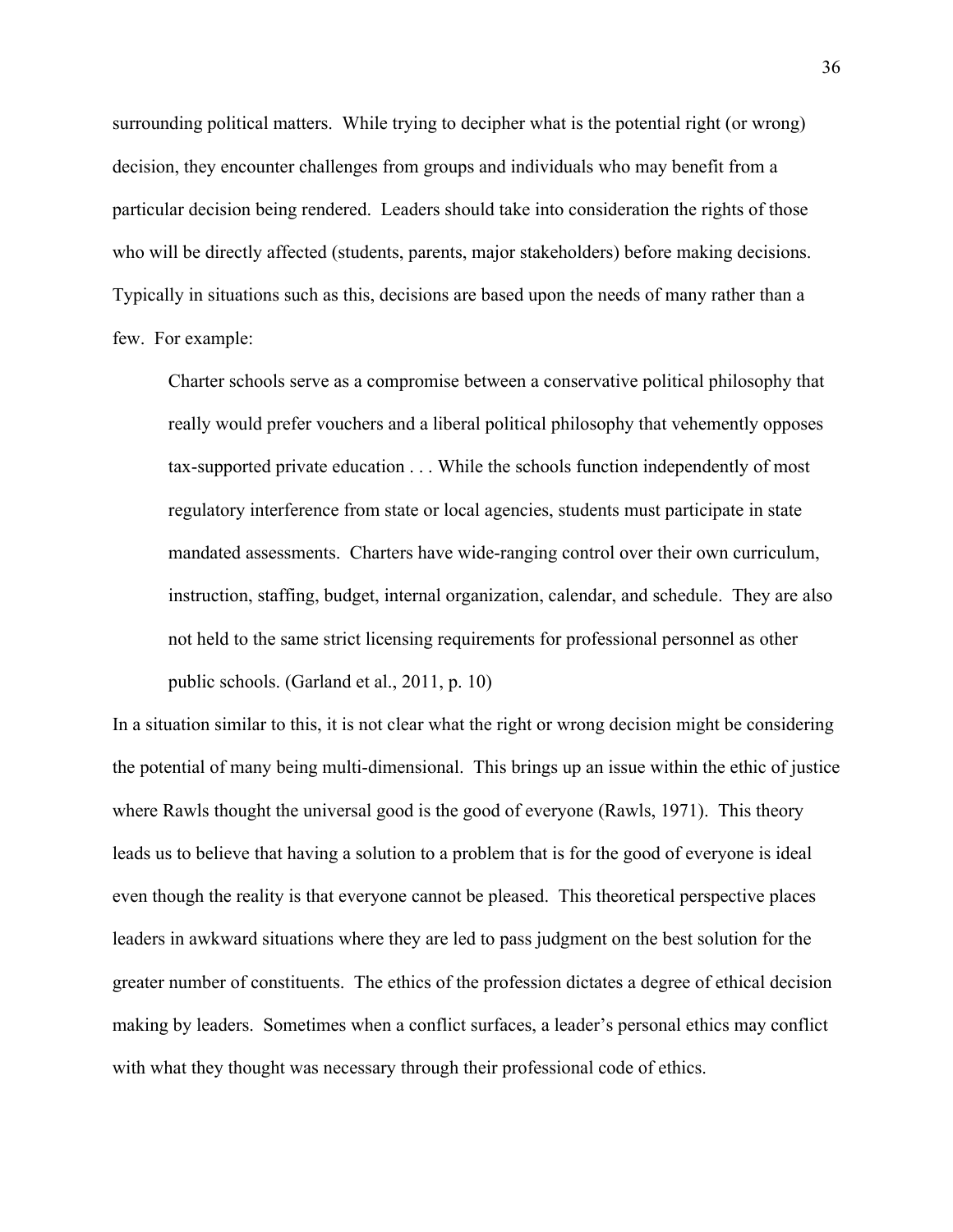Quintessentially, the review of literature for the ethic of profession provided a greater complexity than the other three ethical paradigms. The inclusion of a person's individual or personal code of ethics, ethics of the community, professional code of ethics, and standards of profession were reviewed. According to Shapiro and Stefkovich (2001), this ethic was treated as a separate paradigm for the study of ethical leadership and decision making. Therefore this review of literature continues with an examination of equity and ethics and the role it plays in charter school legislation.

#### **2.5 Primary Purposes for Charter School Legislation**

To understand the evolution of how legislation has come to the place that it stands, it is essential that we explore what happened in the years leading up to this point and why reform measures continue to be a fuming topic for leaders in many states. Each section in this review will focus on perspectives of equity, beginning with the 1896 Supreme Court Case *Plessy vs. Ferguson* which identified separate, but equal as not only legal but also preferable (Holzman, 2008). The continuation of reform acts and judgments continued permeating throughout the times identified as the progressive movement. This movement focused heavily on growing race exploitation and class-based inequalities through democracy in social, political, and economic fashions (Pai & Adler, 1997). This was a time where few thought it was important to have white students attend school where black students were present and black students attend school where white students were present. Exploitation and inequalities continue between 1909 and 1954 as groups like the National Association for the Advancement of Colored People (NAACP) launched legal attacks against segregation. This multi-decade push culminated in a successful push towards the desegregation of education through the *Brown v. Board of Education* Supreme Court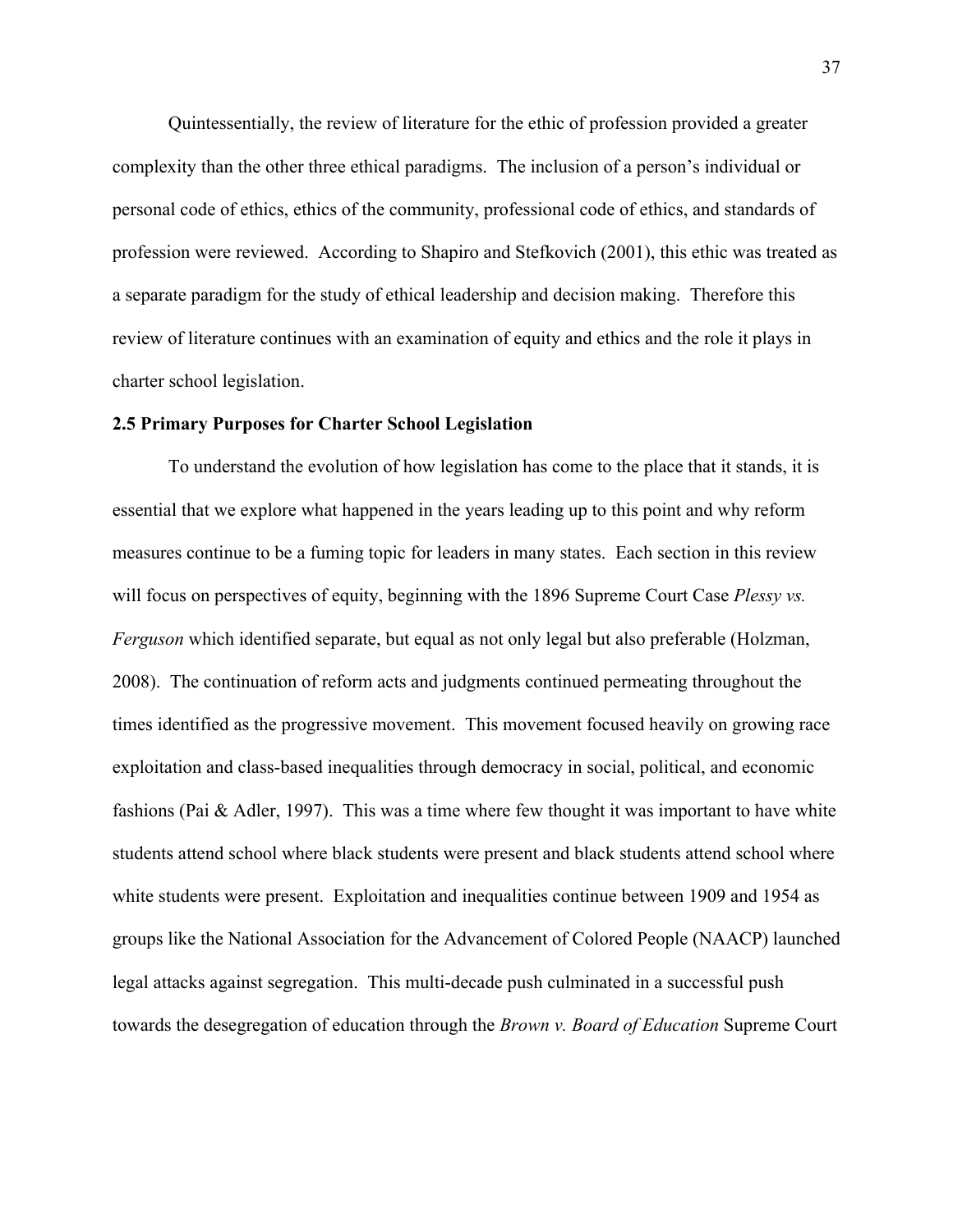case. Only after more than 50 years of pushing did the momentous case begin to enact change in the way school reform and equity amongst students would play out (Holzman, 2008).

Although these decisions were made, there was a culture that existed within education that stood as an unspoken divider for black and white families. Illich (1970) told us that "even if they attend equal schools and begin at the same age, poor children lack most of the educational opportunities which are casually available to the middle-class child" (p. 6). Holzman (2008) tells us that in many school districts *Brown v. Board of Education* continues to not be upheld. This is substantiated by Rachel Slama of Harvard University and Amrit Thapa of Teachers College, Columbia University, where they have shown that in some states ten times as many Black students attend schools with graduation rates substantially below 50% (Holzman, 2008). These two decisions stand as the driving forces for many legislative debates surrounding education, education reform, and other measures that surround what public education should look like.

The purposes identified below were being evaluated as if they served as the foundation for the decision by the leaders of the Legislative Educational Sub Committee members to process Senate Bill 8, which eventually became The North Carolina Charter Schools Bill of 2011. The approval of this law provides an assumption that the passing of this bill will (a) improve student learning, (b) increase learning opportunities for all students, (c) encourage the use of different and innovative teaching methods, (d) create new professional opportunities for teachers, (e) opportunities to be responsible for the learning program and educational opportunities at the school site, (f) provide accountability measures for high student achievement results, and finally (g) that it was established to encourage the replication of successful charter schools (North Carolina History Project, 2011). Within this review the researcher will identify research that either supports of rejects the notions of each purpose in an effort to evaluate its leverage for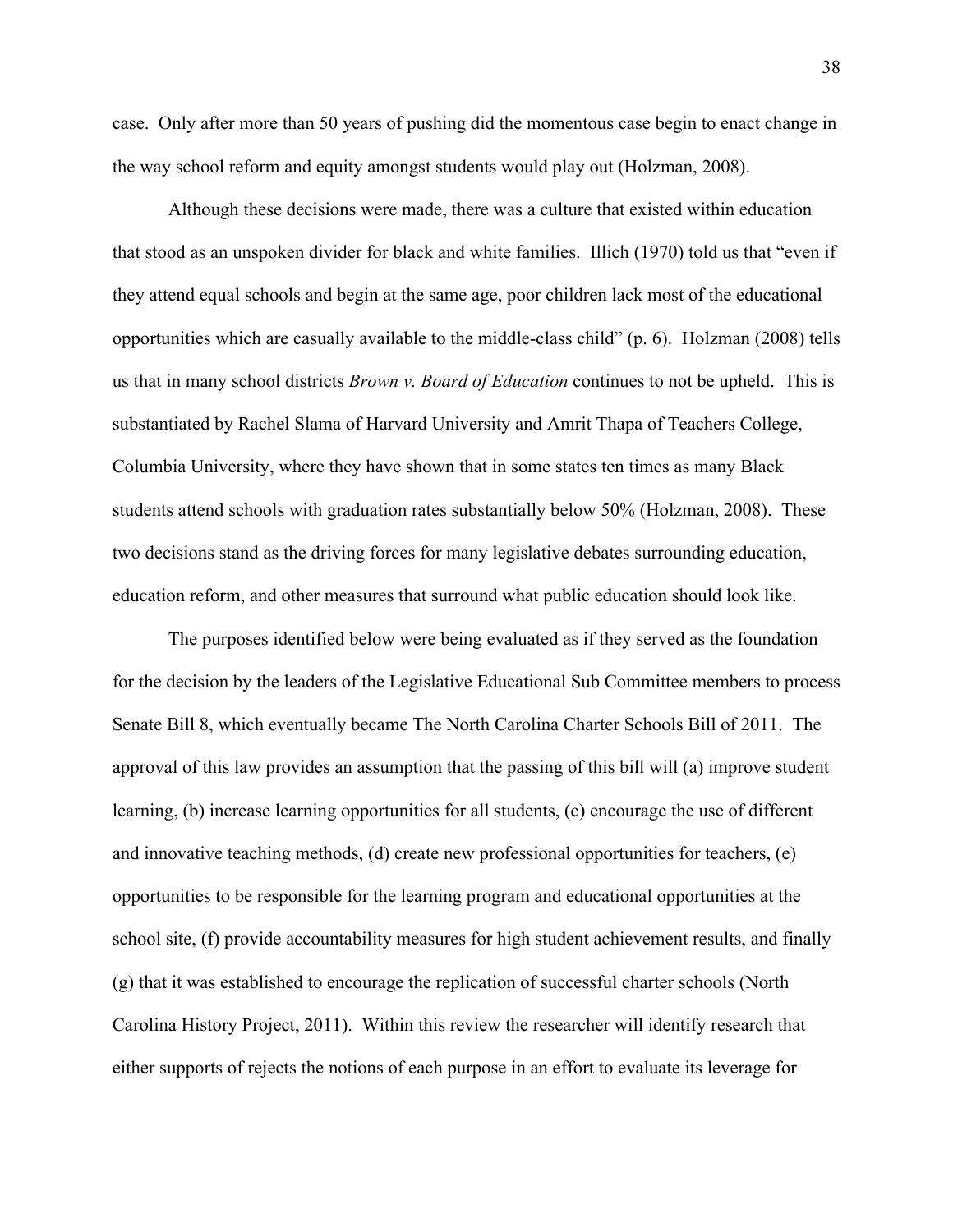decision making. This review will assist in understanding whether legislative leaders considered the effects of inequality when making decisions pertaining to Senate Bill 8.

**2.5.1 Student learning and increase learning opportunities.** Within an open floor session to discuss Senate Bill 8 on the North Carolina Legislative Floor, it was indicated by a five-term Republican from Wake County that removing the cap on charter schools in North Carolina would increase educational opportunities to all children in of the state. The passing of this bill would provide a maximum of 50 charter schools per year added to the almost 100 schools that currently exist. Members of the Republican Party believe that these increases will force financial and academic improvement in traditional schools by compelling them to compete for funding and students. Contrary to the beliefs of the Republican Party, a Democrat representative from Cumberland County shared that this bill "was created not to improve public education, but to compete with it and ultimately destroy it" (Stancill, 2011, p. 5A). In an effort to identify works that would support or disapprove this argument, we refer to a study by Lynn and Parker (2006) as they critically synthesize how Critical Race Theory (CRT) is utilized within an emerging field of inquiry to critique and analyze K-12 education research and whether or not learning opportunities could be presented in a system where inequalities are consistently taking place. This study pointed to CRT as a framework for examining persistent racial inequalities in education in school experiences that marginalize, additionally affecting student learning opportunities for students of color and race-conscious education policy. These studies were evaluated using qualitative research methods and explored how these studies have changed the nature of research while stressing the need for further research that critically interrogates race and racism in education public and private (Lynn & Parker, 2006).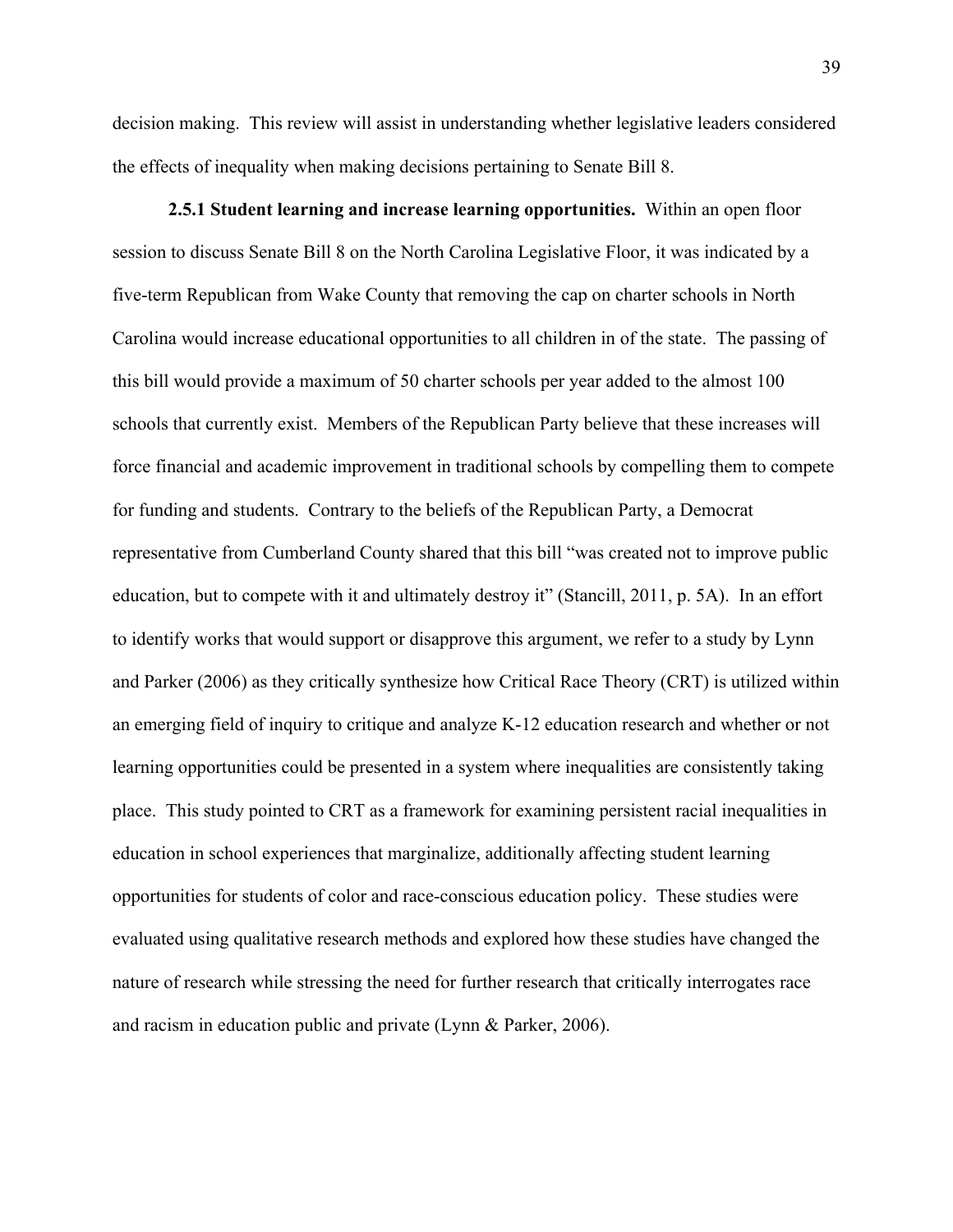Roberts (2009) conducted a study on ethic of care as an integral part of pedagogical methods needed in schools. Roberts (2009) referred to this phenomenon as the colorblind "community of care." She used a phenomenological methodological design as her foundation to interview ten successful African American and seven successful European American educators who taught in high schools with a high concentration of minority students. The purpose of this study was to examine teacher care for Black students by exploring perceptions and behaviors of their teachers using the theoretical lenses of care theory and critical race theory.

The finding of this phenomenon of teacher care showed that the care concept affirms that students experience positive school outcomes such as improved attendance, attitude, self-esteem, and other positive outcomes. Additionally, the findings indicate that Black students were acknowledged or implied somewhat equally across most emergent themes by teachers of both races. The findings also reveal differences in teacher definitions and behaviors which can be identified in teachers in traditional public school classrooms or charter school classrooms.

Alder (2002) also discussed building caring relationships in her study of interpretations. This qualitative study examined how caring relationships were created and maintained between students and their teachers to better understand the functionalities of relationships. This study consisted of interviews, focus group sessions, and observations of classrooms to examine perceptions. Axial coding of transcribed tapes and field notes helped to discover that teachers are seen as caring when they know their students well, teach understanding, and are helpful academically while holding high expectations for behavior and achievement.

**2.5.2 Teacher innovative methods and professional opportunities.** One premise of the charter school movement includes the notion that all children can learn. In order for this to be become a reality in any school setting, there is a need for functional and capable teachers being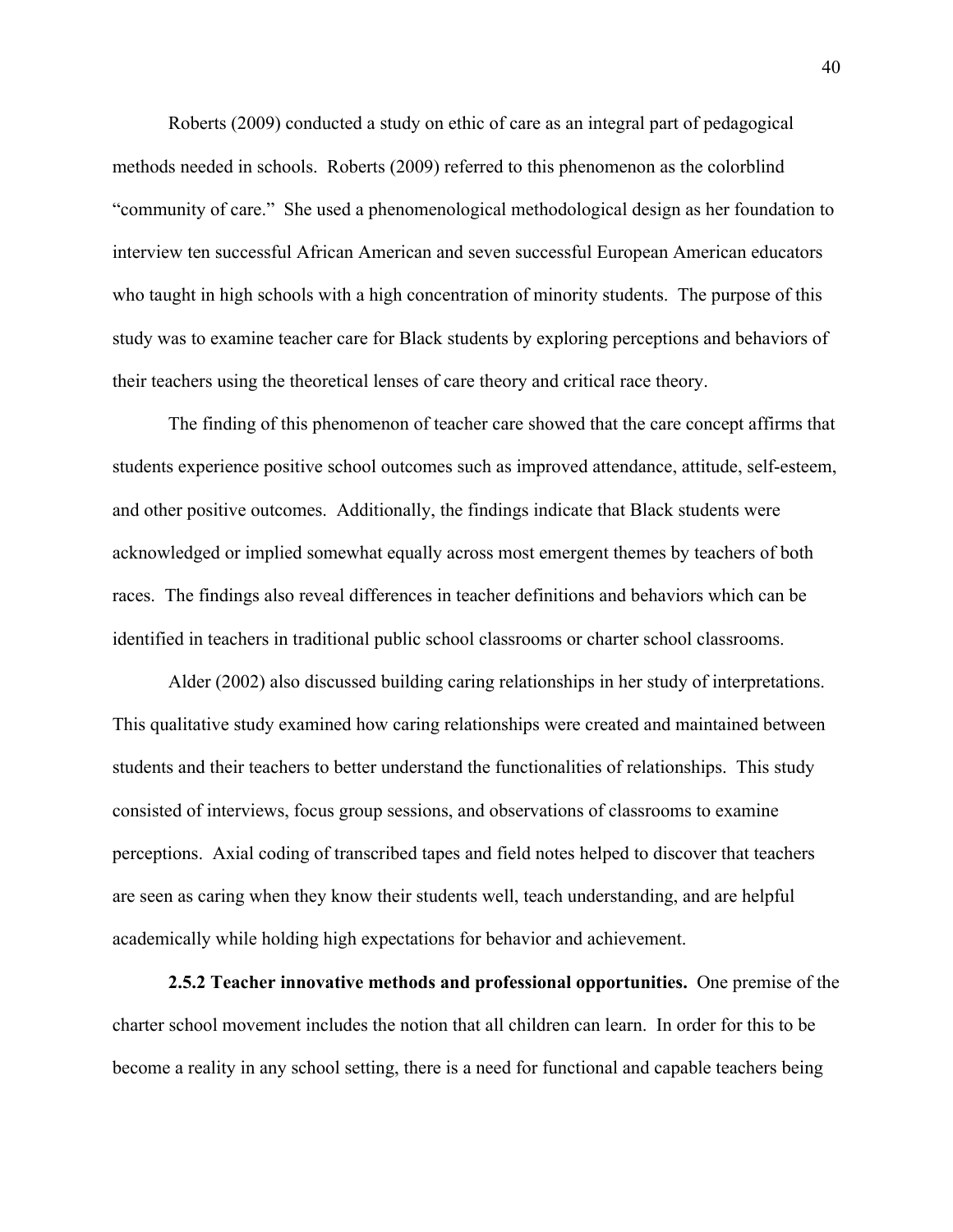available to educate them. This section will attempt to present literature that highlights professional opportunities for teachers as well as highlight a trend that may be causing many students to leave traditional public schools for charter schools. This is important due to anxieties of advocates who are concerned that public school teachers and schools lower their expectations for minority students causing them to gravitate to charter schools.

In a study examining geospatial technologies (GIS/GPS) integrating into K-12 curriculum, Goldstein (2010) explored outcomes of an integration process with of determining (a) student responses to the inclusion of GIS/GPS into their curriculum, (b) determined the existence of relationships between the inclusion of the program into K-12 their existing curriculum, (c) examined teacher response to the effectiveness of the professional development included in the GIS program, and (d) evaluated teacher perceptions of the integration process into their curriculum.

Because of the bold initiatives that are expected as a part of education reform this study was significant to educators at all levels. This was a qualitative and quasi-experimental study in design. Its samples consisted of 1,425 students from one middle school and 62 teachers from one school district. This study consisted of two instruments, surveys which focused on gathering student perceptions of their learning enhancement through the inclusion of GIS and GPS program and feedback forms for teachers that revealed positive perceptions of the GIS/GPS program as an integrative tool for current curricula and training (Goldstein, 2010).

Goldstein (2010) conducted a study that highlights the finding that the integration of GIS yielded higher FCAT reading scores for students who participated than those who did not. The research also showed that students who had a higher frequency of GIS instruction also had higher averages in science and social studies (Goldstein, 2010). This study is significant because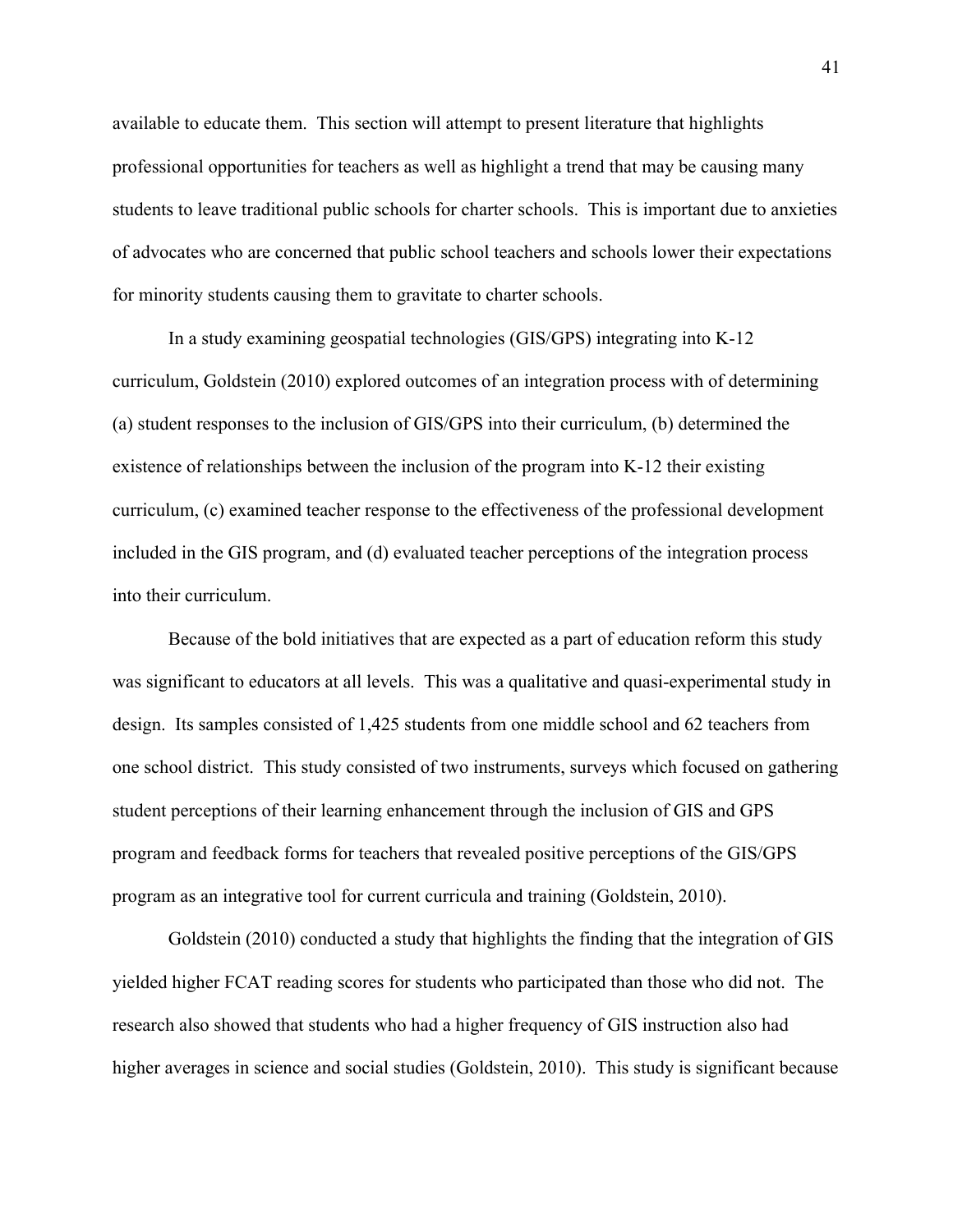as it highlights one program that has provided an understanding of the type of growth that is possible for students when educators receive appropriate professional opportunities. The challenge for this study and its argument for or against charter schools is that it does not speak specifically about charter schools and whether or not these types of opportunities are being provided as options for charter school teachers.

Lynn and Jennings (2009) took a different approach to understand methods and professional opportunities by conducting an exploration of the analytic connections between the scholarship on Black teachers and the development of the concept of critical pedagogy. In a detailed analysis of both the critical pedagogy and scholarship of Black teachers, the researchers focused on the work of two African American male teachers from an urban school in Los Angeles.

The findings of this study revealed links between the two concepts, indicating that it is stronger than existing literature suggests. Of the top 10 school districts in the United States, 23% of the districts' populations are enrolled in charter schools. Four districts are above 30% enrollment of the student population and each of these districts is located in urban cities (Scott Cowen Institute, 2010). The Lynn and Jennings (2009) study also suggests that Black male teachers in urban communities embodied qualities highlighted in both critical pedagogy and scholarship on Black teachers. The study finds that these teachers engage in extensive questioning of the effects of power and knowledge in the classroom. Their approach was inclusive of historical knowledge and critical consciousness that connects their students' lives to the classroom (Lynn & Jennings, 2009). This approach provides a different prospective that can be argued as a potential benefit if presented by charter schools, considering the freedom that is expected of their teachers.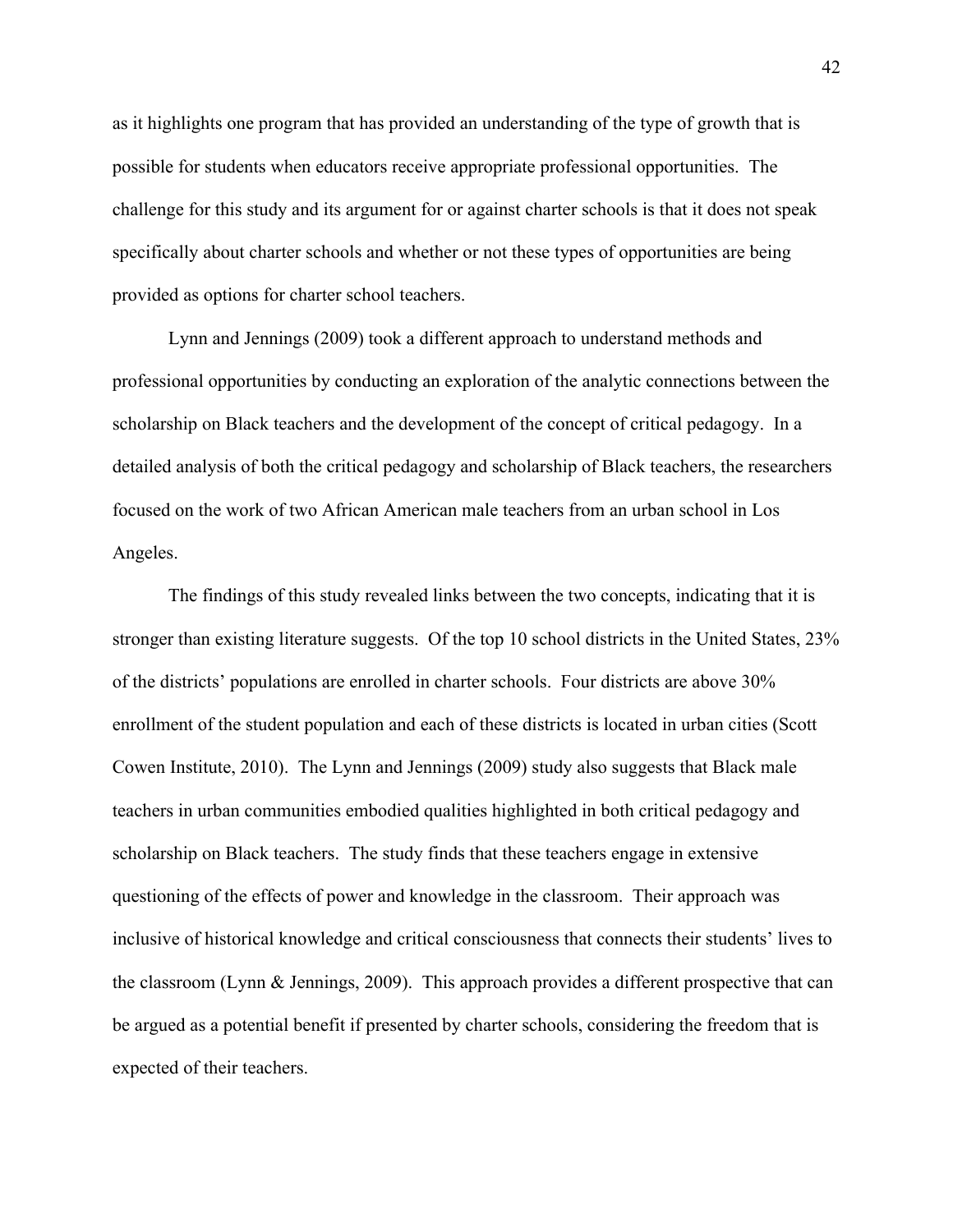On the contrary, York-Barr and Duke (2004) conducted an empirical study that supports the notion that not enough is known about teacher leadership developments or about its effects. This study examined numerous small-scale studies that described dimensions of teacher leadership practice, and characteristics and conditions that promote and challenge leadership by teachers. One of those studies which included 87 teacher interviews showed that the amount of teacher leadership/development time that was focused on instruction was limited (Dierks et al., 1988, as cited in York & Duke, 2004).

**2.5.3 Choices in types of educational opportunities.** This section of the review intends to better understand the types of educational opportunities that may be provided by charter schools in comparison to public schools or home schools. In addition to reviewing studies and outcomes pertaining to these opportunities, this section will also define (a) charter schools, (b) public schools, and (c) home schools. Finally, this section will examine how equity provides opportunity and access to excellence. David (2008) shares what his research says about small learning communities in urban districts like Los Angeles and New York City. His study investigated statistics on dropouts, underachievement rates, and low student outcomes to better understand the dismal condition of most large urban schools. This study is focused on learning communities utilizing a national study commissioned by the Gates Foundation looking at 50 schools to determine if their purposely created small learning communities resulted in desired outcomes such as lower dropout rates, increased attendance, higher test scores, and a higher rate of teacher collaboration (David, 2008). This study compared samples of works from students at small schools to samples from students at larger schools and found that there was some evidence of work that was more rigorous and relevant in literature, but not in mathematics. The findings of this study concluded that small learning communities are more likely to create positive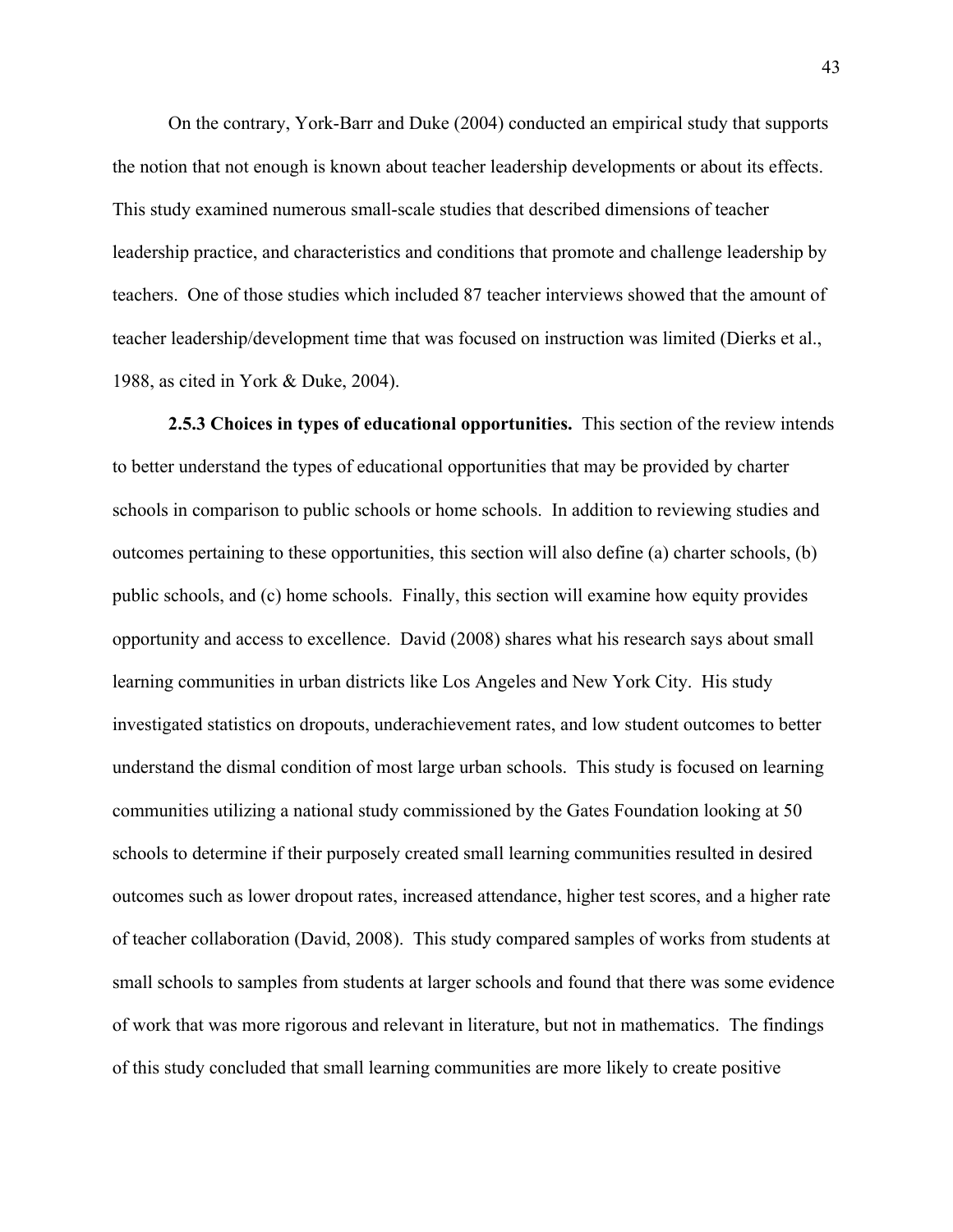relationships between educators and students than those in traditional educational settings. His findings also indicate that strong relationships with teachers result in higher student attendance (David, 2008).

One notion that is thought of as a new reform measure in both traditional and charter schools is the notion of single gender schools or single gender classes. The questions continue to loom about whether this is a measure that increase student learning opportunities at any level. Jackson and Bassett (2005) conducted a study which explored factors which influence parents' choices about single-sex "gender" schools in the independent sector. This study focused on under-researched aspects of school choice by making gender and middle school grades the focal point. Three schools participated in this mixed method study which consisted of questionnaires where 225 respondents provided quantifiable results, while semi-structured interviews of 15 sets of parents provided a medium for measuring qualitative data.

The findings of this study suggest that the reputation and exam results of schools were key features in directing parental choice. Additionally, the fact that the school was single sex plays a significant role in the parents' decision to send their children to the school. Finally the research indicated that the view of single-sex education amongst the parents surveyed indicated advantages for girls while co-educational educational settings for boys were more significant from a social standpoint (Jackson & Bassett, 2005).

Although this study does not specifically focus on single gender or co-educational charter schools, this may be an area where charter schools may be able to generate interest from nontraditional supporters. This study neither confirms nor denies whether charter schools provide the greatest choices in types of educational opportunity. However, it does present ideas and decisions centered on charter school legislation.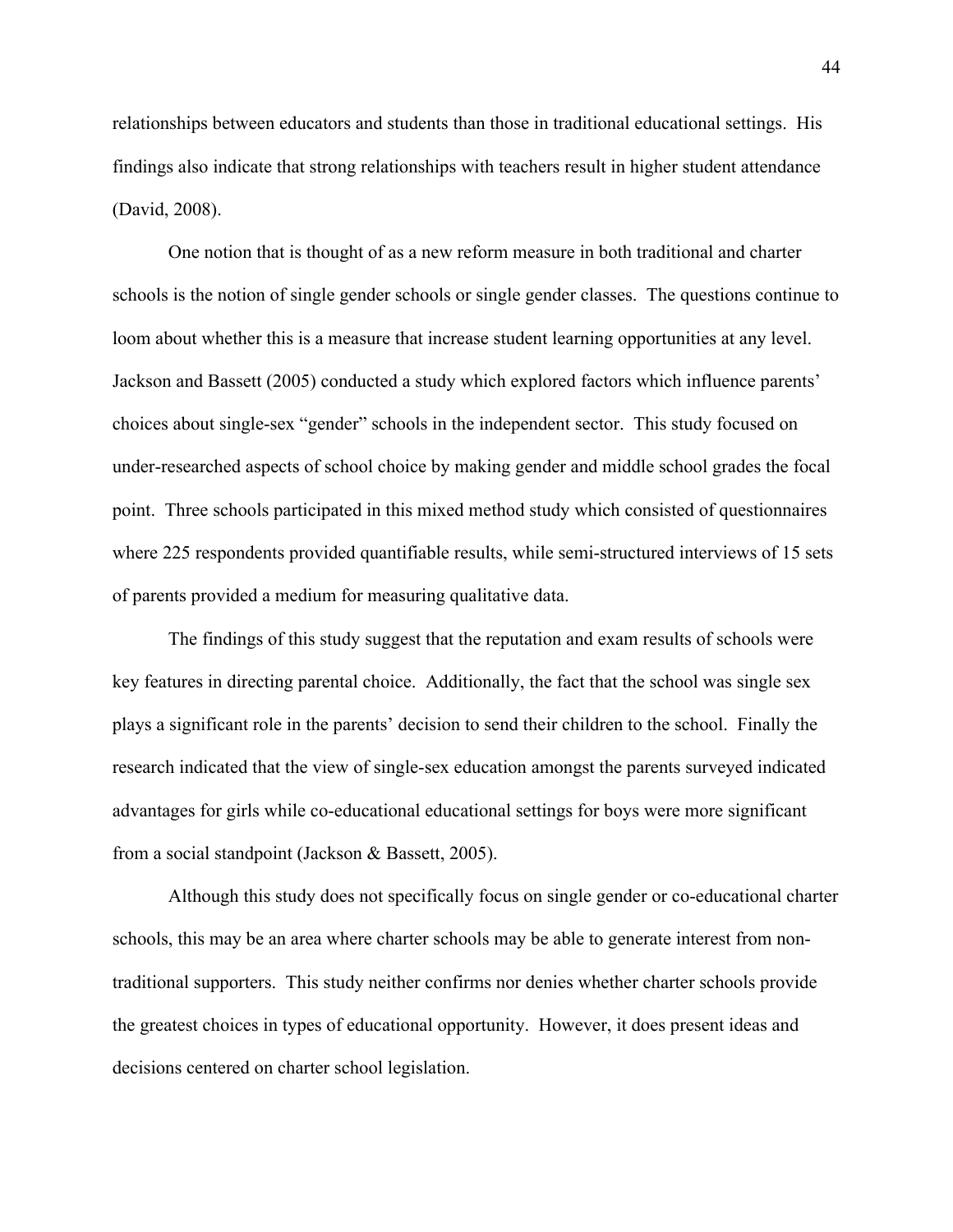**2.5.4 Accountability measures for student achievement.** The issue of student achievement continues to lead reformers to work toward establishing measures that will provide a clear picture of student achievement. In a detailed comparative descriptive study of public and private schools, Chubb and Moe (1985) reported that relationships with parents and outside authorities rely upon their relationships, the organizations structure, and interpersonal relationships to establish educational environments and practices to increase the possibility of accountability. Using administrator and teacher surveys, 500 people were able to participate. This longitudinal study suggested that private schools produced significantly greater gains in achievement when compared to traditional public schools (Chubb & Moe, 1985). This rationale supports the notion that the removal of the cap on charter schools may provide measures for improved student achievement. This study does not provide us with an understanding of the demographic makeup of its participants to better recognize if equity or inclusion measures were taken into account during the administration of this study.

Therefore we examine the study by McDonald and Ross (2007) that stands out as it measures progress within program implementation models. This descriptive, qualitative analysis of student achievement, school climate, and pedagogy examines positive teacher and parent perceptions about academically-focused teaching and positive student achievement mandates on state tests. The study utilized the match treatment-control student analytical design, which is thought to provide highly comparable control mechanisms where individually matched students are compared based on ethnicity, poverty level, gender, and ability.

Both of these studies highlight accountability measures that can be found in charter schools. The challenge lies with the disputed elements of reform that is indicated in previous research that shows mixed results in the success utilizing similar measures (e.g., Anderson et al.,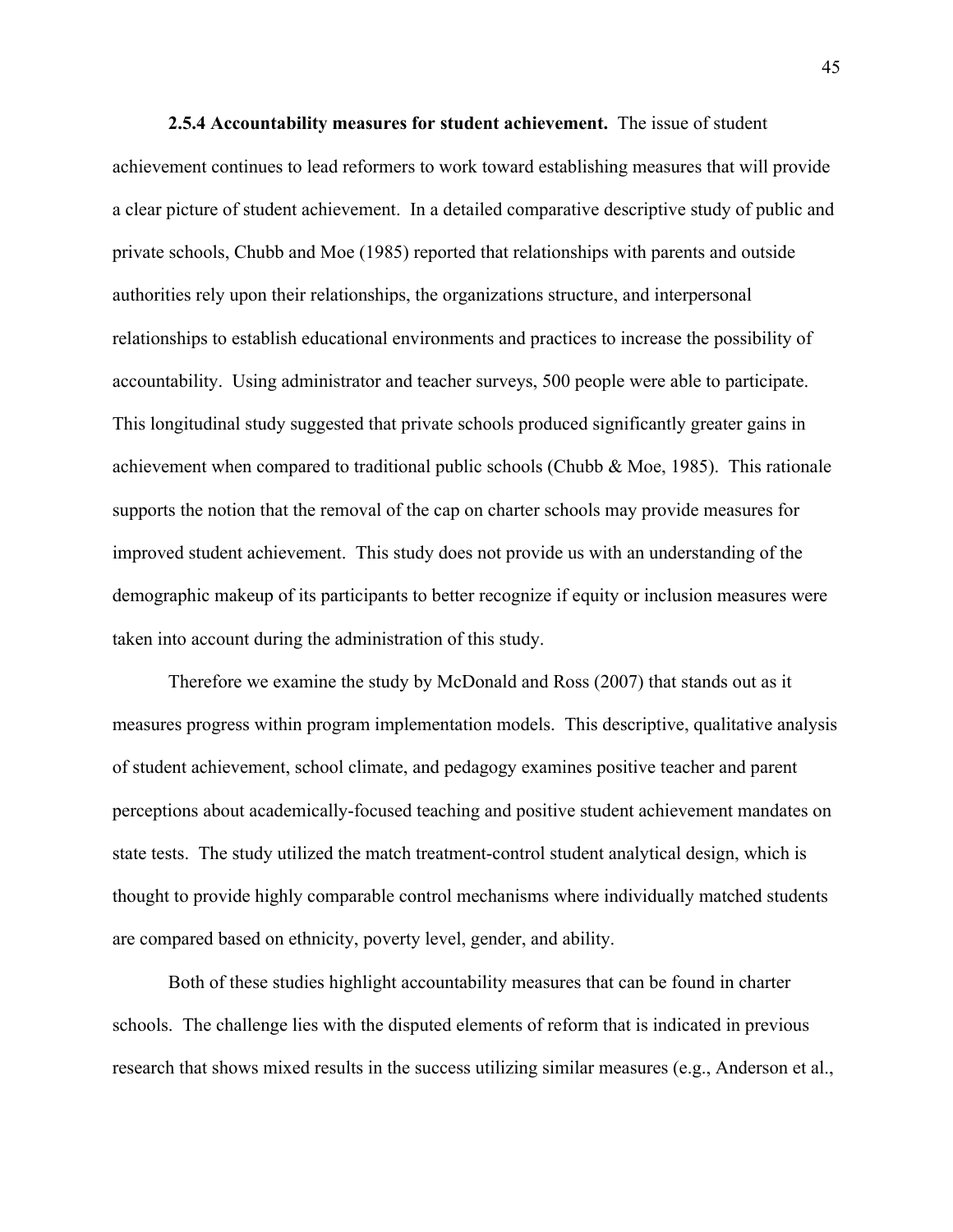2002; Berends, Watral, Teasley, & Nicotera, 2006; Carnoy, Jacobson, Mischel, & Rothstein, 2005) in charter schools. In contrast to this notion, Ascher and Wamba (2000) conducted a national study of three standards of equity in charter schools. For the purpose of this study, researchers collected demographic data on 801 charter schools. These data indicated an impressive 70% of all charter schools did not show a distinct difference from their surrounding districts as it relates to percentages of white students. Of the 801 charter schools to participate in the study, 31% served students of color. The study suggested mixed outcomes as it relates to racial isolation by social class while highlighting that the programs that drew a wide range of students provided high quality achievement to low income students (Ascher & Wamba, 2000).

Hess (2004) challenges the issue of student achievement and measures of accountability because of the belief that problems begin or end in the school. Hess argues that the problem is a political one. His argument is that choice-based reform offers a way to address public demands for accountability without leading to standardization that is inclusive of test-based systems. Hess's study focuses on "front end" authorization of schools and "back end" closing of schools as a political problem. He wishes to focus entirely on the "back end" accountability which stands to challenge political grasps the toughest. Within his study, Hess (2004) discusses four basic strategies that legislators and program designers could use to tackle regulatory accountability within charter schools. But even with these strategies in use he did not present a measure or remedy to the issue of accountability within charter schools.

Lastly, Barr, Sadovnik, and Visconti (2006) compared student achievement between students in charter schools and public schools in Newark, New Jersey, and found that charter schools in this district displayed inequalities that mirrored public schools throughout the state. This qualitative study looked at academic/achievement scores of fourth graders in one district's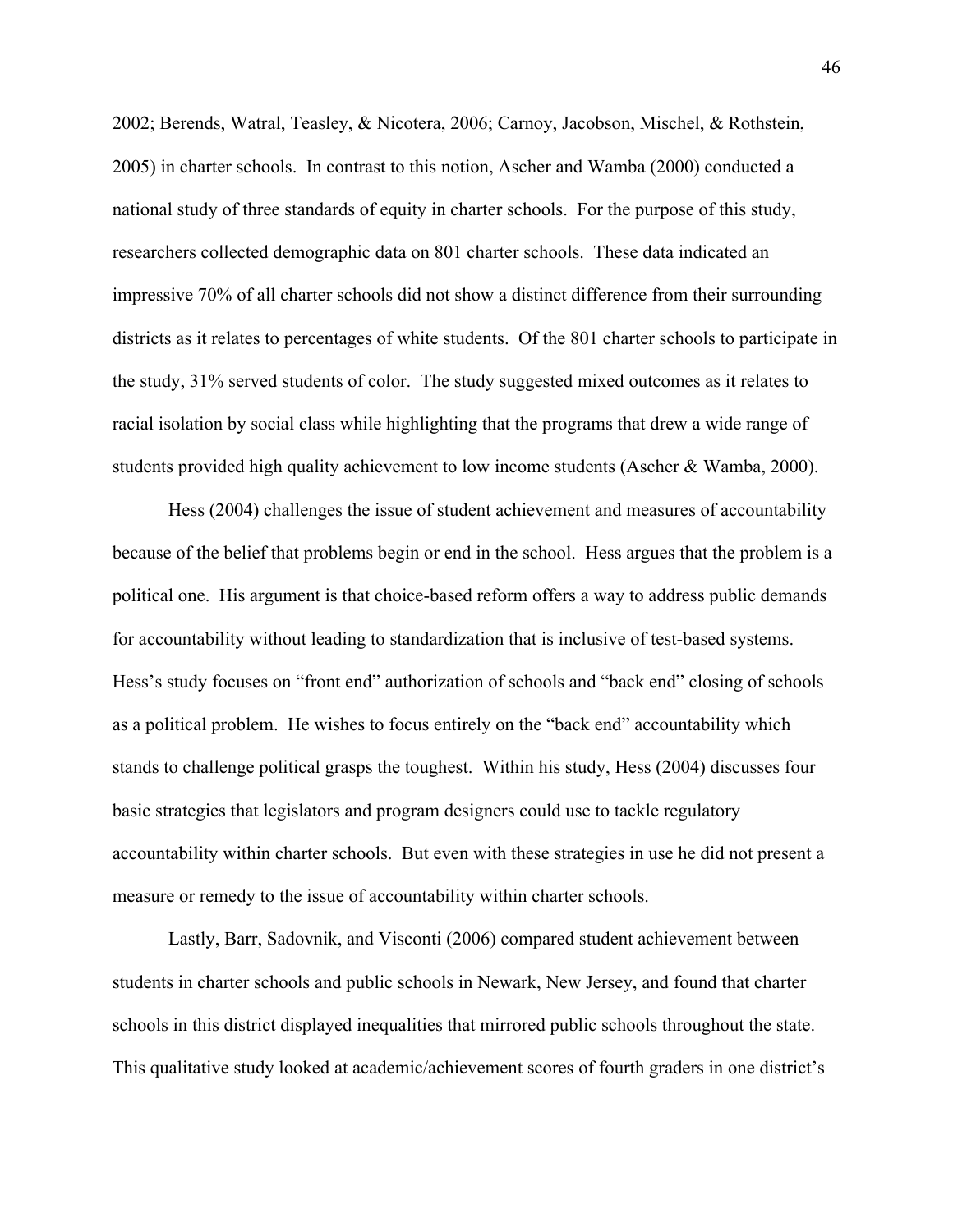public and charter schools. It further indicated that charter schools and public schools are similar with pockets of excellence and mediocrity. There were two criteria used to measure the schools and they included actual test scores and the difference between actual and predicted performance. This study further tells us that charter schools are not simply magic bullets but instead warrant further investigation to better understand which practices work and which do not work.

**2.5.5 Replication of successful charter schools.** What is it that makes a charter school successful and what does it take to replicate that model to ensure proper growth for charter schools? This section of literature will attempt to answer this question.

School reform has become essential to educational systems as the way to provide organizational change draws interest from advocates of public education in traditional and charter school settings. Fusarelli and Fusarelli (2003) remind us that student achievement, particularly in urban schools, remains abysmally low, and the persistence of achievement gaps among ethnic groups has become a concern of federal and state policymakers. They go on to indicate the need to draw upon the lessons learned from corporate restructuring. We are beginning to see policymakers reshape educational organizations. The push by policymakers has been to reshape educational organizations by putting more emphasis on rigorous performance standards, outcomes, and accountability measures (Kanter, 1989). This has been enacted because of the pressure by federal and state lawmakers to reform education through enhanced performance reporting systems.

A different perspective is presented by scholar Weinberg (2009) and presented in his study which argued that it is important to look at religious charter schools as a possible answer to reform efforts. The researcher suggested that charter schools are better able than public schools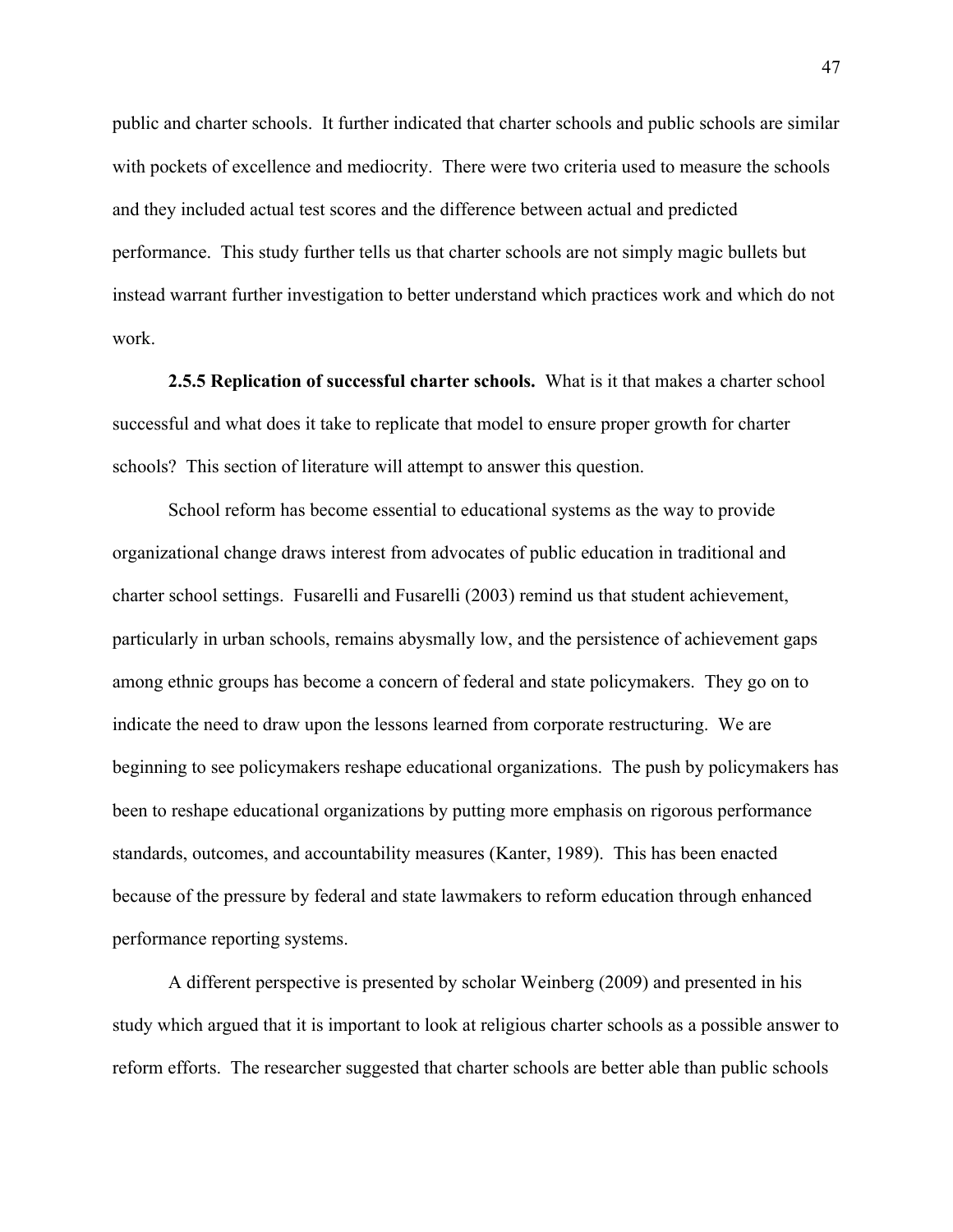at accommodating their students' religious beliefs because they are smaller and are able to serve a particular student population (Weinberg, 2009). Therefore, there should be an argument that the approach for charter schools should come by way of religious charter schools. Additionally, in a longitudinal study, Chubb and Moe (1985) suggested that the greatest difference in the performance of public and private schools lies in political constraints that perpetuate through public school environments more rapidly. They indicate in their study that due to these constraints, Catholic schools produce significantly greater achievement gains than public schools (Chubb & Moe, 1985).

### **2.6 Charter Schools and Reform Efforts**

There is an implicit need to understand equality when making decisions that directly affect constituents. According to Herbert Kohl, "most American children feel as though there is essentially one public school system in the United States, and it is authoritarian and oppressive" (Kohl, 1975, p. 11). This statement is one that may be presented as political fuel for and against public schools and a defining factor as to why leaders should take a closer look at equity when making decisions that will affect their full constituency. On one hand, public schools argue that due to their structure, they have successfully educated students of all scopes in all regions for many decades. In addition to this argument, Pai and Susan (1997) reminded us that one of the central goals of public education was to standardize the curriculum of common schools while eradicating social, economic, and political inequalities between private, well-funded schools and poor rural schools that stressed norms and behaviors of traditional Anglo-Saxton environments. Conversely, there has been an overwhelming representation of African American males placed in special education classes as a part of the current public educational structure (Oswald, Coutinho, & Singh, 1999), suggesting some form of inequity. According to Lynn and Parker (2006), using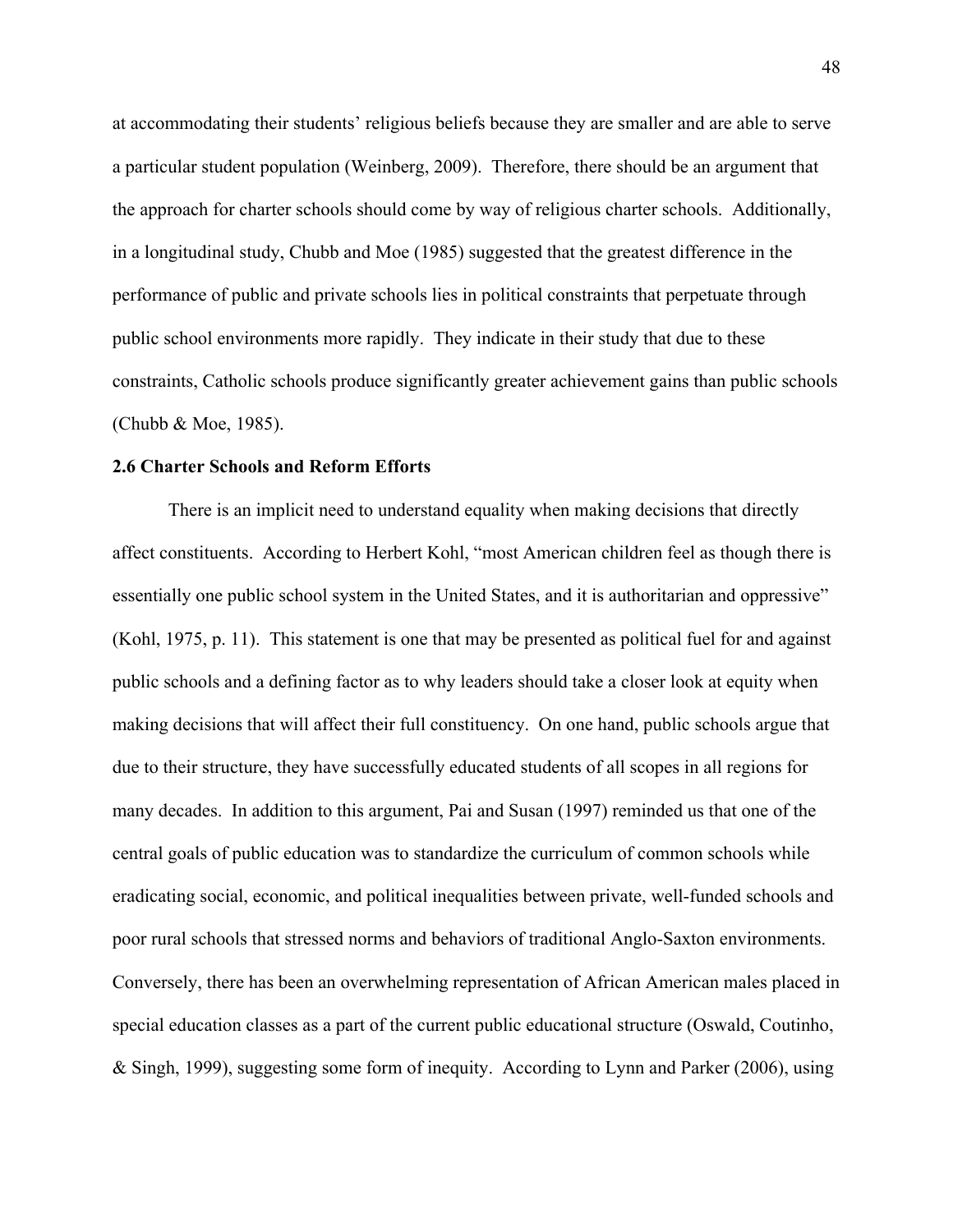Critical Race Theory (CRT) they were able to identify inequalities such as marginalization of minority students, as well as efficacies in race-conscious policy regarding education. Their qualitative study explored the nature of educational change and emphasized the need for further research around policies pertaining to equality and racial matters in education

According to Oswald et al. (1999), one of the many causes for increases in improperly diagnosed minority children in Special Education can be linked to inappropriate identifiers. According to this study, adolescents living in urban and high-poverty environments are subjected to inappropriate identifiers at a rate 50% greater than their counterparts. The U.S. Department of Education has identified improper diagnoses as a contributing factor in the dropout rate for minorities being above 50% (IDEA, P.L. 105-17; Section 601; U.S. Department of Education, 1995b, as cited in Oswald et al., 1999). On the supplementary end of this prospective, Whiting provided a case that favors the current educational structure in his argument that public schools are taking steps to identify gifted black males. In his Scholar Identity Model, he identifies Achievement Barriers facing Black males while working to better understand how social injustices play a role in perpetuating the vicious cycle of underachieving. As an illustration to public educational structures, Whiting argues that initiatives such as this can place focus on helping Black males to develop the necessary functions that are essential to their success (Lee, 2006).

The opposition's argument for charter schools is that they are needed to provide choice for students who cannot succeed in the traditional public school environments (Fedewa, 2005) due to the bureaucracies of educational reform. In 2006 there was an attempt to rationalize the structure for adequate public education (Lee, 2006). This study was constructed to measure rationale and structure by examining an application of efficiency measuring equality, equity, and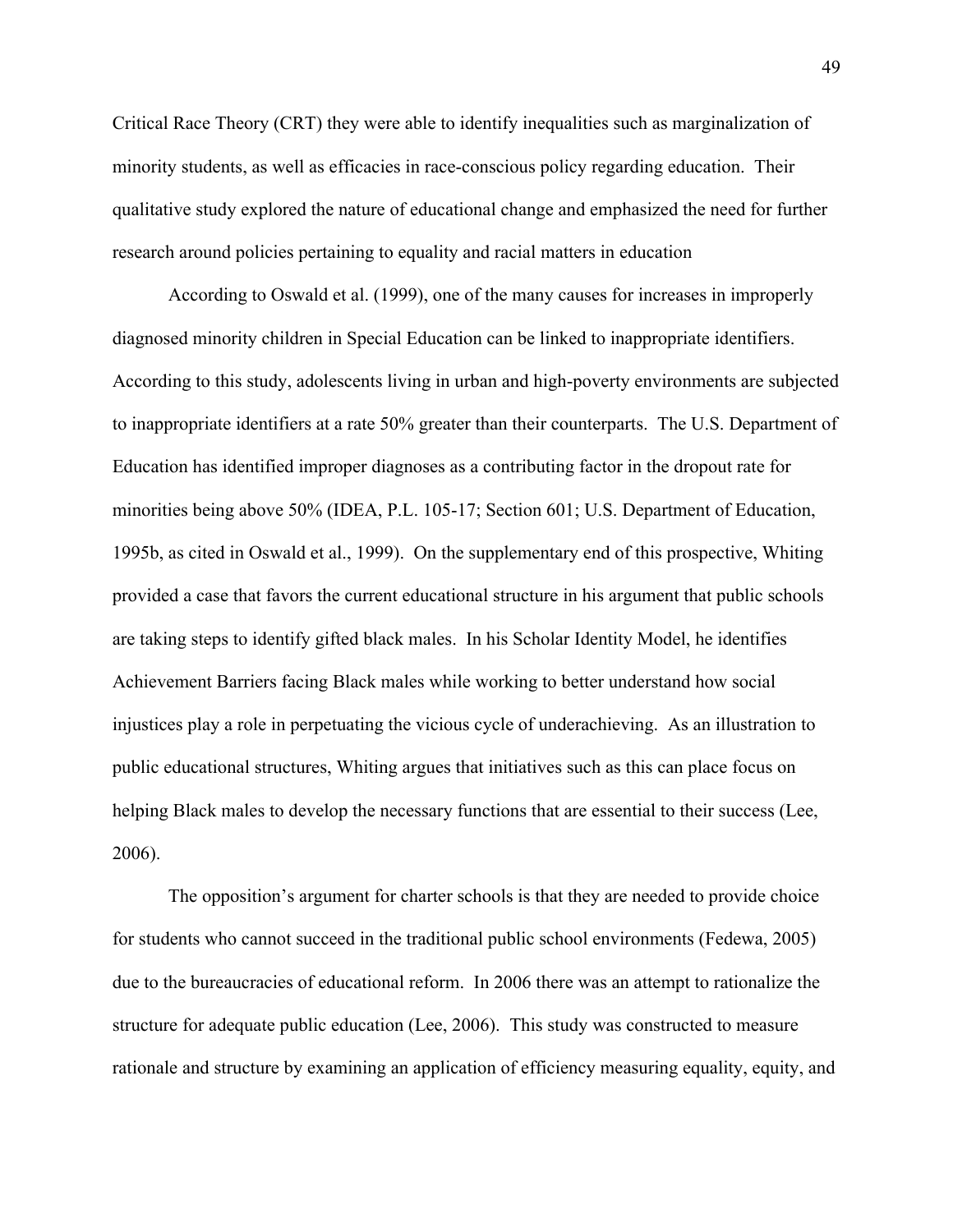quality. Using these measures the author examined policy established to measure the delivery of public education. In the evaluation of litigation, the authors were able to establish a policy framework to develop educational opportunity for all children (Lee, 2006). A part of the charter school argument is that public school reform equates to inequalities that are direct effects of the measures taken by leaders who generate laws to support the structures that are in place. For example, in 1990 the Kentucky state legislature passed their Kentucky Educational Reform Act (KERA), which served as their comprehensive systemic overhaul of that state's educational system (Fusarelli & Fusarelli, 2003). This reform measure of interlocking policies was intended to provide heavy emphasis on student and school accountability that is tied to performance reporting systems of rewards and sanctions which are linked to student achievement (Cibulka & Derlin, 1995; Minorini & Sugarman, 1999). In support of the notion that "Uncle Sam tears down the walls of the educational system" (Patrick, as cited in Reigeluth et al., 2006, p. 27), the argument for school reform continues to be a driving force within state legislative chambers. Charter school proponents might argue that the federal government constrains systemic change in a way that places more emphasis on the current system rather than what is necessary to implement vision, planning, and metrics to provide equity for everyone involved.

In early June of 2011 The North Carolina Education Sub-Committee "Legislatures" also known as the charter school conference committee approved and forwarded the bill that would inevitably become law and lift the cap on the number of charter schools operating in the state. The removal of the cap and eventual approval of additional charter schools is now possible due to the act formally identified as "Charter Schools Act of 2011," which was signed into law by Governor Beverly Perdue on June 17, 2011 (Gov. Perdue Signs Senate Bill 8, 2011). This law removes the cap of 100 charter schools and allows the state Board of Education discretion in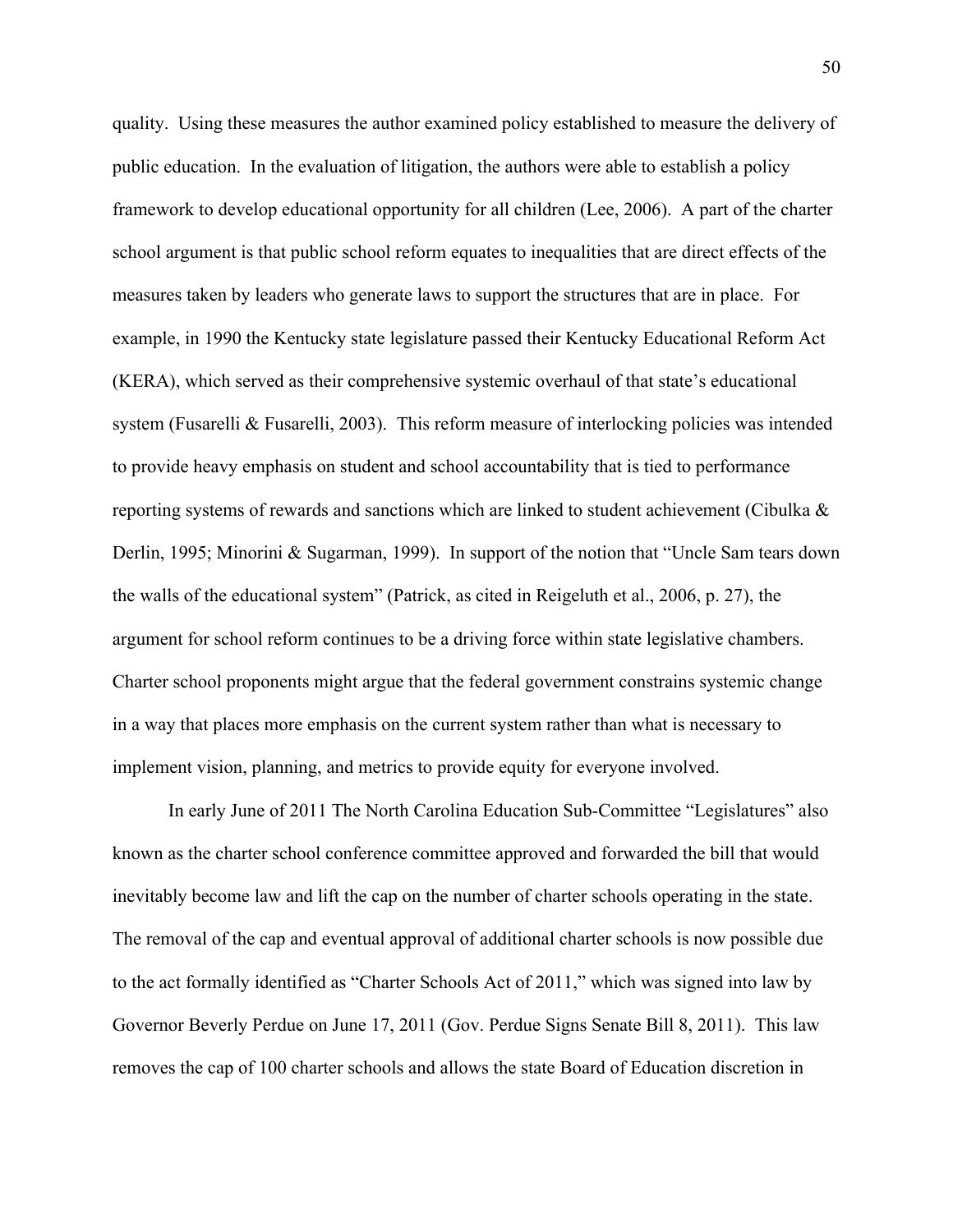granting final approval of up to 50 new Charter School applications per calendar year (NCASA, 2011). According to Ascher and Wamba (2000), "this should not happen due to a lack of equity standards" (p. 6). These standards assume that schools are responsible for breaking the traditional relationship guiding socioeconomic status and educational achievement which is fitting to the charter school movement as it seeks freedom from input and process regulations in exchange for performance-based accountability (Ascher & Wamba, 2000). This research will focus specifically on the decision to lift the cap on the number of charter schools operating in the state, and whether it provides equity for all affected, as indicated by the educators and local citizens whom these leaders represent.

Stanley Rothstein, in his 1994 work, *Schooling the Poor,* articulates one of the emerging issues within schools that must be addressed if true reform is to come to a reality. He states,

School officials and reformers were overcome, at the end of the nineteenth century by an impulse to confine urban youth in overcrowded, mass institutions. Everywhere we find the same sense of pride in common schooling, the same mission of moral suasion and acculturation there must be caution. (Rothstein, 1994, p. 61)

This reference clearly alludes to youth within the confines of urban settings. Therefore, this question must be raised: What about rural confines and the many issues that are imminent in those settings? Although the populations of rural and urban areas differ, shouldn't each institution be valued/treated equally? Rothstein goes on to communicate that schooling was the "common birthright of every American child" (Rothstein, 1994, p. 61), regardless of where their residence located. The common birthright of every American child displays a principle that must be debated due to indicators that suggest facilitation of mass educational institutions that serve as the catalyst for modern education.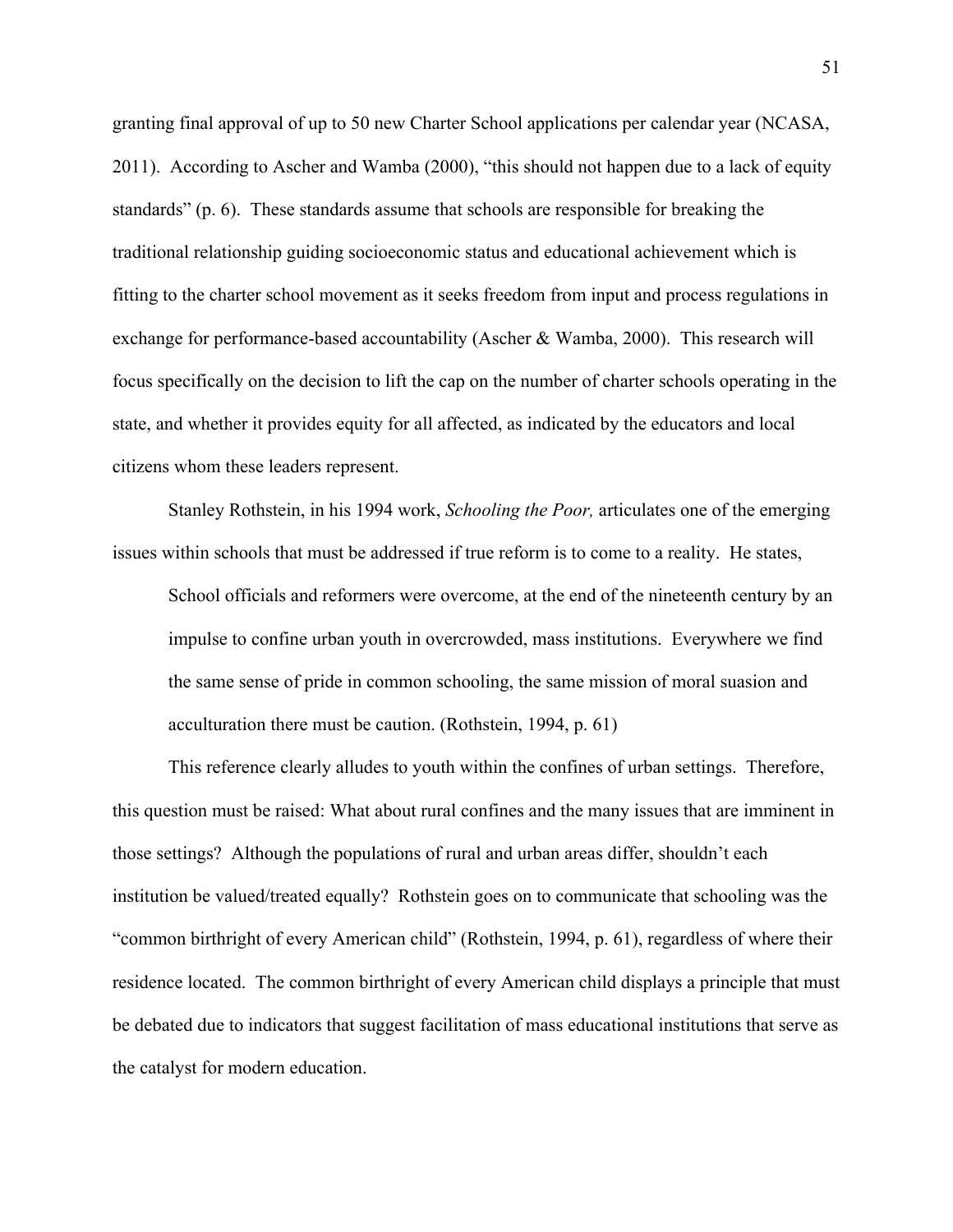The establishment of the first effective school systems which we know today as the Department of Education began in 1867. This establishment took on many different faces to come to the institution that we know it today. Beginning with the Boston Latin School in 1635 which provided an education philosophy focused on sons of a certain social class. The education philosophy was a breeding ground for students to enter leadership positions in church, state, or the courts. In 1879, the Carlisle Indian Schools were established and eventually expanded to have 26 locations. Their founder's goal was to shape the identity of school age children by assimilating Native American children into the mainstream culture, but it failed profusely (Sass, 2010). This provided the foundation for reform in American schools. The premise for most of these reform acts was the adoption and implementation of a system for equating educational standards (Sass, 2010). Throughout the years these trends continued as some schools closed to make room for new schools and larger schools.

Today, reform is a hot topic for educational systems all over the United States. For example, the National Alliance for Public Charter Schools (2011) released their annual edition titled "A Growing Movement: Americas Largest Charter School Communities," which highlights a growth trend in Urban Communities throughout the United States. For nearly two decades the number of unique "charter" schools has shown growth, as much as 30% for public school students who transition to charter schools. In addition, 16 school districts with an excess of 20% or more of their traditional public school students are being enrolled at charter schools (National Association of Public Charter Schools, 2011). This is enormous in urban settings while potentially crippling in rural settings. If this trend continues, what happens to traditional public schooling?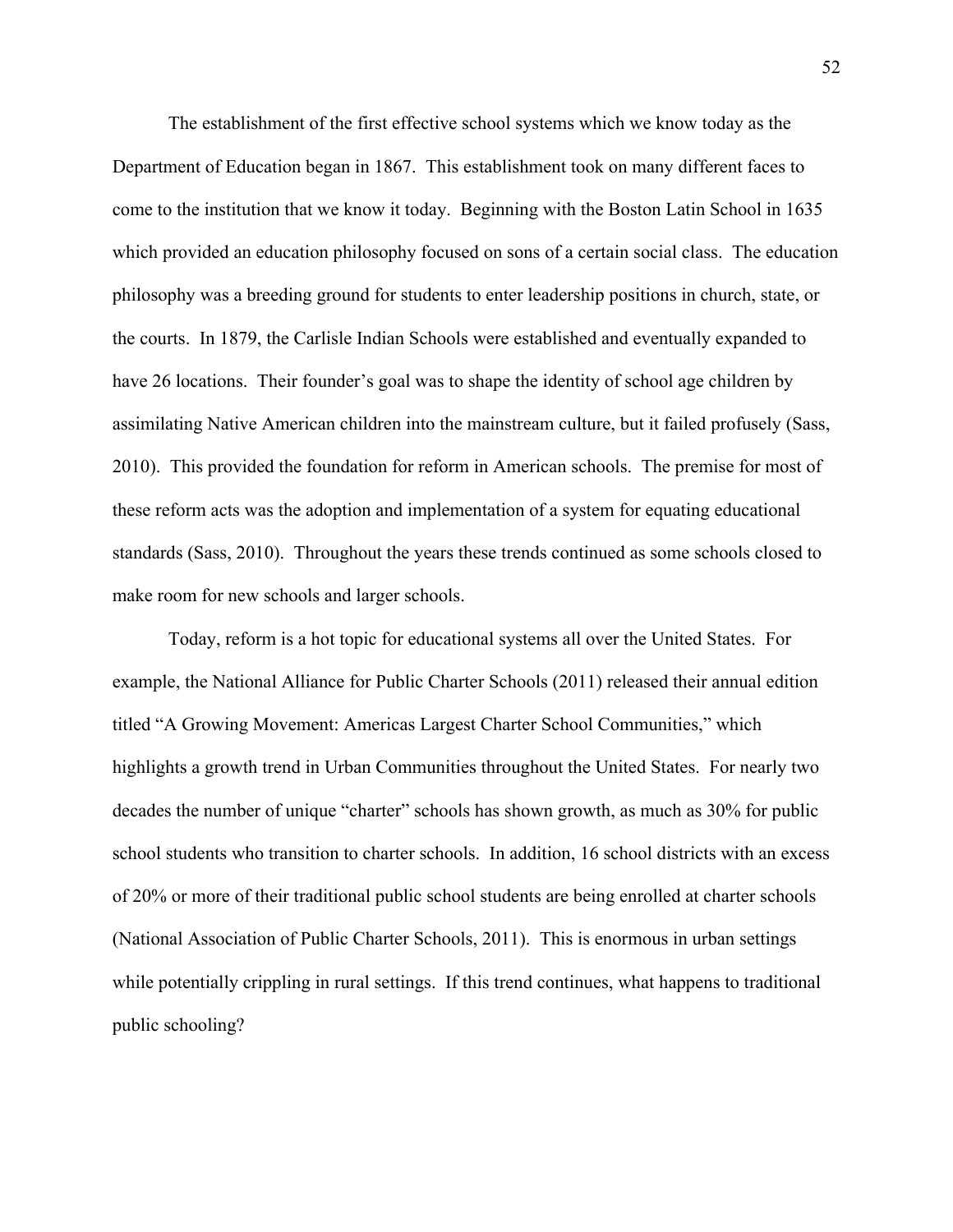## **2.7 North Carolina Charter School Reform**

In 1996, an idea was generated to provide self-appointed groups, individuals, and organizations the ability to formulize public school opportunities outside of the realms of traditional public schools. The premise for these ideas can be tracked to the state of Minnesota with their passage of the nation's first charter school law in 1991 (Manno, Finn, & Vanourek, 2000). This law opened the door for a charter school reform movement that would sweep across the United States at a rapid pace. In North Carolina this movement took effect on June 21, 1996 when House Bill 955 was signed into law and became the Charter School Act. This bill was established as an effort to provide greater chances for at-risk and academically gifted students. The act provided authority for a system of charter schools that would offer an opening for teachers, parents, pupils, and other members of the community to establish and maintain schools that operate independently of existing schools. This law emphasizes a method to provide the following opportunities:

- 1. Improve student learning;
- 2. Increase learning opportunities for all students, with special emphasis on expanded learning experiences for students who are identified as at risk of academic failure or academically gifted;
- 3. Encourage the use of different and innovative teaching methods;
- 4. Create new professional opportunities for teachers, including the opportunities to be responsible for the learning program at the school site. (Office of Charter Schools, 1996, p. 6)

The charter school law provisioned approval of a maximum of 100 charters within the state in any given year. It also included provisions that prohibited more than five charters per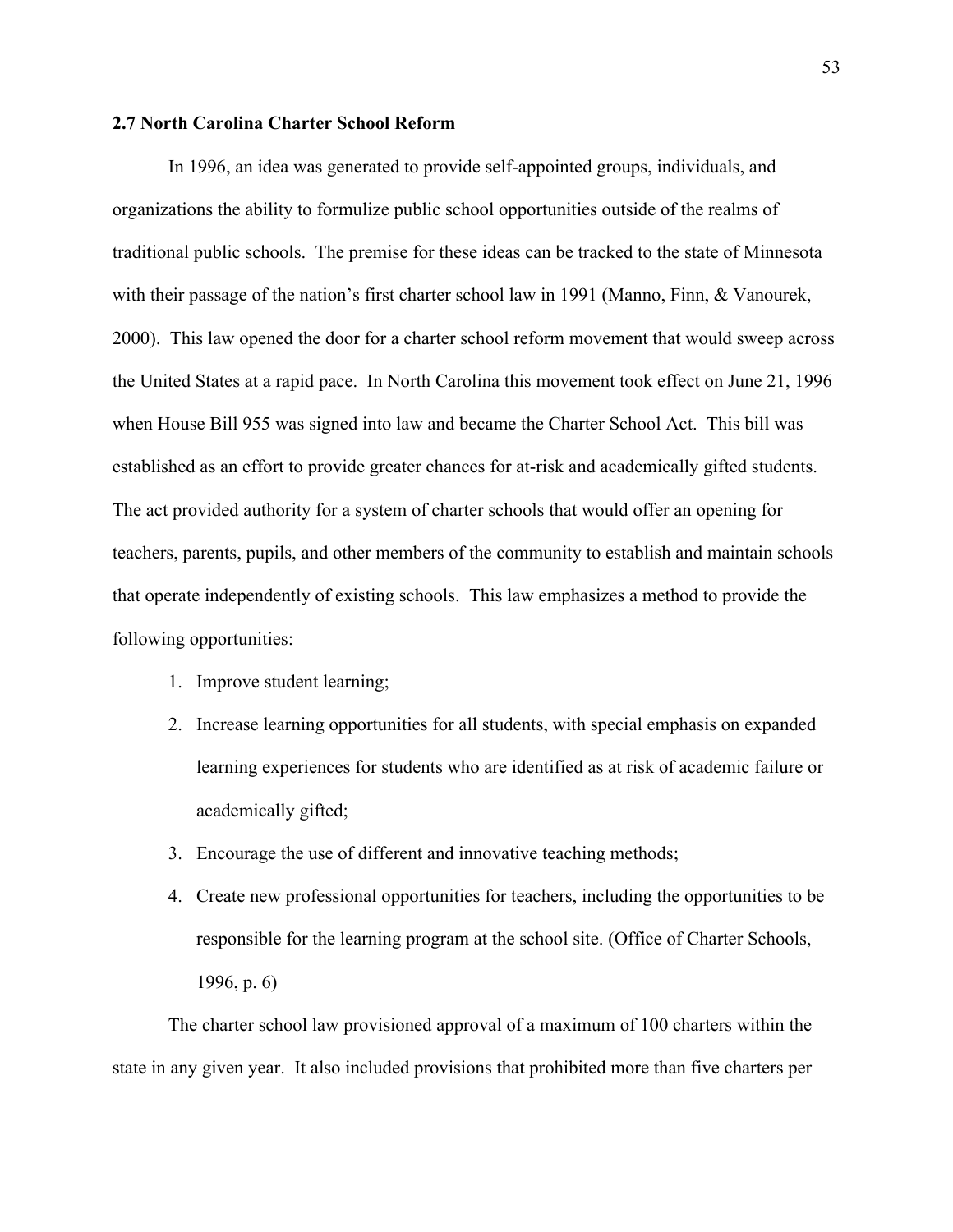school district. Within the first five years of this law, there were 93 charter schools approved that served more than 18,000 students across North Carolina (Manuel, 2002).

This decision provided outcomes that can be perceived as both negative and positive. The National Alliance of Public Charter Schools (2012) provides a tool which compares charter school models to form a ranking system based on laws that govern each state. This rubric utilizes a variety of accountability measures to rank each system accordingly. Prior to the ruling to lift the cap on charter schools, North Carolina ranked 32 out of 42 states that have a Charter school law. The 2012 evaluation of all charter schools revealed that even with the changes to the Charter School Act in North Carolina there were not enough provided within the new bill to move North Carolina up on the list. Instead, North Carolina fell one slot to 33 out of 42 states with charter school laws.

More specifically within North Carolina, Manuel (2002) proved that the decision to allow charters schools was beneficial for education and the charter school movement in the state of North Carolina as he highlighted the successes of Exploris Middle School. This school opened in the fall of 1997 and for the first four years of existence was identified as a School of Excellence. This non-traditional school opened its doors to anyone to come and see how the students learn. Manuel also shared the successes of SPARC Academy which was a K-8 program consisting of a student body of 100% African American students, a contrast to the student population at Exploris. SPARC Academy faced vast changes in its early years and did not settle into a permanent location until 1999. Along with the many changes the school encountered, they lost many of their stronger students and encountered a lot of transfers to and from traditional public schools (Manuel, 2002). Unfortunately, as many studies have indicated, charter school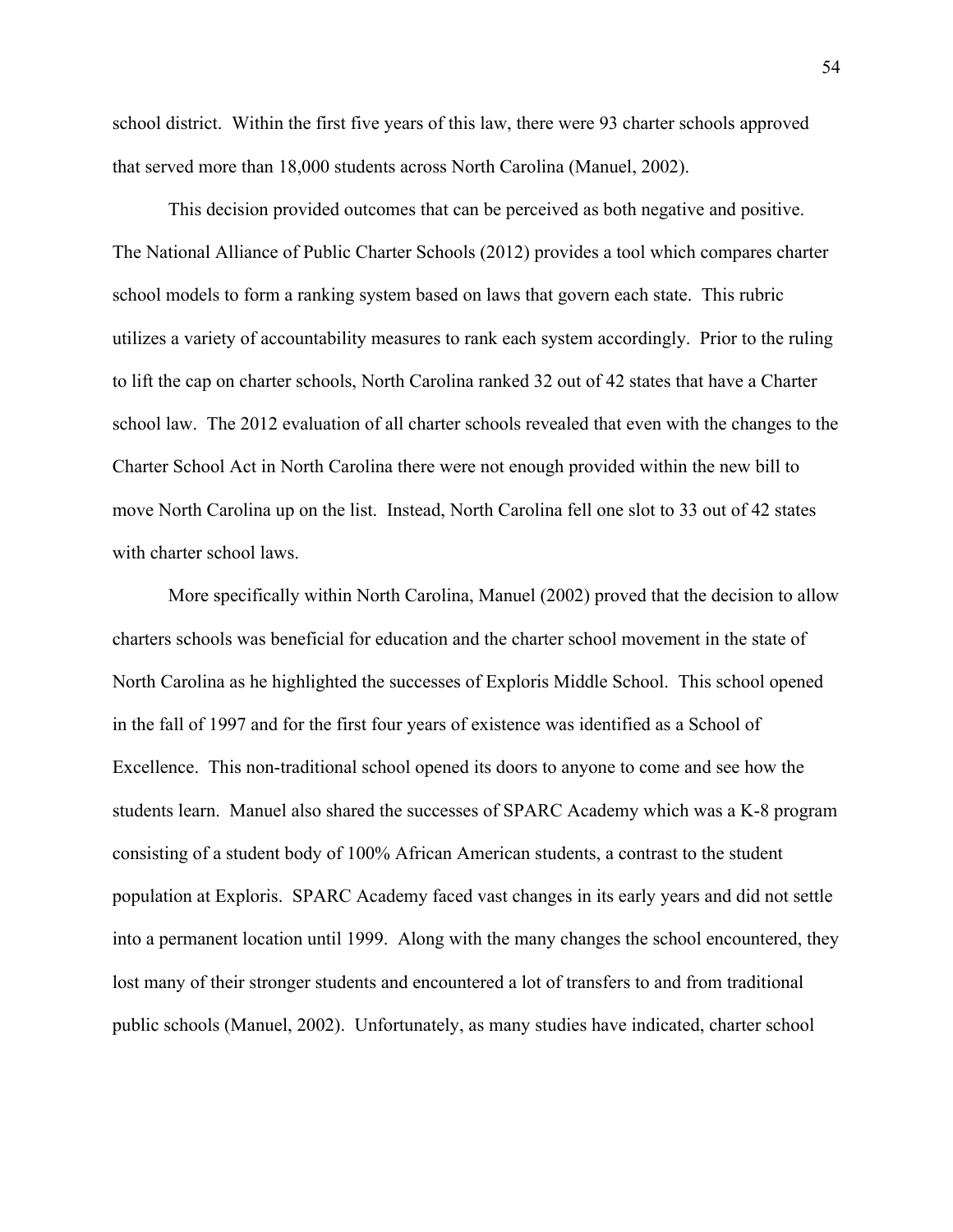successes are difficult to emulate. Unfortunately, SPARC Academy is not one of the 98 charter schools providing educational services in North Carolina currently.

As of December 2011, 16 charter schools that were approved in 1997 are still providing educational services in North Carolina. Although many have shown success for students of all ethnic backgrounds, there are still questions about equality and each school's ability to be equitable. A study by Bifulco and Ladd (2006) noted that during the 2001-2002 school years, charter schools enrolled larger numbers of African Americans, and lower percentages of White and Hispanic students in comparison to traditional public schools. In contrast, this same study showed that charter schools served a higher percentage of students whose parents held four-year college degrees, and a lower percentage of students whose parents were high school dropouts.

The perceptions of these findings support the notion that charter schools might be established to serve White students or students from economically sound backgrounds (Bifulco & Ladd, 2006), inevitably allowing questions of equality to generate as it relates to their willingness to educate economically disadvantaged students across all demographics. Bifulco and Ladd (2006) concluded that their findings identified serious concerns about North Carolina's charter school program, the most important one being that both African American and White charter school families end up in schools that are very similar to their racial and socioeconomic home school background. This is very relevant considering the dozens of charter schools that have been established to serve a population of mostly Black students. Within the Legislative Link in 2011, it is noted that the overall White enrollment in traditional public schools in North Carolina was 53%, while 62% of the charter schools in the state were comprised of a majority White enrollment (NCASA Legislative Link, 2011).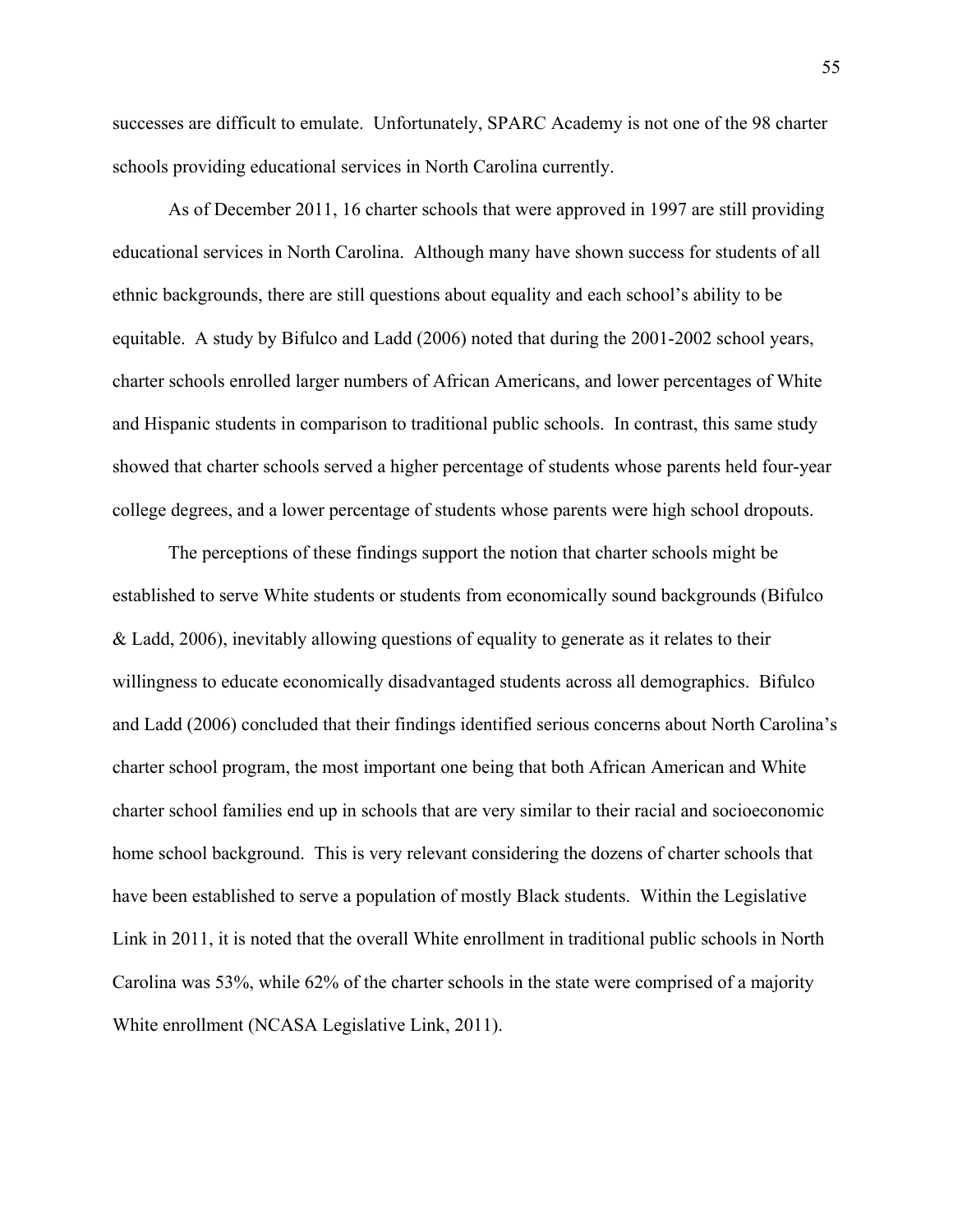The intent of this review is neither to defend nor support the "Charter Schools Act of 2011," but to assist in providing a framework justifying the need to study the decision by the leaders who made this legislation possible. This review is organized to assist in determining why the North Carolina Education Conference Committee supported Senate Bill 8 and if these leaders' decisions were attempts to provide ethical leadership from their seats as The Legislature of the State of North Carolina.

# **2.8 Senate Bill 8 "No Cap on Charter Schools"**

The movement that would eventually lead to the establishment of the Charter Schools Act of 2011 began three years earlier when the North Carolina Association of School Administrators (NCASA) presented a report, "Reasons for Opposing an Increase in Charter School Cap" (NCASA, 2011). This report highlighted seven reasons not to lift the Charter School Cap. Several of the reasons involved matters directly related to equity, whereas one of the points specifically stated, "expansions of charters should not occur until we can determine how to eliminate the politics surrounding their creation and change charters from being a competitor of traditional public schools into being a true alternative for students not succeeding in the traditional setting" (NCASA, 2008, p. 8).

Soon after the publication of this report, a lawsuit was filed by The NC Institute for Constitutional Law against the state of North Carolina and seven counties on behalf of several charter schools, parents, and students, saying the schools are entitled to capital funding. The prayer for relief from this case allowed charter schools the right to receive public funding for operating expenses and per-pupil allotments just like traditional schools, but had been frozen out of construction and maintenance money. In 2010, NCASA assisted in the efforts to stop a bill that would petition legislative leaders to raise the cap on charter schools (NCASA, 2008).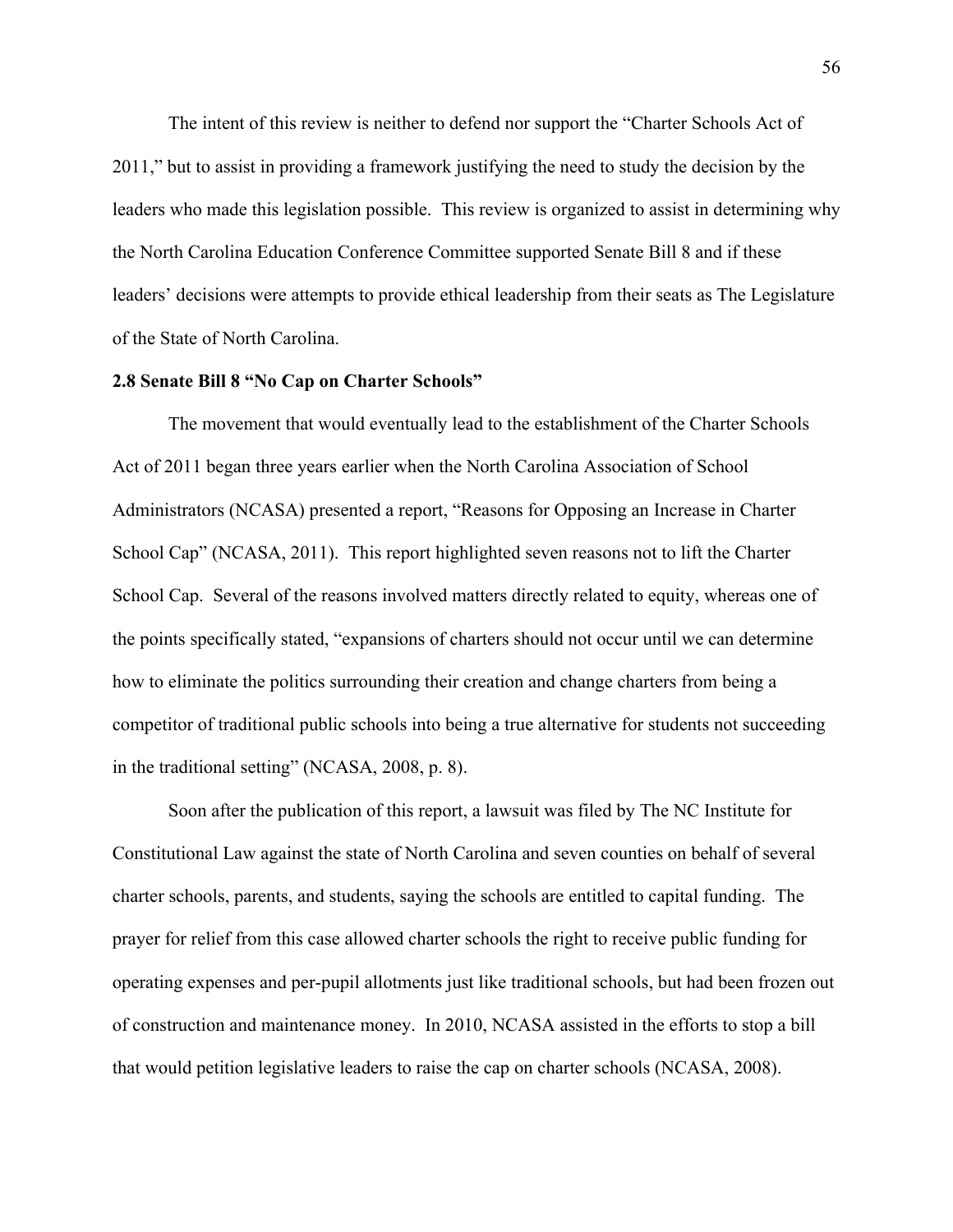In late January of 2011, the first edition of the bill was filed seeking a lift of the cap on charter schools. On February 2, 2011, the Senate Education Committee debated the bill to lift the charter school caps, which inevitably led to Senatorial amendments, noting that more changes were needed to allow equity. The new changes provided more confusion to the charter school bill as it was thought to become a Local Education Authority funding nightmare. Therefore, the bill was sent back for a second and third revision. On February 24, 2011, the charter school bill cleared the senate with much scrutiny. The bill was thought of as problemfilled and prompted the NCASA to publish its concerns with this piece of legislation. There were three major themes that resonated from their summary: equity issues, funding issues, and governance issues (NCASA, 2011).

Equity being the first of these themes drew a focus on testing irregularities between charter schools and traditional public schools. Within this same theme were questions as to how equitable licensure and benefits for teachers were in one domain versus the other. Tied directly to equity were issues relating to funding practices that this bill would allow. Prior to this bill, charter schools did not qualify for any state or local funds for school construction. Charter school funding had to be generated from private funding at 100%. The specific question was asked, should lottery revenue be used as a funding stream for charter school construction projects? In response, charter school proponents argued that it would be equitable to provide funding for purposes such as construction. This proposed addition to the bill led to questions surrounding constitution violations that would subject the bill to constitutional challenges (NCASA, 2011). The third pressing issue pertaining to the bill surrounded governance and who would have presiding powers to make decisions for the charter schools. The sponsors of the bill wanted full anonymity as it related to approving new charters. They moved to establish a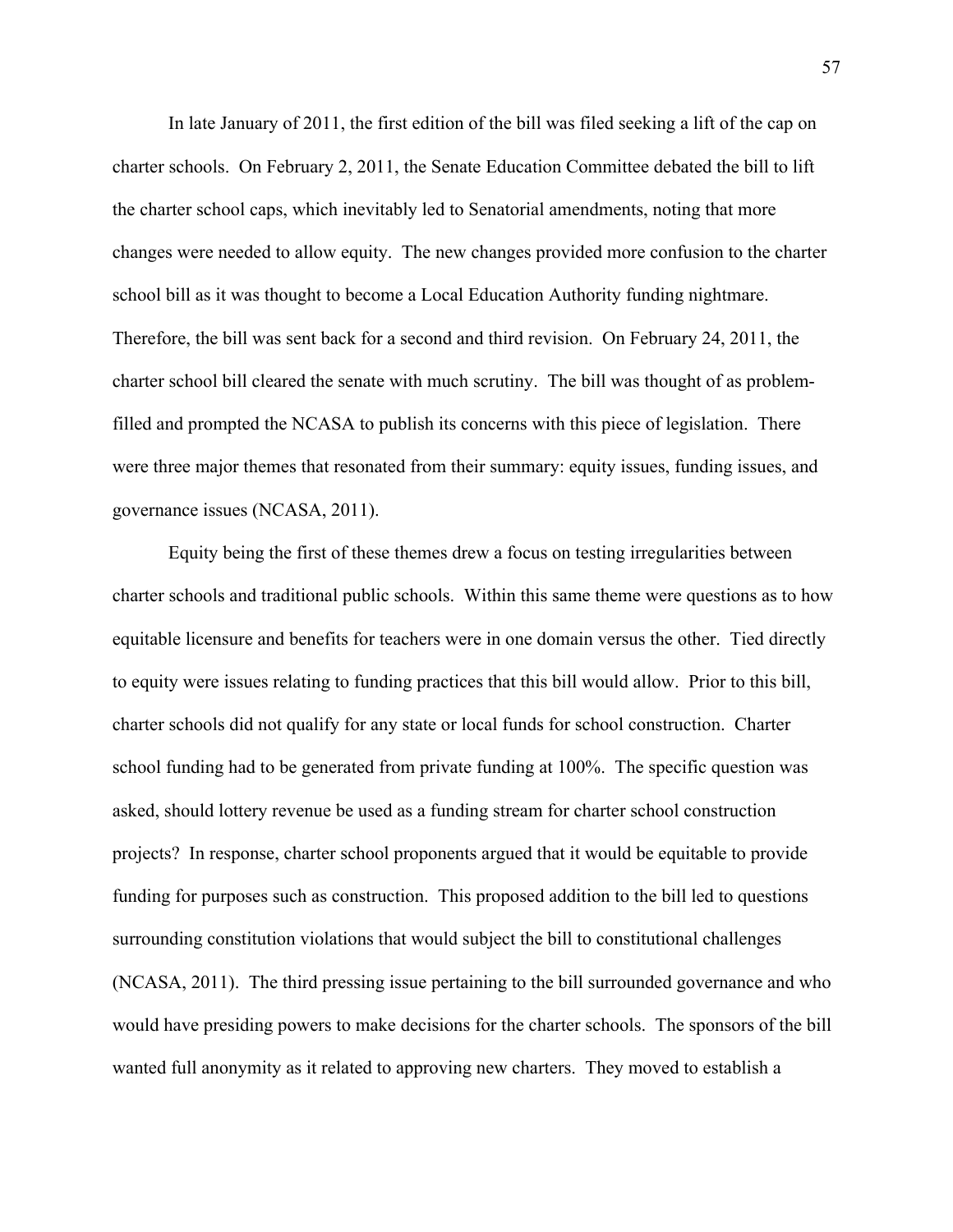completely separate commission that would undertake all aspects of governance which would be a direct violation of the State's constitution.

The bill moved on to the house where it was analyzed and revised multiple times prior to March 15, 2011. At this time the bill was thought of by legislative leaders as improved but problematic. On April 6, 2011, the House finance committee submitted their version of the bill, which was also identified as problematic. On Monday, April 8, 2011 the bill was set for House approval and prepared to be sent to the conference committee. The conference committee was the Education Sub Committee, which consisted of six members, three from the house and three from the senate. Their function was to evaluate each underlying issue that may have been discussed in committee and decide whether its purpose made the proposed bill stronger or posed a problem (NCASA, 2011).

To recapitulate, the North Carolina legislative leaders' decision to recommend the approval of the Charter Schools Act of 2011 was supported by seven primary purposes, five of which are indicated above. The review of literature above endeavored to evaluate how equity is identified as the process used to generate the result which provides equality (Nieto & Bode, 2008). This review will assist the researcher of this study in questioning whether these leaders understood their duty to provide a fair and just evaluation of the seven purposes indicated above prior to making their decision to support or deny this legislation.

Past research does not provide a thorough review of the decisions made by legislative leaders who supported or opposed the removal of the cap on the number of charter schools. The amount of data gauging an understanding of equity by legislative leaders and their ability to provide ethical leadership was inconclusive. Additionally, the thorough review of literature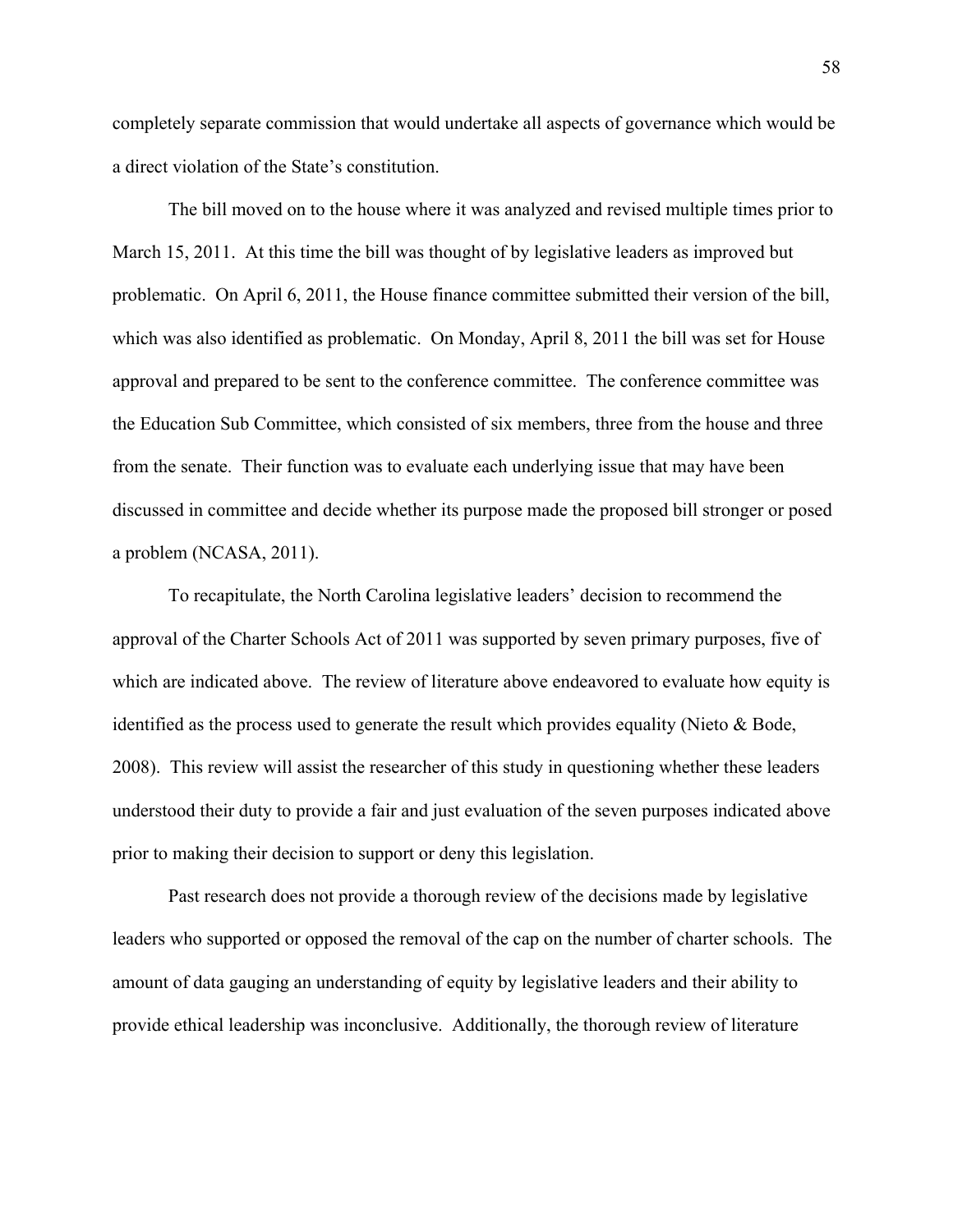pertaining to the seven primary purposes for the bill was limited due to a lack of research produced on this topic.

## **2.9 Summary**

In summary, the literature review sought to examine two theoretical frames that guided this study on ethical decision making for elected officials who are identified as leaders. The first framework was equity theory and the second framework was ethics for better understanding decision making as an essential leadership behavior.

The review of literature on equity theory began with a brief history of equity theory. The literature review on ethics began with an arrangement of the four ethical paradigms for leadership. Shapiro and Stefkovich (2001) expressed how the four ethical paradigms—ethic of justice, ethic of care, ethic of critique, and ethic of profession provide a premise for understanding ethical decision making. The review described in detail the theoretical constructs of each paradigm. The review began with a thorough account of the history of the oldest ethic, justice. Next was a progressive explanation of the ethic of care presented by Carol Gilligan. Consequently, the ethic of critique and the ethic of profession which are thought to be the most practical were described and explained. The purpose of the literature was to describe and explain equity theory and its importance when rendering decisions, and to describe and explain the four ethical paradigms of leadership. The literature review concluded with a recap of equity as it relates to school reform, charter schools, and finally the role that equity played in the historical makeup of North Carolina Charter School reform efforts. Within each area there were prominent authors who contributed to the progress of equity and equality by decision makers. Therefore, each section was explained and described in detail.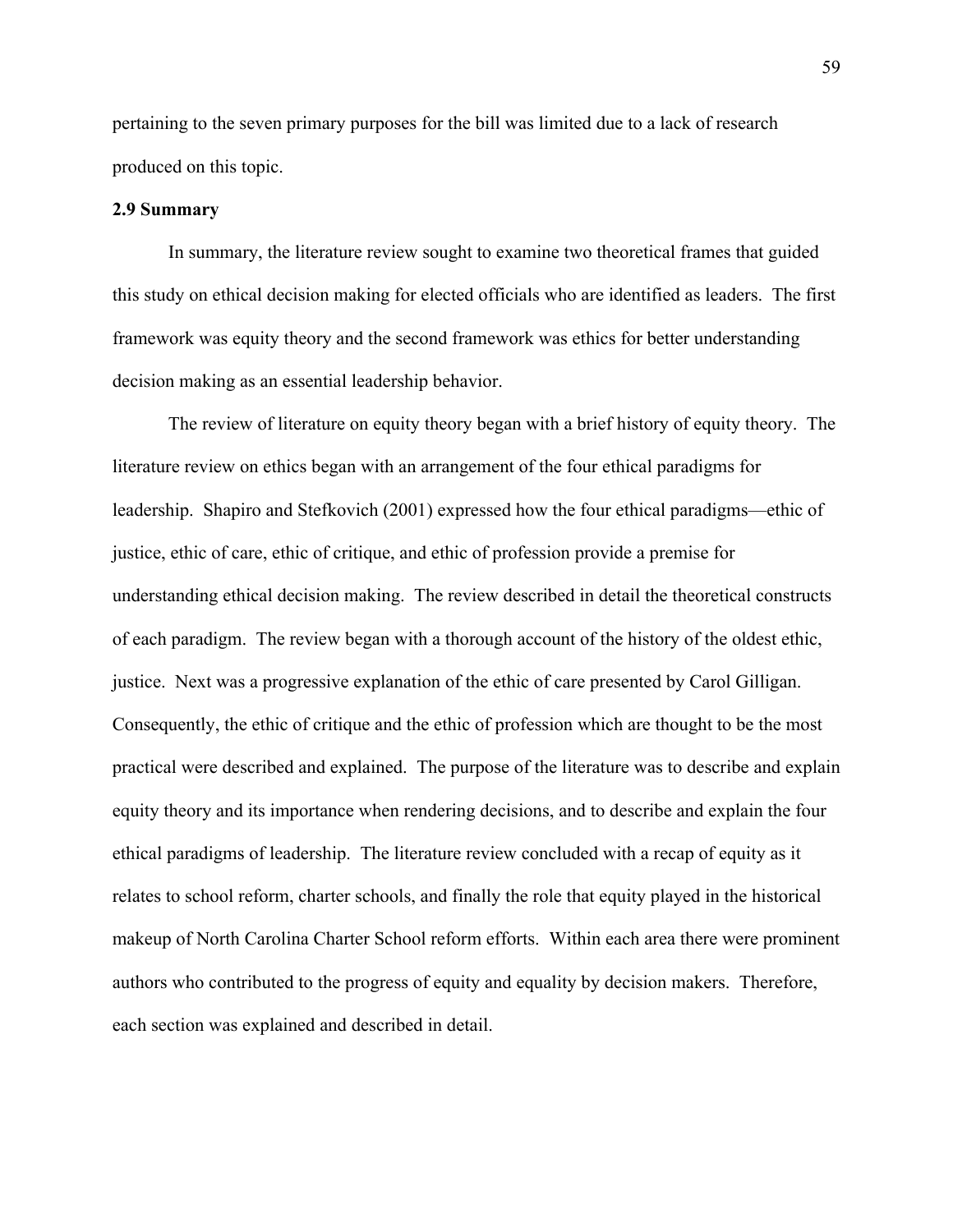### **CHAPTER 3**

## **Methodology**

## **3.1 Introduction**

This chapter focuses on the methodology used in this study. The methods and procedures that describe the methodology include the research design, the selection of the participants, data collection, data analysis, the researcher's role, ethical considerations, credibility of the study, and a summary.

## **3.2 Research Design**

This research investigation used a case study approach (Yin, 2009) to explore the decision by legislative leaders to support Senate Bill 8 of the 2011-2012 North Carolina legislative session. The primary goal was to investigate the Conference Committee's decision to lift the cap on the number of charter schools in the state of North Carolina and to examine how equity and ethics influenced their decision-making process. This qualitative study addressed the following central exploratory questions: (a) How did equity influence legislative leaders' ability to practice ethical decision making? and (b) How did the leaders' perspectives on ethics constitute elements of ethical decision making?

The case study approach was appropriate for this research investigation because it focused on society and culture in a group or organization (Marshall & Rossman, 2006). Denzin and Lincoln (2000) argued that case studies "have become one of the most common ways of doing qualitative inquiry, but they are neither new nor essentially qualitative. These researchers argue that a case study is not a methodological choice, but a choice of what is to be studied" (p. 435). The researcher identified the case to study as legislators charged with examining a bill placed on the floor of the North Carolina General Assembly. The researcher studied the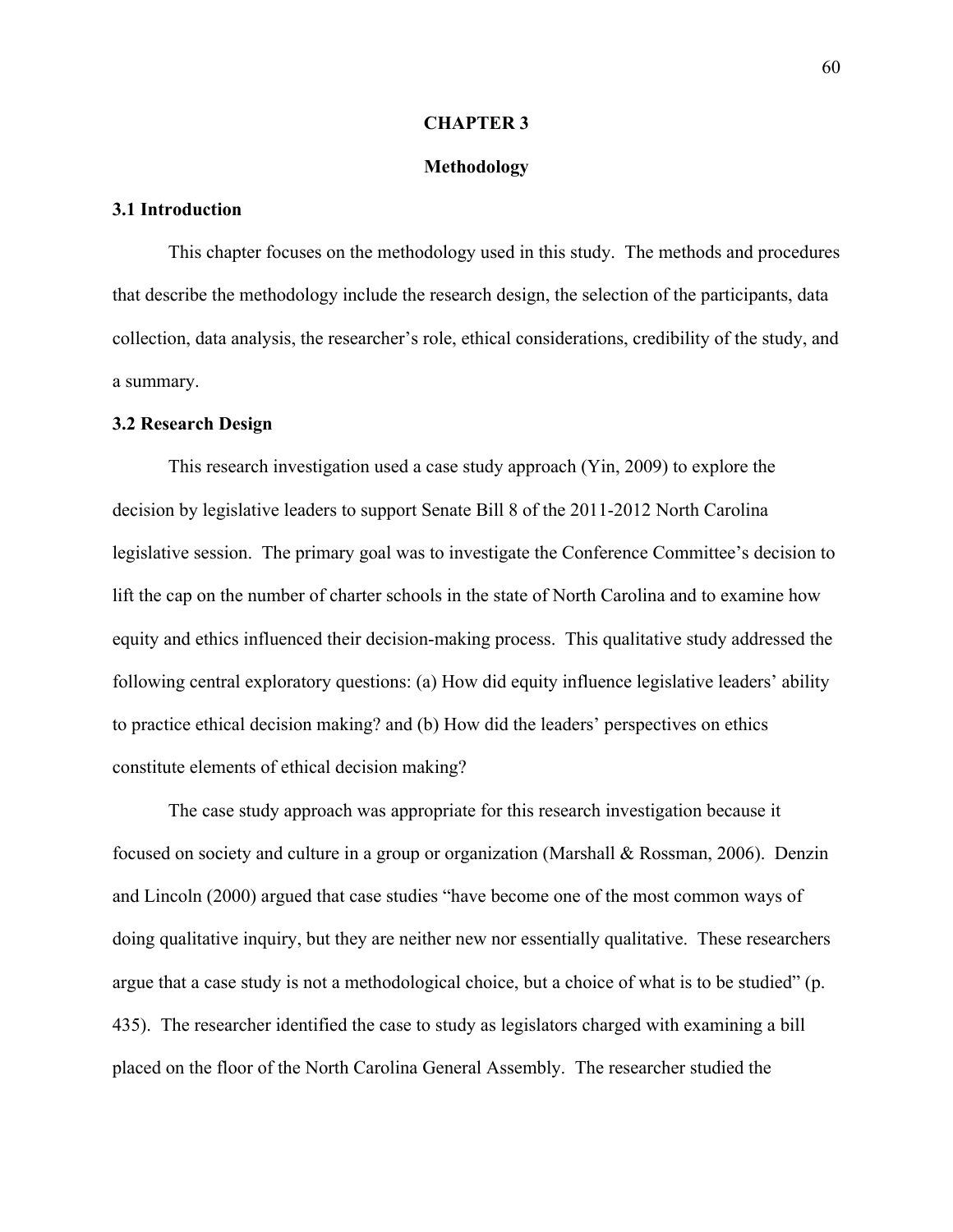legislators' decision to support this bill considering the perceived absence of equity and ethics. Individuals who make up a specific group or organization put this action into motion. The individuals who made up the group rendered a decision that required investigation.

Further, Yin (2009) introduced the essence of a case study as "the central tendency among all types of case studies" (p. 17), illustrating that the major focus of case study investigations is to illuminate a decision or set of decisions. A case study strategy is traditionally identified as simple or complex. Simple case study strategies are described as close and personal investigations between the participant and researcher. The primary goal of this strategy is to seek and capture deep meaning of the participants' experiences in their own words (Marshall & Rossman, 2006). Complex case study strategies include multiple methods that serve as tools during the exploration. These strategies are road maps for undertaking a systematic approach to the exploration of a phenomenon (Marshall & Rossman, 2006). The researcher employed the complex case study strategy for this investigation since the intent of this study was to explore a phenomenon using systematic approach with multiple methods, which included interviews, observations, and document analysis. These are essential as the degree of interaction with complex case study strategies is diffuse (Yin, 2009).

### **3.3 Participation Selection**

The researcher selected participants for this investigation using a purposeful sampling method (Marshall & Rossman, 2006). This approach provided an opportunity to select participants who would present the researcher with a picture of how the group wrestled with the decision to lift the state's cap on its number of charter schools. Miles and Huberman (1994) provided four aspects of the purposeful sampling model which are essential to the selections: the 'setting' considers where the case or research will take place, the 'actors' focus on who will be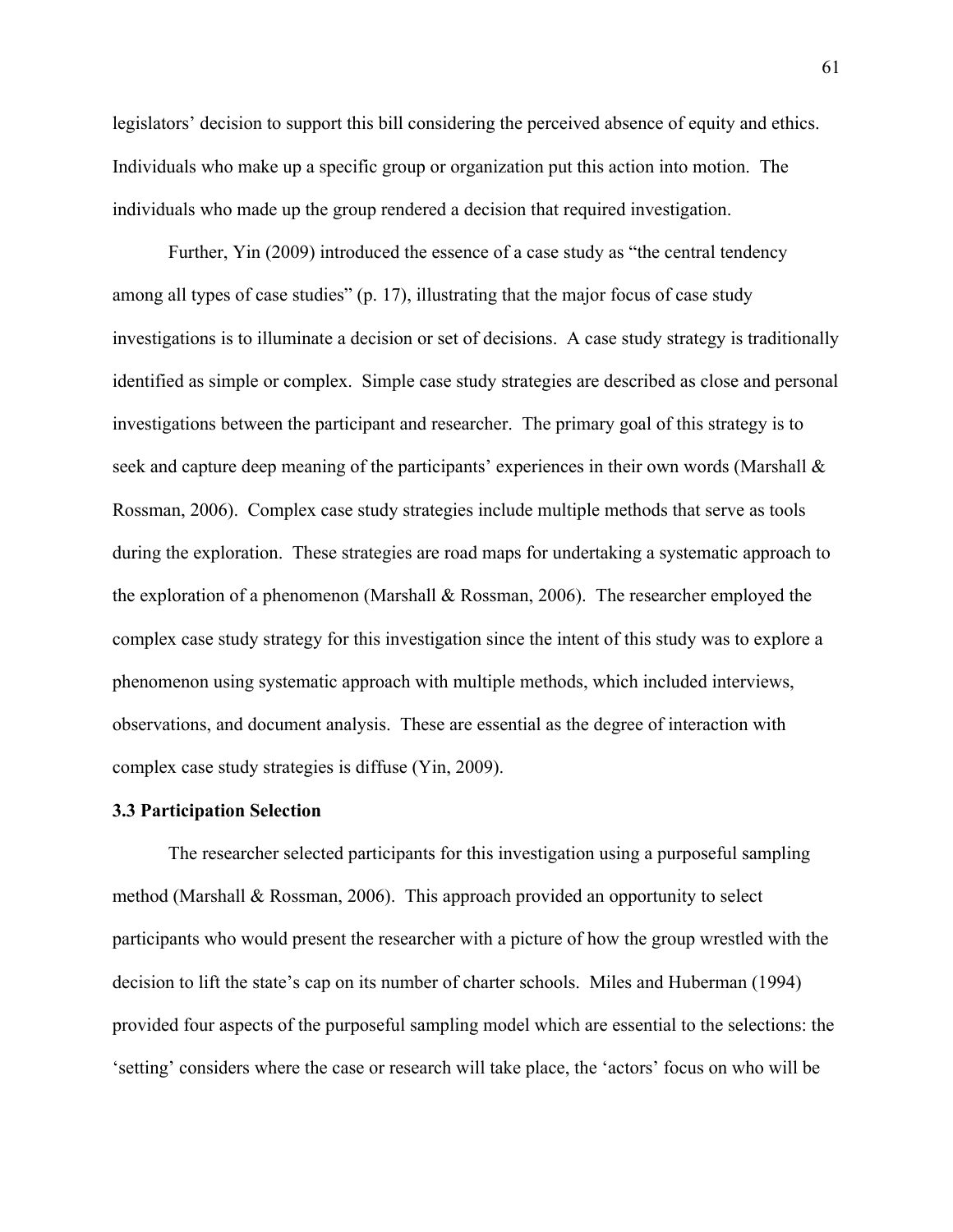observed or interviewed, the 'events' are what the actors have observed, and the 'process' examines the evolving nature of events that involved the actors within the identified setting (Creswell, 2009).

To identify prospective participants, the researcher articulated three criteria. First, the participants had to have been elected to serve in a leadership capacity by registered voters in the state of North Carolina. This first criterion focused on the setting as a part of the selection criteria. Second, the participants had to have been members of either the education or finance standing committees during the 2011-2012 Legislative Sessions. This criterion identifies the actors and the events that link the participants to the research questions. Finally, each participant had to have served on the special conference committee for education during the 2011-2012 Legislative Session. The existence of each participant on this special committee fills the aspect of the process needed to facilitate this model. As a result of these criteria, the researcher identified six people who were eligible to participate in this investigation. Each person served on the Conference Committee for Senate Bill 8 during the 2011-2012 General Assembly. The researcher made an initial contact with each participant via a telephone call. The purpose of the call was to introduce the researcher and solicit each participant's participation in the study. Each potential participant was provided a brief overview of the study and an explanation for the purpose of the investigation. Between the six calls made to potential participants, calls to Micah, Matthew, Mark, and Moab were answered, and the researcher explained to each person that they would receive a letter in the mail outlining all the specifics of the study. The researcher sent a formal letter to each potential participant, orienting them to the intent of the study and explaining the data collection procedures (Appendix A).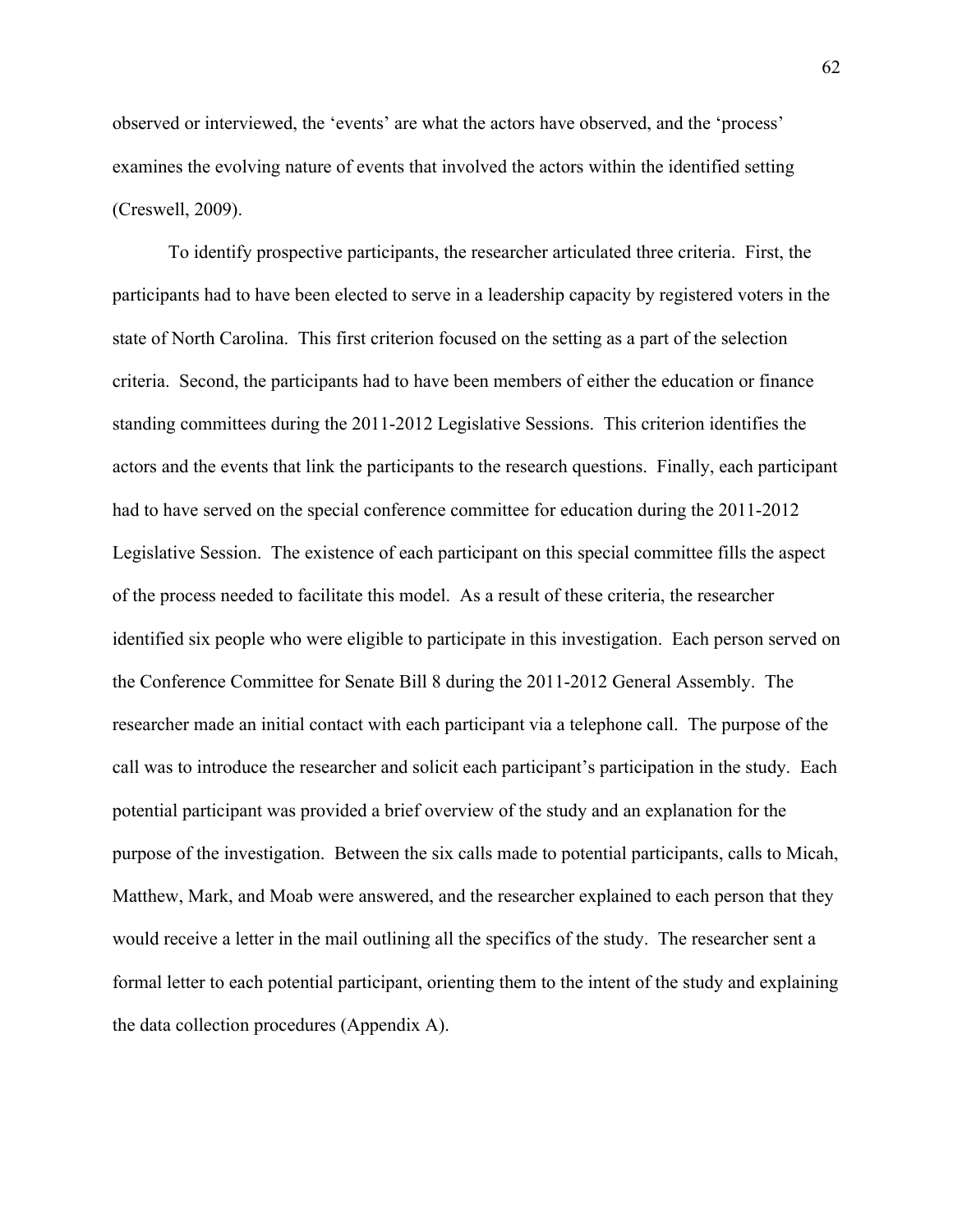After these attempts to engage all six prospective participants, only three participants

from this committee consented to participate in this investigation. Table 1 provides a brief

overview of each participant and his or her experience as an elected official or legislative leader.

Table 1

| Participant Name<br>(Pseudonym) | <b>Brief Description of Experience</b>                                                                                               |  |
|---------------------------------|--------------------------------------------------------------------------------------------------------------------------------------|--|
| Micah                           | Member of the North Carolina House of Representatives<br>• Male<br>• Served 6 terms<br>• Representative of Wake County               |  |
| Matthew                         | Member of North Carolina House of Representatives<br>• Male<br>• Served 3 terms<br>• Representative of Mecklenburg County            |  |
| Mark                            | Member of the North Carolina House of Representatives<br>• Male<br>• Served 1 term<br>Representative of Guilford County<br>$\bullet$ |  |

*Overview of Participants*

# **3.4 Data Collection and Procedures**

For this investigation, the researcher collected data using a variety of approaches that elicited qualitative data. Qualitative data are sources of well-grounded, rich descriptions and explanations of processes that are needed for identifying general contexts (Miles & Huberman, 1994). Qualitative research elicits tacit knowledge and subjective understanding and interpretations. Considering the potential of varying complex interpretations within this study, the data collection method was carefully examined prior to being selected. Due to the potential complexities within data collection, the researcher sought to triangulate data throughout this investigation. According to Maxwell (1996), data collection methods "reduce the risks that your conclusions will reflect only the systematic biases or limitations of a specific method, and it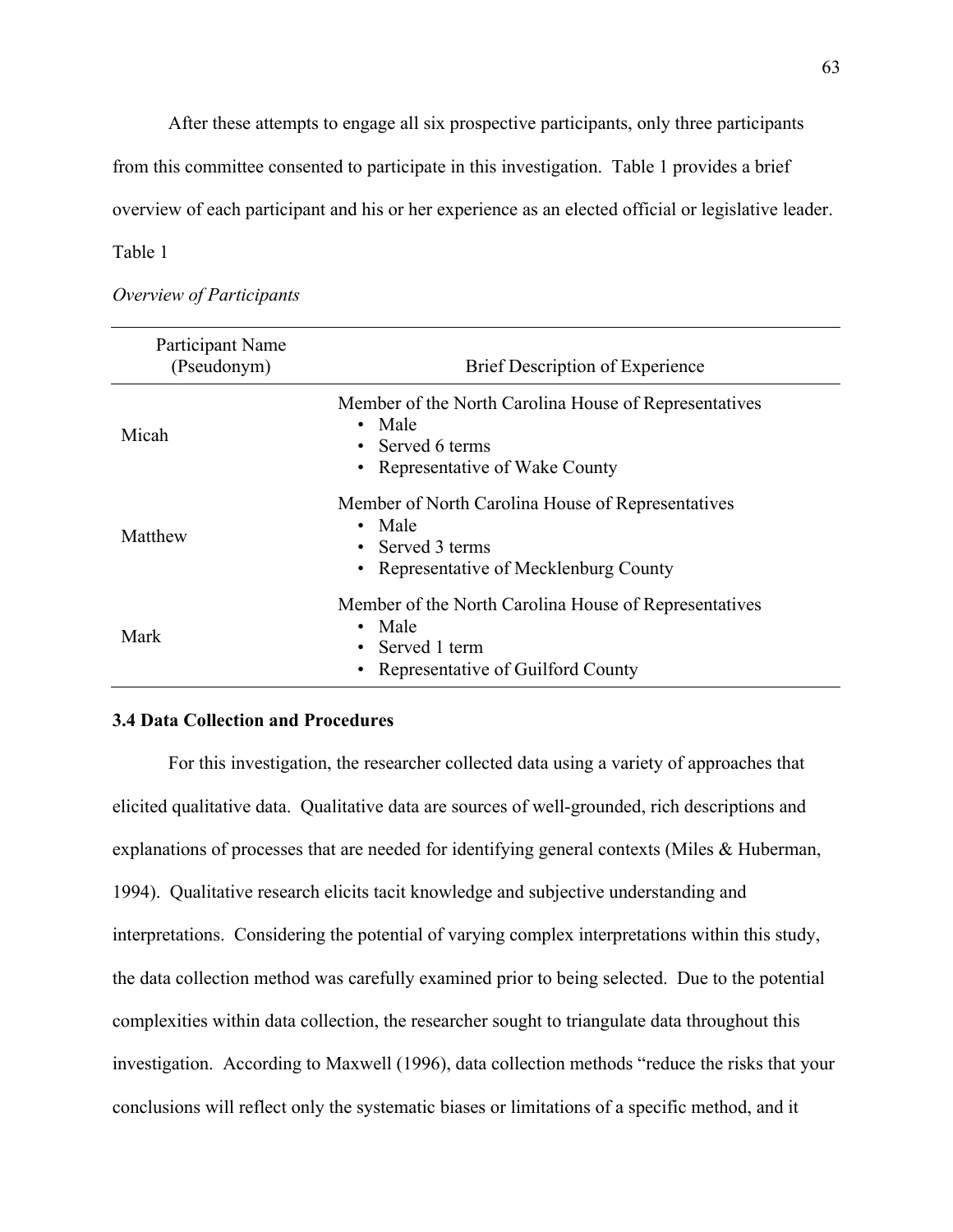allows you to gain a better assessment of the validity and generality of the explanation that you develop" (p. 76). This is very important due to concerns that case study research lacks rigor and provides a minimum basis for scientific generalization (Yin, 2009).

The researcher chose to use multiple methods of data collection to ensure credibility. The researcher identified triangulation as a sufficient rationale for using multiple sources to qualify evidence. Yin (2009) described data triangulation as the collection of multiple sources of data that aim to corroborate simple phenomena, and Patton (2002) shared that methods of triangulation must be chosen with caution to provide accuracy in qualitative inquiry. The four types of triangulation include (a) data triangulation that focuses on data sources, (b) investigator triangulation that refers to different evaluators, (c) theory triangulation that alludes to triangulation of perspectives to one single data set, and (d) methodological triangulation that focuses on a triangulation of methods (Yin, 2009). Of these four types, the researcher believed data triangulation was the most appropriate approach to collect data for this study because it addressed potential problems of construct validity by providing multiple measures of exploration for the same phenomenon. The sources of data triangulated provided a convergence of evidence about the case studied. The other three options of triangulation did not address construct validity. To triangulate data in this study, the researcher organized historical audio, written documents, and interviews to validate findings (Denzin & Lincoln, 2000).

**3.4.1 Collection procedures.** Prior to data collection, the researcher requested and received permission to proceed from the North Carolina Agricultural and Technical State University Institutional Research Board (IRB). Table 2 provides an overview of the data collection procedures used to guide the process. Each subsection below provides a description of the procedures used to collect data in each area of the triangulation.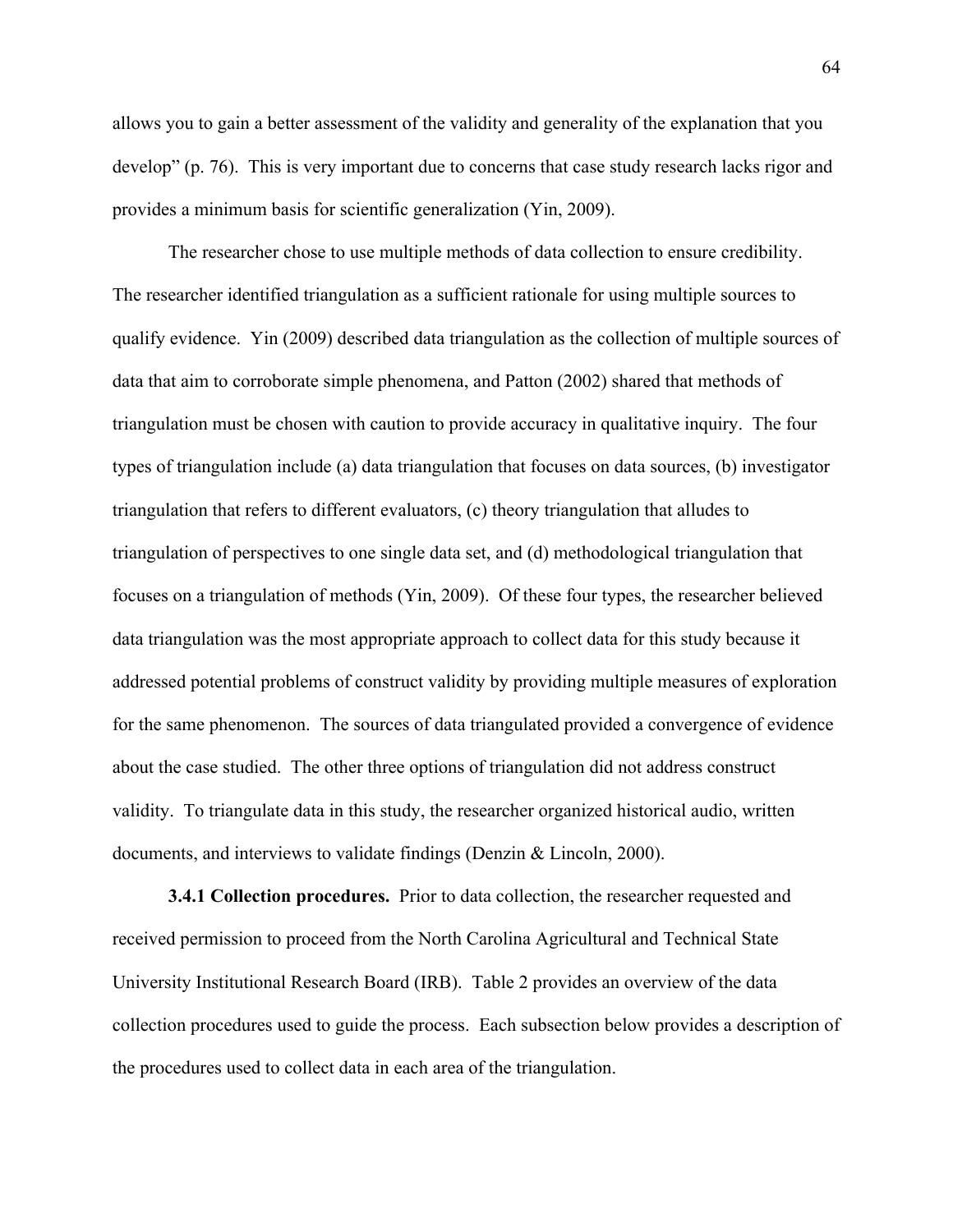# Table 2

|                        | Instrumentation                                          | Data Source                                                                            | <b>Collection Procedure</b>                                                                                                                                             | Authorization                                           | Collection<br>Dates             |
|------------------------|----------------------------------------------------------|----------------------------------------------------------------------------------------|-------------------------------------------------------------------------------------------------------------------------------------------------------------------------|---------------------------------------------------------|---------------------------------|
| Historical<br>Analysis | Audio Files                                              | NC General<br>Assembly<br>Office Clerks<br>Office $\&$<br>Website                      | NC General<br>Assembly Office, NC<br>Senate Audio 2011<br>Session.<br>Visit online audio<br>archive to secure NC<br>House Audio of floor<br>debate for 2011<br>Session. | N <sub>0</sub>                                          | July $29-$<br>August 23<br>2013 |
| Written<br>Documents   | Agendas, Notes,<br>and Administrative<br>Documents       | Legislative<br>Library<br>Archives,<br><b>Search Portals</b><br>and Interview<br>Leads | Visit legislative<br>library and other<br>search portals for<br>newspapers or<br>publications by<br>leaders.                                                            | N <sub>0</sub><br>Yes-data from<br>interview<br>process | July $29-$<br>August 23<br>2013 |
| <b>Interviews</b>      | Six one-on-one<br>interviews with<br>legislative leaders | Face-to-Face or<br>phone<br>interviews with<br>each selected<br>participant.           | 30-minute to $60-$<br>minute interview.                                                                                                                                 | Yes                                                     | July 29 -<br>August 23<br>2013  |

In addition to the collection procedures, the researcher used the *Data Collections Procedures Plan*, which is highlighted in Table 2, as a guide for storing, organizing, and logging the data collected. Data were stored both electronically and on hard copy. Electronic data were stored on an external hard drive, and hard copy data were stored in a locked filing cabinet. Additionally, the digital audio files were stored on an external hard drive and stored with all other documents. The backup audio on the Sony Microcassette-Corder M-540V was stored with other documents. All documents were housed at the primary residence of the researcher where access to these documents was limited to the researcher. The system for organizing and logging the data followed the guide under the triangulated data sources column on the *Data Collection Procedures Plan*. Within each section (Historic Analysis, Written Document, and Interviews)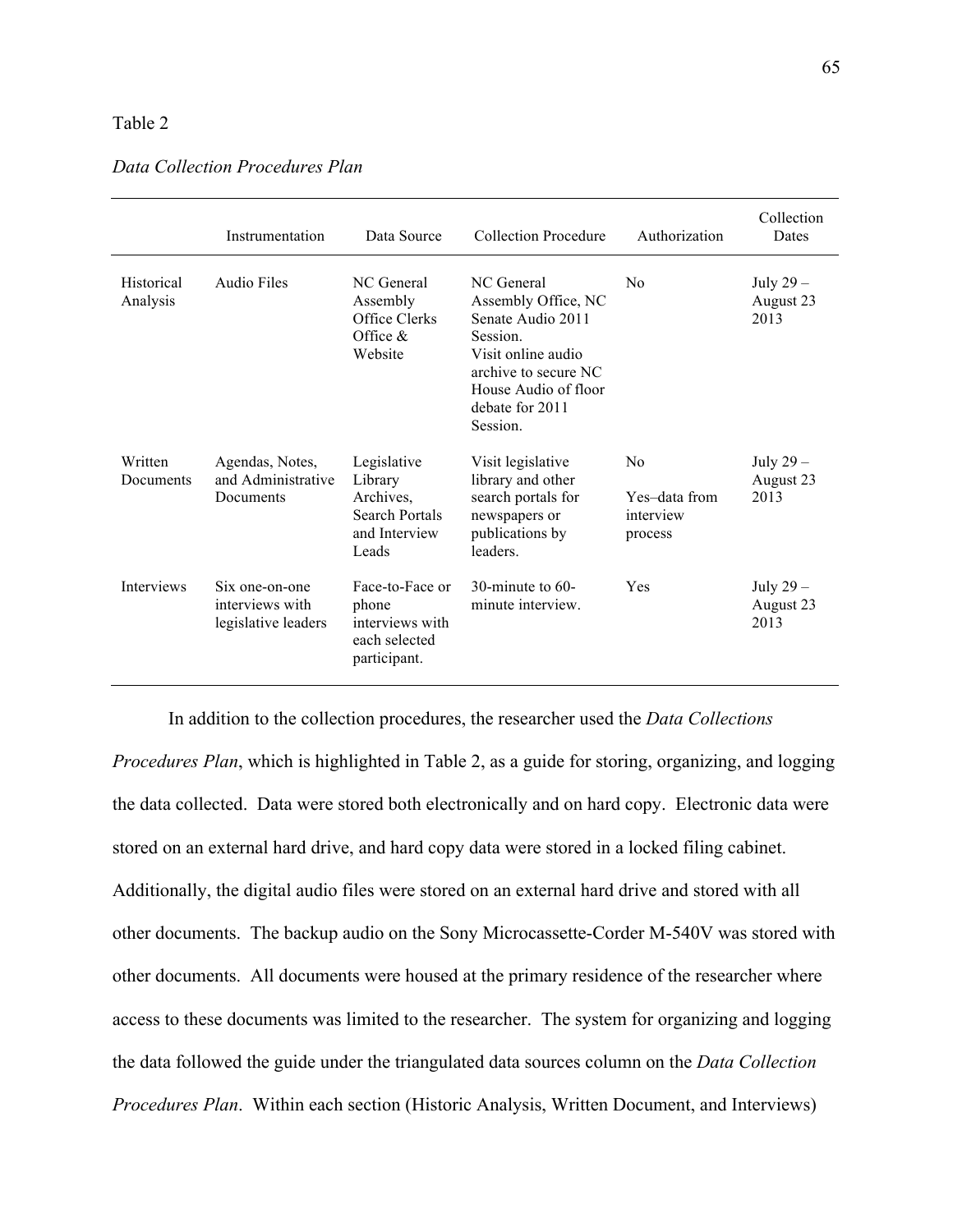the logging system included dates of collection, names of participants, time of collection, and places related to data collection.

*3.4.1.1 Historical documents.* Historical documents are identifiable sources of data that are sometimes identified through public reports, legal papers, and government documents (Marshall & Rossman, 2006). When utilizing historical documents, researchers must be very clear about methods for collecting data. Webb, Campbell, Schwartz, and Sechrest (1966) introduced "nonreactive research" which described measures for observing or data gathering that does not cause interference with research participants while providing a varied perspective on a phenomenon. This measure is also known as unobtrusive as it allows researchers to collect data without cooperation from participants included in the records (Marshall & Rossman, 2006). This method simplifies data collection because it does not arouse subjects while providing a medium for utilizing data collected by someone else.

For the purpose of this study, data sources included public reports and government documents. The compilation of these documents was collected as audio files rather than in a written format. The data source for these records was the North Carolina General Assembly Clerks Office and the North Carolina General Assembly Audio Archives. The North Carolina General Assembly Clerks office provided Senate audio of all floor debates pertaining to Senate Bill 8 from the 2011 General Sessions. These debates included audio of all arguments by North Carolina Senate leaders as it pertained to Senate Bill 8 legislation. Additionally, the North Carolina General Assembly Audio Archives was searched. The articles of this search provided access to House audio from all floor debates pertaining to Senate Bill 8. The NC House audio provided access to debates from the two days of arguments on the floor of the North Carolina House. Because these sessions are considered public knowledge by North Carolina statute, there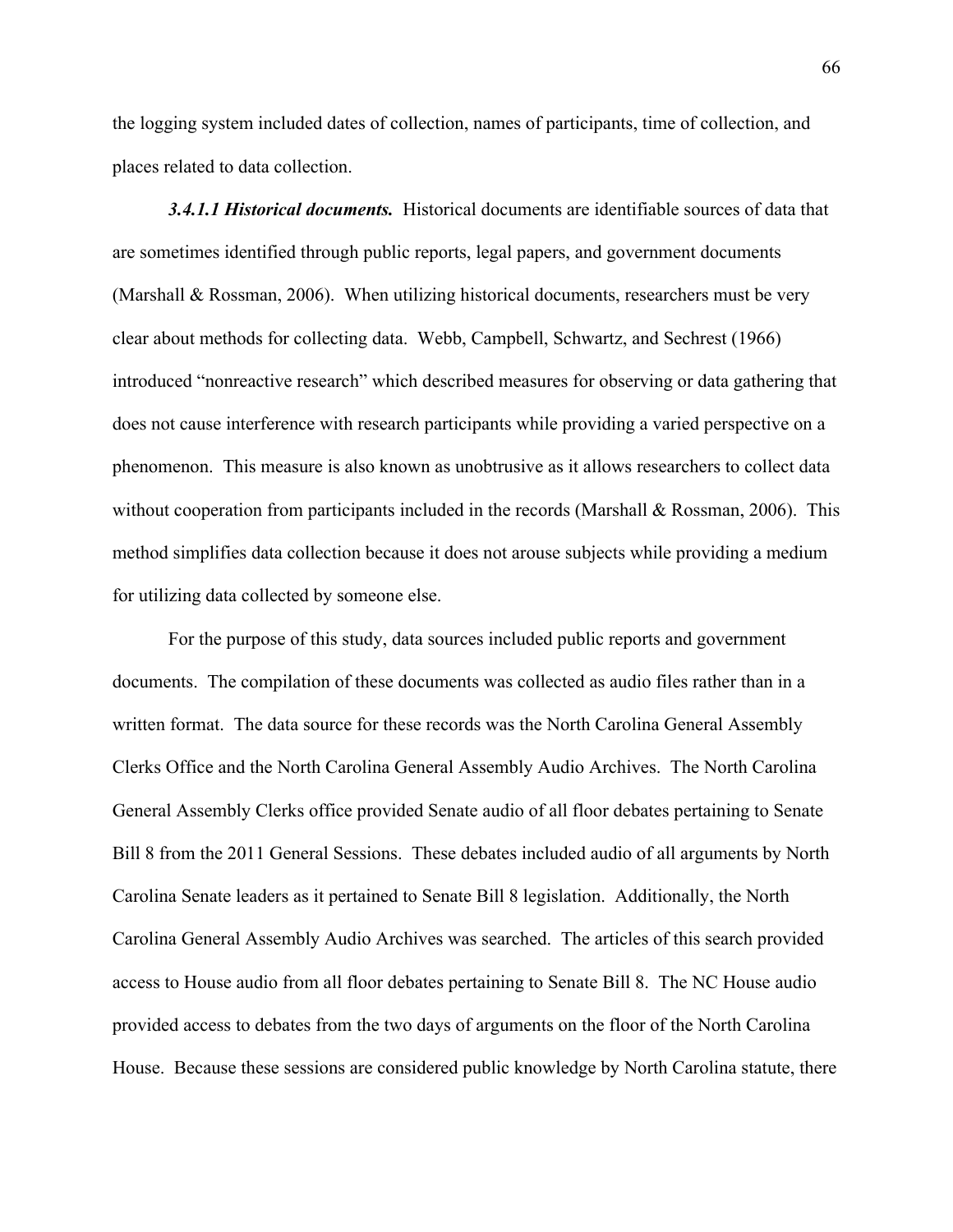was no order necessary for authorization or approval to retrieve. The information retrieved was from the indicated locations during the dates of July 29–August 26, 2013.

*3.4.1.2 Interviews.* Interviews are one of the most important sources of data in case study research, which provide effective collection techniques used by qualitative researchers (Yin, 2009). Interviews are a form of research where participants engage in face-to-face sessions, telephone sessions, or focus group sessions with a minimum participant pool (Creswell, 2009). For the purpose of this study, the researcher conducted one face-to-face interview with each participant at a location that was convenient for the participant. On average, each interview lasted approximately 30 minutes in length.

Prior to participating in the interview, each participant reviewed a letter explaining the study and why their participation was solicited. Additionally, each participant was provided an informed consent that requested the researcher's permission to conduct the interview and use any information provided during the interview process. All interviews were recorded using an Olympus WS-311M digital audio recorder. The purpose of these interviews was to obtain views and opinions from participants through unstructured and/or open-ended questions (Creswell, 2009). The focused interview questions followed the Interview Question Table of Specifications outlined in Appendix D.

*3.4.1.3 Written documents.* Written documents are inquiries that provide examination and interpretation of documents. The use of these documents allows corroborative and augmented evidence from sources outside of interviews or field notes (Yin, 2009). For the purpose of this study, written documents included session agendas, meeting minutes, and other relevant documents from events related to Senate Bill 8. These sources of data are considered "nonreactive research" which allow the researcher to collect data without cooperation from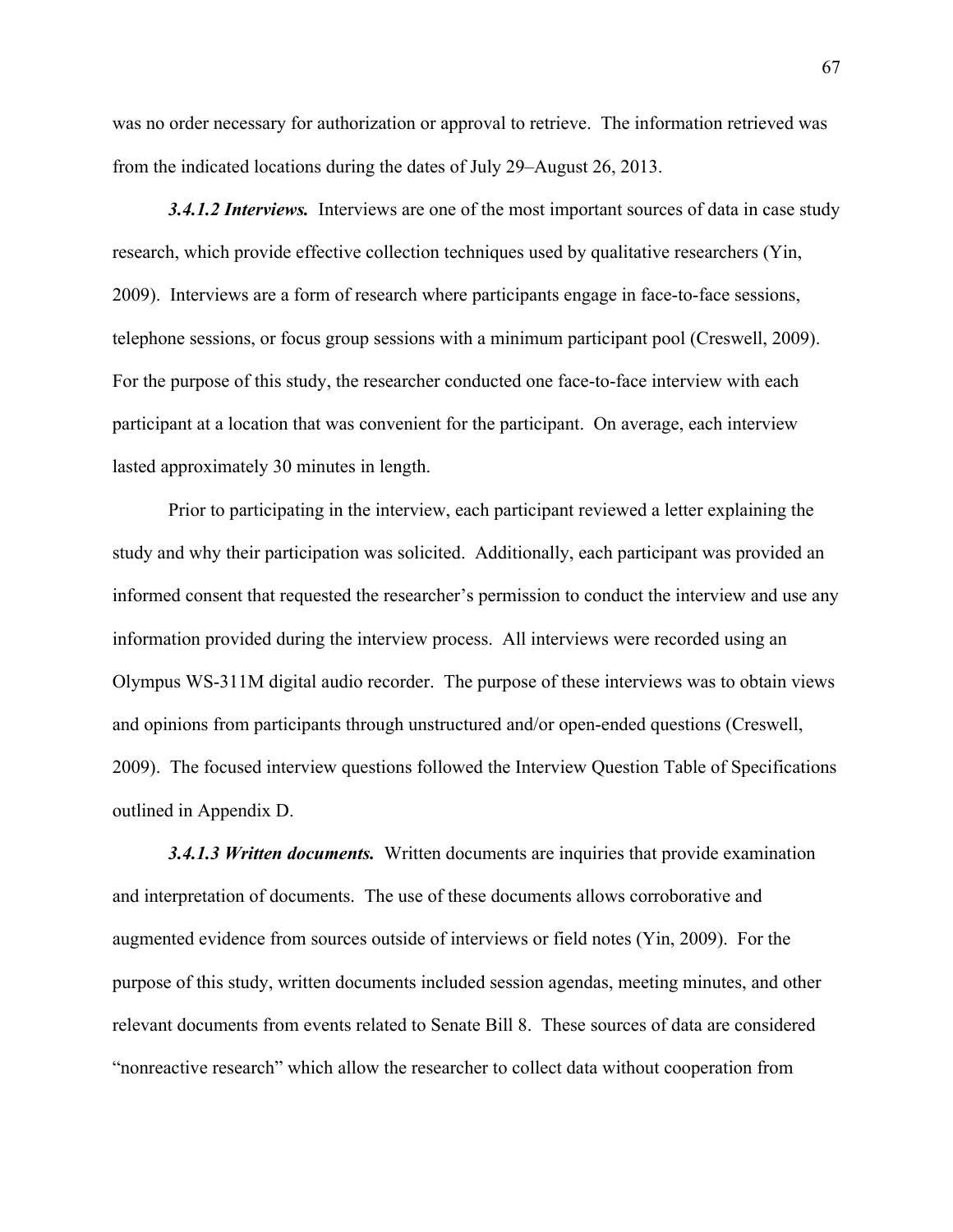participants included in the records. Unobtrusive measures are particularly useful as supplements to interviews (Marshall & Rossman, 2006). Given this context, the researcher used these data to supplement the individual interviews conducted with the participants.

The researcher collected general session, senate educational session, house education session, senate finance session, and house finance session data from the North Carolina Legislative Library. The researcher used the library's general search database to identify archived documents from each of the identified sessions. Because this information is considered public knowledge by North Carolina statute, there was no order necessary for authorization or approval to retrieve.

## **3.5 Instrumentation**

**3.5.1 Fact analysis rubric.** In order to minimize the potential for the researcher to inject his personal experience, judgment, or beliefs into the data collection or data analysis process, the researcher found it necessary to utilize the *Fact Analysis Rubric* (Appendix D). The researcher created and designed this instrument to eliminate the potential for personal judgment beginning from the time data was collected, transcribed, coded, and analyzed. The researcher used this instrument as the source for bracketing throughout the data analysis and data coding processes. According to Roberts, Priest, and Traynor (2006), researchers use "[bracketing] as an attempt to suspend their experience, judgment, and beliefs" (p. 44) during data analysis.

As a means to provide credibility to the rubric, the principles and rules identified within Ethical Theory were used to guide its design. The researcher used the four rules of Ethical Theory as presented by Shapiro and Stefkovich (2001)—ethic of justice, ethic of care, ethic of critique, and ethic of profession—as an evaluation tool for extracting factual information from the data collection sources. The researcher created the rubric to evaluate data collected in the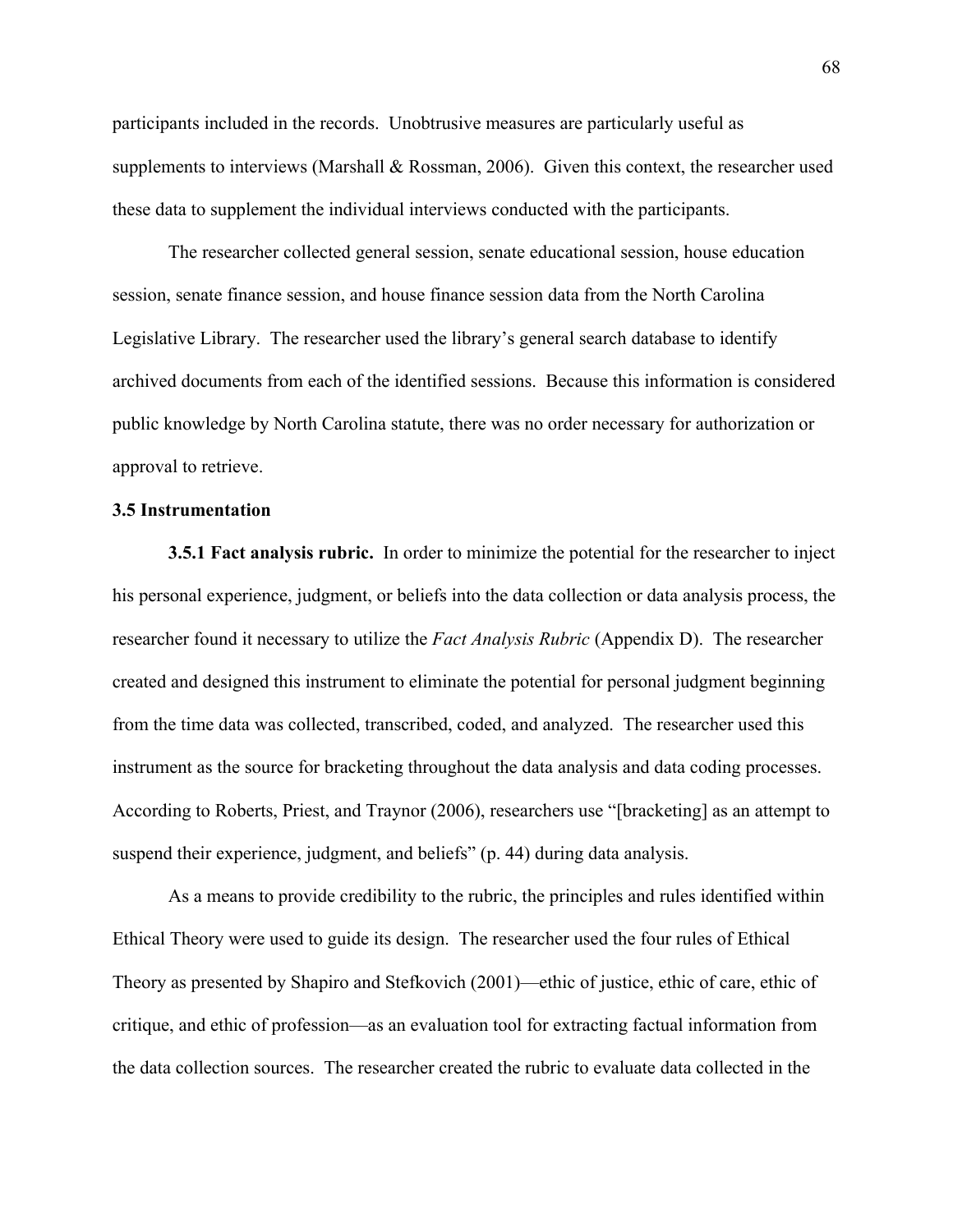interviews, historical documents, and written text. By using the ethic of justice, ethic of care, ethic of critique, and ethic of profession, the researcher analyzed these documents through the lens of each of these ethics, allowing the researcher to identify general rules to guide each data set. This process ensured the researcher examined these documents from a sound framework rather than through subjective or biased beliefs.

**3.5.2 Individual interview protocol.** The researcher worked with faculty in the Department of Curriculum and Instruction at North Carolina Agricultural and Technical State University to design an interview protocol (Appendix E) appropriate for this research investigation. This instrument focused on Ethical Leadership and Decision Making concepts extracted from the research of Shapiro and Stefkovich (2001). The protocol consisted of 12 open-ended questions. Each question was categorized by the variables of equity, ethics, and decision making.

## **3.6 Qualitative Data Analysis**

Data analyses are methods of analysis used to gain an understanding of data through coding and categorizing in an effort to make sense of data. The researcher chose the phenomenological data analysis technique as presented by Colaizzi (1978, as cited in Sanders, 2003) and Shosha (2012) to analyze data in this case study investigation. The researcher chose this process because it was identified by Shosha (2012) as "a research method designed to explore and understand people's everyday lived experiences" (p. 31), which was the intent of this study. Lopez and Willis (2004) believed the experience of a phenomenon when perceived by consciousness should be a major objective of scientific study. Therefore, the exploration of the participants' everyday lived experiences is important, and this data analysis approach provides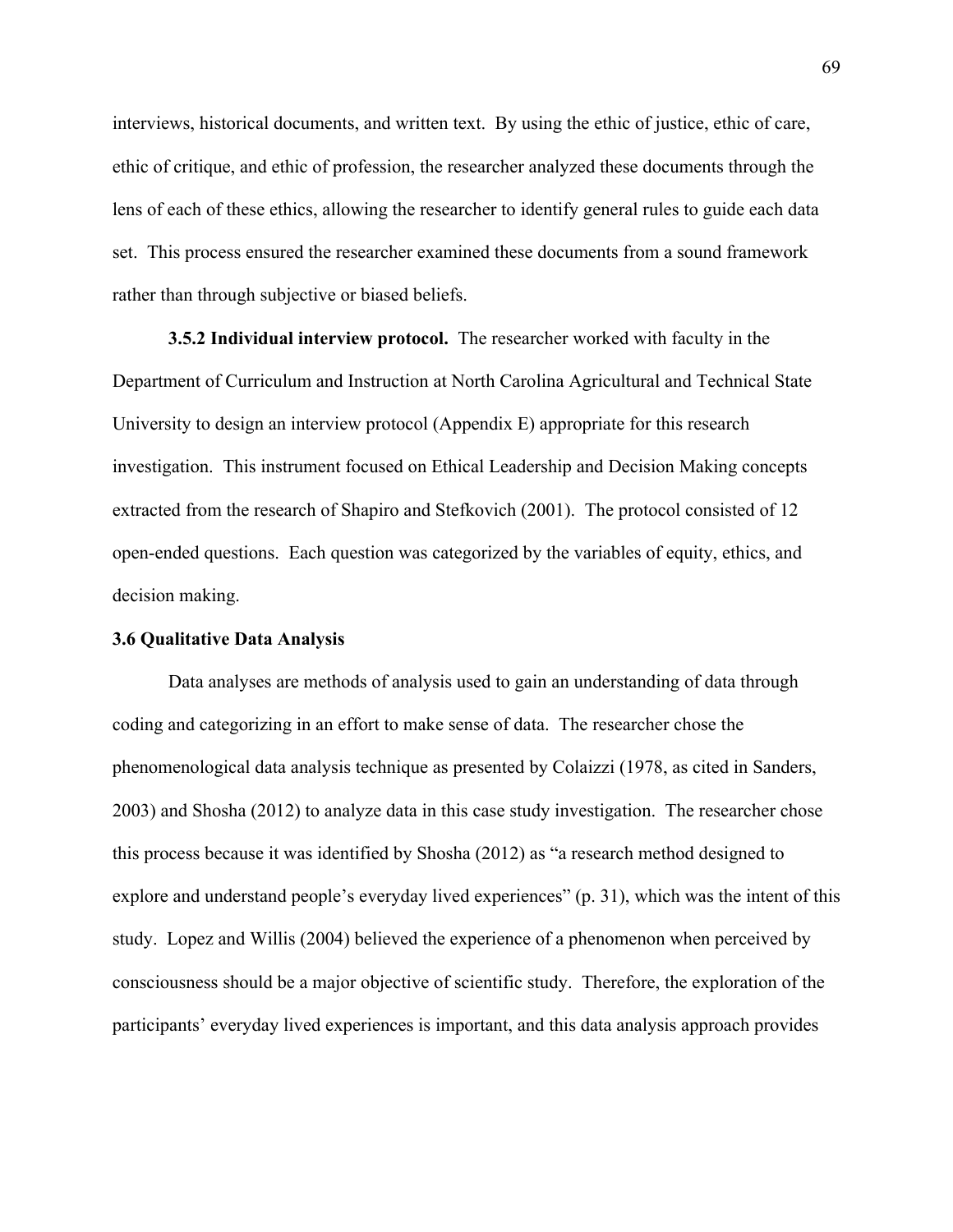the best opportunity to understand perspectives and experiences of the participants who composed the group in this case.

Upon the completion of the word for word automatic transcription of historical documents and interviews, the researcher verified the accuracy of each historical document by rereading each transcript while listening to the audio then reading them again. To verify the accuracy of the interviews, the researcher conducted member checks with each participant. Each person was asked to review the transcript and provide any corrections via e-mail on or before September 27, 2013. The researcher verified each participants receipt of mail by using the mail receipt notify. None of the transcripts were returned with corrections; therefore, the researcher concluded the accuracy of each transcript by way of the member check process.

To organize data, the researcher utilized the QSR NVivo 10 software program. QSR NVivo 10 is a qualitative research tool designed to assist researchers with analyzing qualitative data using multiple windows. This software package provides transparency through the data analysis process. Using Colaizzi's (1978) phenomenological data analysis protocol, the researcher formulated descriptions to guide the analysis process. The three main areas were (a) data input, (b) organizing, and (c) coding through queries. The data input area highlights the 'source' window in the software program. This window shows primary and secondary research materials that the researchers used to store and identify as an internal data set, an external data set, or a memo. For this investigation, the researcher only used primary research materials and internal data sets (i.e., historical documents, written documents, and interview transcripts). Organizing is the second area and is identified in the software program through 'nodes,' which represents themes, or statements and people of interest within the node structure. The third section is identified as 'coding through queries,' which provides the analysis of the 'nodes'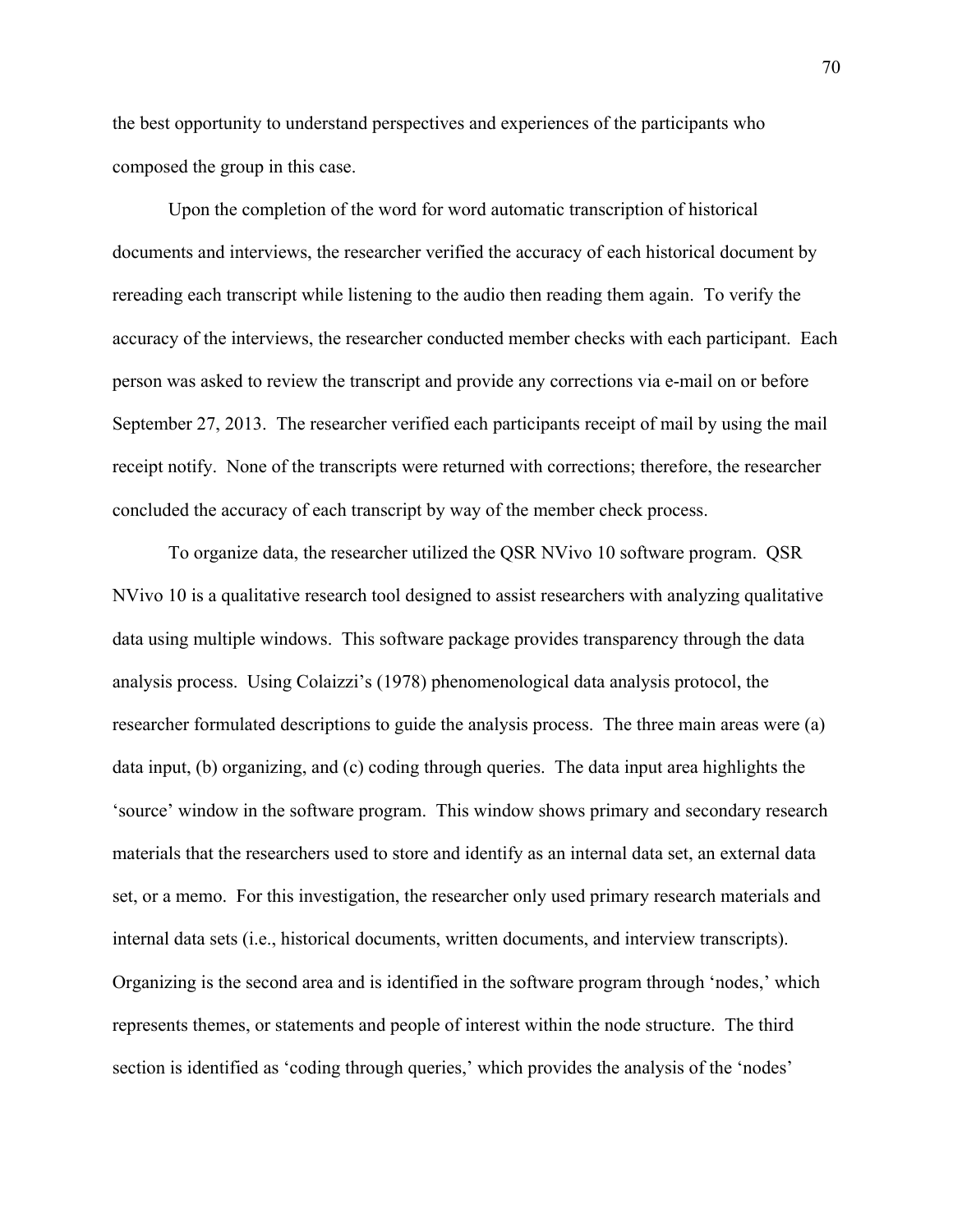identified in the second stage of this process. The nodes were identified specifically through a process identified as word frequency querying. This querying process is a form of matrix coding within the QSR NVivo 10 software program. This querying process identifies the frequency of relative words identified within the data point. In this study, the researcher also referred to data analysis nodes as "codes."

The researcher analyzed data using the abbreviated version of Colaizzi's (1978) phenomenological data analysis protocol, which is presented in Figure 1.



*Figure 1.* An abbreviated summary of Colaizzi's strategy for phenomenological data analysis. Version developed by author on 10/12/2013.

The phenomenological data analysis process involves three steps which were executed using the NVivo 10 software program. Within the 'source' window of this program, this protocol provided the measures for identifying significant statements and phrases by reading and reviewing each transcript, historical data point, and written document several times to gain an understanding of each document. The three internal data sources—historical documents, written documents and interviews—accounted for seven source windows, which the researcher used to explore the phenomenon as experienced by the participants. During this stage, the researcher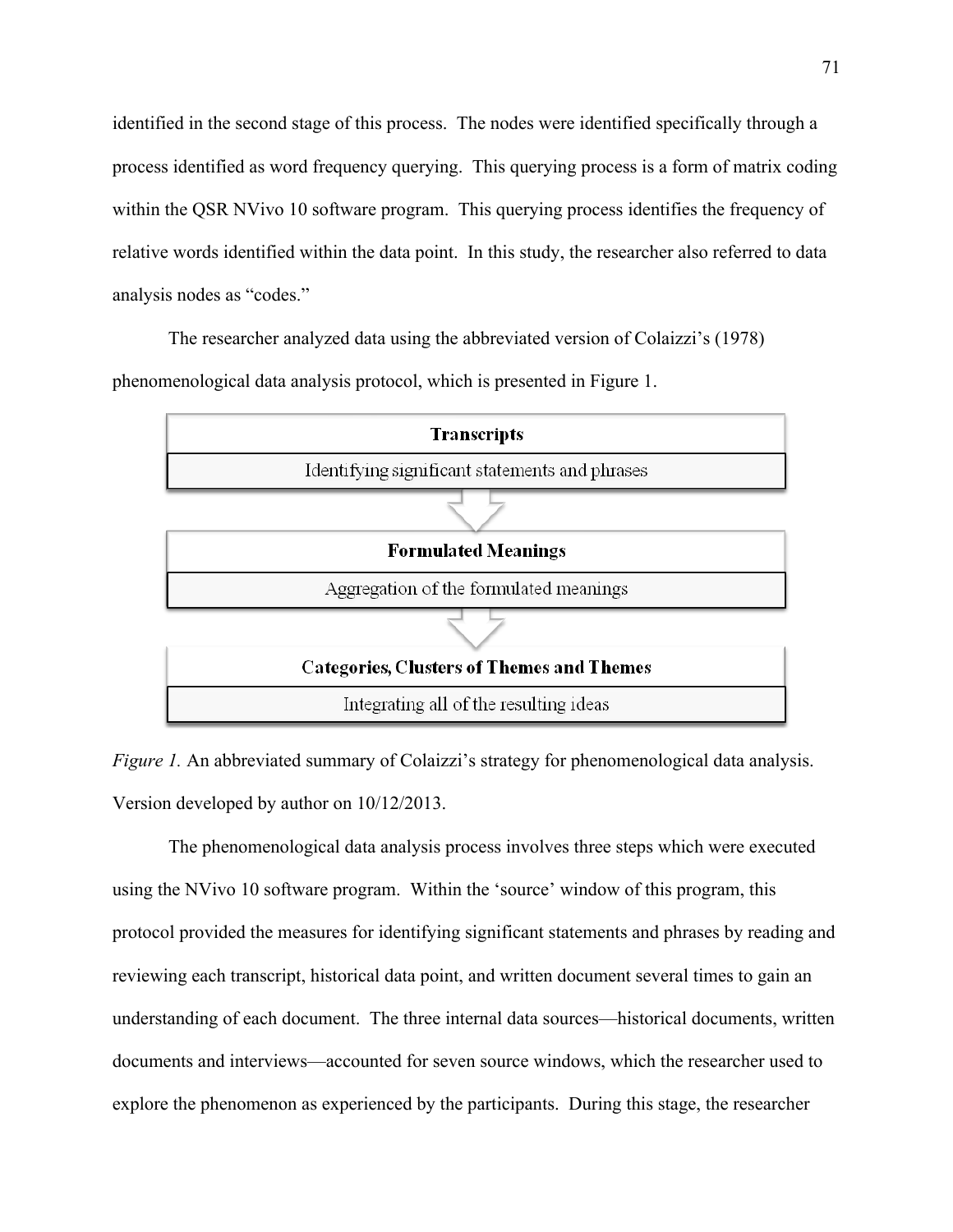was intentional about excluding personal thoughts, feelings, or ideas; consequently, the researcher relied on the *Fact Analysis Rubric* (see Appendix D) and the bracketing technique to guide this segment of the analysis process. The procedure assisted the researcher with exploring the phenomenon in accordance to the leaders in the historical documents and the participants in the interviews. Using this process, the researcher identified significant statements and themes, which were organized within NVivo 10 as 'nodes.'

In the "aggregation of formulated meanings" step of the phenomenological analysis process, the researcher analyzed the identified 'nodes' or themes, which allowed for further examination of the statements pertaining to ethic of justice, ethic of care, ethic of critique, and ethic of profession. The researcher categorized the statements within the nodes page and formulated meanings of statements to provide additional coding. The researcher performed word frequency queries through the NVivo 10 software to identify frequently used words, statements, and concepts (themes). Data coding was one of the most important parts of this process as it allowed the researcher to record nodes and sub-nodes that emerged within the data. These nodes were aligned within categorical classification systems (i.e., name, sources, and references) which made the process less chaotic (Patton, 2002).

According to the final phase of the phenomenological analysis process, the researcher integrated all of the resulting ideas and meanings formulated from the significant statements and themes. The categories and nodes established through this process provided data foundation for sub-themes. The nodes were grouped into two primary themes: independent variables and theoretical variables. Independent variables were defined as empirically observed words and statements that were identified through three sub-categories: (a) text search query, (b) interview questions, and (c) general decision making themes. Within each sub-theme, there were 244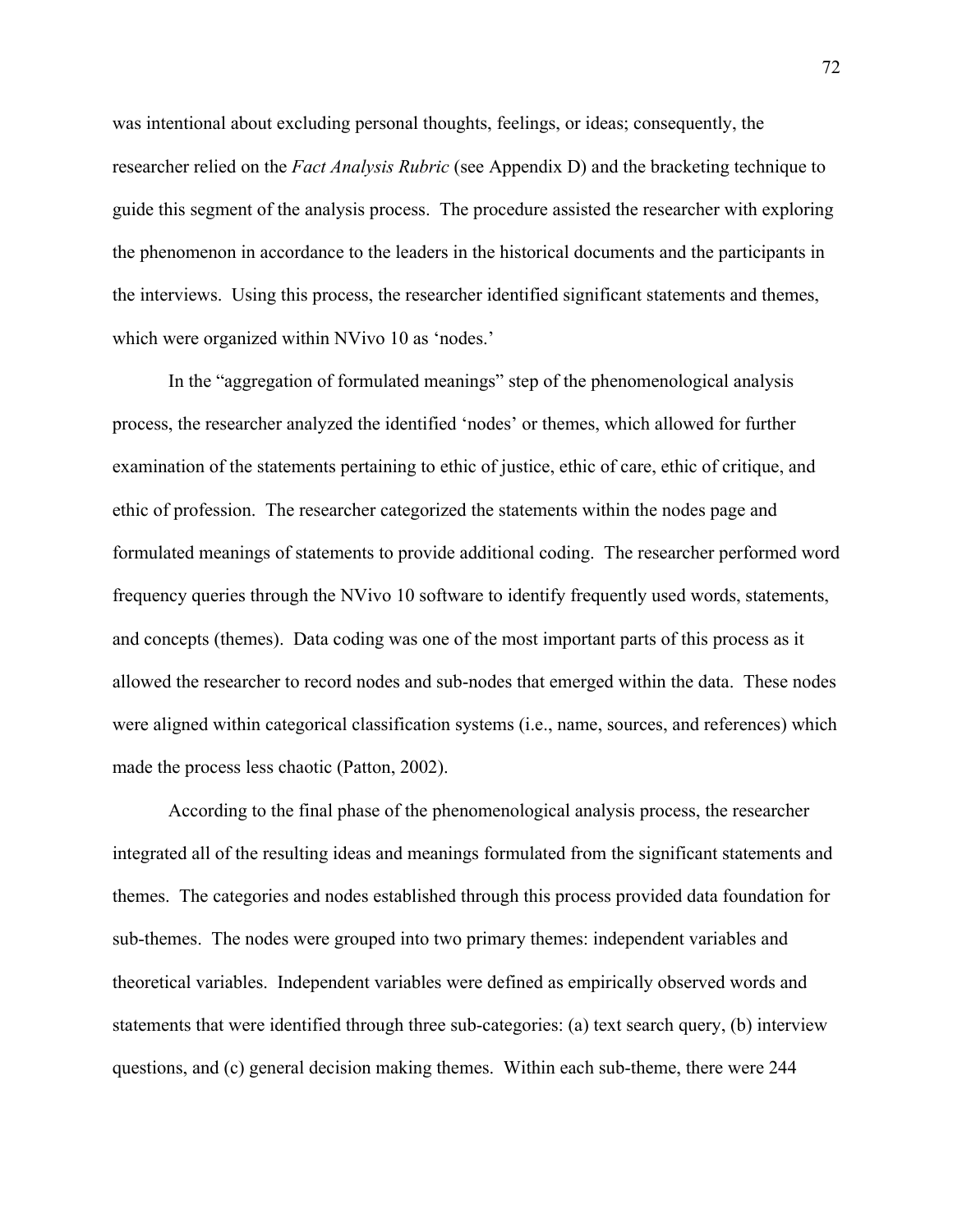references identified from seven sources. In the sub-theme consisting of interview questions, the researcher used the Interview Question Table of Specifics (see Appendix E) to guide theme development. Each source was coded using word concept queries. Theoretical variables were defined by exploring what each interview participant expressed regarding three variables: equity, ethical, and decision making. Within each sub-theme there were 79 references identified from five sources.

Using NVivo 10 software and Colaizzi's (1978) phenomenological data analysis protocol the researcher identified all patterns and themes that emerged within the identified categories throughout the analysis. The researcher then renamed the themes or nodes in this investigation. Using this detailed analysis process, four major themes emerged: (a) Principles for equality; (b) Perceptions of decision making; (c) Interpretations of policy; and (d) Challenges with legislation.

## **3.7 My Role as a Researcher**

Because bias can impact data collection and data analysis in any investigation, the researcher felt it necessary to identify and articulate any variables that may have influenced these processes. One variable the researcher identified was determining which elected leaders would participate in this study. Because one participant represented the district where the researcher resided, it was important that the researcher was diligent and intentional in aligning all questions to the *Fact Analysis Rubric* (Appendix D) throughout the interview process. This approach would control for any biases or subjectivities.

## **3.8 Ethical Considerations**

The researcher's goal was to explore the decisions made by the leaders selected to participate in this study. The researcher sought to provide authentic values without passing judgment based on cultural context or by unveiling real names of the participants (Marshall &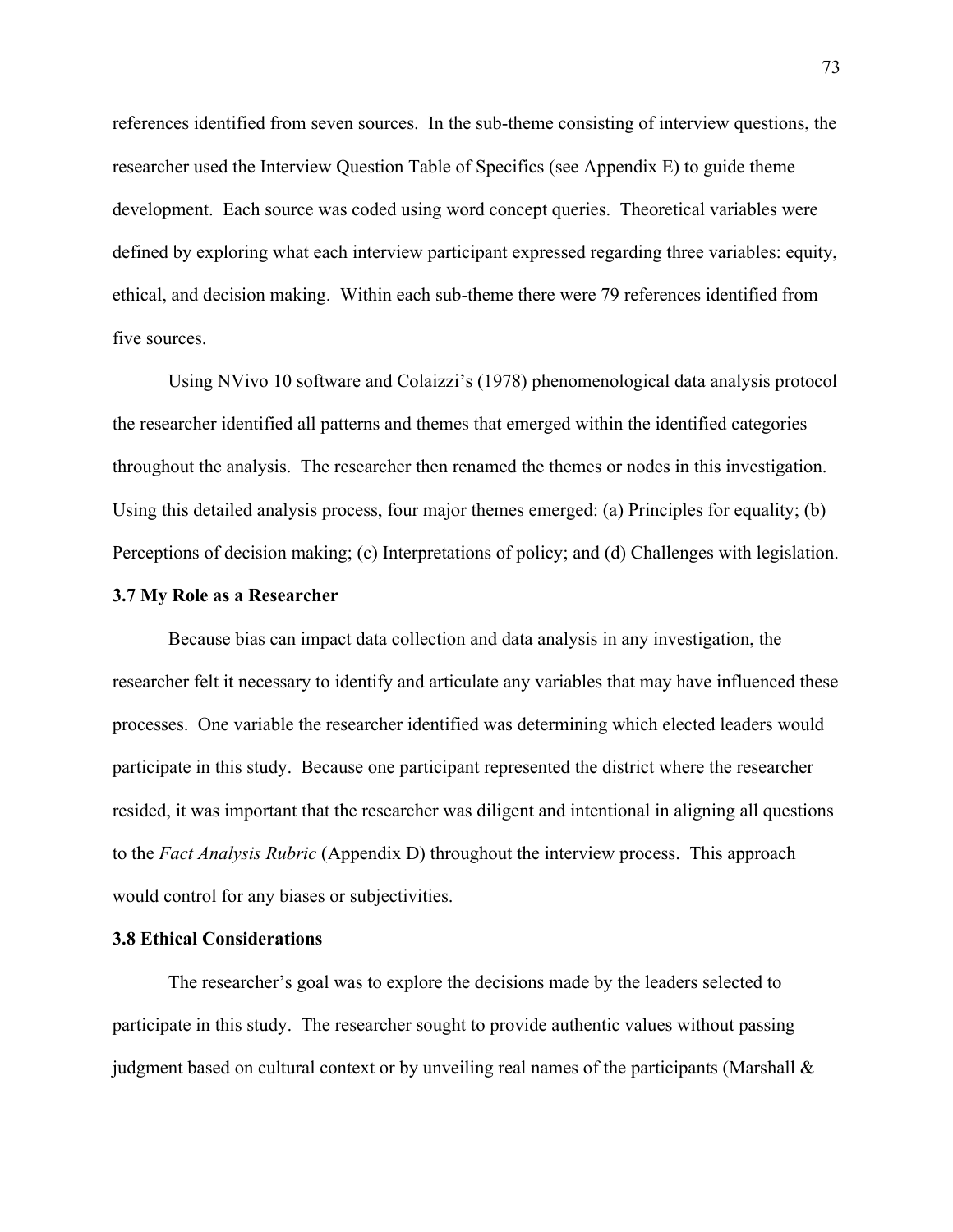Rossman, 2006). Therefore, the researcher focused on telling the story of each participant by way of interviews and obtained qualitative tools without including personal bias. Thus, the real names of the participants are protected through the use of pseudonyms and referred to as merely "participant" or "leader" unless there is a reference to a committee on which the participant served. Participants were assured that maintaining confidentiality was of utmost importance (Marshall & Rossman, 2006).

Ethical considerations were used as a means to protect the integrity of each participant. Rubin and Rubin (1995) explained the "requirement to behave ethically is just as strong in qualitative interviewing research as in other types of research of humans-maybe even stronger" (p. 96). Marshall and Rossman (2006) highlighted the right to privacy as "observing the intent behind the protection of human subjects that is encoded in documents and procedures" (p. 90). They addressed three key demands that should accompany their description: (a) participants should receive an explanation highlighting specific parameters and interest, (b) participants should be informed that it is their choice to participate without prejudice, and (c) participants' identities should be protected in the most ethical way (Marshall & Rossman, 2006). Denzin and Lincoln (2000) provided additional insight by describing consent as "*right to privacy*" (which protects the subject's identity) and "*protection from harm*" (protection from all forms of harm including physical and emotional; p. 662). See Appendix B for the Informed Consent Form.

The researcher conducted this study with maximum ethical considerations for each participant and their cultural backgrounds. If there were occasions when any participant wanted the recording to cease, the researcher immediately complied with their demand and turned off the tape recorder. The recording resumed only after the participant granted permission.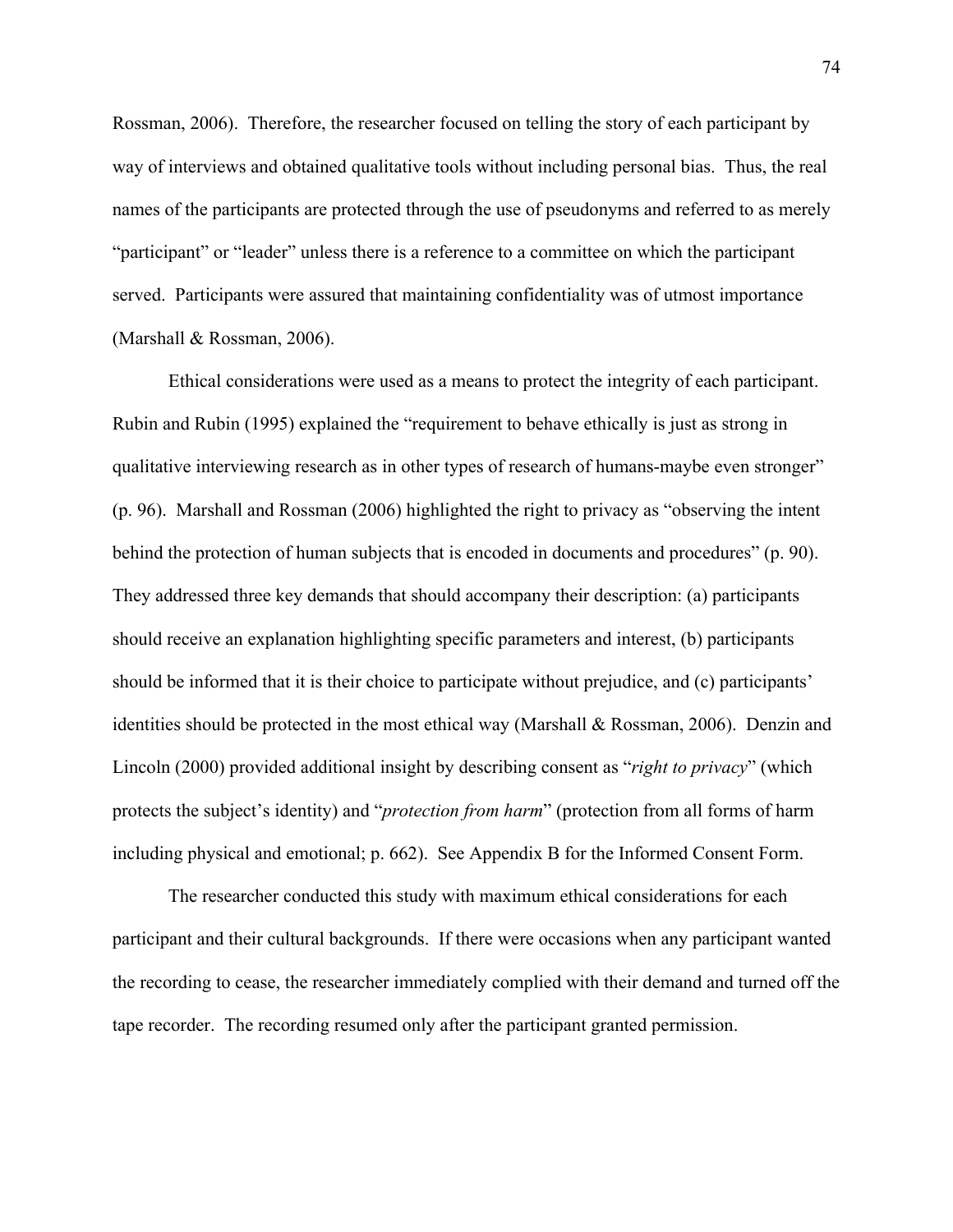## **3.9 Validity of the Study**

Through the research design, the researcher addressed construct validity and internal validity. The researcher achieved construct validity by "identifying correct operational measures for the concepts being studied" (Yin, 2009, p. 40). The measures are identified within the following sections: historical analysis, written documents, and interviews. Each measure of triangulation comprises multiple sources of evidence used to provide data dependability. The process of data transcription took place for two of the three triangulated sources of data. The historical analysis includes audio of sessions that was retrieved from its designated location and interviews are all originated in audio form. The examination of each interview provided a word for word copy of each measure that was ready for analysis. As an added precaution, the researcher conducted a word for word examination of each interview to ensure consistency and verification of data. With multiple levels of verification, the researcher sought to become familiar with what each participant articulated. This repetitive process provided the emergence of clarity in order to identify patterns. As an additional means of providing construct validity, the *Fact Analysis Rubric* was used as a measure to minimize bias through the process called 'bracketing.' This is a process "whereby researchers attempt to suspend their experience, judgment, and beliefs" (Roberts et al., 2006, p. 44) during the process of data collection.

It is important to test internal validity which is explained by Yin (2009) as "a concern for explanatory case studies, when an investigator is trying to explain how and why event *x* led to event *y*" (p. 42). To test internal validity, the researcher relied on historical analysis, written document analysis, and interviews as a means to provide credibility and further examination of the data analysis. These documents included committee agendas and session minutes presented during committee and general sessions. Each of these data streams were collected through the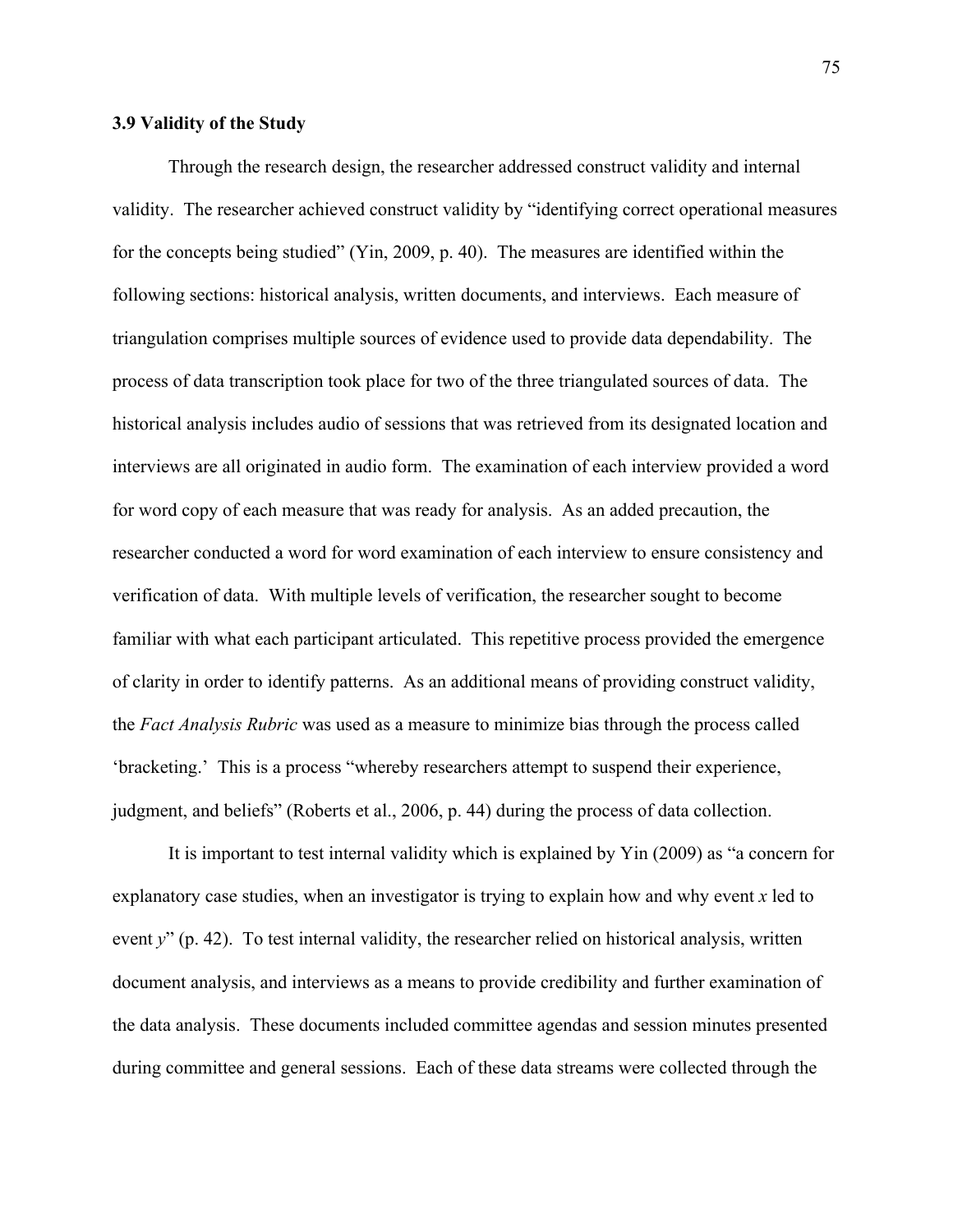North Carolina General Assembly website and North Carolina Legislative Library. Internal validity was addressed through the utilization of an analytic technique known as "explanation building" (Yin, 2009, p. 141). Explanation building is a special type of pattern matching. According to Yin (2009), pattern matching is a process that "compares an empirically based pattern with a predicted one" (p. 136). The predicted patterns derived from four Ethical Paradigms and Equity Theory.

Explanation building presents a more difficult procedure by inhibiting the analysis in order to build an explanation about the case (Yin, 2009). The major element of explanation building is to 'explain' the phenomenon that has been identified by a presumed set of causal links that ask how something happened (Yin, 2009). According to Yin (2009), "causal links may reflect critical insights into public policy process or social science theory" (p. 141). The researcher explored the social science propositions, which provided insight into theory building. Therefore, if causal links between the predicted patterns and any empirically based pattern coincided, internal validity of the study is strengthened.

The analysis of the interviews generated an understanding of potential themes and patterns. Themes and patterns were generated by the use of the pattern matching analytic technique (Yin, 2009), which compared predicted patterns with any empirically based pattern. More specifically, the explanation building technique (Yin, 2009), which is a form of pattern matching, was used to analyze these data and provided a parallel procedure for explaining a phenomenon. The explanation building process was not precise, but it provided an explanation of causal links to the theoretically significant ethical theory and its four ethical paradigms (Yin, 2009).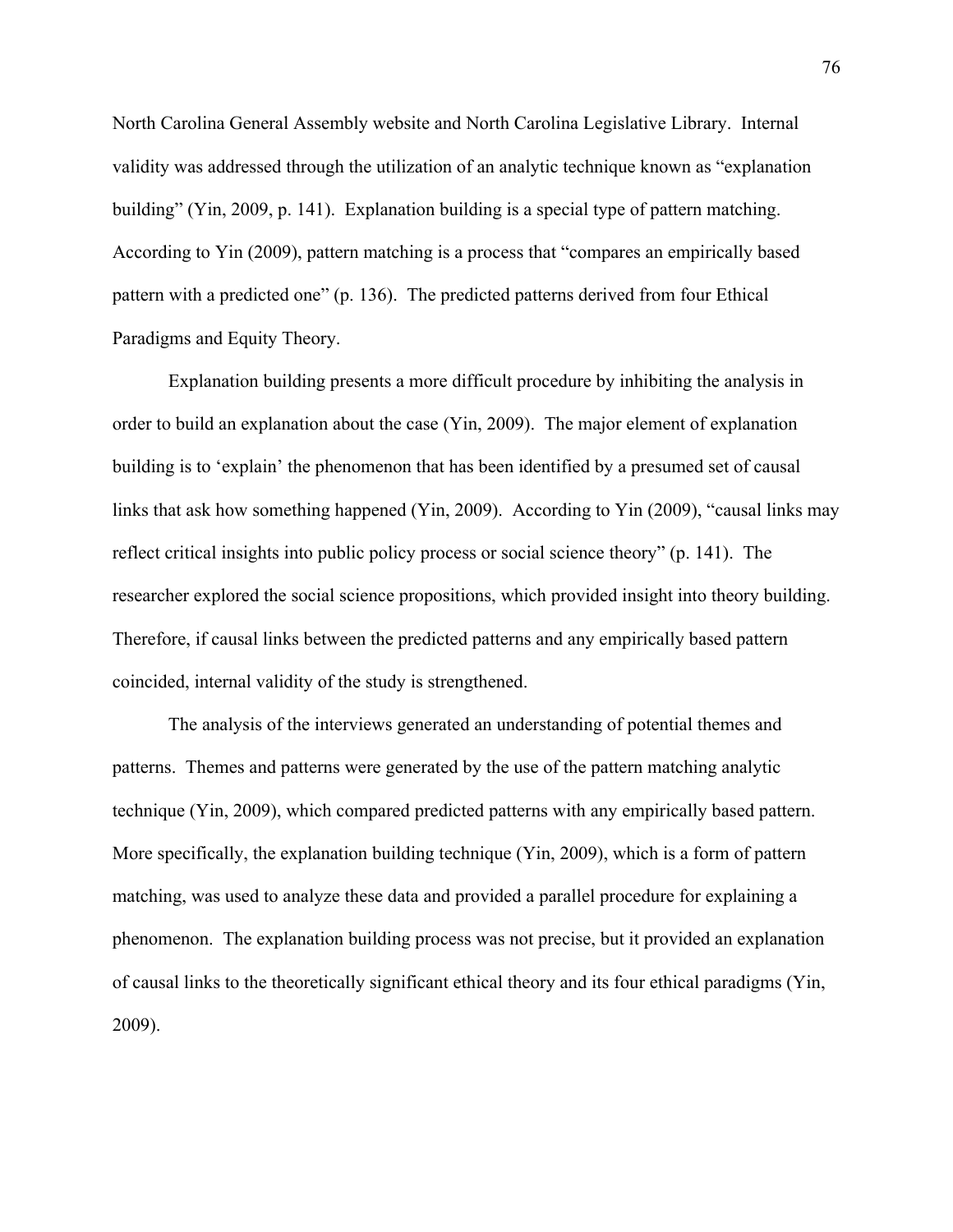External validity is a test to understand if the "study's findings are generalizable beyond the immediate case study" (Yin, 2009, p. 43). Therefore, external validity was provided via analytic generalization also known as General Analytic Strategy (Yin, 2009). Pattern matching logic is the analytic technique used to build the procedure. As a precursor to this process, the researcher used a secondary pattern matching logic called explanation building to analyze the case study data from each data set by building an explanation about the case (Yin, 2009). The focus of these explanations blossomed into the focal point of the causal links about how something happened. This process was a parallel procedure that was used to develop ideas for future study (Yin, 2009). It is through these analytic generalizations that external validity was provided.

Ethical theory is concerned with societal values and morals, which are presented by individuals (Northouse, 2007). Northouse (2007) further defined this theory as "a system of rules or principles that guide us in making decisions about what is right or wrong and good or bad in a particular situation" (p. 342). These decisions define the basic understanding of what it means to be morally decent people. Yin (2009) explained that analytical generalizations are efforts by case study investigators to generalize a particular set of results to a broader theory. Generalizations are not automatic, however. The theory will be available for testing by replicating the findings in other groups of leaders, where this theory has specified that the same results should occur. This process of replication provides strong support for the theory without additional replications being performed (Yin, 2009).

## **3.10 Credibility of the Study**

Credibility of the study resided in the use of multiple methods of data collection as a provision for providing triangulation. The multiple methods used were historical analysis,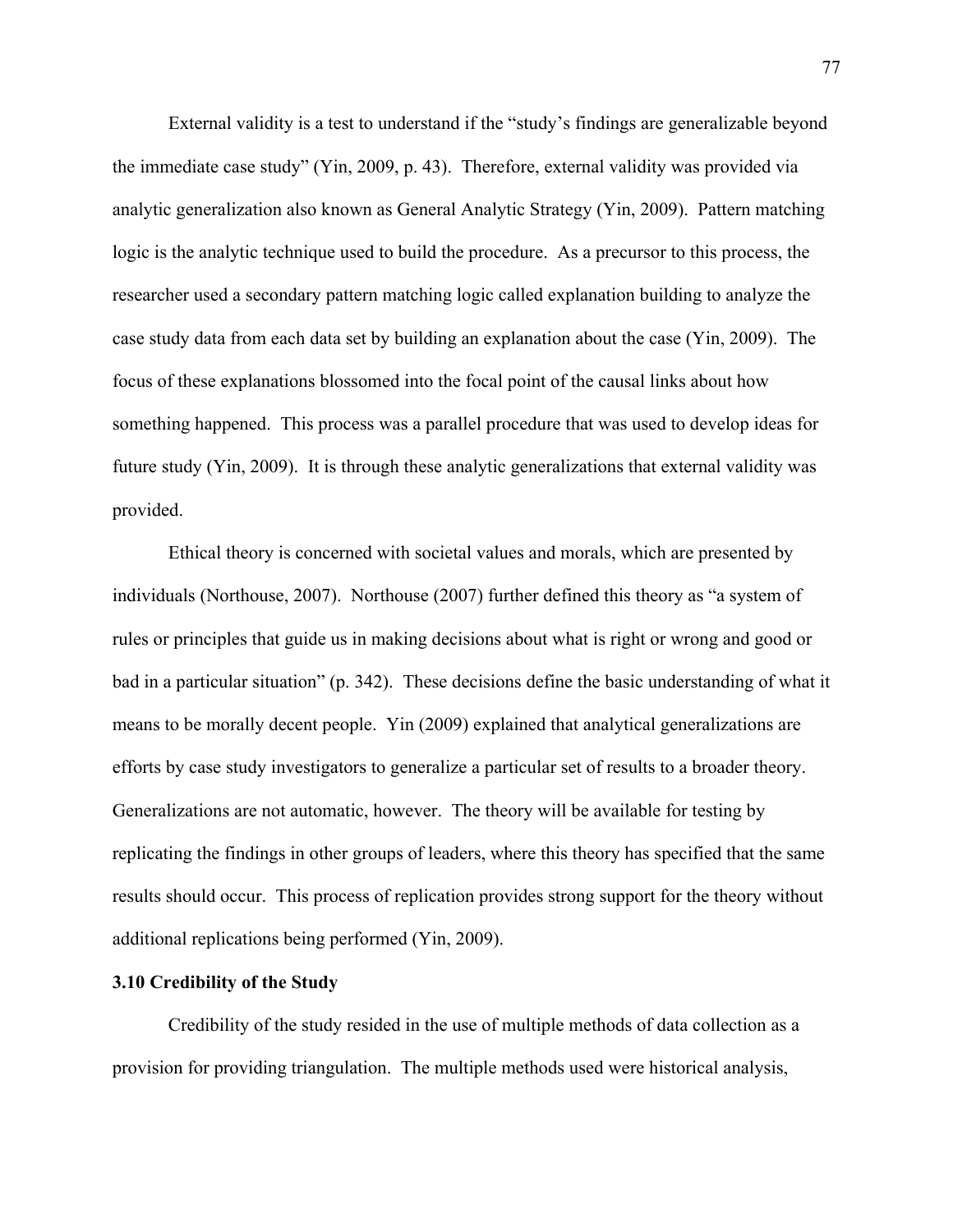written documents, artifacts, and interviews. Considering each of these methods is important when triangulating data; since they are equally important when establishing the study's credibility, each are utilized in this study. Another term used by some to provide credibility is "crystallization" rather than "triangulation" (Denzin & Lincoln, 2000). Janesick referred to crystallization as crystals that "combine symmetry and substance with an infinite variety of shapes, substances, transmissions, multidimensionalities, and angles of approach" (as cited in Denzin & Lincoln, 2000, p. 392). Although both triangulation and crystallization are highlighted for the purpose of this study they are analogies utilized as a provision for credibility.

## **3.11 Summary**

 In summary, the methodological overview described in this chapter described and explained the research design, selection of the participants, and the data collection and analysis methods. The data included historical analysis, written documents, and interviews. This chapter also included an explanation of the data analysis, my role as a researcher, ethical considerations, and credibility of the study.

The purpose of this qualitative research study was to describe and explain the approval of Senate Bill 8 by members of the North Carolina General Assembly 2011-2012 session on ethical decision making. The research design was an instrumental case study where participants from North Carolina General Assembly 2011-2012 session were carefully and purposefully selected for their decision to recommend Senate Bill 8 to become law. In essence, they are leaders elected to represent the perceived interest of their voting constituency.

The theory base was guided by equity theory and ethical theory. The review of literature provides evidence that equity and ethics serve as an essential component in decision making, therefore the use of equity theory and the four ethical paradigms of the theory of ethics are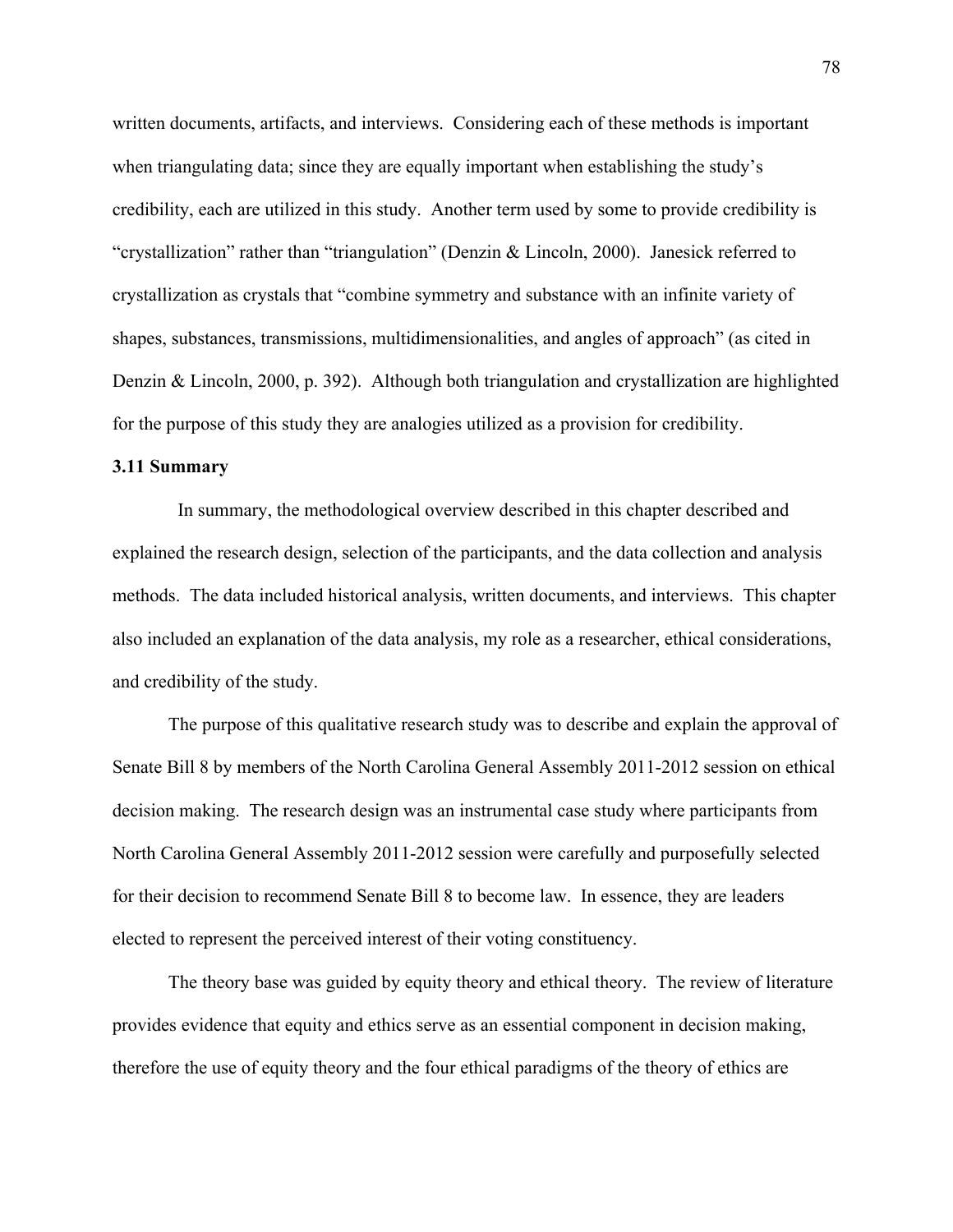presented as parameters for evaluating a leader's ability to render ethical decisions. Each participant in this study was purposively selected. They were each chosen based on their selection to a special committee and/or standing committees who have insight of specific legislative decisions.

Data collection included historical analysis, written documents, and interviews. The use of each of these data points contributed to the use of a triangulated methodology where multiple interests were incorporated. This method of triangulation was time consuming, beginning with the historical analysis and interviews, which provided the researcher the opportunity to develop themes and categories related to the study. The third data point within the triangulated methodology included written documents which served as supporting information in the analysis. The data were collected, recorded, analyzed, and coded in an unremitting manner.

Chapter 4 provides an introduction and proceeds into the results of the qualitative analysis of this examination. The analysis was broken into three sections: providing the process for analyzing data, explanation of leader perceptions, and results of the analysis.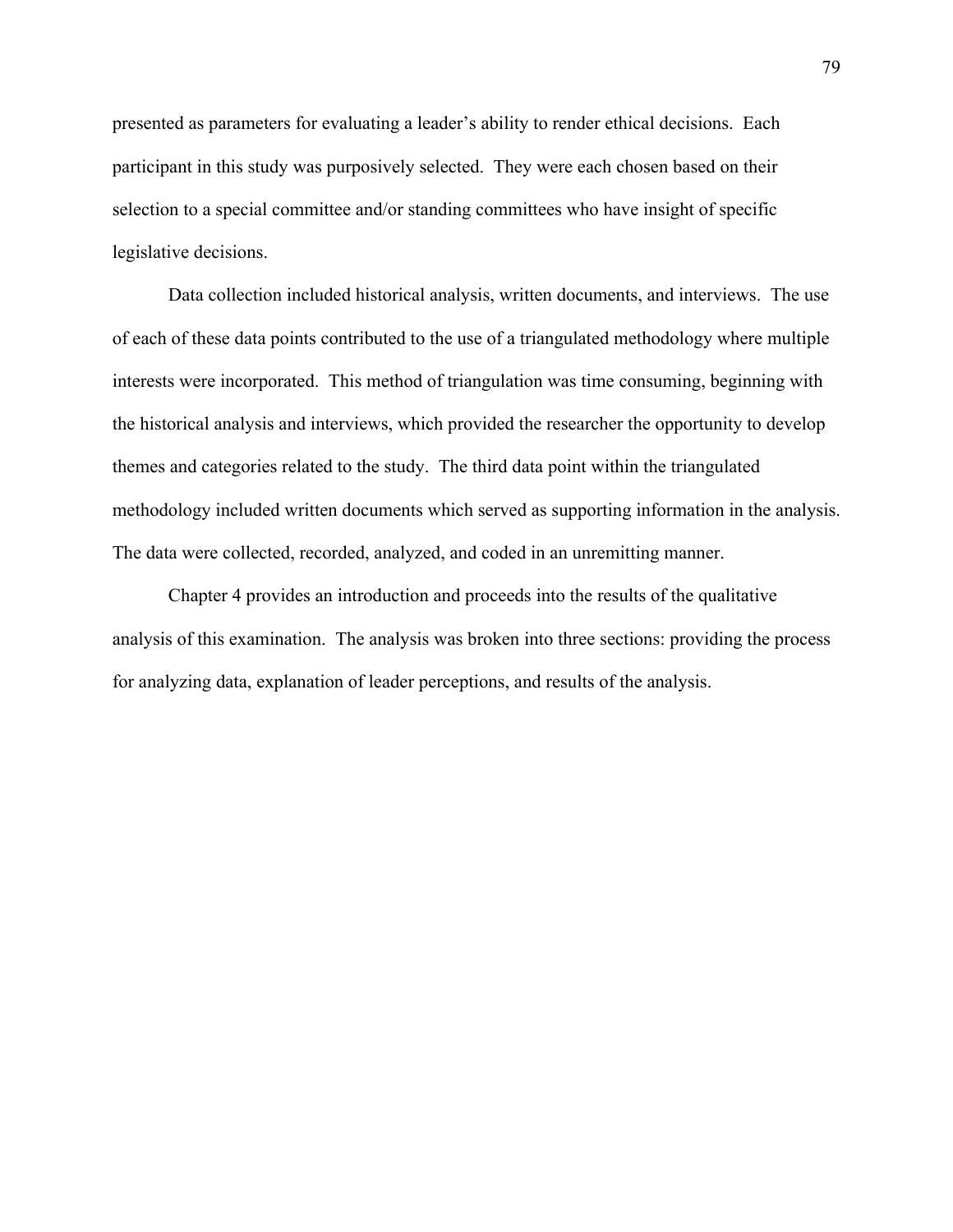### **CHAPTER 4**

# **Presentation of the Data**

# **4.1 Introduction**

This qualitative research study described and explained how members of the North Carolina 2011-2012 General Assembly session approved Senate Bill 8 and made the recommendation for the bill to be sent to the governor's desk to be signed into law. The research design was a complex case study where participants from the North Carolina General Assembly 2011-2012 session were carefully and purposefully selected to participate because of their decision to recommend Senate Bill 8 to become law. It is important to note that the theoretical framework for understanding ethical decision making was established through the literature review and is identified in the study as predicted variables. The purpose of this study was to explore leaders' perspectives on equity and ethical decision making by reviewing the case and attempting to answer the following questions:

- 1. How do the perspectives of the North Carolina Education Sub-Committee constitute elements of ethical decision making?
- 2. How does equity influence these legislative leaders' ability to practice ethical decision making?

Based on the information gathered, this study will assist researchers and practitioners alike in future research on equity and ethical decision making.

Three elected leaders from the North Carolina House of Representatives and North Carolina Senate were selected to participate in this study. The participants were selected based on three criteria: each was elected to serve in the House of Representatives or the Senate by registered voters in the state of North Carolina, each served as members of the education/higher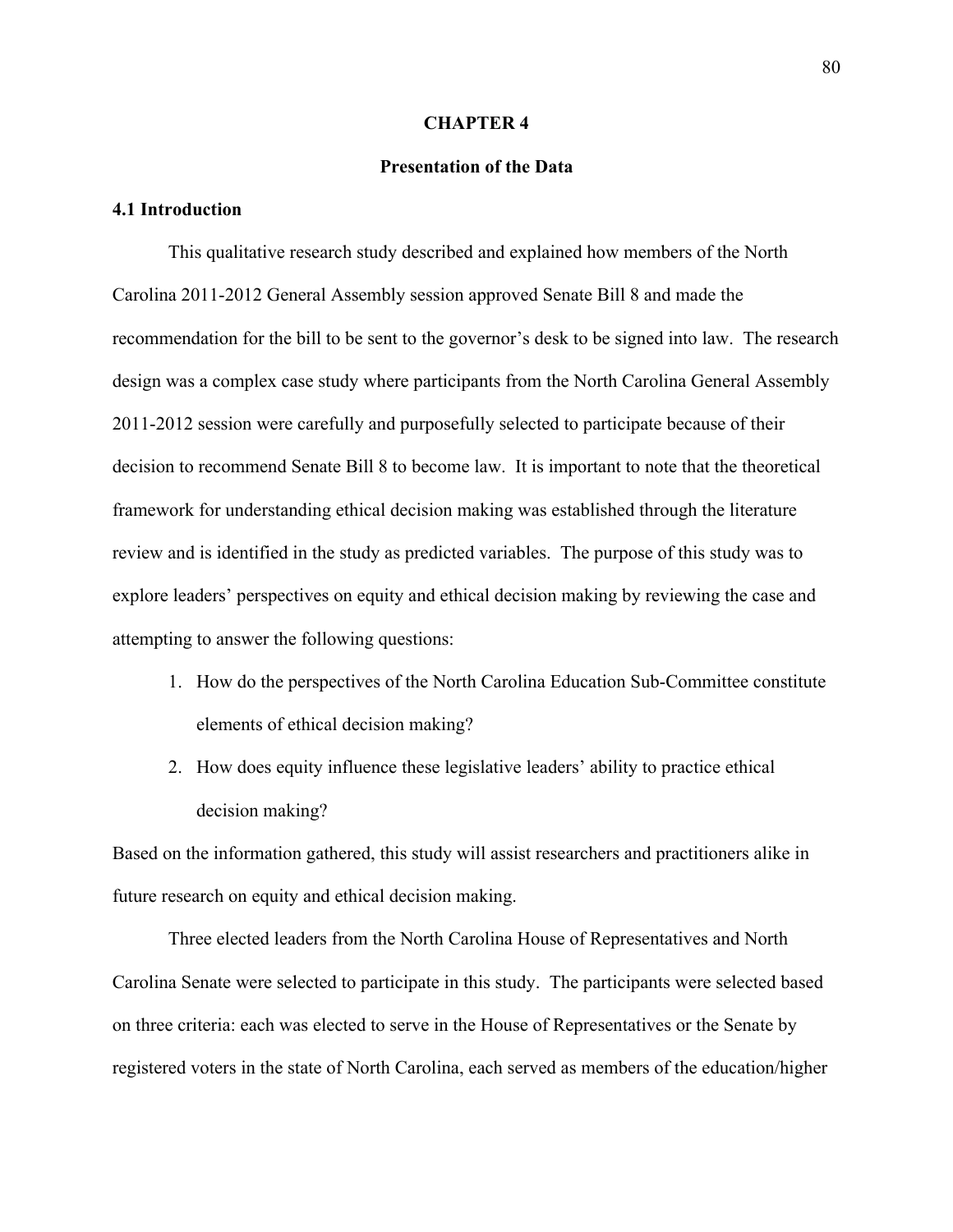education committee and/or senate finance committee and/or house finance committee during the 2011-2012 legislative session. Data were collected through a triangulated methodology, which included historical documents, written documents/artifacts, and interviews. These data were analyzed as a means to provide the following findings.

#### **4.2 Research Findings and Data Analysis**

The criterion sample for this investigation consisted of three leaders whose leadership is defined by their position as elected officials in the North Carolina General Assembly. This presentation utilizes independent variables, which were defined as empirically observed words and statements acknowledged through the data analysis to further define these leaders' perspectives. A multistep data analysis procedure called phenomenological data analysis by Colaizzi (1978) was used to organize and understand the data through coding and categorization. This procedure helped to explore and understand perspectives and experiences of the participants of this study. This analysis continued with the utilization of the QSR NVivo 10 software program to further analyze the data using multiple windows. These three windows included a data input source window, an organizing window, and a window for coding through queries. Through the coding window, matrix coding which is a form of word frequency query was used to further examine the data sources. Through this detailed analysis process of identifying these leaders' perspectives, 244 nodes were identified from seven sources discussing the interactions and perceptions of the leaders. A word frequency query established 79 nodes. From these 79 nodes, sub-categories were established and clustered around four major themes: (a) Interpreting Policy via the Ethic of Justice, (b) Decision Making via the Ethic of Care, (c) The Policy and Equity Disconnect in Decision Making, and (d) Principles of equality. These themes for the point of this study are identified as empirical themes as they were established through the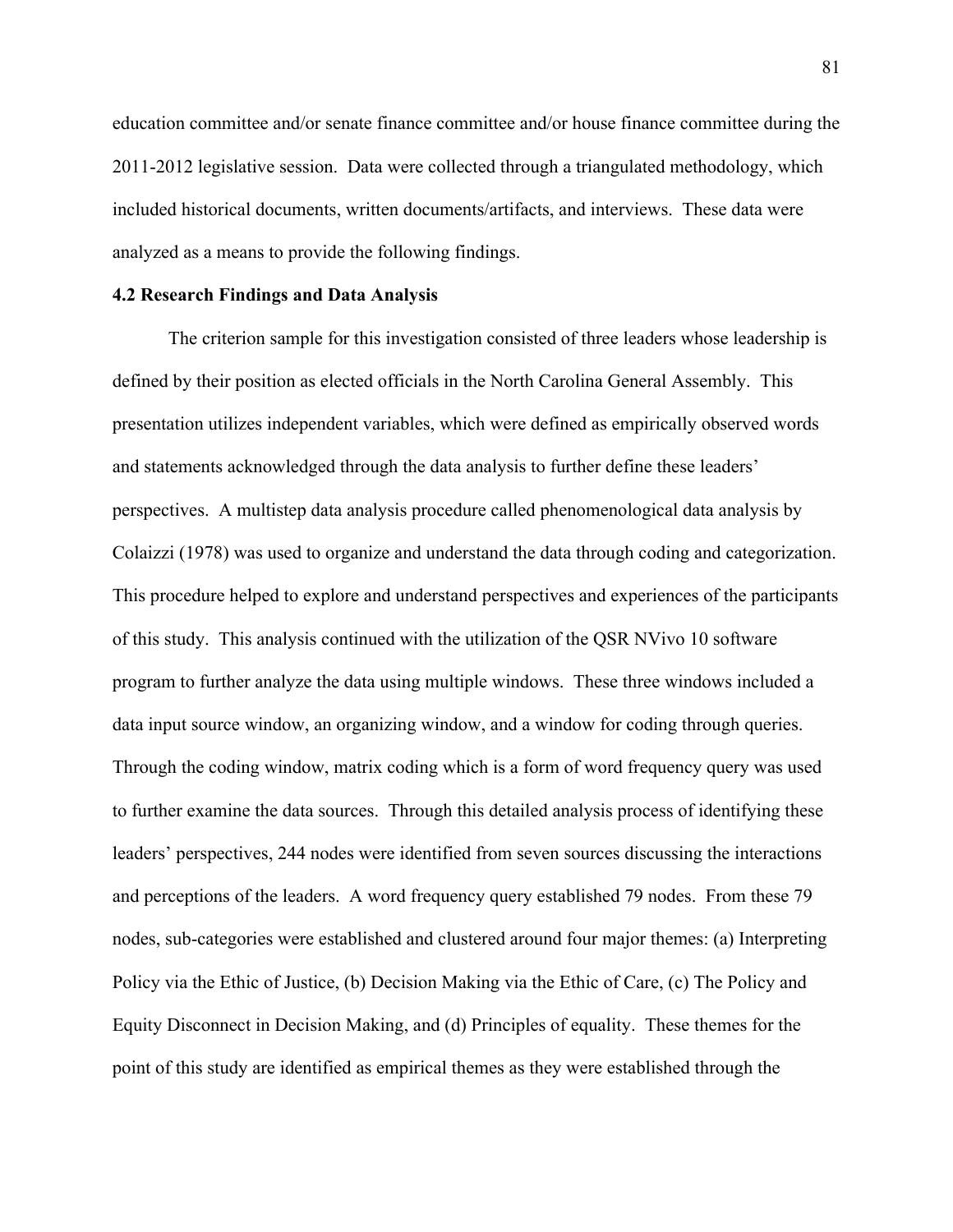phenomenological data analysis process. Within each theme a variation of word queries were administered to determine the frequencies of each word within the theme. One set of queries included the word frequency queries. The frequency is determined by the occurrences of that particular word or similar words within the theme. The outcome of these word queries were presented under each theme below.

**4.2.1 Theme #1: Interpreting policy via the ethic of justice.** Through the data analysis was an emergence of the participants' interpretations about policy. The research suggested that the delivery of education in America has changed and that charter schools should be seen as a part of a new wave of educational delivery. Through the detailed data analysis, interpretations formulated from three primary terms. These three terms derived from a word frequency query of 197 words. An interpretation of policy trends (see Table 3) provides an illustration of the primary high frequency words driving these interpretations. These high frequency words were identified through word frequency queries as a part of the phenomenological data analysis process. The identified words serve as the foundation for determining the interpretations of the participants. Table 3 provides a snapshot of the words and frequency percentages guiding how participants' narratives regarding policy was interpreted as it relates to the decision to support this bill.

Table 3

| <b>Primary Word</b> | <b>Frequency Percentage</b> | Similar Words Found                   |
|---------------------|-----------------------------|---------------------------------------|
| schools             | 6.22                        | education, educational, schools       |
| charter             | 4.56                        | Charter                               |
| benefit             | 2.07                        | benefit, benefits, benefitted, profit |

*Interpretations of Policy Trends*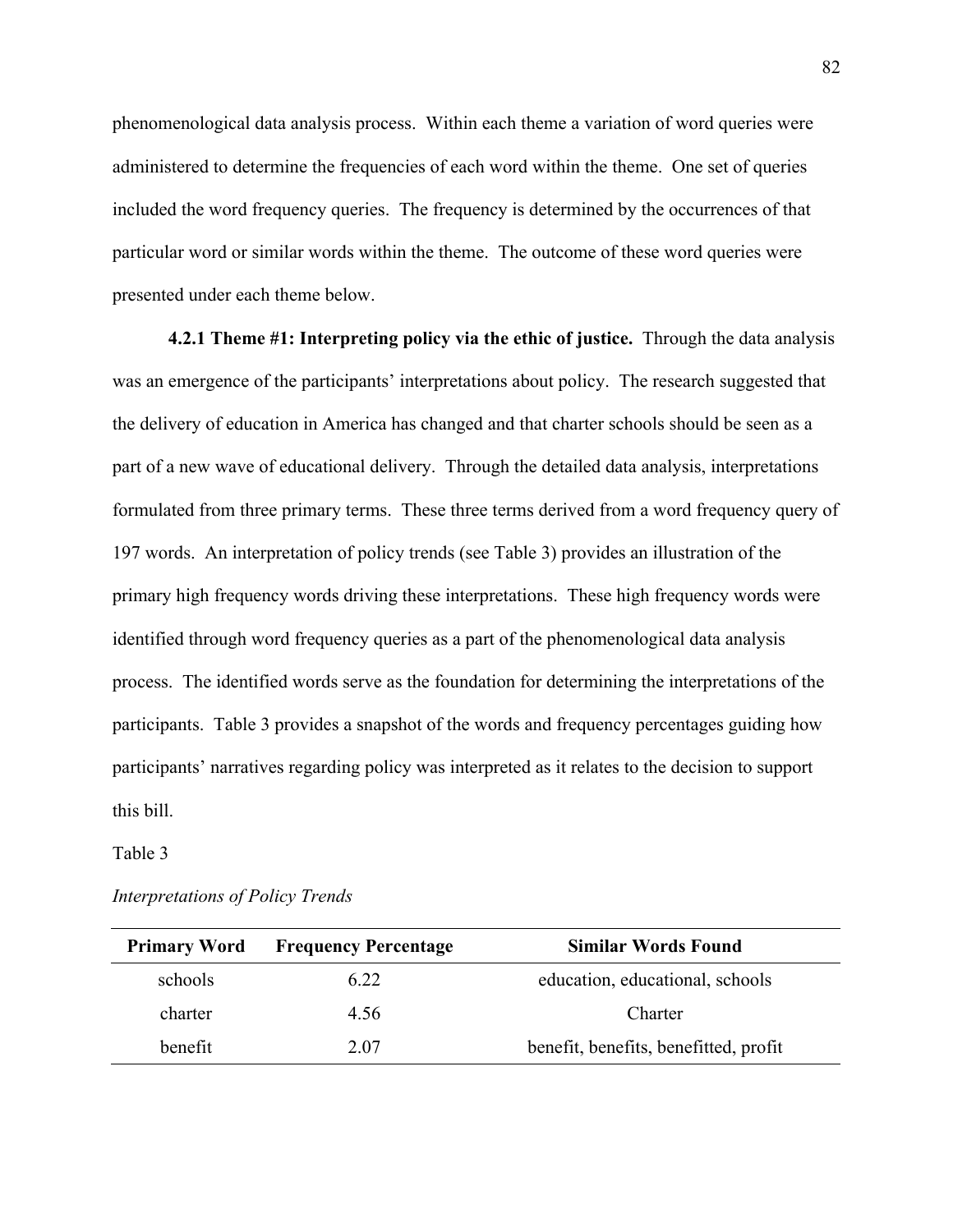The primary terms identified though the analyses were further defined by utilizing the fact analysis tool (see Appendix D). These terms were examined by looking through the lens of Justice. According to Rawls's *A Theory of Justice* (1971), justice provides an understanding of and willingness to act upon that which is right and in accordance with the law. Therefore, as the understanding of the types of schools and functions of schools were examined, the participants expressed through their interpretations that 'schools' were recognized at a frequency rate of 6.22%, or 15 words. The 15 words identified within this query were significant considering only one other word (charter) within the query was identified at a frequency above 10 words. Based on this interpretation, schools was the most important value of their conversation. This is important from the standpoint of justice, as Rawls (1971) reminds us that "justice represents the universal good for everyone involved while focusing on boundaries of the law" (p. 92). Based on this ethic, schools as organizations can't continue with a one size fit all mentality towards education. The one size fits all notion does not support justice. According to Matthew, one of the participants in this study, schools must serve all students regardless if they identify as "private schools, public schools, or public charter schools." Mark furthered this notion about schools by indicating that schools should "provide the same level of access regardless of the type of school that is being identified." Other legislative leaders refer to schools as "entities of opportunity whereas every student should have the opportunity to attend where he or she desires."

Using the same lens the second primary term, 'charters' was identified at a frequency rate of 4.56 %, or 11 words. This frequency level was second only to 'schools' within this word query which is significant because it certifies an interest in charter schools by the participants of the study, or specifically, charter schools. Based on this frequency rate the participants'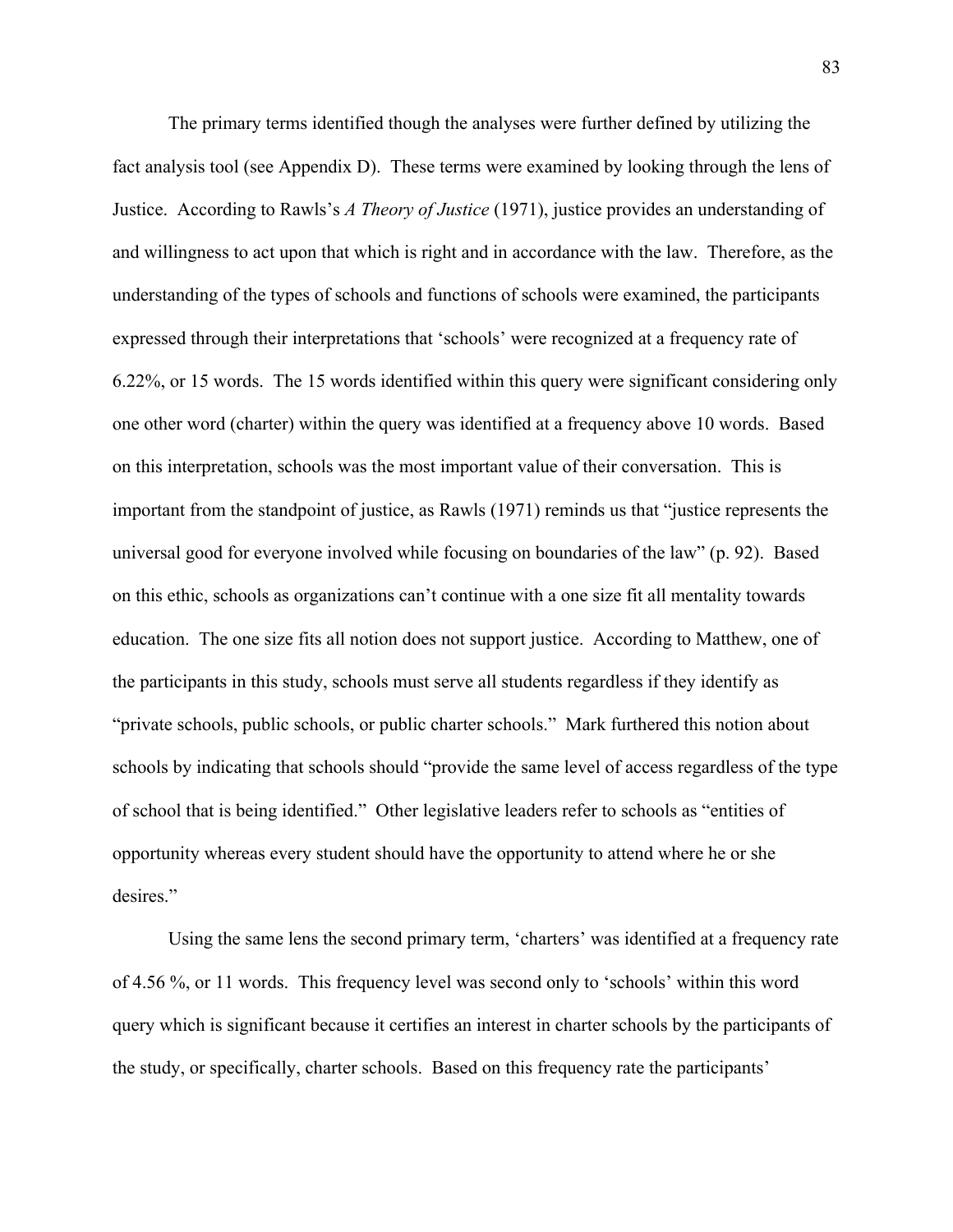interpretation of charters was controversial because of the interpretation of the law. In accordance with general statutes, charter schools are public schools but based on G.S. 115C-238.29E, a charter school is exempt from statutes and rules applicable to a local board of education or local school administrative unit. This interpretation provided challenges to understanding how the charter commission would evaluate the performance of charters while using the same standards that currently apply to traditional public schools. With justice in mind this presents a challenge that is believed to be unequal. Matthew shares that "how education has been presented must change if public education in America is serious about inclusion of all students." Another leader from the legislative floor provided this interpretation of the importance of charter schools:

So how we deliver public education in North Carolina. How do we narrow the gaps between Blacks and Whites, test scores? How do we move NC from being 46th in the nation to the top 10 or #1? How do we look at what we're doing today and make those types of modifications that are necessary for tomorrow? This is done by lifting the cap to provide more students access to charter schools.

According to Micah, charters are an important part of his legislative agenda and it aligned with his party's goal, which "was to remove the cap on charter schools in North Carolina once and for all." Based on these remarks, participants and other members of the legislative body interpret 'charter schools' as an important part of the public education landscape. The noted narratives quantify the importance of charter schools but the interpretation of the law provides challenges for the participants. The lack of clarity about justice and the law provides a highlight on the third term identified through the interpretations of policy.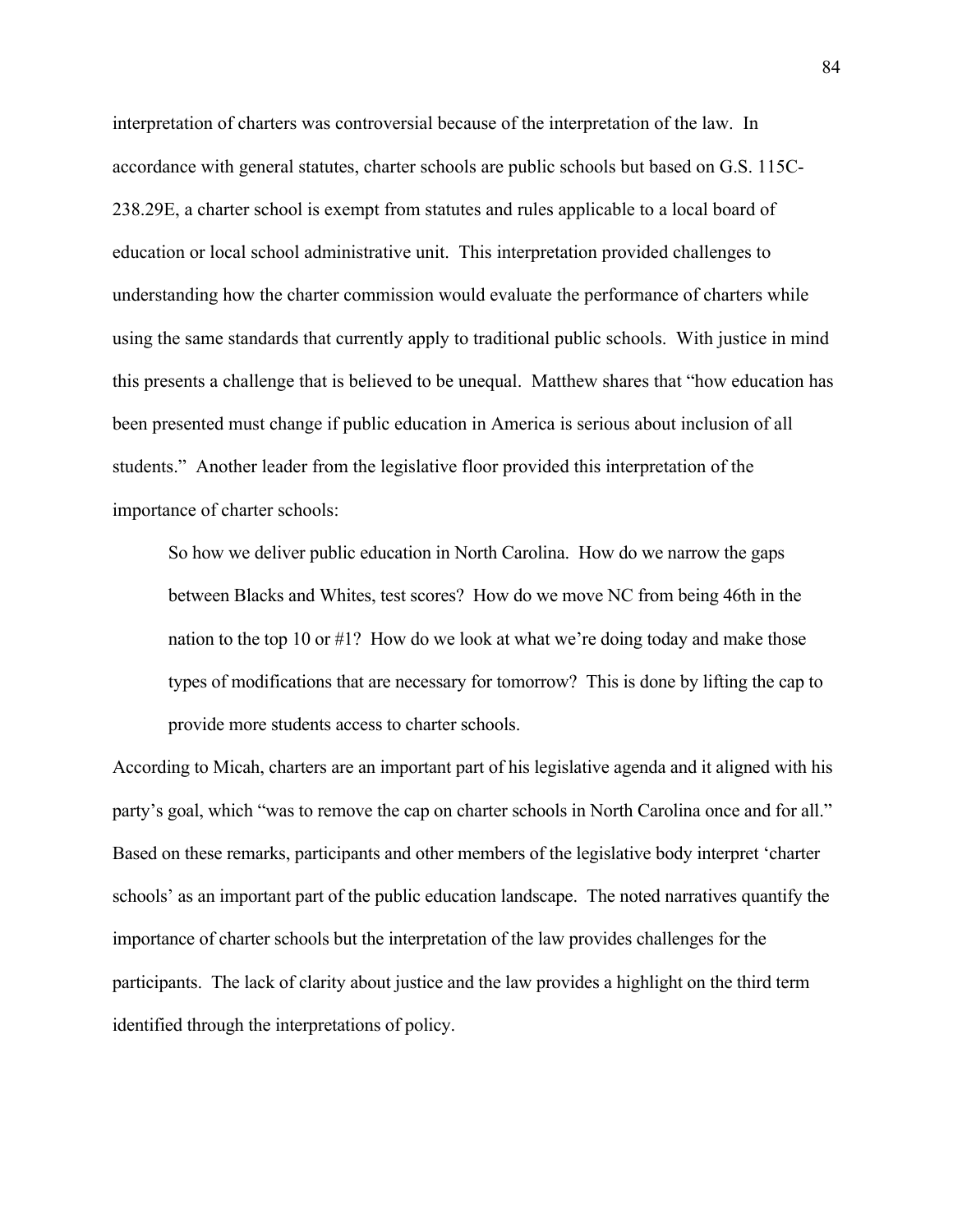With a word frequency of 2.07%, the third term 'benefit' was highlighted as an important measure for the participants as they grappled with their interpretations of Senate Bill 8. The 2.07% frequency rate represents five instances where the word was used and each time it highlighted support for charter schools. More specifically, both Mark and Matthew's use of the term was presented as a question seeing to understand "who is going to benefit" from charter schools. The analysis of the data did not reveal any instances where 'benefits' references traditional public schools or referred to charter schools as equals to traditional public schools. Due to the noted actions, members of the legislative body interpreted 'benefits' as a one-sided agenda by some members of the legislative body. The data suggest that there were benefits to charter schools and that those benefits could only grow if the caps on charter schools do not exist. This interpretation served as an ethical challenge to the notion that one system of schools is not beneficial for education growth and access for students in North Carolina.

Participant remarks from the data collected throughout the investigation illustrate their interpretation of policy. Mark expressed, "The one size fits all notion is a fantasy for a few." Matthew, on the other hand, after asking who benefits from this bill, emphasized that the most important thing for him is for the bill to "provide more access to educational opportunities." Micah expressed the importance of how the bill impacts parents which ties the benefit to choice. Micah asked, "What do parents think is the best educational environment for their child?" In response, he expressed that "the essence of charter schools," lies with parents being able to provide what they believe is the best educational opportunity for their child.

Based on these interpretations there is a need for schools to provide better access for students. These interpretations do not factor in any variables that could or would present challenges to this perceived process for further development of charter schools or financial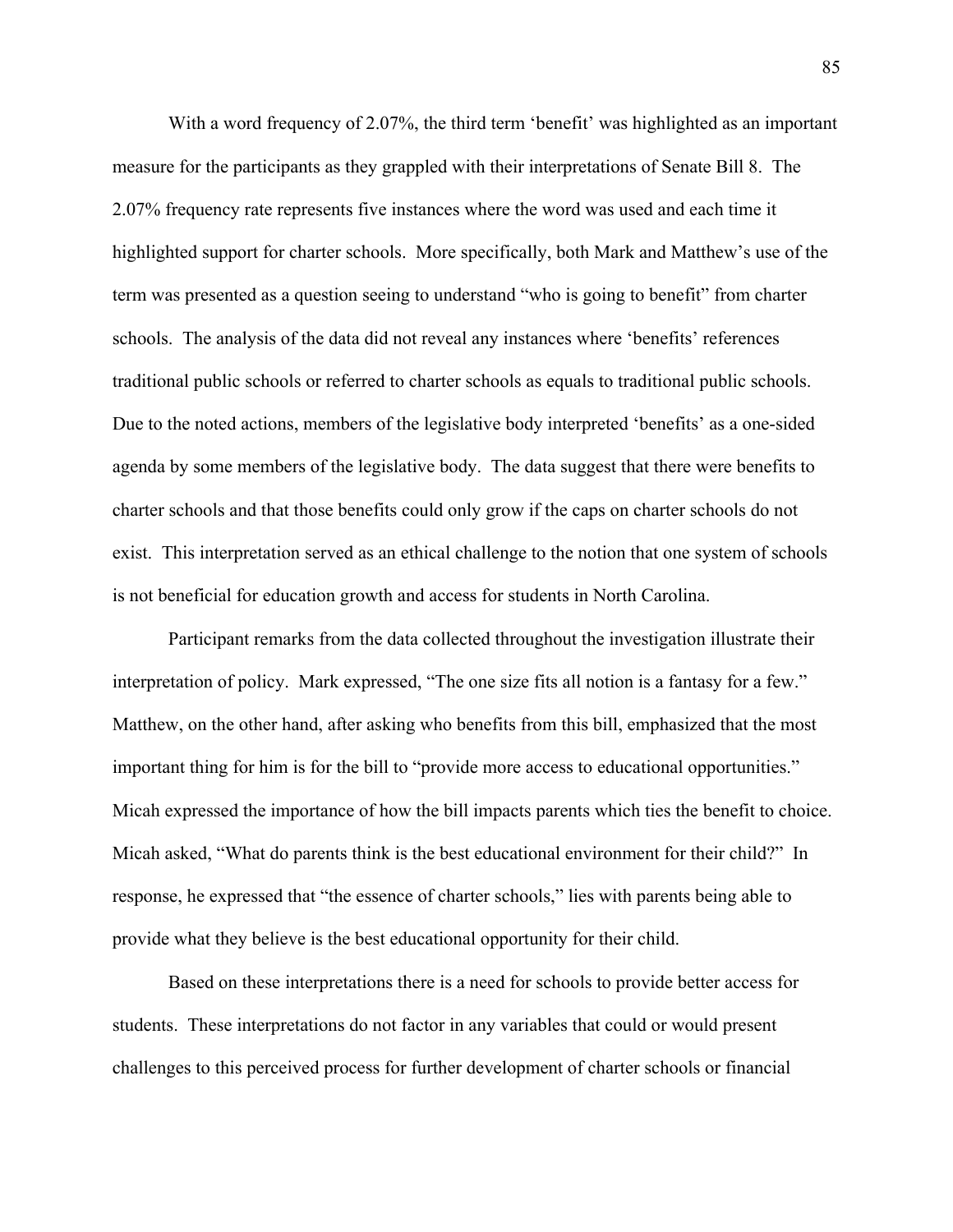impact on traditional public schools or the system of schools which is currently headed up by the North Carolina Department of Public Instruction. Although this interpretation of the bill showed differences in perceived feelings regarding the purpose of the bill, there was consensus about the bill providing a measure of justice for their constituents. This consensus was determined even though the bill presented limitations within the terminology. The focus of these limitations fell within the areas of racial isolation, legal protections of students and the impact on Local Educational Agencies (LEAs). They did not impact the participants' decision to support the bill. Even with these presumed challenges, some participants in this study felt that there was one simple measure that reigns over all other matters in this case and that was to "just remove the cap." Micah expressed that after speaking with constituents from the area represented by his seat and after speaking with many members of his chamber there was a consensus that

There are parents who choose to send their child to a private school. There are parents who choose to send their child to regular public school. And there are parents who choose to send their child to public charter school. And in my mind that group was limited by the cap that Senate Bill 8 released.

Based on the data findings Micah's interpretations of the policy were one-dimensional as they were designed to only tackle one part of the problem that exists with the legislation, which was to remove the cap. Mark provided support to Micah's interpretation by sharing that "we just want to lift the cap off of charter schools and that's it."

These data further illustrate that even though the participants thought it was important to 'just remove the cap,' many of their interpretations challenged the belief that this legislation would provide further development of public charter schools because of the terminology pertaining to racial isolation, legal protections of students, and financial impact on local public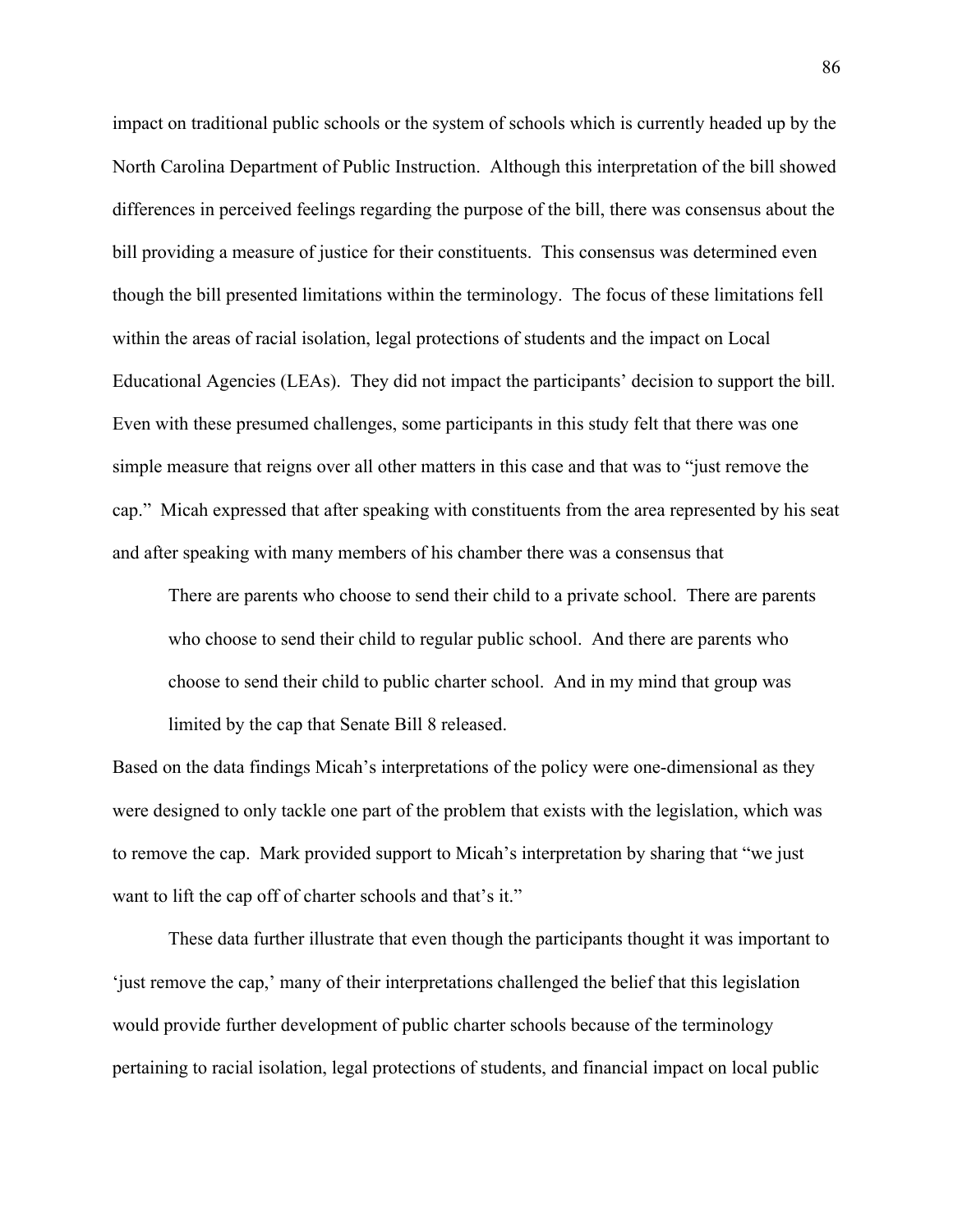school districts. This led the researcher to view their interpretations of the bill from the perspective of access without regard to any specifics that challenges access.

According to the data, their interpretation of the policy or legislation is directly driven by the 'Republican Agenda.' According to Matthew, the only groups of people who will benefit from this law is

the Republic Party! So you always take a look at who is going to benefit. The charter school or the kids—who is going to benefit? The kid isn't going to benefit. Many people say the benefit is providing more access to educational opportunities. Will parents and students really get a benefit from this?

As we see in the Interpretations of Policy Trends (Table 3) references to the benefits (2.07%) were only highlighted during discussions pertaining to profits. In North Carolina, when profits drive the conversation it is typically accompanied by a conversation on equity. Therefore Matthew shared this interpretation of how profits and equality play into this bill. His deliberation on this matter led him to provide an example of a city where

On one side of town it is very prosperous, very wealthy. They have internet access; they've got computers, they've got all things that a young person could have. On the opposite side of town those things may not be there. So as a policy-maker, when addressing issues on funding, is interpreted differently. It may be 10 on the side with the noted accesses and two on the side with limited resources. That provides equality in its simplest terms.

Based on the interpretations highlighted through the data analysis, each participant recognizes the importance of making sure that all communities have the resources needed to solve problems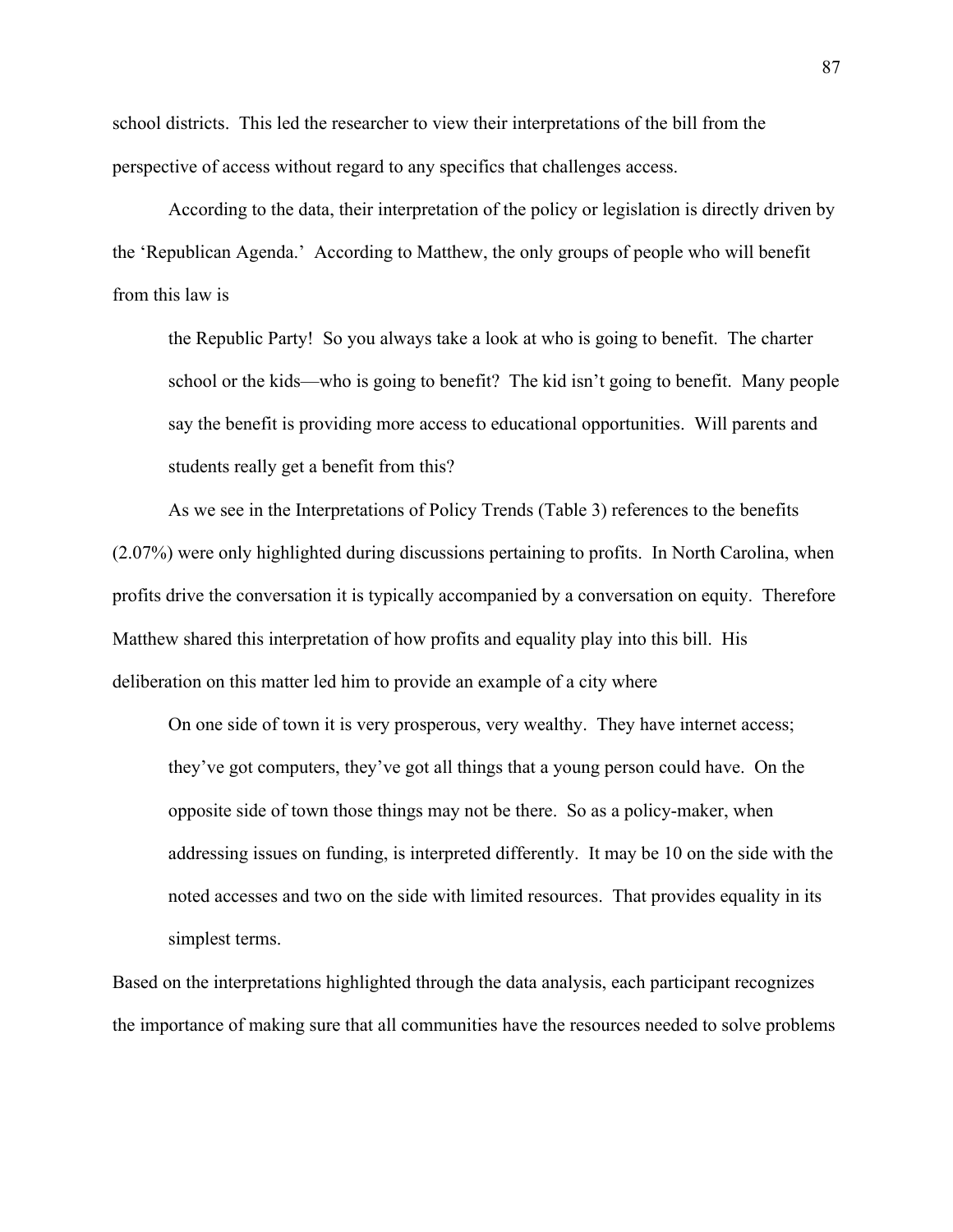that exist and this notion supports their endeavors to remove the cap. This is without intentional actions around how profits will be accurately disbursed to ensure equality.

There were no references to benefits to educational advancement through academic variables for both school types. Therefore the participants interpreted the policy as one-sided. Based on the interpretations of the participants in this study, most legislatures struggled with the fact that there was limited value placed on educational options. They were all equally intrigued by an increase in schools but they struggled with the belief that one side of the political agenda was being thrust into a superior role through this legislation. They felt that they must always ask who is going to benefit from the legislation and how it will benefit them in the short and long term. As Matthew emphasized the feeling of a specific agenda being interpreted through this legislation, Micah shared,

... [I] looked at the issues, studied the bill, I asked for a fully detailed background, implications, and what the impact would be. And I think to myself before I vote. What will this bill do for the whole state of North Carolina? How will it impact the state of North Carolina? Will it be a positive way, a negative way? Secondly, then, how would it impact the district that I specifically represent? A third, how does it impact the majority or minority party that I'm a member of and the relationships with that caucus, and with members?

His decision was based on his interpretation of the bill and led him to ask the aforementioned questions to ensure that his interpretations were not impacted by a certain agenda. Based on the interpretations of some leaders, charter schools were part of the equation for which the cap that we have on charter schools was an artificial barrier that prevented other schools from opening; therefore, in an effort to provide justice the cap must be removed. Participants interpreted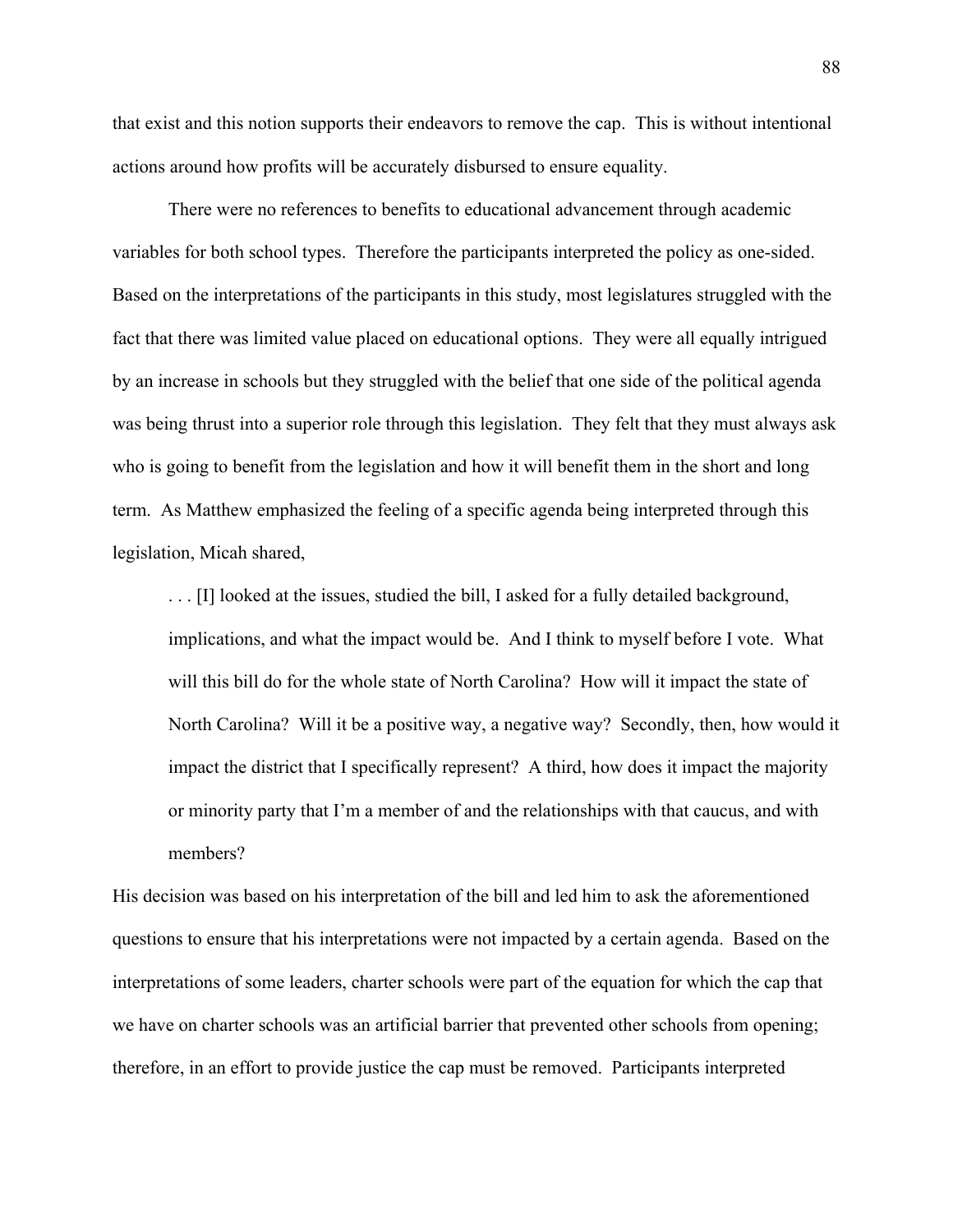change as a benefit to schools as they provided more flexibility in the educational process. The participants' interpretation of Senate Bill 8 plays an important part in understanding decision making. The next section takes a look at the data analysis results and provides an understanding of what the participants' perceptions were as it pertains to decision making and this case.

**4.2.2 Theme #2: Decision making via the ethic of care.** Understanding the leaders and their perceptions of decision making was an important piece of data analysis. The researcher sought to understand the participants and their perceptions about their decision to support the bill proposing the lifting of the cap on charter schools. Thus, the researcher asked a series of questions (Appendix E) pertaining to their decision to support the bill. Those questions served as the basis for data collection while providing a platform for understanding how participants' perceptions guided their decisions. This analysis continued with the utilization of the QSR NVivo 10 software program to further analyze the data using multiple windows. Three windows were used to input and code data. The third window provided the process of matrix coding, which is a form of word frequency query. Word frequency query was used to further examine the data sources.

Perceptions of Decision Making trends (see Table 4) provide an illustration of the primary words identified though the frequency queries. This snapshot of the words identified the highest frequency of words which served as a foundation for understanding Perceptions of Decision Making trends throughout the extensive analysis of the theme. These words were identified through word frequency query as a part of the phenomenological data analysis process. Based on the analysis of the series of questions and responses, three primary terms of (a) schools, (b) charter, and (c) public derived from a word frequency query of more than 20,000 words. These terms were further examined by looking through the lens of Care. According to Tronto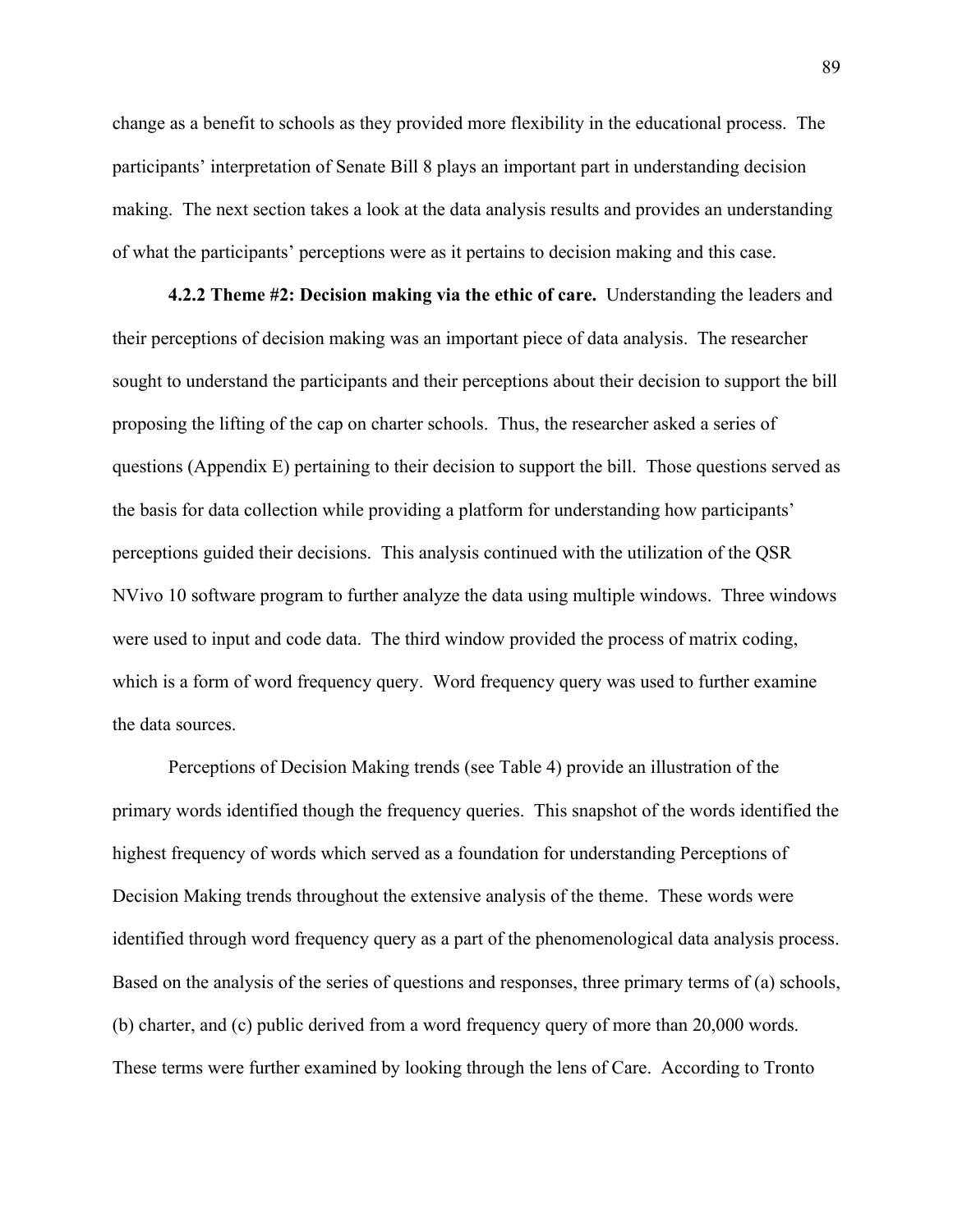the Ethic of Care is defined as the willingness to "care about," "take care," "care giving," and "care receiving" during the decision making process. The Ethic of Care focuses on the relationship not excluding empathy and caring about or taking care of those with whom decisions are being made. Due to the complexity of this process the fact analysis (see Appendix D) was used as a guide for the researcher to resist bias throughout this process. The identified words serve as the foundation for understanding the participants' perceptions of their Decision Making regarding the case being studied.

## Table 4

## *Perceptions of Decision Making Trends*

| <b>Primary Word</b> | <b>Frequency/Percentage</b> | <b>Similar Words Found</b>                                                                                                                                |
|---------------------|-----------------------------|-----------------------------------------------------------------------------------------------------------------------------------------------------------|
| schools             | 3.21                        | educate, educated, educating, education,<br>educational, educationally, educator,<br>educators, school, schooling, schools, schools,<br>schools, training |
| charter             | 2.32                        | charter, chartered, charters, engaged,<br>engagement                                                                                                      |
| public              | 1.15                        | promote, promotion, public, publications,<br>publicly, issues                                                                                             |

The first section displays the primary words driving the participants' narratives about their perceptions of their decisions in this case. The last section highlights similar or supporting words that were identified through the analysis. The middle section highlights the words frequency rate based on words from the interview question responses. The three words illustrated in the primary word column of the table are supported by narratives about what participants were thinking when they made their decision about the case. Based on the data presented, the three words (a) schools, (b) charter, and (c) public present a telling story.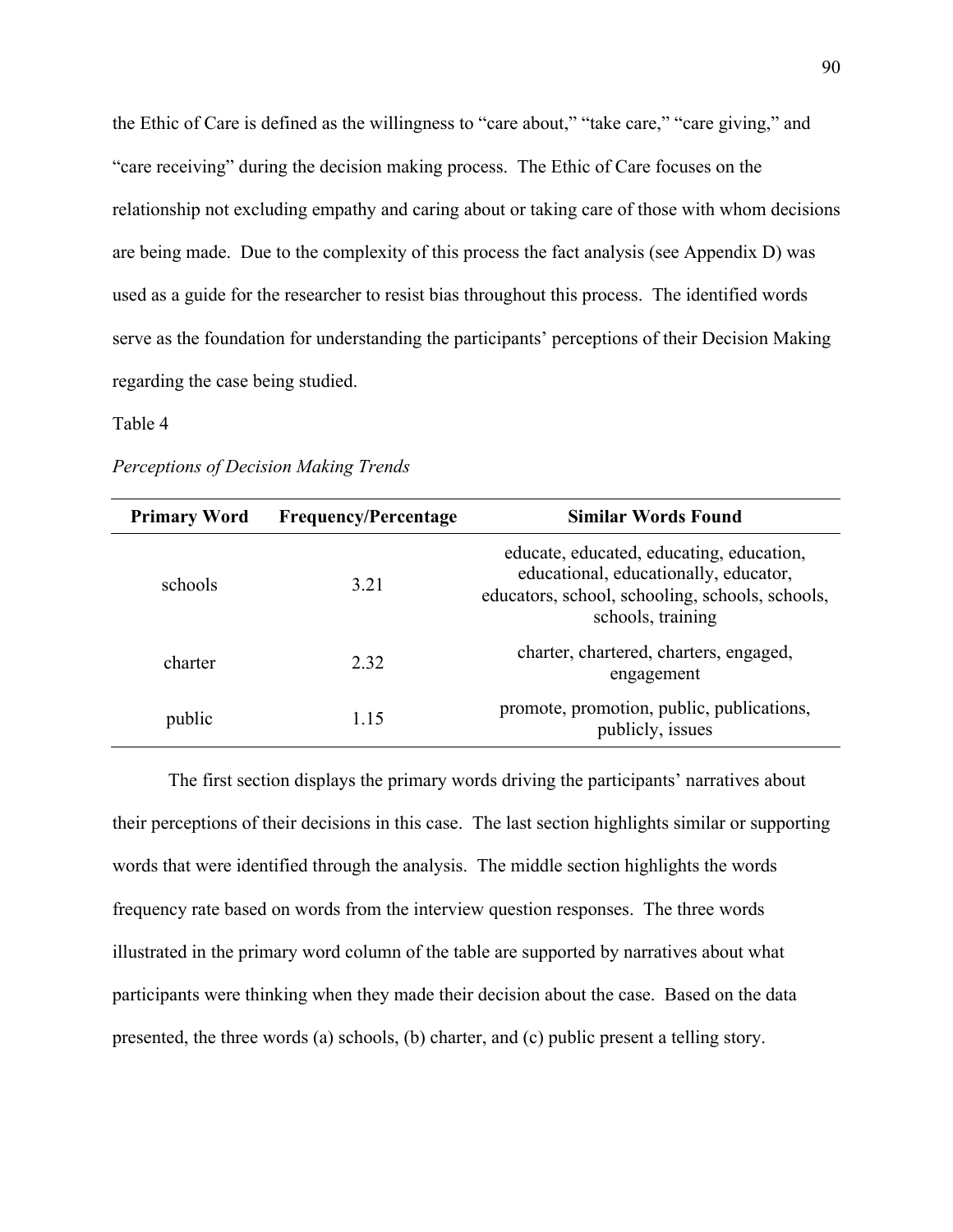Though the terms were identified though word frequency queries, the narratives that support these terms were identified by the researcher utilizing the fact analysis tool (see Appendix D) as a guide to suspend personal experience, judgment, and beliefs during the entire data analysis process. The terms and narratives identified within this section help to recognize the perceptions of the participants decisions and what variables were integral in their decision to support the bill. The narratives maintain that the focus of their decision is within "boundaries of the law" and focuses on "relationships and empathy," which are identified through the ethic of care.

With the largest number of word occurrences, 'schools' was identified as the primary term guiding the participants' decisions in this case. Based on a frequency rate of 3.12%, or 910 words identified during the word query, 'schools' was perceived to be the main object referenced during the decision making process to determine if the purposed legislation should be supported or not. During the second senate reading of the proposed bill, the clerk clarified the purpose as:

An act to increase the educational opportunities for the children of North Carolina by removing the cap on charter schools and by creating a new Public Charter Schools commission, to approve and monitor charter schools and by strengthening the standards for granting and retaining a charter for a charter school, and by authorizing local boards of education to convert schools to charter schools without forming a non-profit corporation and by clarifying the funding formulas for charter schools.

Based on this narrative and the high word frequency rate, the participants' perceptions about 'schools' during their decision making process is perceived to have been very significant. Micah supported this reading by sharing that in his opinion the main point of the bill was about schools. He states that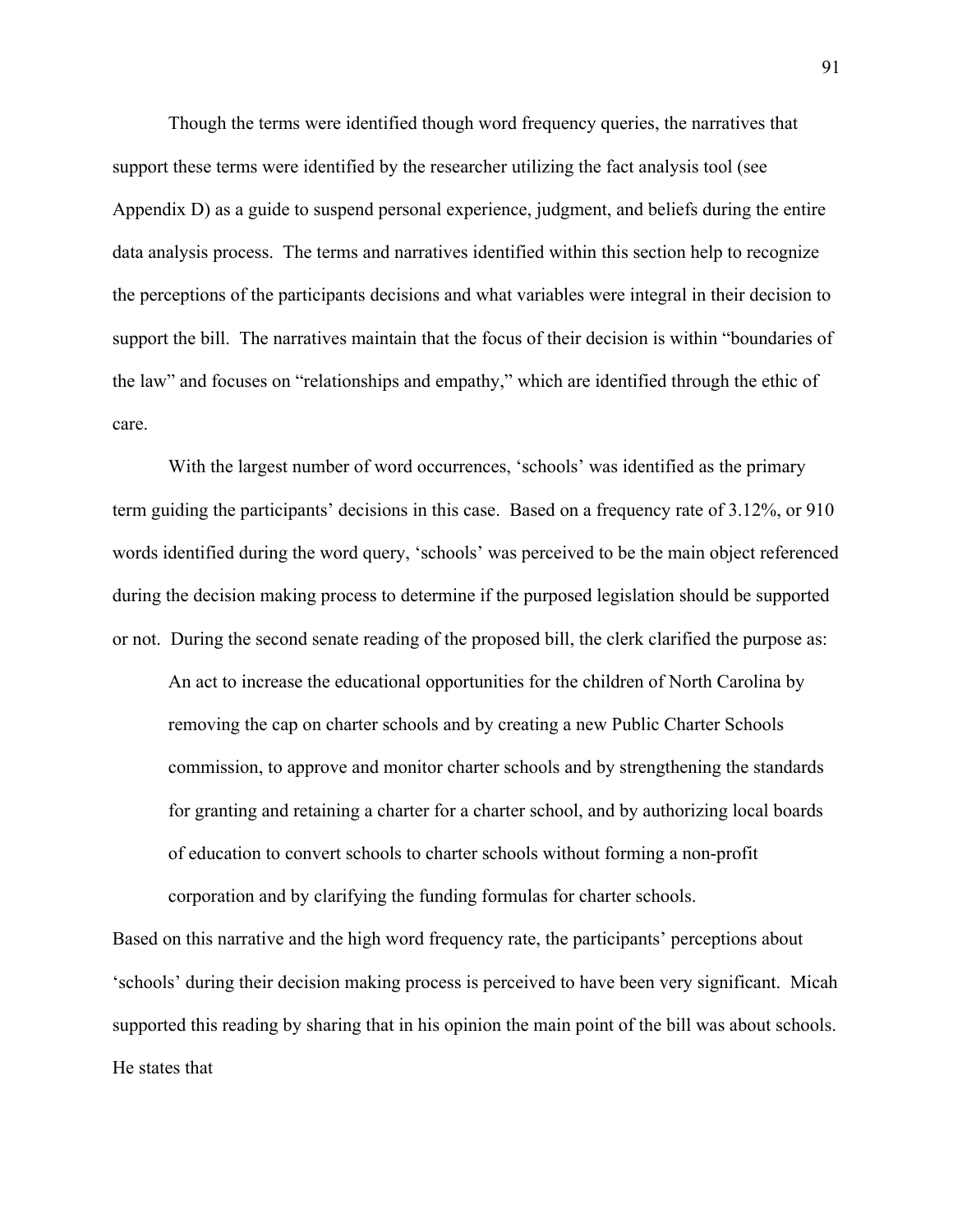the main purpose of Senate Bill 8 was to visit and understand the limit of 100 charters schools and why more charter schools should or should not be allowed in the state. Over time charters became popular and the 100 cap meant that there were some charters that could not be opened because of the cap.

Matthew followed by sharing his belief that the way "we deliver public education in America is to change the one-size fits all outlook of schools." Mark concluded by stating that schools were at the top of his list so supporting this bill was important to him because, "I had campaigned on that!"

As the researcher moves on to the words with the second and third highest frequency rates the focus shifts from schools in general to the two types of schools discussed in this study. The researcher finds the results of the considerate differences in frequency percentage between the second primary word, charter (2.32%), and third primary word, public (1.15%) identified during the analysis. As reflected in the word frequency percentages the actual word count difference was significantly different for charters (605 words) and public (337 words). The data do not indicate that any one particular type of school was favored during floor debates or in closed session but the tipped scale towards charter does present a perception that favors 'charter' over 'public' schools when examining frequencies. During discussions about charter versus public schools there were perceived variations in their responses. One leader from the North Carolina House of Representatives expressed,

[I] think this bill is demoralizing for the public schools that are traditional schools in North Carolina because they see what you are doing as an attack on what they're doing as hardworking teachers, administrators, and all the people who work in the public schools.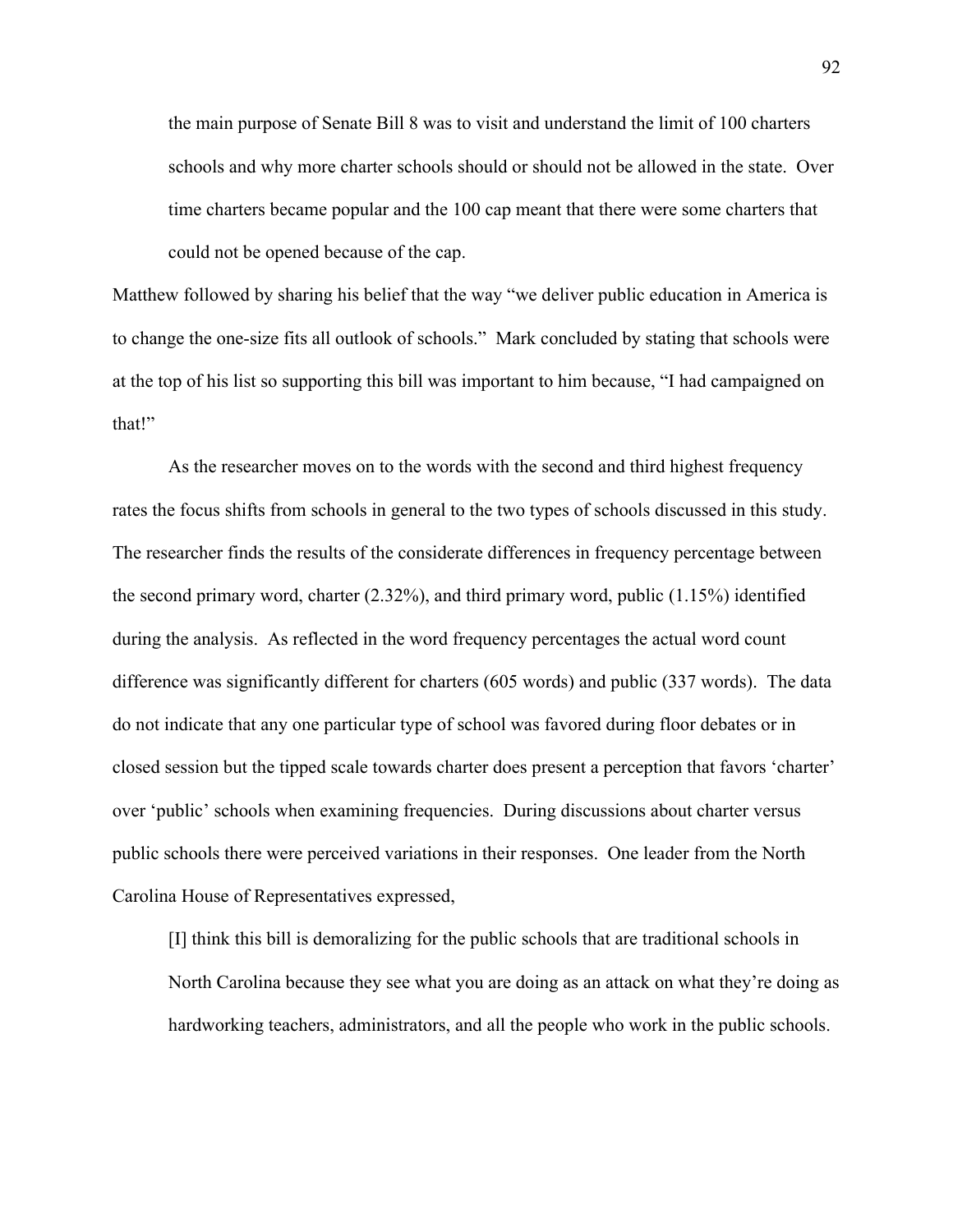This statement aligns uncertainty with the perception that charter schools are not public schools, while in the same breathe aligns charter schools with the bill and created a separation through the relationship.

Charters or charter schools appeared 268 more times or at a frequency rate of 1.17% points higher than 'public' schools. Based on this analysis the perception that charter schools were discussed more frequently than public schools during the decision making process is possible. Based on the frequency rate, it can be perceived that leaders' decisions may have favored 'charters' at a higher rate than 'public' schools. It is also important to note that as a rebuttal to the perceived notion that participants' decisions favored charter schools, it is possible that participants in this study perceived charter schools and public schools to be one and the same. Therefore, the findings present an argument that the participants were considerate of both charter and public schools because according to their general interpretations of the law both are public schools.

As indicated above, in comparison to charters during the discussions public schools were mentioned at a rate of 1.15%, which is significantly lower when compared to either 'charters' or 'schools' in general. When public schools were mentioned there was a significant number of words used that relate to the word "issues." Although 'issues' was recognized at a word frequency rate of 0.39%, it represented 236 words. Words such as consequences, outcomes, and results all seem to be associated with public schools rather than charters. Mark shared his concern with public schools by indicating that "the approval of this bill will force traditional public schools to look at the results and focus on alternative methods to engage families." Matthew furthered this perception of public schools as he referenced "his long standing issue with public schools believing that this one size fits all approach to education being best for all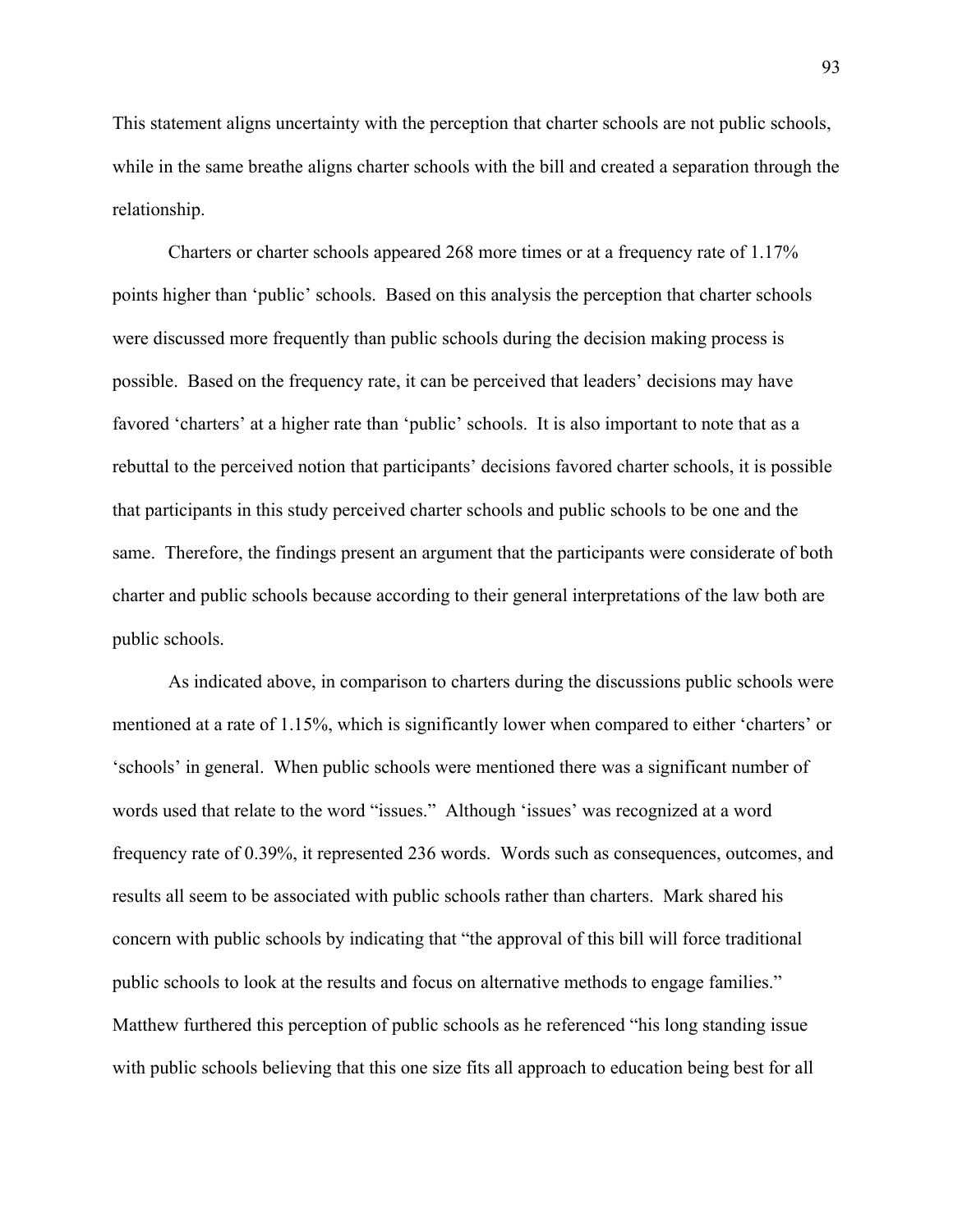families," whereas Micah maintained his stance that "some good charters that could have been opened but couldn't because of the cap." This emphasized one of the major issues that the old law presented for charter schools. Each participant made references to the need for charter school's presence due to families concerns with academic outcomes in public schools. These frequency rates provide a belief that the leaders' decisions were based more frequently on their view or understanding of what is needed for charter schools success than they were for public schools success.

These findings are interesting because both are identified as a part of the public school structure, but legislative leaders perceive them differently. These findings also present an argument that the leaders were conscious of the impact of both charter and traditional public schools when their decision to support the legislation was rendered. These perceptions are not generated without some skepticism. A leader from the North Carolina House of Representatives presented her perceptions of the bill, which shows a sense of unevenness about the decision highlighted in this case:

Members this particular bill is opposed by 83 school board across North Carolina. A great majority of them. That was the last count. If there is any doubt that they have analyzed the effects of this bill on public education in North Carolina, do not be in doubt. Do not be in doubt. We heard this morning in Finance what it would do to the public schools in Durham County. This bill is divisive because it stirs up a competition for money, competition for quality is a good thing—I thought that's what charters were about—but this stirs up a big competition for money among the public schools that are traditional public schools and the charters. And we have some great public schools in North Carolina.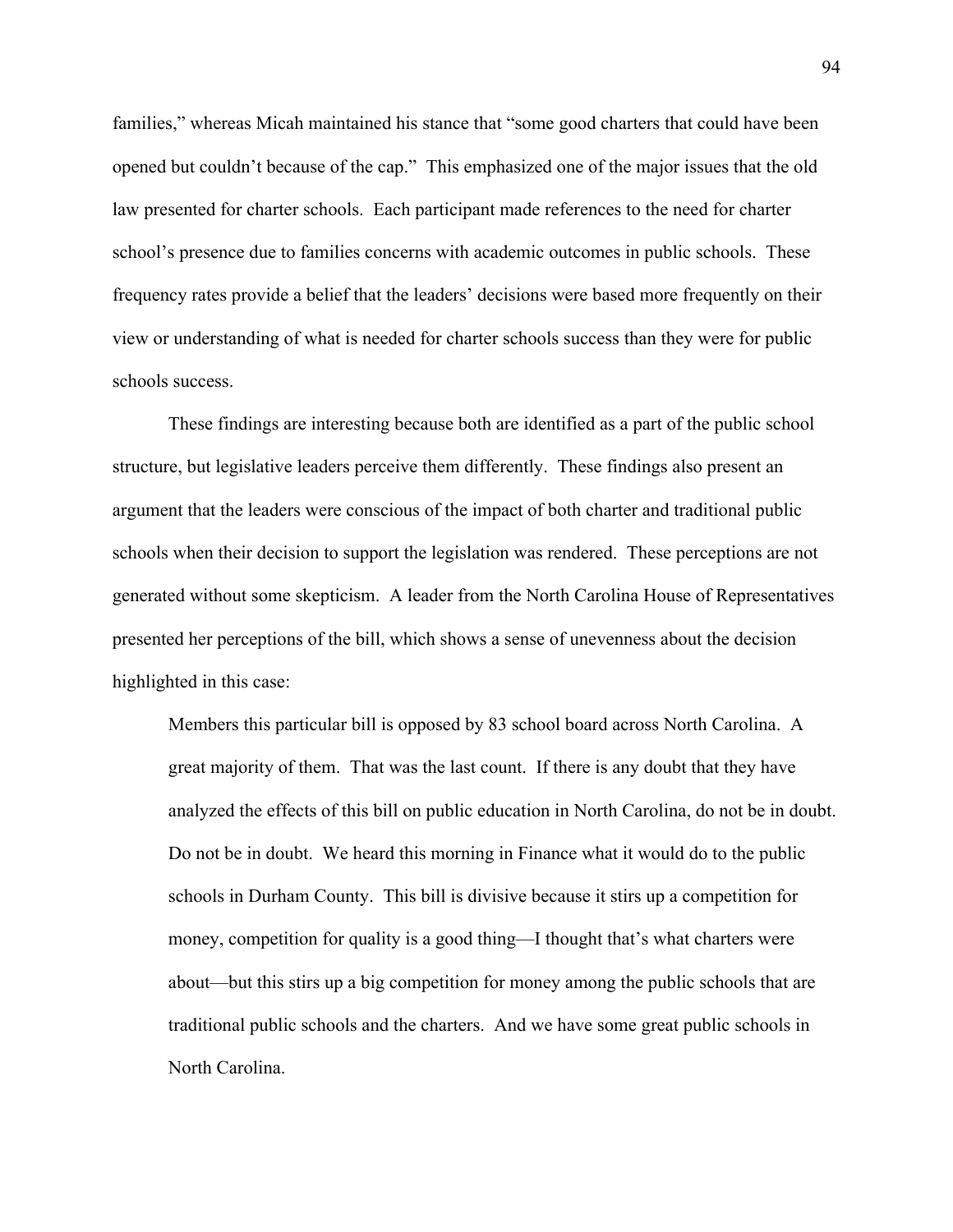This leader expresses the interest of traditional public school officials, which presents the opposed argument from that, which is realized through the analysis. The data clearly show a separation of perceptions as they relate to traditional public versus public charter schools. This belief leads to the assumption that the participants in this study were more concerned about charter schools as they rendered the decision to support the legislation becoming law. This analysis of the issue of the leaders' perceptions about charter versus traditional public schools draws on the focus of statements of power, which were presented by hooks (1990) through the ethic of critique which examines decision makers' expressions of power when making laws. Those powers sometimes become less about the piece of legislation proposed and more about the perspective of the group who that participant represents. Micah provided an explanation, stating,

. . . I'm a member of and in relationship with a particular caucus and its members. The fact that sometimes bills get tied together—I'll support your bill today; you'll hopefully support mine tomorrow.

This statement of power allows the perception of a participant's position on the bill to be questioned and whether his willingness to self-critique would emanate. Matthew provided a different perspective by stating who will benefit.

The kid is going to benefit. They're going to benefit by receiving more access to educational opportunities. Their parents will benefit because they have choices and options now. Not only for what public school options provide, but they may have public charter options that might be a better fit for their kids.

Mark provided a more neutral approach and maintained that he wanted to express fairness during all deliberations regardless of how he may be perceived or how his decisions may be perceived. He expressed,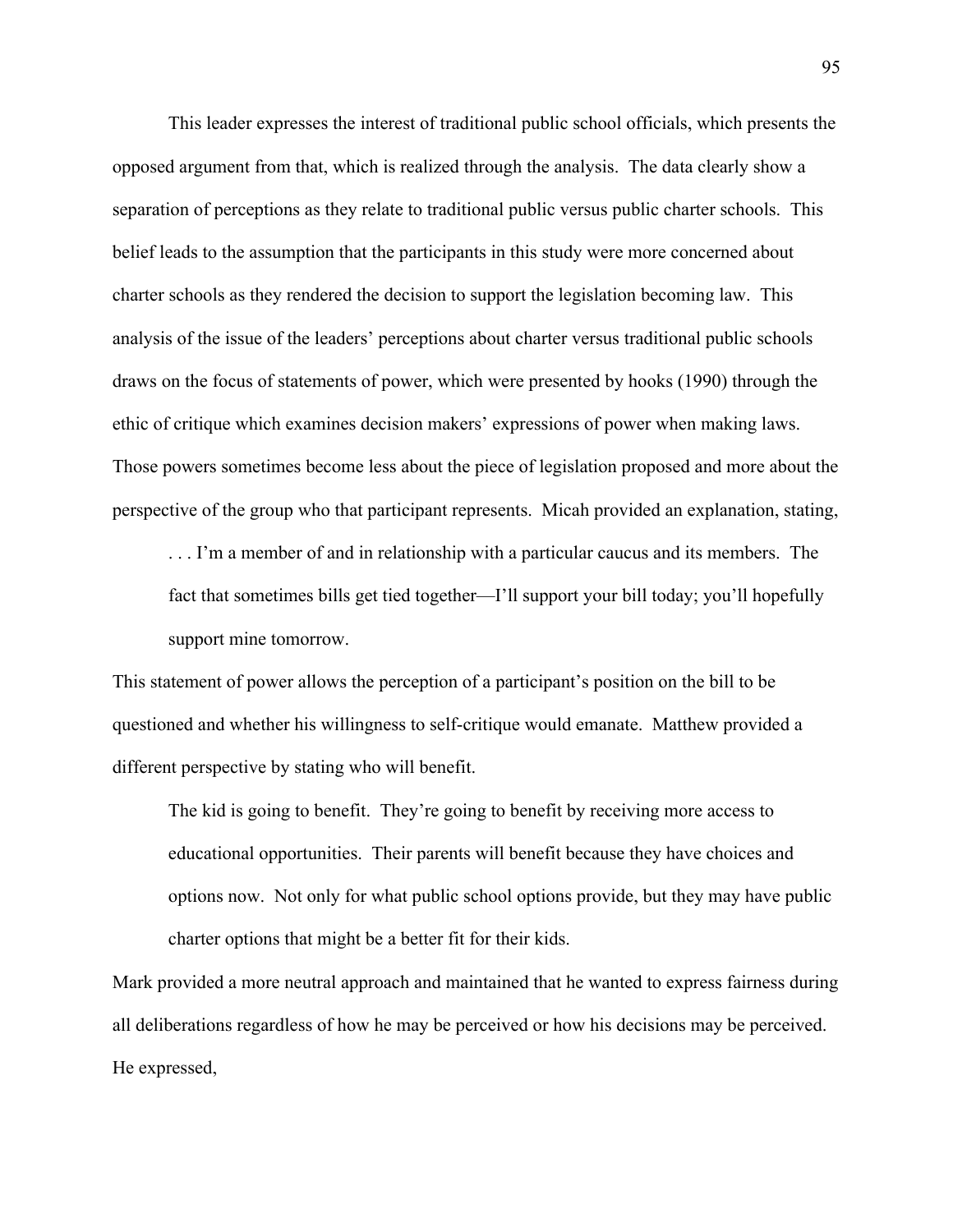I don't have any other reason to be here but to care and to make sure that I have provided a equality in my decisions which impact my constituents. Whenever I explained the voucher bill or the Charter School bill, I explained it as a matter of fairness. My decisions are from an ethical place rather than within my party lines.

These instances illustrate how perceptions impact outcomes. In matters where there is a lack of critique, statements of power manage to impact the delivery of bills in a major way. The impact of these actions could potentially impact the participants' perceptions drastically.

**4.2.3 Theme #3: The policy and equity disconnect in decision making.** During the data analysis of theme #2 Decision Making via the Ethic of Care, the analysis revealed disconnects between policy and ethics as it related to decision making. Based on the analysis, a low frequency of essential words within this query provided insight into the participant's struggles to incorporate the law while staying true to his ethical beliefs as decisions were considered and rendered. This additional review provided a deeper understanding of the leaders and their perceptions of decision making and how their decisions are connected to equity, fairness, and accountability, but directed by law. According to North Carolina General Statute the primary responsibility of members of the General Assembly (Senators and members of the House of Representatives) is to establish rules and regulations as a means to provide governance for the conduct of the people of the state. Enacting laws to guide duties and procedures, while prescribing the consequences of certain activities by all members of the State, fulfills this responsibility. Understanding this charge allowed the researcher to look deeper into the Decision Making practices of the study's participants.

The researcher sought to understand the participants and their perceptions about their decision to support Senate Bill 8, which lifted the cap on charter schools. Because of the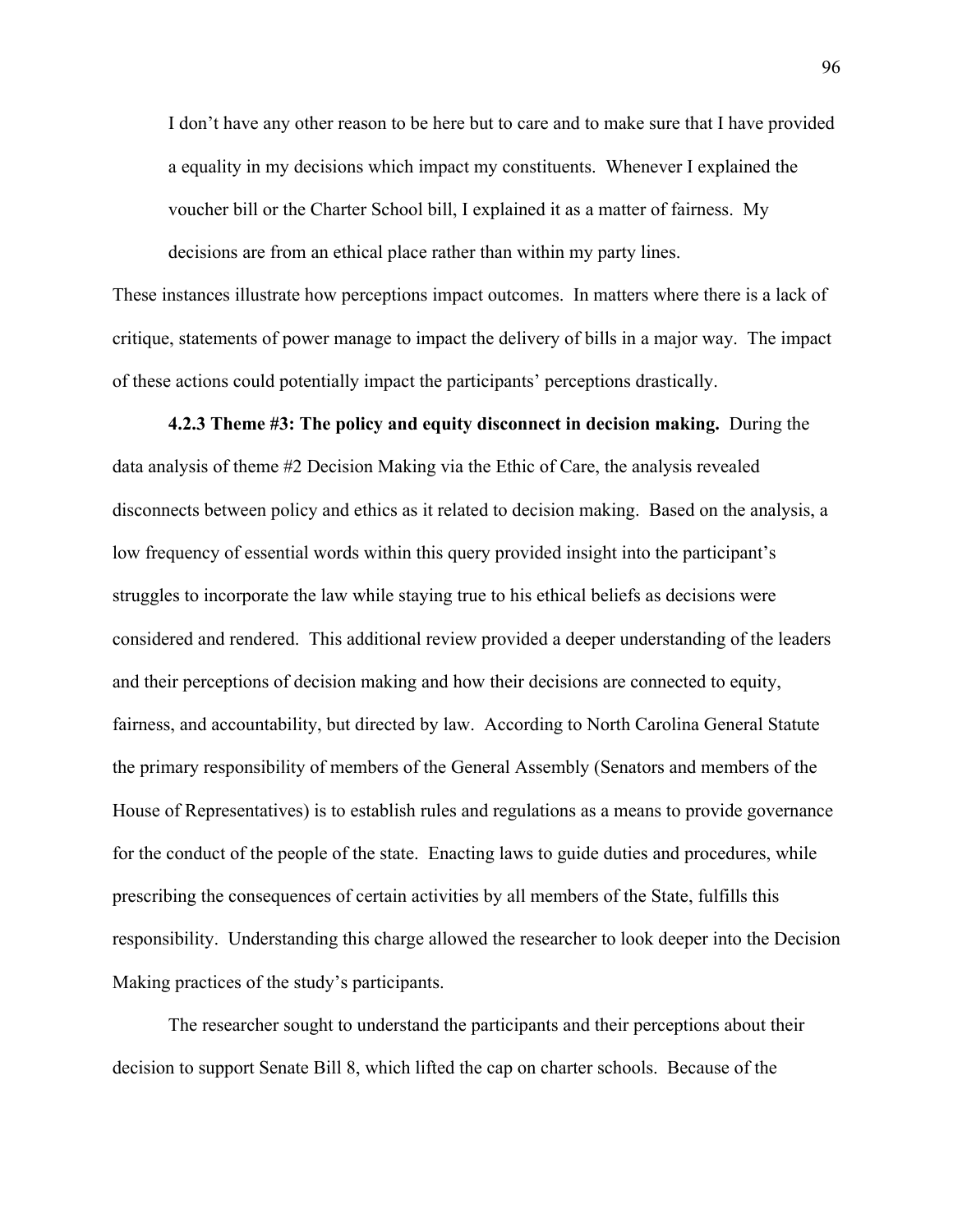uniqueness of this theme, the researcher reviewed the initial intent of Senate Bill 8, which was to provide increased choice and learning opportunities, encourage creative teaching methods, share best practices with traditional public schools, and offer new professional opportunities for educators. One important measure that must be noted is that this law provided charter schools with a broad exemption from statutes and rules applicable to traditional school units. Utilizing the same process as used within other themes the researcher asked a series of questions (Appendix E) pertaining to the participants' decision to support the bill. Word frequency query was used to further examine the data sources. Upon the completion of the analysis pertaining to the participants' Perceptions of Decision Making, the analysis revealed disconnects regarding the law and how their decisions were rendered.

Disconnects within decision making trends (see Table 5) provide an illustration of the primary words identified though the frequency queries. This snapshot of the words identified the highest frequency of words, which served as a foundation for understanding the participants' perceptions as their Decision Making trends relate to the law. These words were also identified through word frequency query as a part of the phenomenological data analysis process. Based on the analysis of the series of questions and responses, three terms (a) equity, (b) ethics, and (c) accountability derived from the same frequency query that generated the words in perceptions of decision making trends (see Table 4).

These terms were further examined by looking through the lenses of Care. According to Tronto, the Ethic of Care is defined as the willingness to "care about," "take care," "care giving," and "care receiving" during the decision making process. The Ethic of Care focuses on the relationship not excluding empathy and caring about or taking care of those with whom decisions are being made. Due to the complexity of this process the fact analysis (Appendix D) was used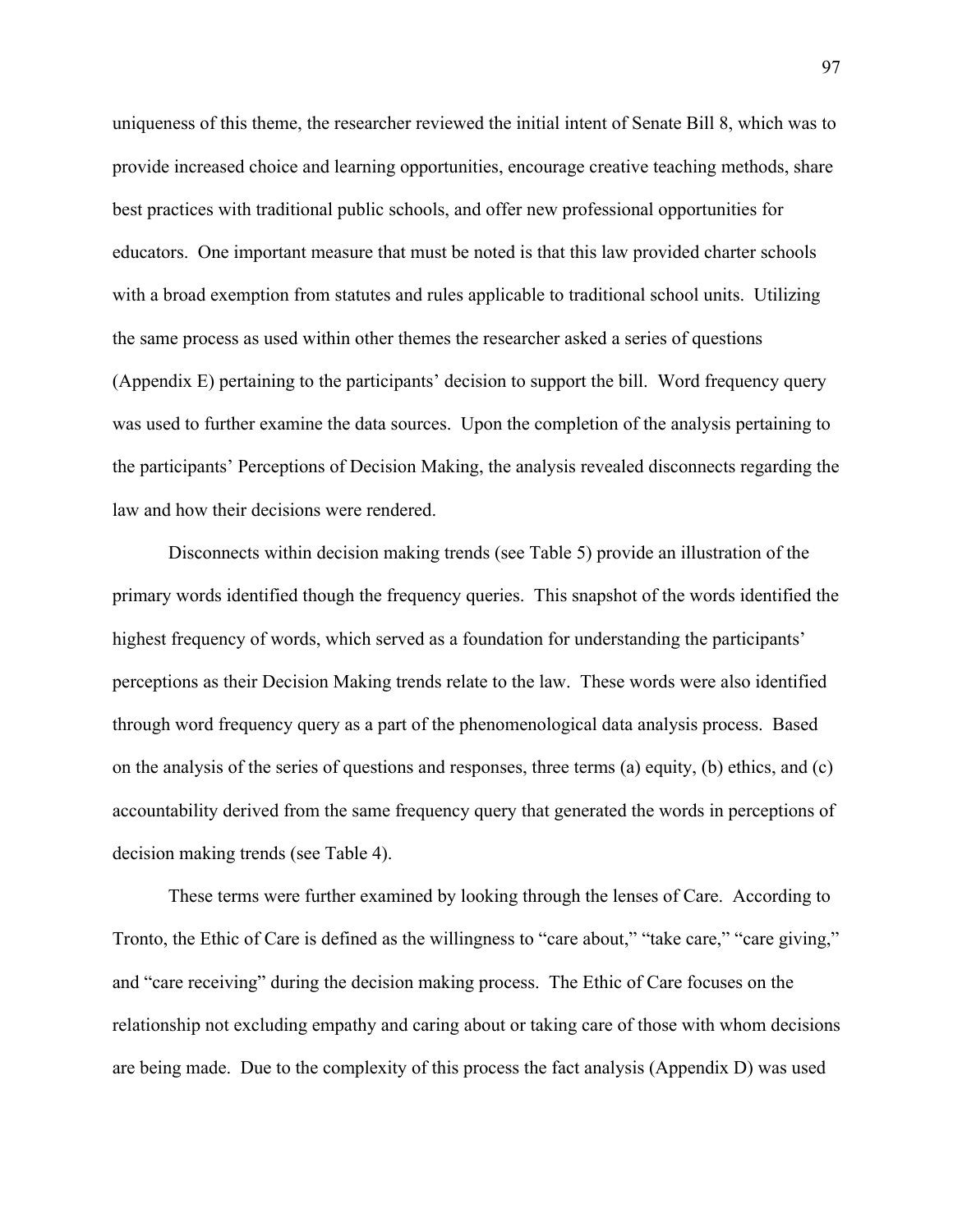as a guide for the researcher to resist bias throughout this process. The identified words serve as the foundation for understanding the participants' perceptions of their Decision Making regarding the case being studied.

# Table 5

|  | Disconnects within Decision Making Trends |  |  |
|--|-------------------------------------------|--|--|
|--|-------------------------------------------|--|--|

| <b>Primary Word</b> | <b>Frequency/Percentage</b> | <b>Similar Words Found</b>                                                                                                                                           |
|---------------------|-----------------------------|----------------------------------------------------------------------------------------------------------------------------------------------------------------------|
| Equity              | .67                         | equity, fairly, fairness, equal, adequate,<br>balance, balanced, balances, equal, equalities,<br>equality, equally, equitable, equitably,<br>equation, level, levels |
| Ethics              | .35                         | ethic, ethical, ethics                                                                                                                                               |
| Accountability      | 9.                          | accountability, accountable, control,                                                                                                                                |

Through the participants' narratives the researcher provides validation of the participants' concern for equity, fairness, and accountability and then presents what data reveals from the frequency analysis where their language and actions present a different picture. The terms and narratives identified within this section help to recognize the perceptions of the participants' decisions and what variables were integral in their decision to support the bill as it relates to equity and fairness. The narratives maintain that the focus of their decision is within "boundaries of the law" and focuses on "relationships and empathy," which are identified through the ethic of care. Through this analysis, there were words identified that were not high on the word frequency list. The word frequency queries also revealed some telling revelations regarding participant perceptions guiding their decisions. As the researcher looked closer at the boundaries of the law, and critical evaluation of the law, several words resonated as important even though they yielded low frequency rates from the queries. Each of the following words represents less than 1.0 percentage point of responses. Equity, ethics, and accountability were words that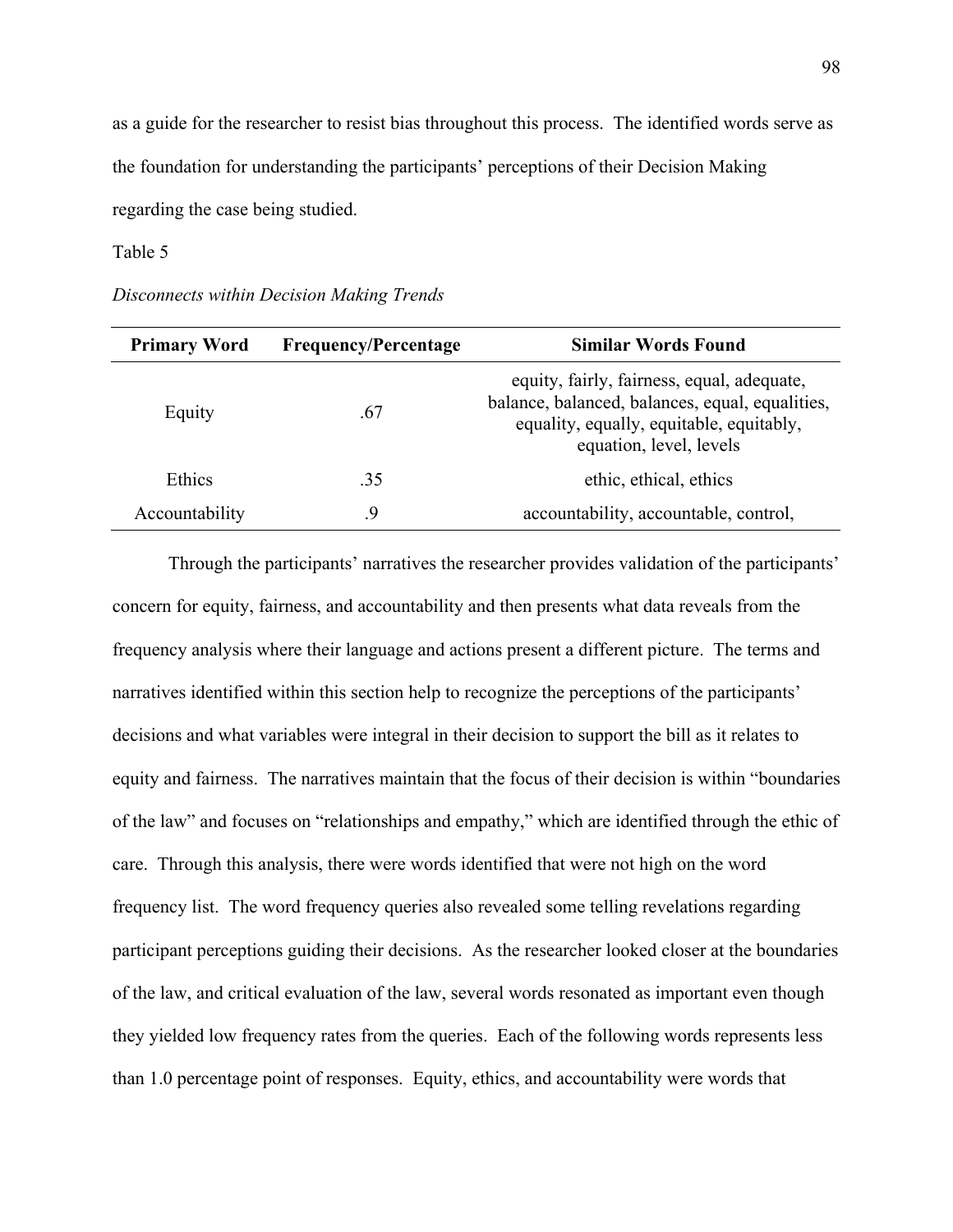reoccurred within the data set. Equity is identified by Adams (1965) as an avenue to examine the existence of fairness by decision makers from the decision maker's perspective. Based on this analysis equity is an important factor in decision making. Although the participants used 'equity' at a low frequency of 0.67%, the actual word count was significant at 227 words. Based on the narratives, an understanding of the participants' perceptions of their decisions is identified. Mark shares that through this legislation, "[I] have only one thing on my mind, equal opportunity and equal accesses." He continues by stating, "we have to get in the middle of where [education] is sustainable, where we create the opportunity and where we create access"; this access is outside of the traditional norms of education. Matthew added that the goal in providing equity "is [to] make sure that all communities have the resources that they need to solve the problems that exist." He adds that the problem here is equal access to education, "so as a policy-maker, when we are addressing issues of [education] we have to focus on where the students are coming from." Micah finishes by adding that

equity says to me that you adopt laws that impact citizens in a manner that all citizens are treated fairly and equal, regardless of their situation in life , where they come from, their race, their status, their religion—anything about them should be irrelevant in terms of equal administration of the law.

Equity is further defined through the review of literature as an identifier of fairness. According to a policy brief by Organization for Economic Co-Operation and Development (2008) fairness is a major dimension for enacting policy within educational systems. Participants displayed an understanding of this through equity as a portion of this low frequency word was supported by the word 'fairness' at 0.22%, or 148 words, which allows equity to take place. Although the frequency of the word fairness was low, participants like Mark shared his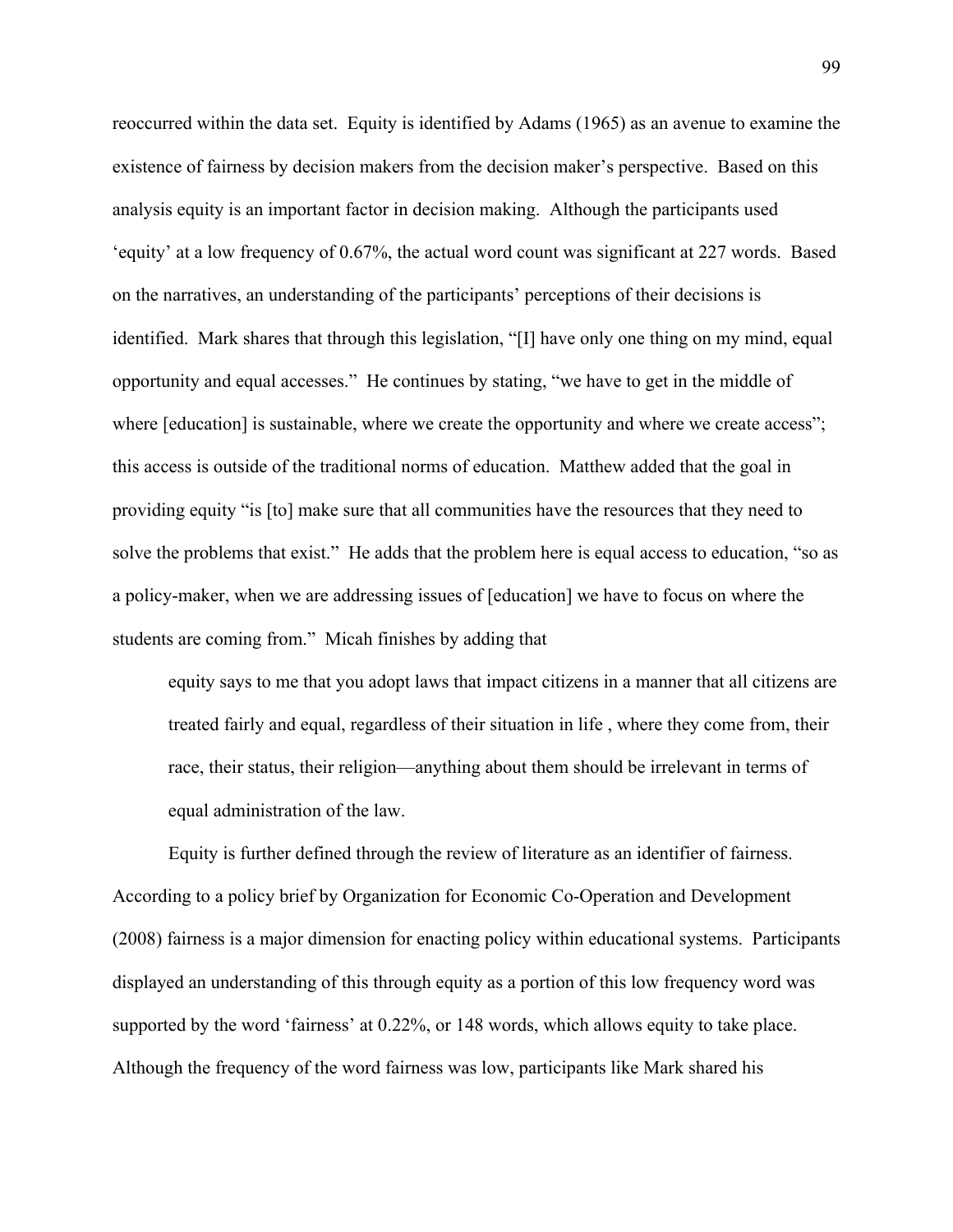perceptions by stating, "I don't have any other reason to be there but to care and to make sure that I have equity and to be fair, because fairness is everything." Just as it was indicated with Mark, Matthew expressed strong perceptions about fairness as it relates to decision making. Matthew states, "[legislators] have to be comprehensive enough, level-headed enough, fair enough to make the appropriate decisions," regardless of external of internal factors that may exist. Although there was apparent cohesiveness about how fairness is perceived, Micah provides a challenge the perceptions outlined by both Mark and Matthew. Micah shares that fairness varies from person to person and that fairness is not a legal term.

The next low frequency word is 'ethics,' which represented 90 words, and a 0.35% frequency rate. It is important to note that although ethics has a low frequency rate, Northouse (2007) suggests that ethics provides systems of rules and principles that help to streamline right and wrong when making decisions. Matthew shares that ethics for him, is essentially what drives him to be transparent in his voting record. He specifically states that for him ethics is "what you do when no one else is looking." He adds that from a legislative perspective, ethics is "being consistent in everything you do." Marks remarks were similar as he shared that "he believes you have to be very upfront about what your intensions are and to understand that you are doing it for the best interest of the people." This is what makes your act ethical. Micah shares that based on the position that leaders are elected to serve in, they are bound by ethical standards by the ethics commission, but outside of the commission leaders should "treat people in an equitable manner, react with sound ethics and allow these feelings to impact every single piece of legislation."

According to hooks (1990), the Ethic of Critique provides a focus on laws from a critical frame by taking into consideration one's reactions towards race, class, gender, and identity.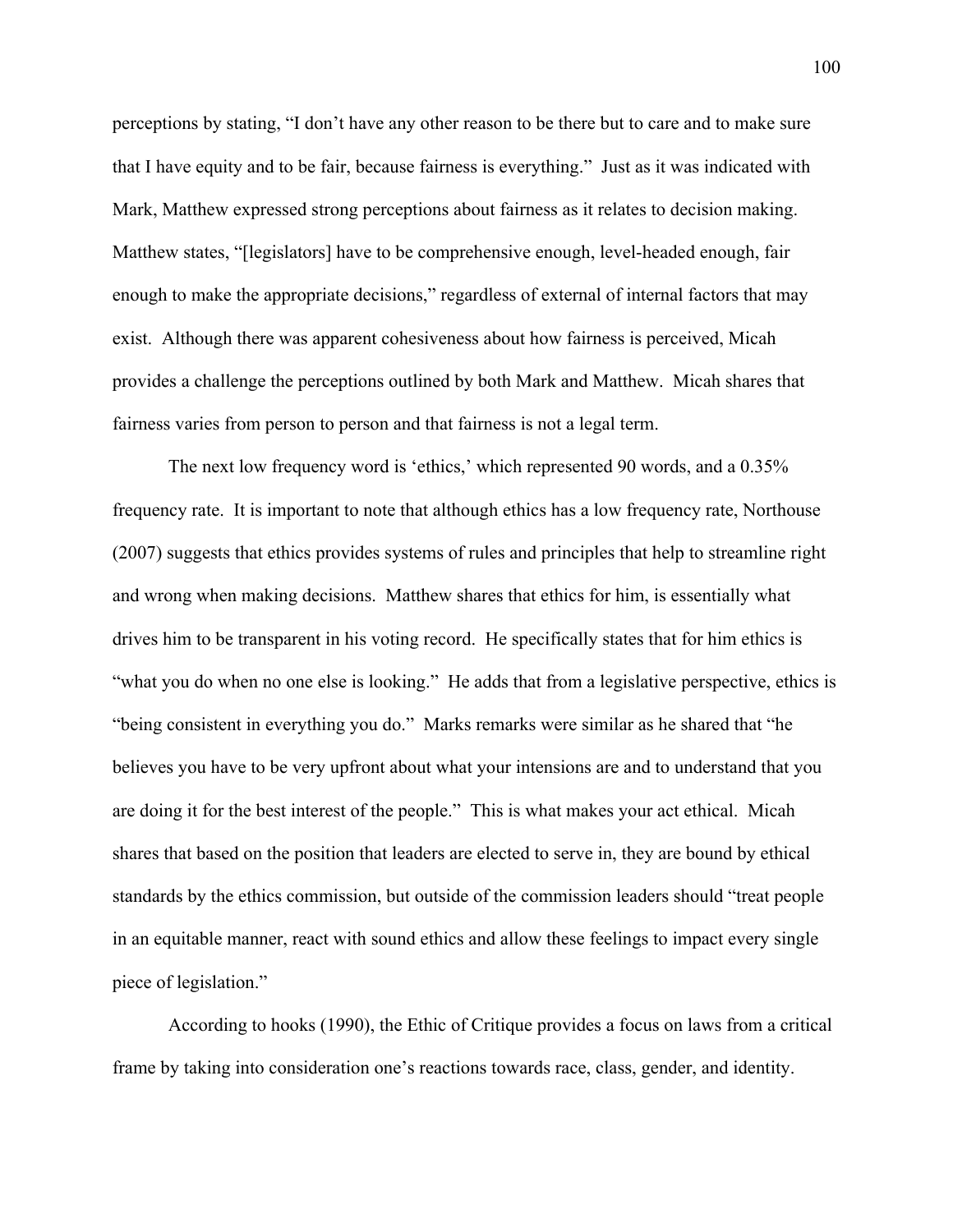Therefore, in an effort to provide care during the decision making process it is imperative to critique not only the process but also the laws that are determined due to the process that is used to generate the law. Care becomes an essential part of the decision making process when leaders show accountability for their constituents by critiquing their decisions prior to pushing policy to be signed into law. That said, the last low frequency word identified within this theme is "accountability," and based on the frequency rate of 0.9% (56 words), it is apparent that there was a lack of critique guiding this decision. According to Tronto (2002), care doesn't exist without critique, as it demands that leaders "deal with the hard questions regarding social class, race, gender and other areas of difference, such as: Who makes the laws? Who benefits from the law, rule of policy?" (p. 6).

This disconnect resonates because of the difference that became apparent through the data analysis. According to the analysis the term 'school' was referenced at a frequency rate of 3.21% in comparison to the dismal 0.9% representing 'accountability' even though one of the primary responsibilities of legislators is to be accountable to all constituents of the state. Shapiro and Stefkovich (2001) remind us that a part of accountability exists when "leaders review and approach policies and laws for the benefit of all constituents" (p. 47). During the second reading of the proposed Senate Bill 8 the president of the Senate expressed his support for this bill by emphasizing the need to be held accountable to those students and families who needed another option for public schooling. He shared that by supporting this bill and requiring charter schools to participate in the state's accountability program and be subjected to the same required testing as other public schools, care is expressed. But according to the General Statute (G.S. 115C-238.29E (f)) charter schools are exempt from statutes and rules applicable to a local board of education or local school administrative unit. This provides a major disconnect as it charges that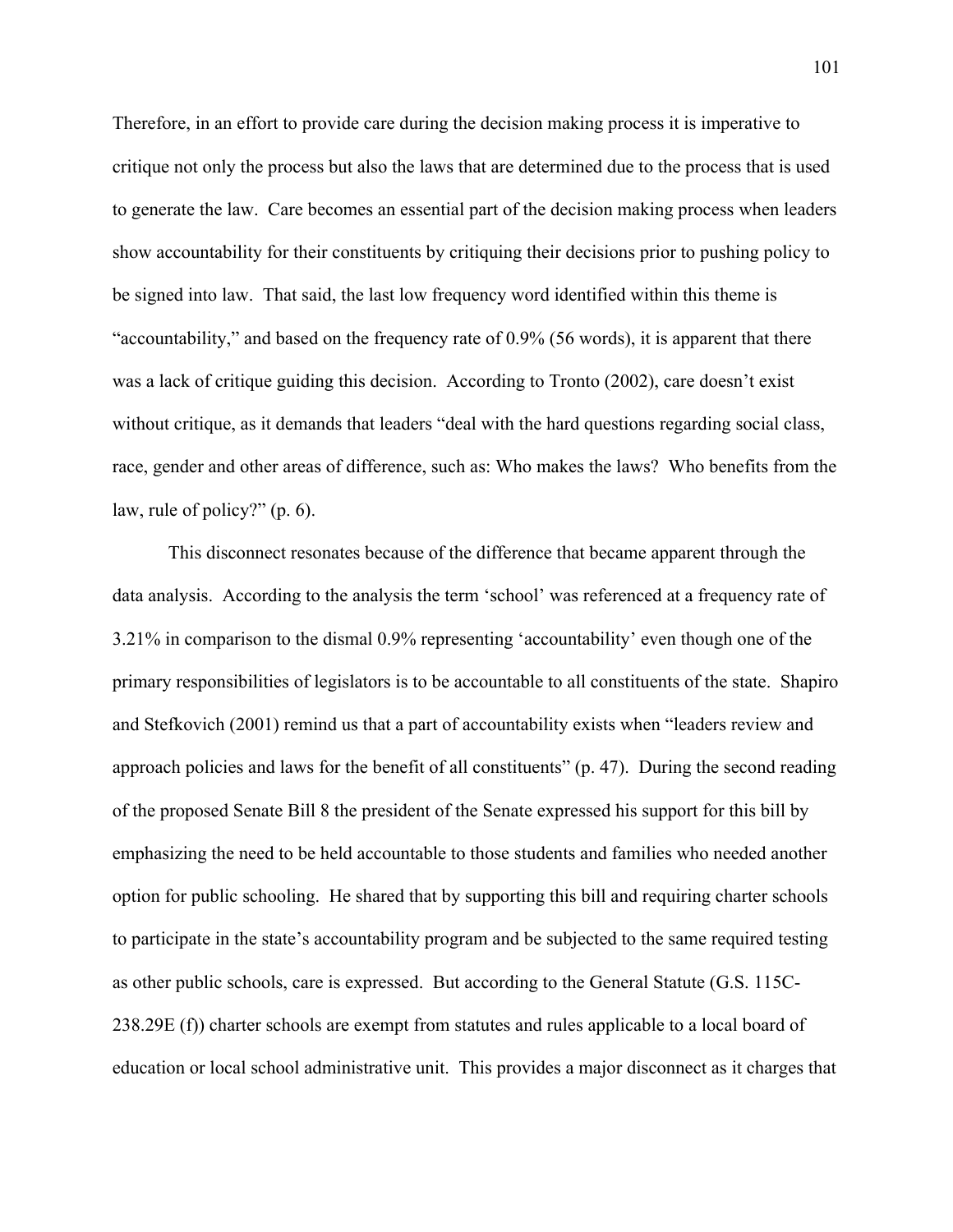although charter schools are categorized as public schools, this law allows provisions for charter schools to operate under separate provisions. This provision emphasizes disconnect, and indicates a lack of critique by the decision makers in this case. Each participant in this case supported the need for accountability through critique. Micah shared that a level of critique is important and should be a part of the process to ensure that "all laws are fair and apply equally to all citizens." Matthew expressed that making decisions based on facts that are in front of you is important, but it is also important to be considerate of the broad perspective of your decision to ensure that a level of satisfaction from the entire community exists, and Mark shared that accountability speaks to the heart of why he ran for office. He vividly expressed that "equal opportunity and equal access is something that we (legislators) have to be careful in terms of what that means," and the only way to ensure that you are careful is to "critique all decisions" with community in mind."

The fact that this frequency rate is so low is telling, considering how the roles of the participants are to make decisions that represent their constituents' best interest. The focus of the decision to support Senate Bill 8 leaned more towards an allowance for charter school growth than equal measures of accountability. Therefore, a high level of accountability should be expected from the participants, but as one can see from this frequency rate, that was not the case.

**4.2.4 Theme #4: Principles for equality.** Based on the data collected, participants were consistent in their understanding of equality. Through the principles of equality, themes, statements, and descriptions, Colaizzi's (1978) phenomenological data analysis was used to organize and understand the data through a pattern matching technique as outlined in Chapter 3. During this analysis the researcher reviewed the patterns and concepts that derived from the data collected. From this analysis, two concepts emerged as the most essential when deliberating to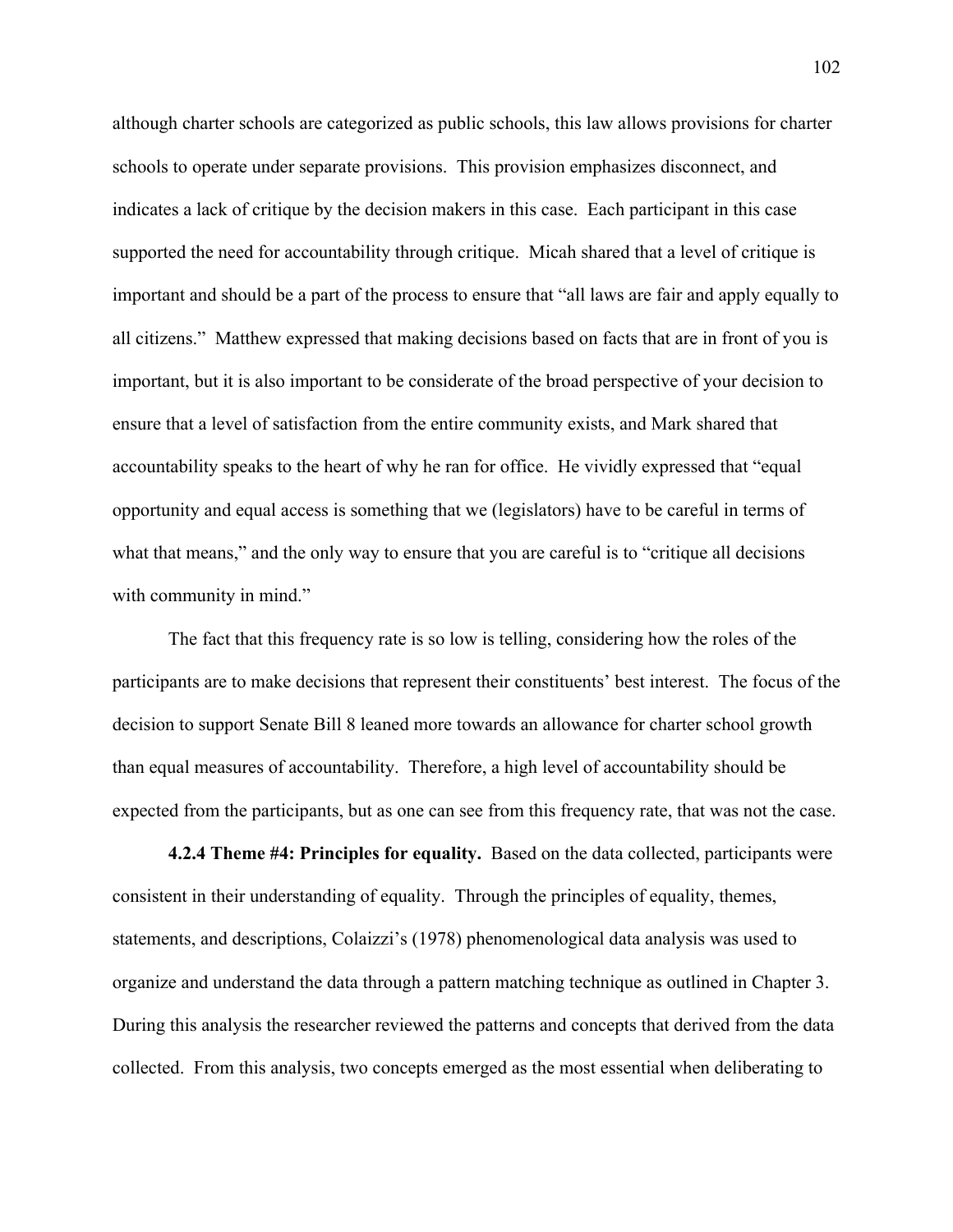understand the principals of equality that were essential to this study: (a) decisions, and (b) community(ies). These concepts were identified through word queries of the theme principles of equality. These three terms derived from the principles of the equality theme. The purpose of these principles is to understand the participants' ideology as it pertains to equality during the decision making process. The principle of equality provides a snapshot of the primary words driving these principles. These high frequency words were identified through word frequency queries as a part of the phenomenological data analysis process. The fact analysis (Appendix D) was used as a guide for the researcher to resist bias throughout this process. The identified words serve as the foundation for determining the ideology of the participants as principles of which supports equality in decision making. The next section provides a snapshot of the words and frequency percentages guiding how participants view policy as it relates to the decision to support this bill 8.

Based on the data collected, the following references were found to be essential principles necessary to provide equality when making decisions. From the data presented, 91 references were made regarding the use of equality when making decisions about the case being discussed. Of those 91 references about the *decisions* rendered in this case, *rights* and *fairness* emerged as primary words driving participants' thinking. *Rights* appeared with the most frequency at 10.99% (54 words), expressing a clear understanding of the rights of the persons affected by the decision. According to the ethic of justice, rights are essential for understanding the paradigms necessary for accepting laws. Therefore the rights of the participants making decisions in this case are an important piece of the process when making decisions. In instances where rights were discussed, data revealed that participants referred to their constituents and furthered their obligation to the rights of their constituent base. Mark shared that one of his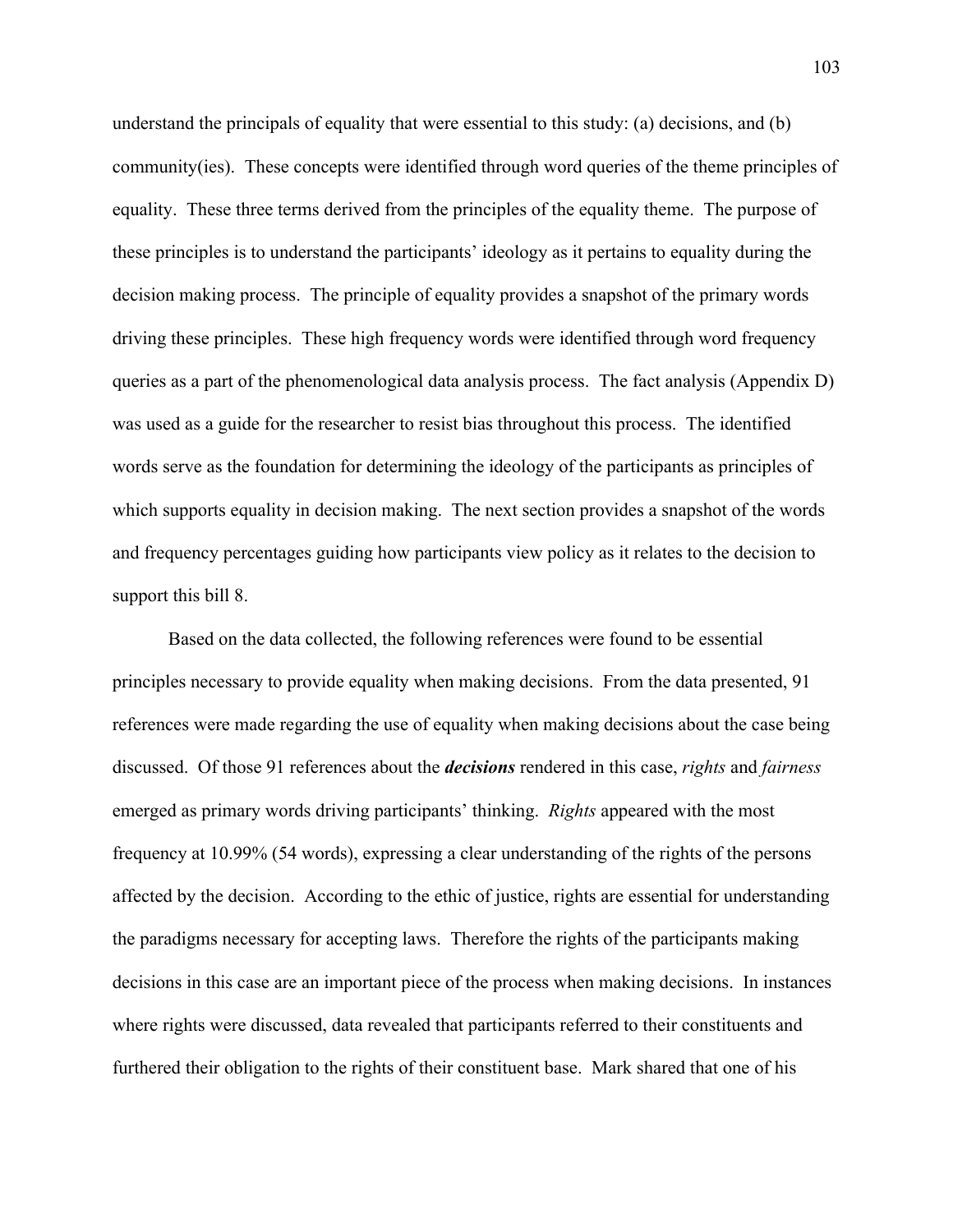primary focuses center around the rights of his constituents, sharing "I owe that to my constituents because I am their voice." This narrative was used in a manner that supports the participant's willingness to support rules that favor the constituents in that particular area. Matthew presented a different perspective, expressing that rights lie within the leaders' perspectives about the rules that are in place. He states, "two senators can read the same bill with the same words and have two different perspectives on it based on their experiences which guide their perspective." Micah expresses his perspective about rights and the perceived role that they play in the decision making process: ". . . however you make decisions, you want to be ethical, you want to make sure that what you do provides equity and applicable to everybody."

The next principle indicated was *fairness*, which represented 3.98% (22 words) and illustrated the core of what the study participants expressed as an important principle of equality. Based on the presence of decisions as highlighted by Rawls (1971), one of the most important points of decision making lies within ones willingness to be fair.According to the participants of this study, fairness was what they hoped would drive the decisions of all legislators. Matthew offered these sentiments:

. . . as legislators. Their attempts must include a willingness to be fair decision makers. We all must be able to comprehensive enough, be level headed enough, and fair enough to make the appropriate decisions.

The analysis also identified additional words with low word frequency readings, and these words may be perceived as negative. Words such as 'exact' or 'limitations' represented a low frequency rate (0.18% and 0.14%, or twice) during the descriptions of decisions. Based on the frequency it is perceived that these words provided a sense of disconnect that does not align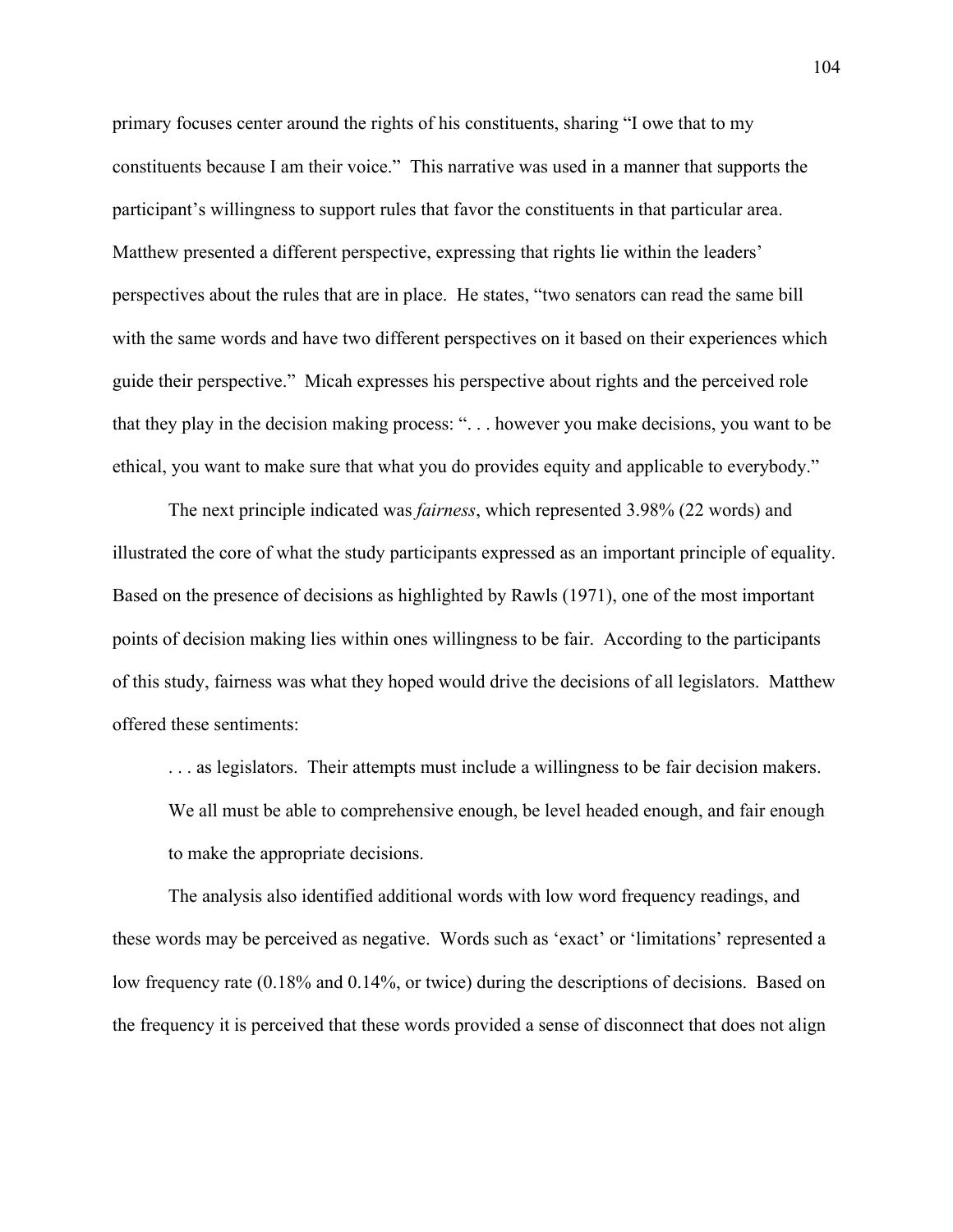with their principles of equity; therefore, they did not drive their decisions pertaining to the case being studied.

The second principle of equity identified by the participants was *community*, which focused primarily on s*chools*, and *standards*. *Schools* represented the highest frequency with 4.18% (21 words) which presented a factor of importance emphasizing prosperity beginning with school communities. Schools also represent what is at stake within this principle. Matthew was the first to support the notion of schools as a community driver when he mentioned that "public schools are doing an excellent job in terms of educating our kids." He went on to share that he felt the most important role of school is to "educate children by any means possible? This is the only way to equity can be delivered is when schools are the community are working together to ensure student success." Mark also expressed the importance between the community and schools by sharing this about equality in decision making: "Sometimes you have to make decisions whether or not you are going to follow the complete guidance of the community," which you were elected to serve. This helps to eliminate bias within sector, community, or schools. *Standards* yielded the second highest representation with 4.12% (18 words) expressing the importance of community when discussing equality. Matthew furthered the principles of community when he stated,

One side of town—a community is very prosperous, very wealthy. They have internet access; they've got computers; they've got all those things that a young person could have. On the other side of town those things may not be there. So as a policy-maker, when we are addressing issues of funding, equity for me may be 10 over here and 2 over there.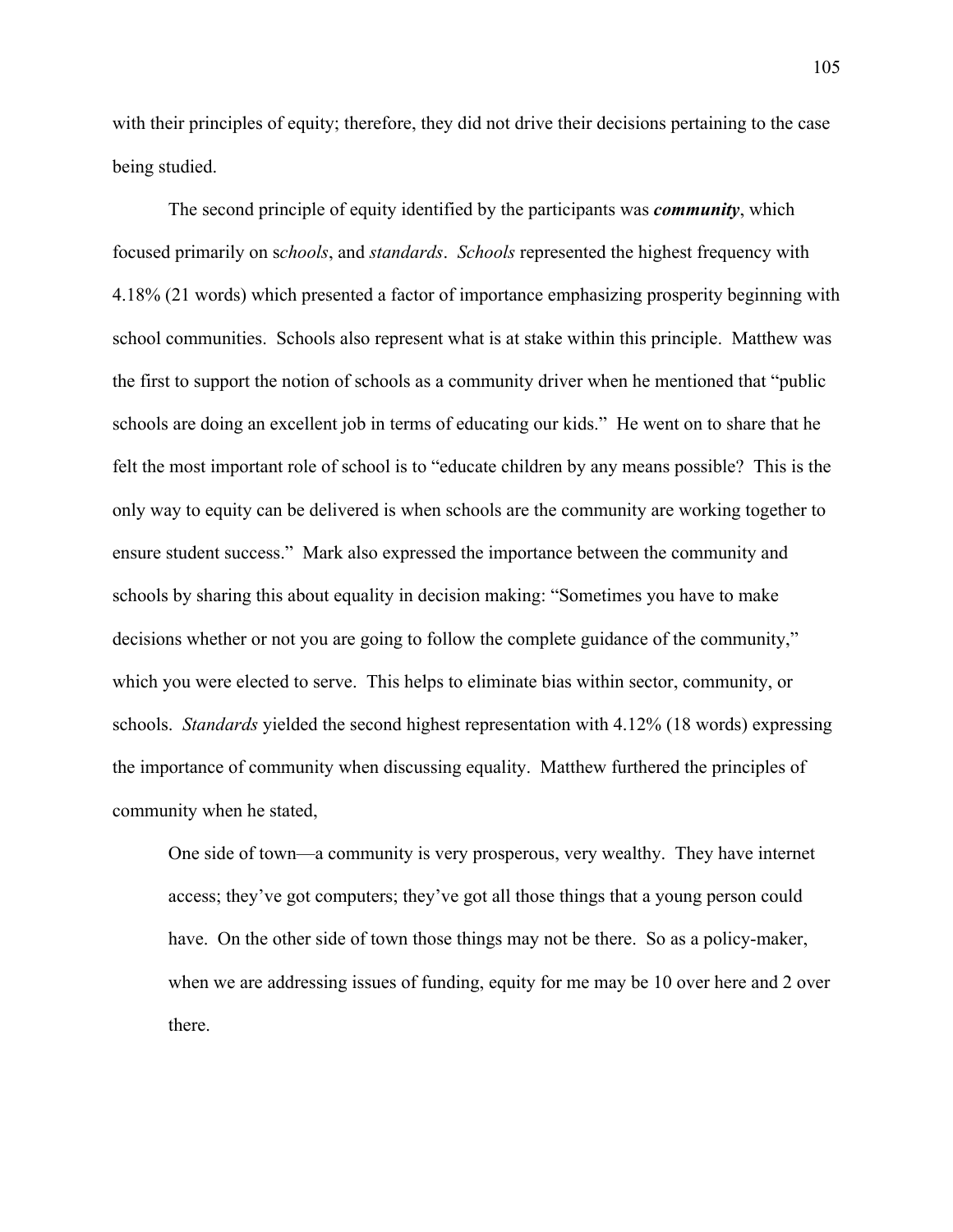This belief serves as one of the driving principles when examining the details of a bill. Equity is shown by one's ability to understand the differences in communities and to be bold enough to make decisions that allow equality to exist even if it has the potential to present societal backlash. Mark shared that one extremely important principle of equality includes the ability of the leaders to, "take the emotional out of decision making and just put the professional in it."

In one breath the discussion is centered on the type of school, whether that school identifies as a traditional public or a charter public school. Essentially it is important to understand how decisions are gathered in an effort to support both types of schools. The need to understand the standards that support school needs are imperative. This finding placed an emphasis on what is being provided to those being impacted by a decision and the level of equality that exists within the specific environment. On February 16, 2011, the Senate Committee highlighting a needed change presented a daily bulletin. The recommendation spoke to the need for the bill being examined to increase educational opportunities for children of North Carolina by removing the cap on charter schools. In this situation the impact falls in the arena of public education. Based on the data, participants maintained a similar belief that what was being provided with this decision presented a level of equality. *Equal* is expressed and presented at a frequency rate of 3.95% (35 words) illustrating its importance. This word provides insight into the principles that the three research participations value as they define equality in decision making. Mark further highlights his beliefs through the following quote where he furthered the principle of equality by sharing,

. . . just as long as we all have the same opportunities and we have the same access, define that as equity. I define equity by equal access. I'm not talking about special rights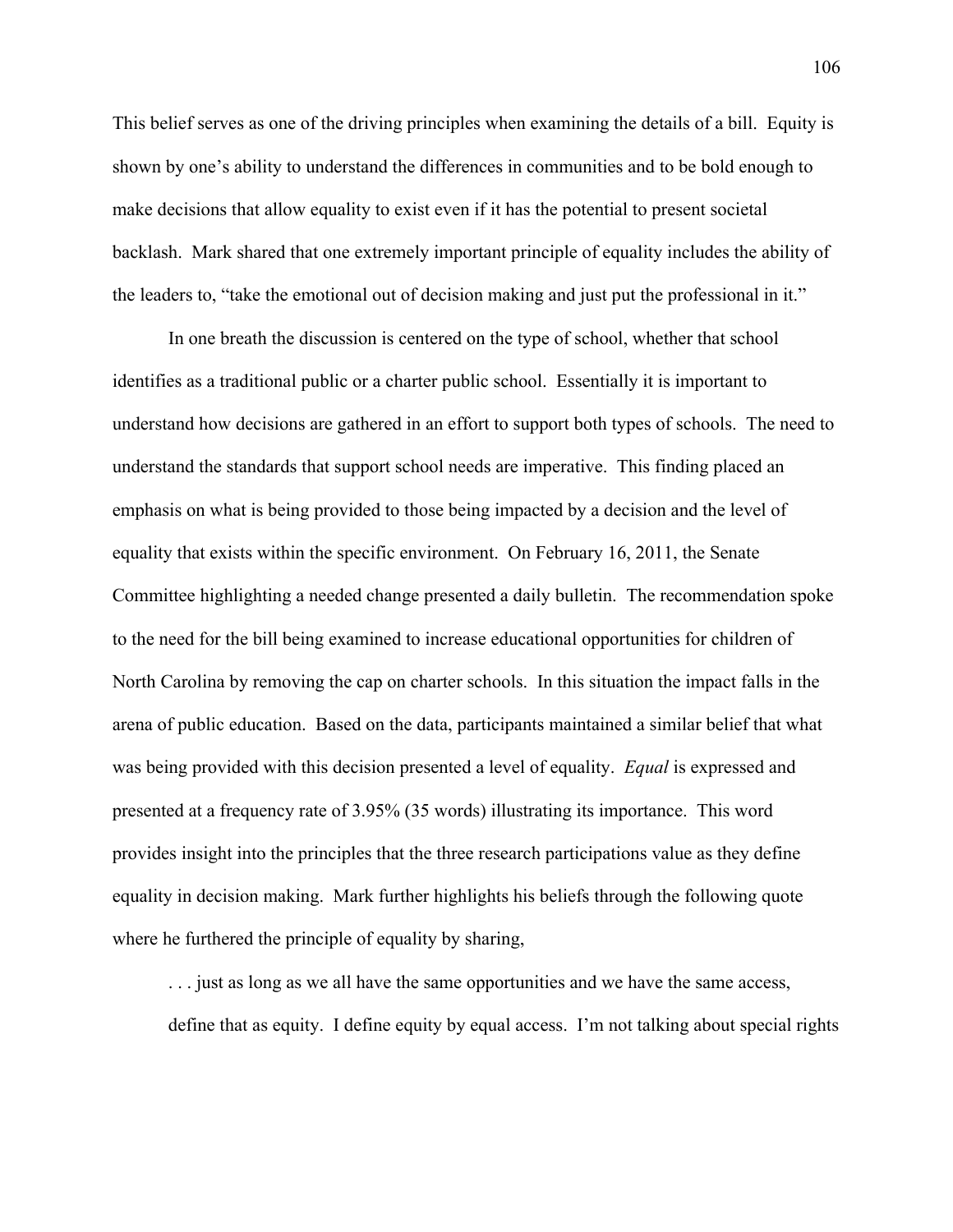or special privileges, I'm talking about making sure that Ms. Jones and Mrs. Jones have the same access, and if that's not the case, then it is an inequity and that is an injustice.

The researcher sought to investigate the participants' understanding about how equality should be defined by leaders serving in their capacity. When asked the question, "In your role as a legislator how would you define equity?" each leader provided a distinct response, around showing rights, standards, fairness, and other principles as essential components to identifying the role that equality plays in decision making. Matthew spoke of fairness when he shared that

Equity in the simplest terms is making sure that all communities have the resources that they need to solve the problems that exist. That's equal based on where the students are coming from.

Micah described equality a standard based on the adoption of laws. This caused him to focus more on what is provided through the decisions that leads to rights for constituents by stating,

I think of equity in terms of adopting laws—that's what a legislature does is adopting the laws that impact the lives of citizens. Equity says to me that you do so in a manner that all citizens are treated fairly and equal, regardless of their station in life, where they came from, their race, their status, the religion—anything about them should be irrelevant in terms of equal administration of the law.

When identifying the principles of equality, Adams (1965) reminded us that the notion of equality must provide a concept of fair balance between the leaders and constituents who elected them to office, and that these principles should be reflected within their decisions. The findings indicate that each of the principles were essential to identifying the principles that are needed to show fairness. Each of the participants showed a need to express fairness as legislators.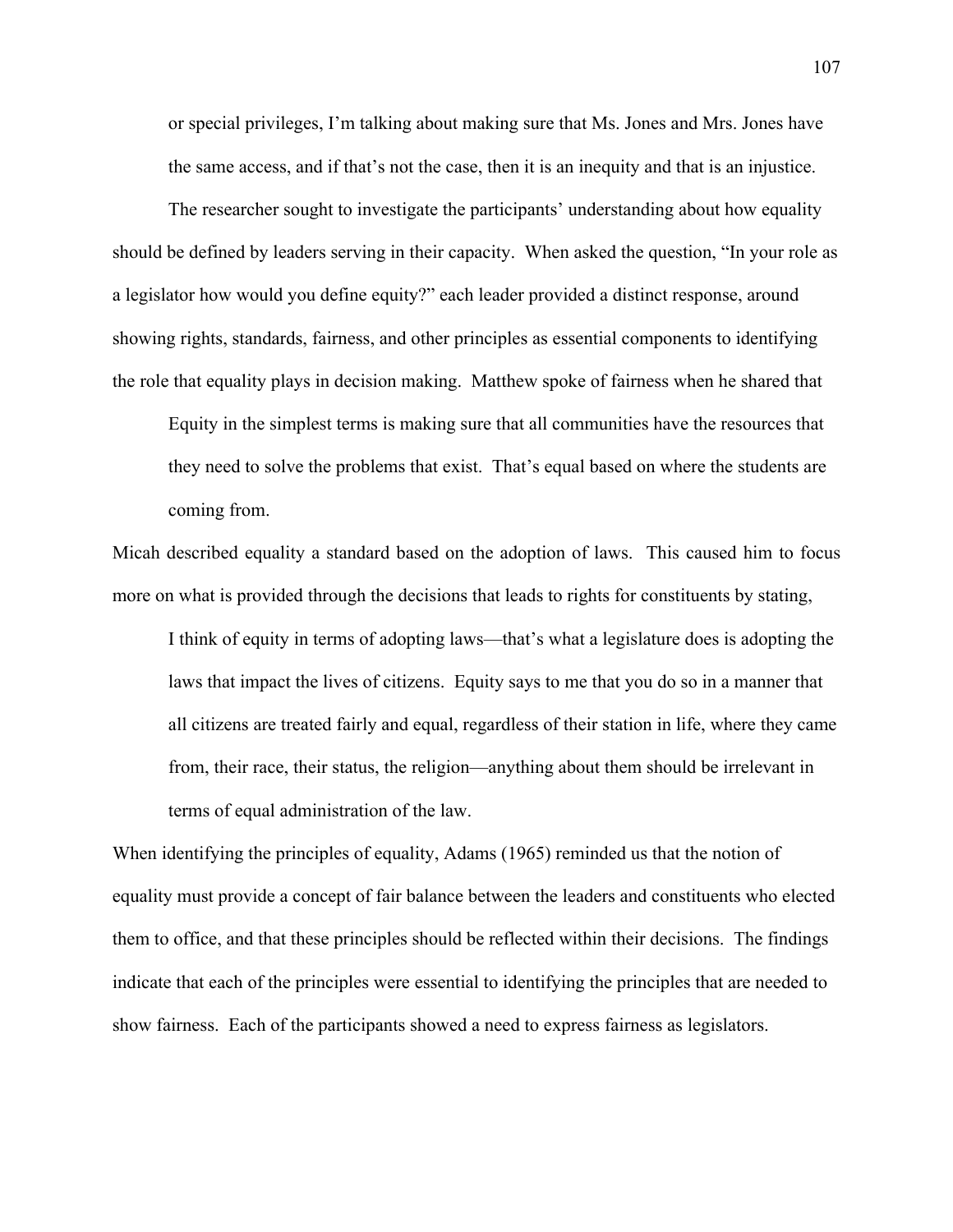# **4.3 Summary**

Based on the three principles outlined, causal links were not determined between each of the 5-point predicted patterns within each of the three themes. Causal links had to be established within each of the three empirical themes in order for to the Y phenomenon to be established. The A causal link between the perspectives of right, rules, and fairness could be established and linked to the ethics of justice, ethic of care, and ethic of profession, but through the data analysis it was determined that the ethic of critique was only identified as a connector through identified disconnects. The disconnect focuses primarily on the evaluation of the laws surrounding race, gender, class, or other identifiers. Therefore, a causal link between the predicted pattern and the empirical theme could not be determined.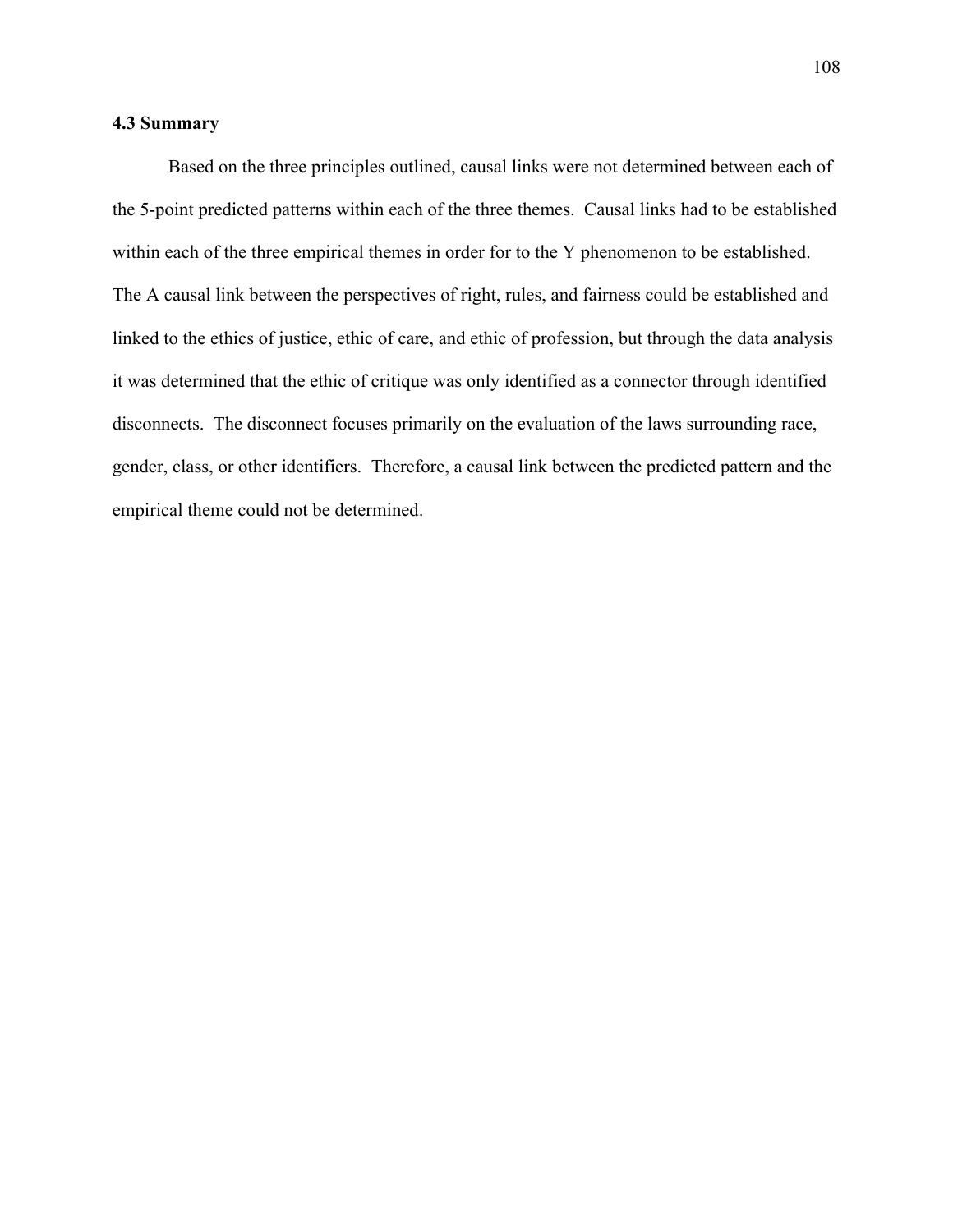#### **CHAPTER 5**

### **Discussion, Recommendations, and Conclusions**

## **5.1 Introduction**

The purpose of the study was to explore leader perspectives on equity and ethical decision-making by reviewing a case by the North Carolina Educational Sub-Committees "Conference Committee." This study contributes the research on leaders in the 21st century by examining the extent to which legislative leaders use equality and ethical decision making as tenants for sound decision making. This study was significant because it furthered the understanding of the role of decision making as an essential component for leaders in all capacities. This chapter provides a summary and results of the findings. The summary describes how equality impacted the participants' perceptions and interpretations of the proposed legislation. Additionally, this chapter summarizes factors that influence the perspectives of the study participants and how their perspectives impact ethical decision making. The strengths and limitations of this study are addressed. Lastly, this chapter provides recommendations for further research and the study's conclusions.

## **5.2 Explanation of the Data Analysis**

After the themes were introduced they were presented using the analytic technique known as 'explanation building' (Yin, 2009, p. 141). Explanation building is a special type of pattern matching that compared the findings of the empirical themes with the established predicted patterns. Explanation building presented a more difficult procedure by inhibiting the analysis in order to build an explanation about the case (Yin, 2009). Based on the data analysis, there were four major themes identified and further analyzed. The predicted patterns derived from the four ethical paradigms and Equity Theory, which were introduced, discussed, and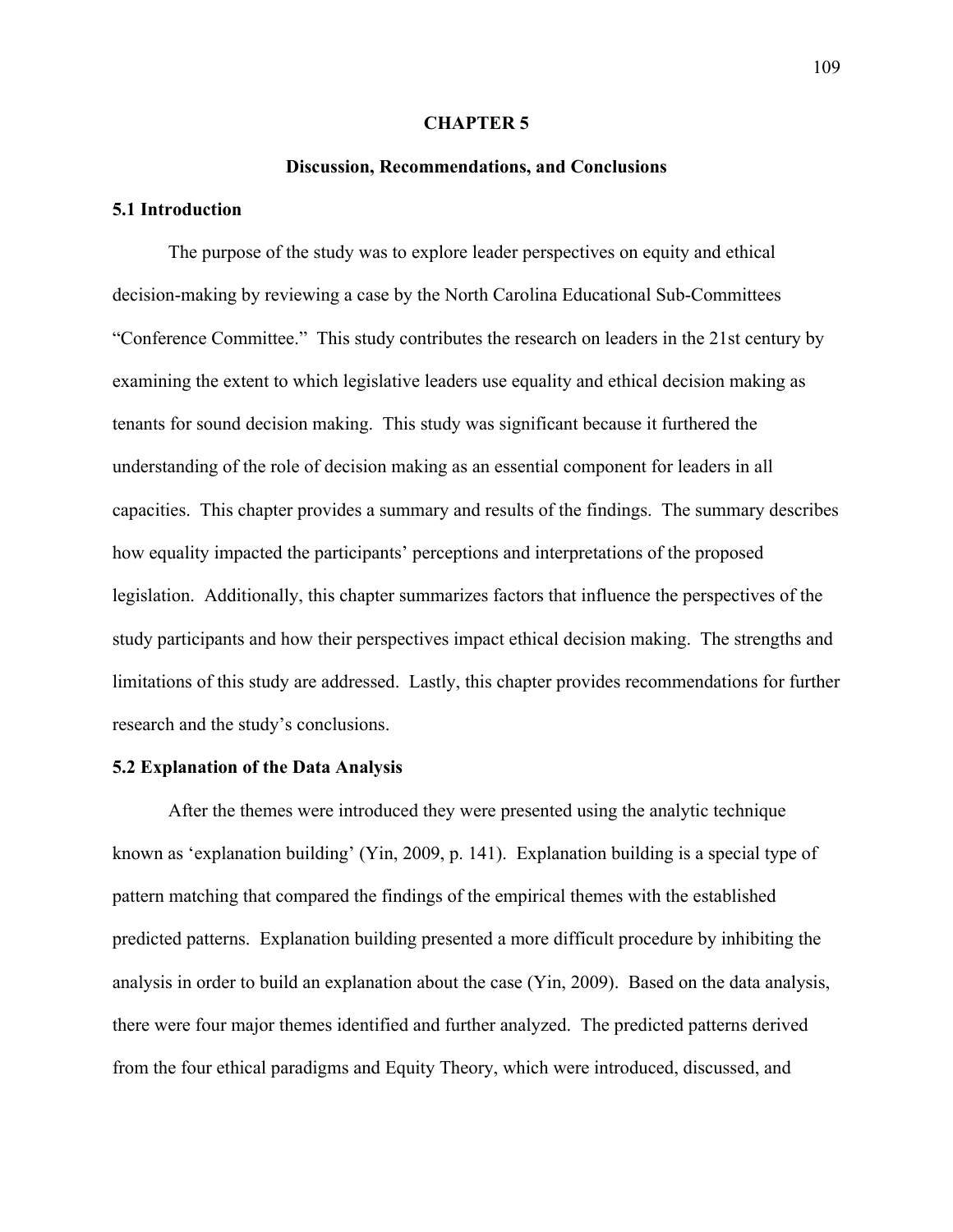qualified during the review of literature. The empirical themes identified through the research analysis were examined through the explanation as a means to answering the said research questions. The introduction and review of these themes begins by Interpreting Policy via the Ethic of Justice, which first introduces the theme and outlines what the research presents as the participants' direct interpretations of their responses regarding this study.

## **5.3 Presentation of Causal Links**

This study focused on factors that influence elected leaders' perspectives about ethics and equity when making decisions. The methodology was qualitative and the guiding questions centered on the perceptions, interpretations, and perspectives of participants from the two elected bodies, which govern the North Carolina legislative Cabinet. The data were collected through a triangulated formation that included historical analysis, written documents, and artifacts. After the data were collected and analyzed themes emerged, evidence in the data revealed that there were four main themes: Interpreting Policy via the Ethic of Justice, Decision Making via the Ethic of Care, Policy and Equity Disconnect in Decision Making, and Principles of Equality. A discussion of the interpretations, the principles necessary for equality, and perceptions of decision making of the findings relative to the research questions is presented.

This portion of the analysis provides a snapshot of the empirical themes and an explanation of the causal links to the predicted pattern. Yin (2009) described causal links as insights into social science theory that explored the social science proposition, in an attempt to answer the indicated research questions. These causal links were a key element of explanation building and essential to 'explaining the phenomenon. The phenomenon was identified by a presumed set of causal links, which guided how the perspectives of the participants constitute Ethical Theory through the four ethical paradigms and Equity Theory that provide systems of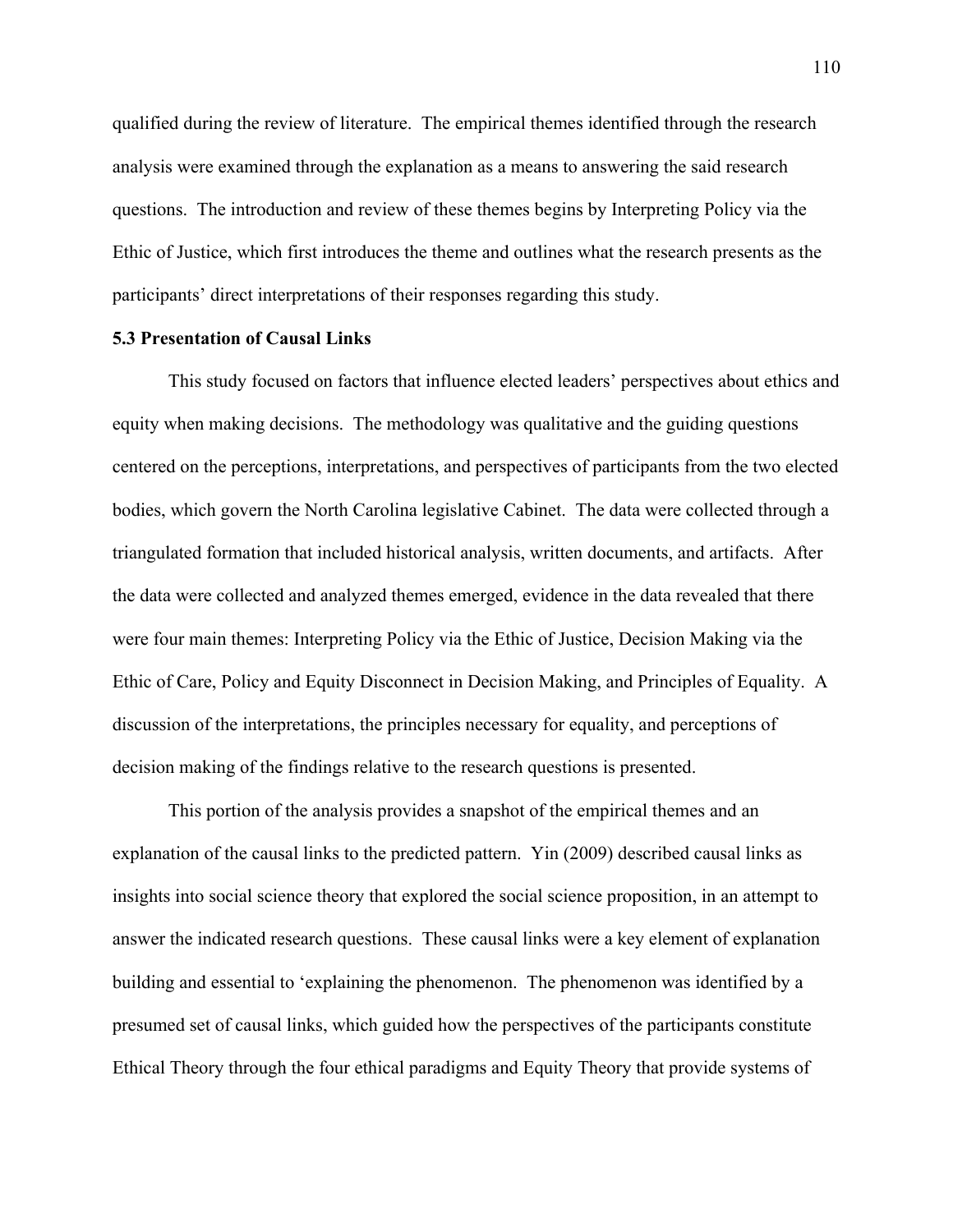principles and rules that are essential for decision making. Together, these theories formed the predicted pattern that explained the "how" phenomenon in this case.

The researcher first verified the existence of each of the four empirical themes and discussed their causal link to the predicted patterns. The single 5-point predicted pattern as seen in the outcome configuration of predicted patterns is practical and observed in a case where the outcome is present. According to *Ethical Leadership and Decision Making in Education* (Shapiro & Stefkovich, 2001), ethic of justice, ethic of care, the ethic of critique, and the ethic of profession provided a paradigm for understanding essential components that leaders should exhibit when making decisions. In addition to these components the tenants of Equity Theory must be present within this pattern as it provides a concept of fair balance between leaders and constituents, which should be reflected in their decisions. This theory provides the challenge to ensure a strong and productive relationship is achieved through trust and loyalty. Paired with the four ethical paradigms, Equity Theory is central to this investigation as it assisted the researcher with understanding fairness throughout the decision making process. The premise of this study was not to focus on the different types of leaders. Therefore "leaders" in this study are identified by their title "legislator," which was defined in Chapter 1 of this study.

Through the use of the pattern-matching concept the results of each theme determined through the data analysis process is revealed. The results presented are based on the establishment of the "how" phenomenon, which is explained when causal links are established between the predicted pattern and empirical theme. Each of the four major "empirical" themes: (a) Interpreting Policy via the Ethic of Justice, (b) Decision Making via the Ethic of Care, (c) Policy and Equity Disconnect in Decision Making, and (d) Principles of Equality were examined to determine if there were causal links to predicted patterns.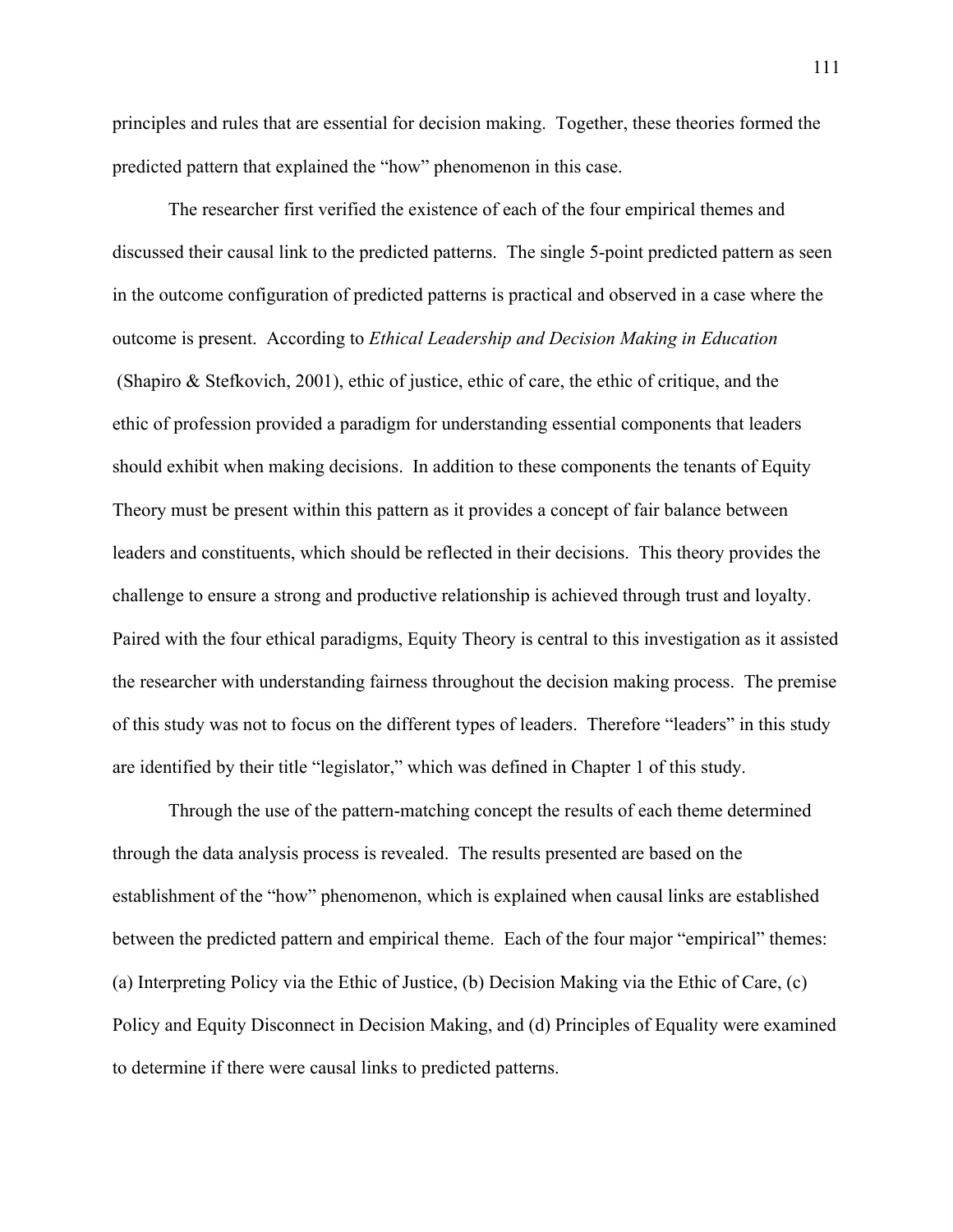**5.3.1 Interpreting policy via the ethic of justice.** The participants' interpretations of policy within this bill were identified as a dominant theme in this investigation.It was identified as a dominant theme due to the participants' interpretations of high frequency words supporting justice through policy. Although there was a high frequency of words identified through the analysis, these words did not provide a paradigm for understanding each of the four essential components as determined by *Ethical Leadership and Decision Making in Education* (Shapiro & Stefkovich 2001). Therefore through this investigation it was determined that a causal link could not be determined between the participants' interpretations and the predicted patterns. The leaders' interpretations about ethics and equality were influenced by the ethic of justice when rendering decisions but the analysis did not reveal and existence of the ethic of care, the ethic of critique, or the ethic of profession. Based on the investigative rule each ethic must be determined within the theme for a causal link to be determined.

The ethic of justice paradigm describes "justice" as doing what is right versus that which is thought of as wrong. Justice focuses on rights and laws. Based on data related to these leaders' interpretations of the charter school bill, the researcher concludes that each participant understood his or her responsibility to examine and consider how his or her constituents would be impacted by this legislation. In an effort to maintain justice within their decision-making there were challenges revealed within this bill. The data revealed limitations within their actions to express a sense of care for all constituents. This was demonstrated through their comments about providing access to students though numerous interpretations, which highlighted a separation between charter and traditional public schools. These findings are consistent with the two main principles for justice espoused by Rawls (1971). His first principle states that persons should have equal rights to primary and extensive basic liberties and that those liberties should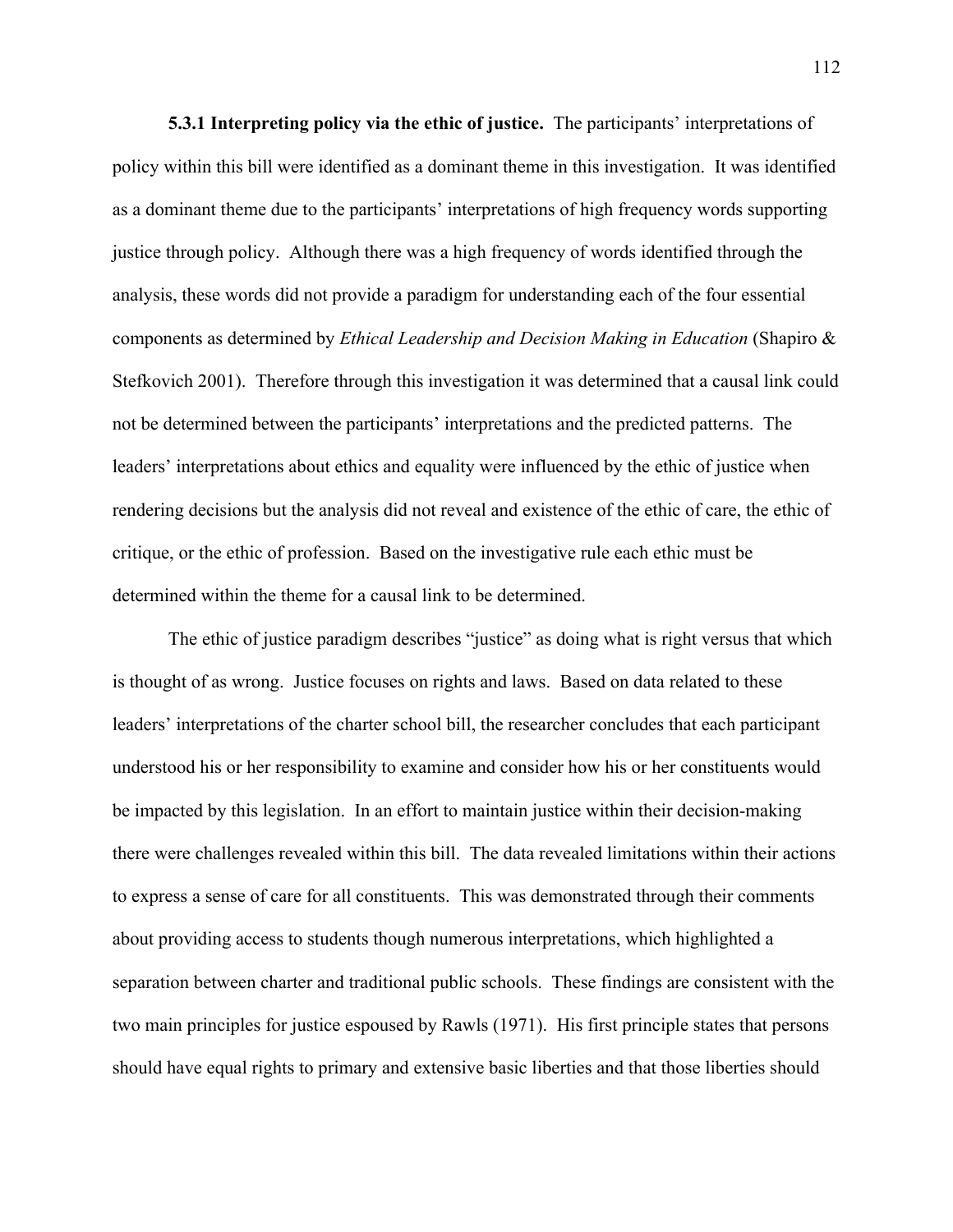be similar to the liberties of others, and the second principle posits that inequalities should be arranged by social and economic priorities. Finally, the participants' perspectives on justice through equal rights seemed to be guided by the need to provide access by removing the cap but fell short of critical assessment as it related to measures of accountability within the charter school bill.

Frequency analysis data illustrate that the participants in this study concerned themselves with the concepts *schools*, *charter*, and *benefit* throughout their language. As the participants wrestled with the decision to lift the cap on charter schools in North Carolina, they analyzed its potential impact on various entities, institutions, and people. Through the analysis of the primary terms, participants took the position that 'schools' traditionally referred to public schools in a general sense, while the term 'charters' were referred to differently and not even categorized as one and the same. This notion alone was controversial as the law states that charter schools are indeed public schools. This notion provided a challenge to understand how the charter commission would evaluate the performance of charters and using the same standards that currently apply to traditional public schools if there was no expectation for them to be equal. The third term 'benefit' highlighted support of charter schools. The analysis of the data did not reveal any instances where 'benefits' references traditional public schools. The final term identified in the analysis was 'change,' which in most instances referred to the type of change that was needed in public school education. The analysis revealed a perceived bias that charter schools would provide the 'change' that students need and is the best alternative to traditional public schools. There were numerous references made to charter schools being the change that was needed for students to have the type of educational access that would enhance their educational experiences, whereas there were limited instances where change was referenced as a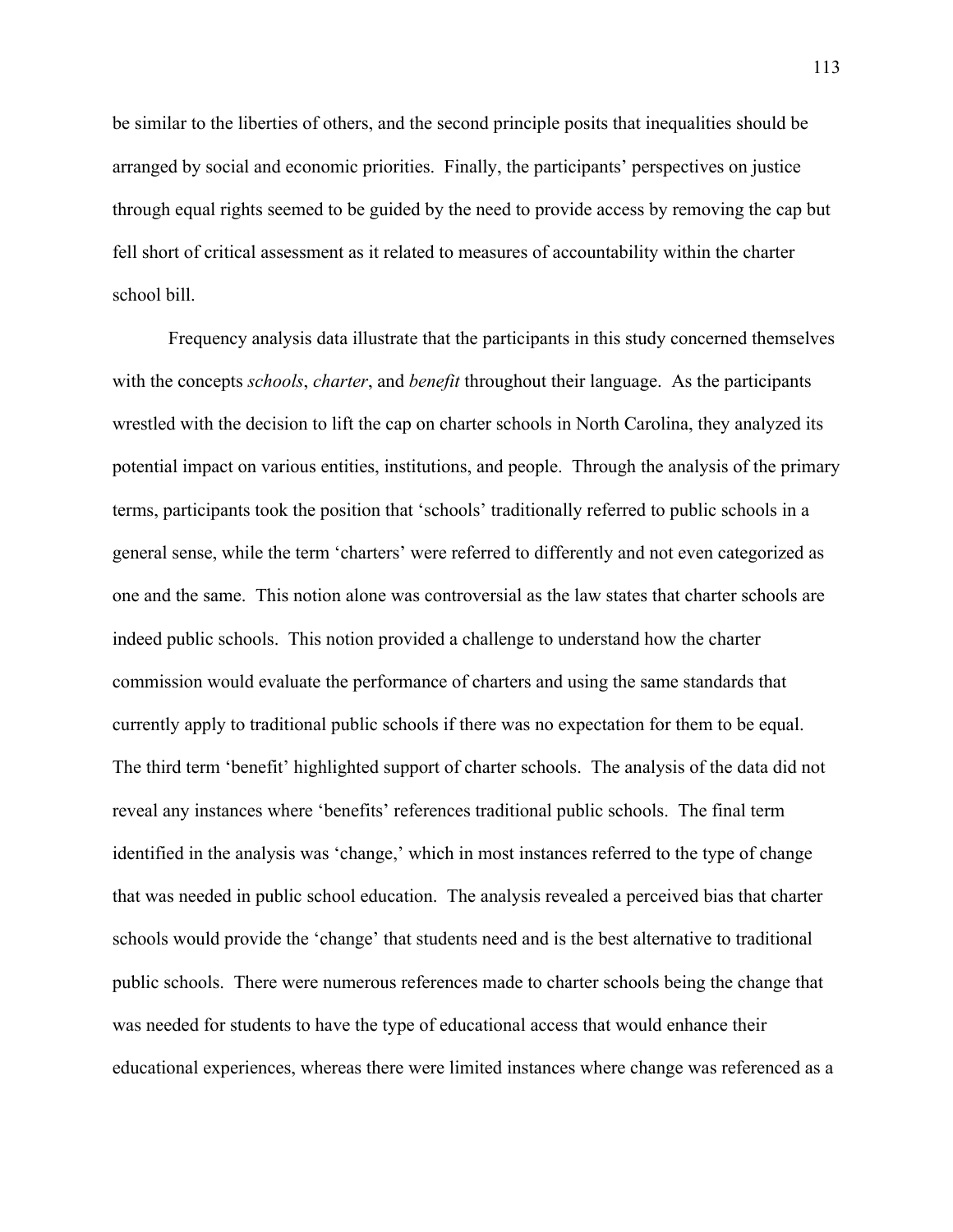highlight for traditional public schools. Yet the review of literature revealed that there was no organized study completed to support the need to raise the cap. The support for the increase came directly from members of the legislative body who indicated that of the 100 school slots and 96 active schools, several counties combined shows where as many as 2,000 students are on waiting list. Many legislators supported this number as belief that access and choice is being limited for students and families.

The fact that participants frequently used these particular concepts far more than any other concepts demonstrates their extreme concern with interpreting policy in a just manner. Consistent with Bowen (2006), these participants' interpreted laws established by the categorical imperative that "[transcend] cultural bias, religion, socioeconomic status, and paucity of philosophical training" (p. 342) in that it allowed the participants as elected leaders the freedom to make decisions based on moral worth and validity without precautions. Therefore an element of ethical decision making was apparent and identified through acts by the participants to express a value through the ethic of justice. There were challenges understanding some of the language surrounding performance evaluation, which proved to impact their decision to support the bill. This value within the ethic of justice did not hinder the decision of the legislators to support the bill because they felt both public schools, traditional and charter would benefit from this bill. Based on the narratives of each participant, equity played an essential role in their decision to support removing the cap and changing the law to support charter school growth in North Carolina.

**5.3.2 Decision making via the ethic of care.** The participants' perceptions of decision making within this bill was identified as the second dominate theme in this investigation. It was identified as a dominant theme due to the participants' perceptions about their decision to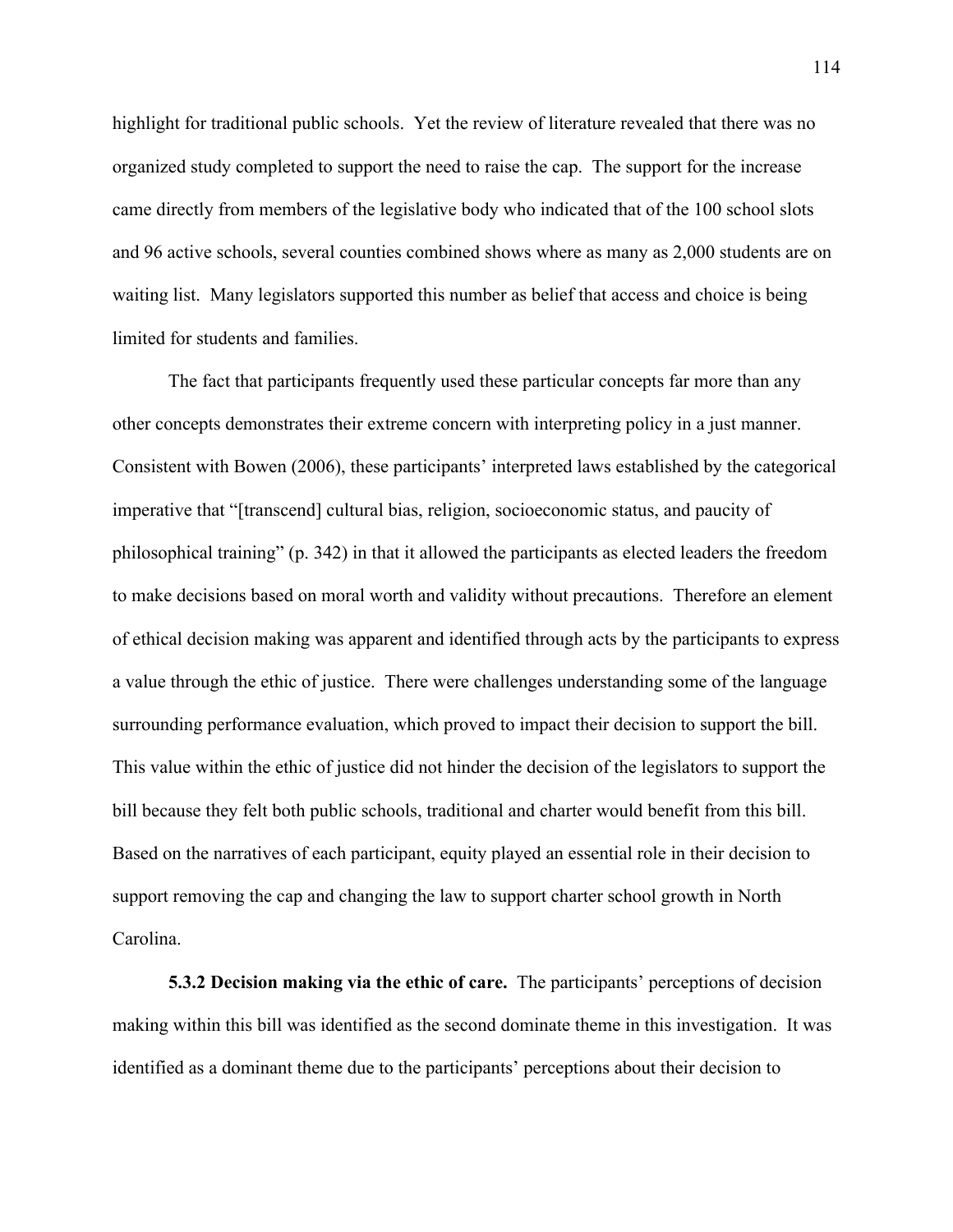support the bill and suggest it to become law. This dominant theme was identified due to a high frequency of words supporting the participants understanding of the Ethic of Care. There was a high frequency of words identified through the analysis but these words did not provide a paradigm for understanding each of the four essential components as determined by *Ethical Leadership and Decision making in Education* (Shapiro & Stefkovich, 2001). Therefore each of the ethics could be identified within their decision but the Ethic of Care was prevalent and proved to be an essential part of their decision making process in this case. Therefore through this investigation it was determined that a causal link could not be determined between the participants' interpretations and the predicted patterns. The Ethic of Care influenced the leaders' decisions in drafting and supporting this legislation, but the analysis did not reveal an existence of the ethic of justice, the ethic of critique, or the ethic of profession. Based on the investigative rule, each ethic must be determined within the theme for a causal link to be determined.

Perceptions of decision making were a dominant theme identified by each participant in the study. It was dominant because each participant's perceptions served as a mitigating factor in the decision to support Senate Bill 8. The perceptions of each participant were evaluated based on the Ethic of Care after it was determined that care was essential for each participant when making decisions. For these participants, care is defined by their willingness to express compassion in one or more forms. According to the frequency rates of the primary words identified, each participant's perceptions played a role in expressing care during the decision making process. Each participant's perceptions about 'schools' in general was supported at a high rate. They all expressed the importance of educating students from all walks of life and that this bill would provide an opportunity to expand these opportunities by expanding the number of charter schools that currently exist. In the evaluation of their perceptions of the next two primary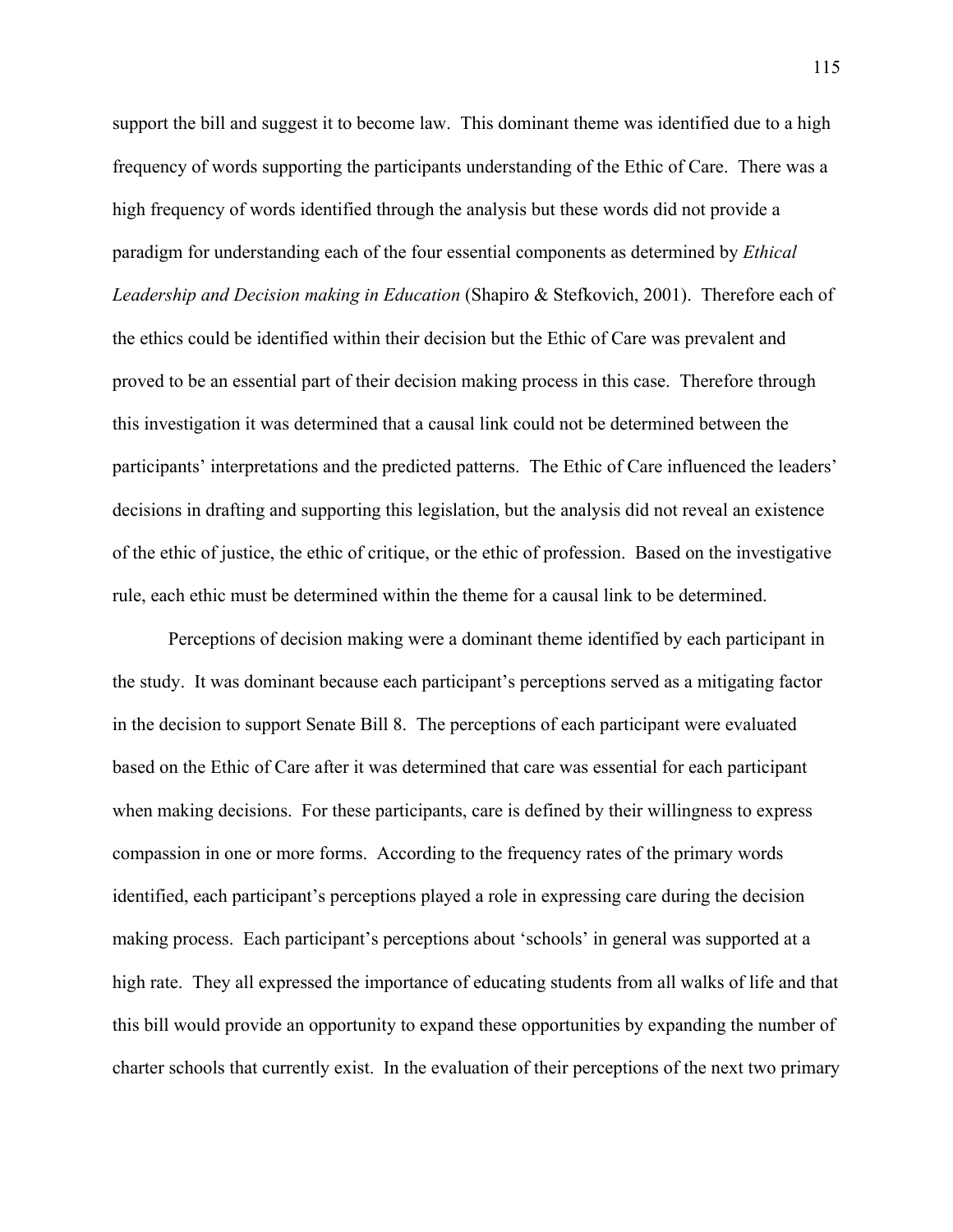words, there were obvious differences in how 'charter' and 'public' schools were viewed. Through the narratives the level of care regarding charter(s) was expressed more frequently than expressions of care for public schools. This perception existed within the narratives of each participant. The most interesting concept identified through the analysis of the participants' narratives was their lack of focus on relationships, which is an important factor within the Ethic of Care. According to the bill both charter and traditional 'public' schools are indeed public schools. Oftentimes the term issues were associated with 'public' school due to the expressions that public schools are one-dimensional in their approach towards educating kids and this "one size fits all approach to education" does not express care for all students.

Based on the findings a causal link does exist between the perceptions of the participants' decision making and the perceptions of the literature where the predicted patterns were derived. The elevated frequency identified in their decisions were directly related to right and fairness, which directly corresponds with the participants' perceptions about charter schools and the impact that charter schools could have on the community as a whole. Their concern surrounding the perception that public schools are one-dimensional showed an equal level of care for public schools. Their perceptions of both the legislation and the community were that equality was not based on likability but based on the ability and willingness to provide access to different forms of education. Based on their perception of their decision, what they achieved in supporting this bill was an opportunity to provide unlimited access to schools that can potentially meet the needs of all students.

Based on the narratives and the data presented in this study, elements of ethical decision making was determined through the participants' perceptions of about schools in general. Their decision emphasizes care as an essential component for rendering ethical decisions. It was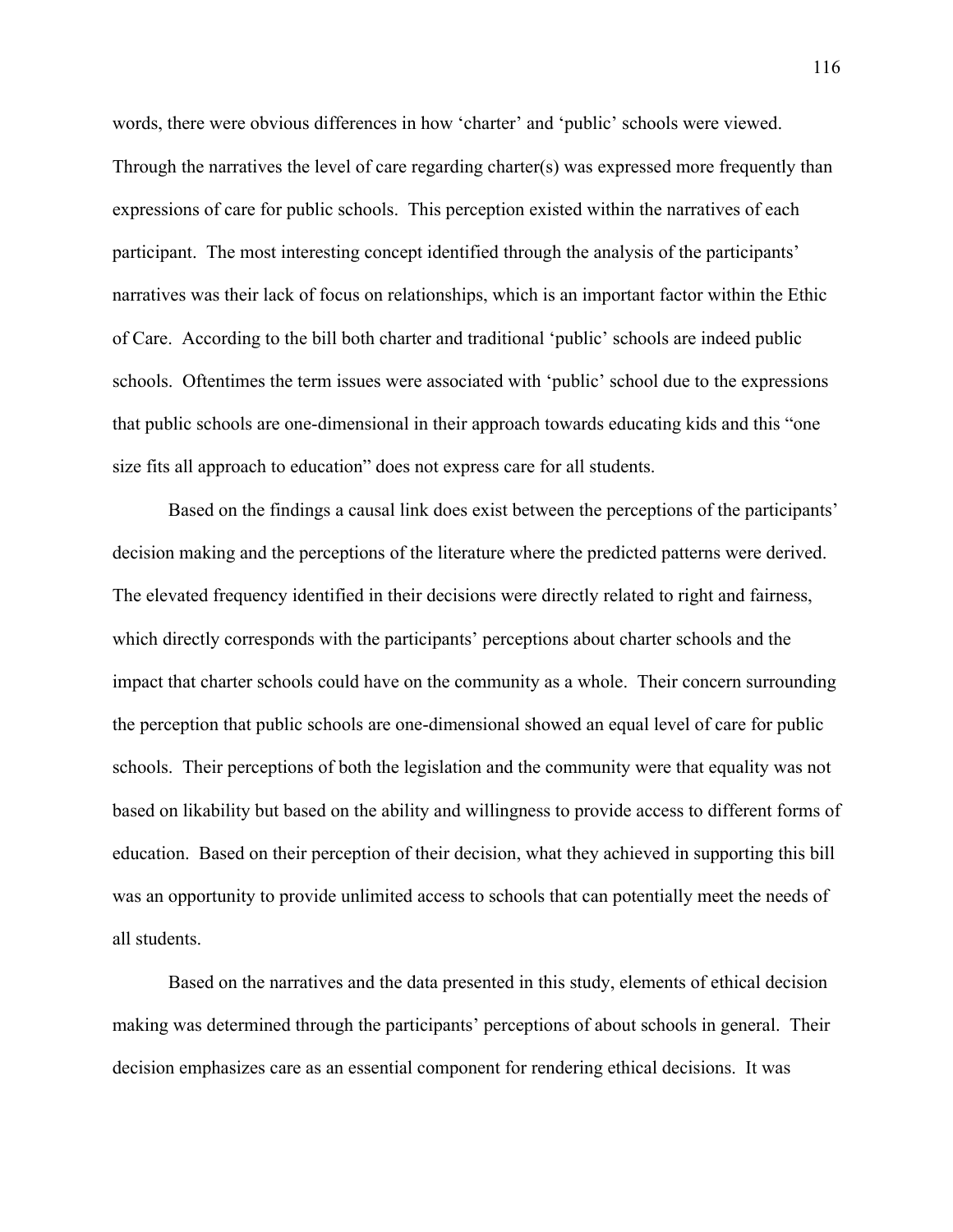through the Ethic of Care that equity was realized. Based on the findings the researcher believes that the participants' expression of care supports a drive to practice ethical decision making.

**5.3.3 Policy and equity disconnect in decision making.** Even though it was determined that ethical decision making was established as a supportive expression within this investigation the researcher identifies disconnects around policy and ethics. Therefore through a reanalysis of the high frequency words, insight into the participants' struggle to balance law and ethics was revealed. This reanalysis led to the third dominant theme, which looks into disconnects between ethics and policy (equity). This disconnect was identified as a dominate theme due to the participants' perceptions of how their decisions were connected to equity, fairness, and accountability, but they were directed by law which can sometimes be questionable. Due to this disconnect the researcher sought to understand the participants' perceptions about their decision to support the bill by further examining the impact of the law on their decision to support the proposed legislation.

Because the Ethic of Care was used to evaluate the base for the participants' decision making under the original theme, the researcher determined that maintaining that same course of action would provide validity within the study. There was a low frequency of words identified through the reanalysis. To maintain validity, the four essential components as determined by *Ethical Leadership and Decision Making in Education* (Shapiro & Stefkovich, 2001) could not be considered. In an effort to stay consistent, the Ethic of Care was the only component used within this investigation; therefore, it was not possible for a causal link to be determined. The participants' actions in making decisions and their battle to incorporate measures of the law into their decisions were discussed. Based on the investigative rule each ethic must be determined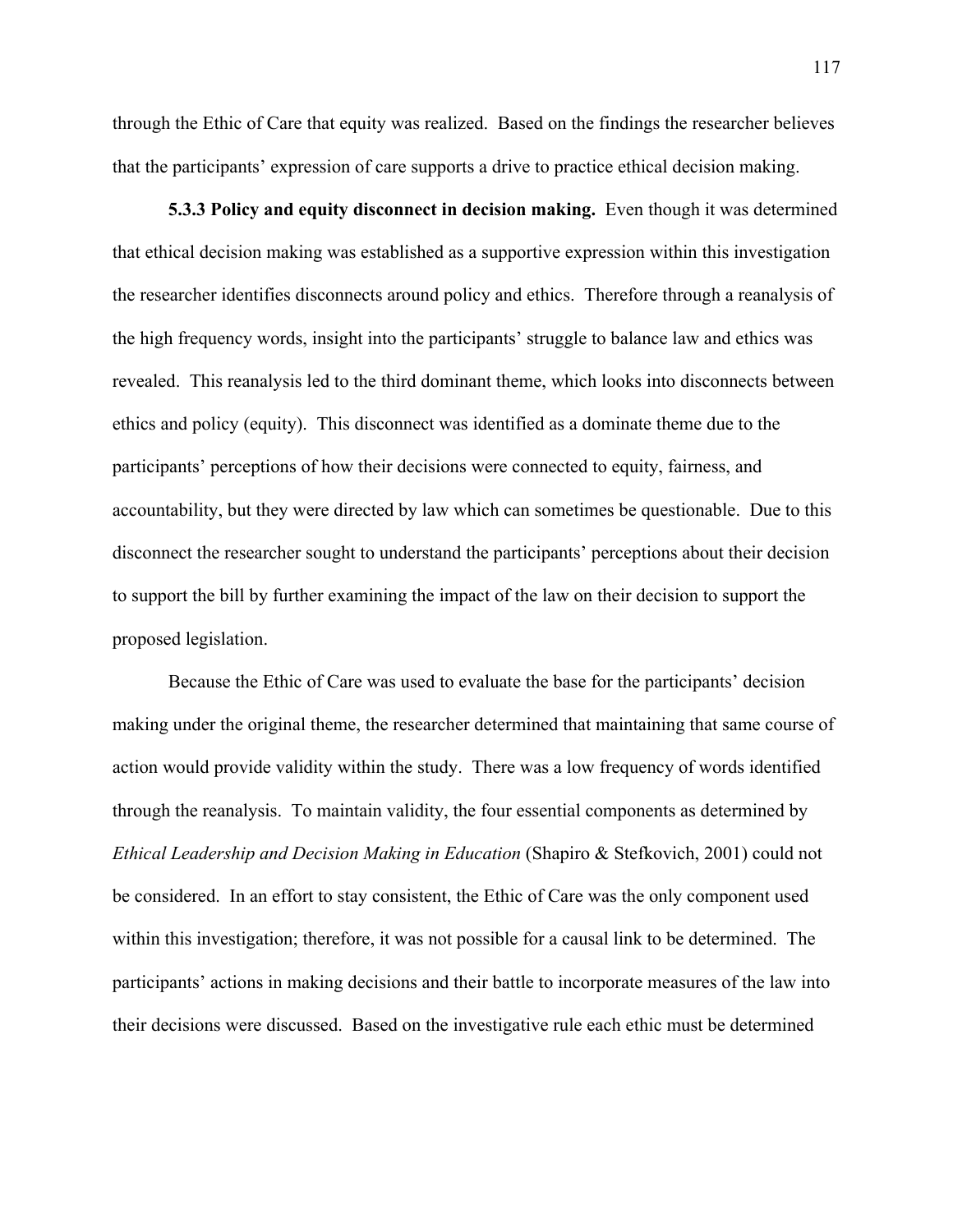within the theme for a causal link to be determined. Therefore, causal links between the predicted and empirical themes were not determined.

According to the narratives, the participants maintain that their focus when making decisions were within the boundaries of the law and focused on relationships and empathy, but they also indicated that this presented a sense of a lack of care. Each participant expressed challenges with making decisions surrounding law versus standards of a community. They felt this was due to a lack of a critical evaluation of the law. As the researcher looked closer at the boundaries of the law, and provided a critical evaluation of the law, the low frequency words, which represented less than 1% of the words represented, became apparent in this evaluation. The words equity, ethics, and fairness reoccurred within the data set at an alarming rate. Equity was a word identified by Adams (1965) as an average to examine the existence of fairness by decision makers from the decision maker's perspective. That being said, equity had a limited influence in the participants' (legislators') ability to practice ethical decision making. Although equity is identified as an essential factor when making ethical decisions, this was not considered a priority during the decision to support the legislation highlighted in this study. As for the participants' perspectives about the elements of ethical decision making, based on their actual word count (227) equity was significant. The 227 count presents a perception that equity was perceived by the participants to be essential, even though it did not qualify during the analysis as a high frequency word. That being said, equity is believed to have influenced the decision by these participants to support the legislation. This is apparent because the participants identified fairness as an important factor for policymakers when addressing matters where law challenges one's ethics during the decision making process.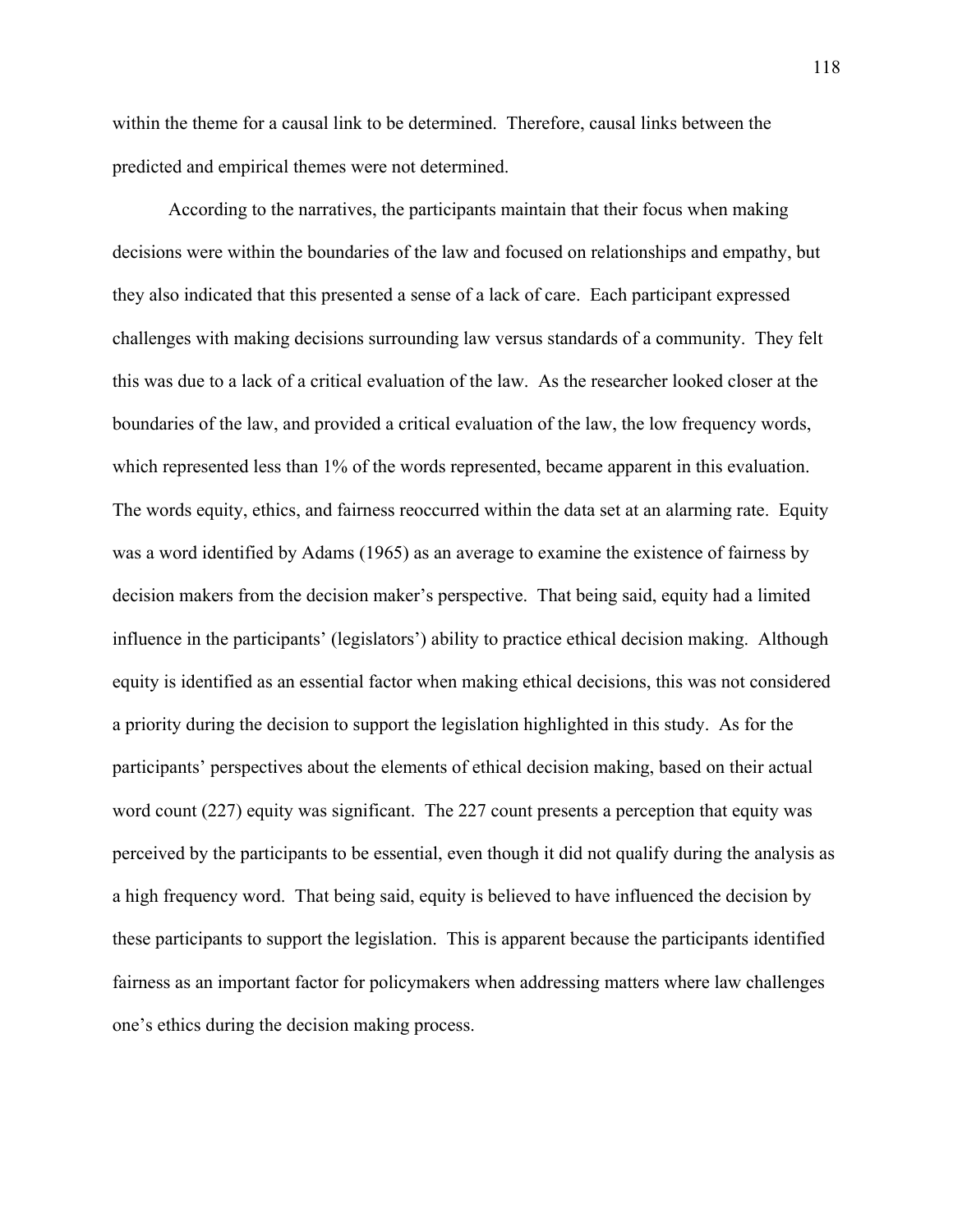**5.3.4 Principles of equality.** The participants' principles of equality within this bill were identified as the fourth and final major theme in this investigation.The two high frequency words identified within these principles were decisions and community. Within the review of the two words a paradigm for understanding each of the four essential components as determined by *Ethical Leadership and Decision Making in Education* (Shapiro & Stefkovich, 2001) was established. Therefore, through this investigation it was determined that a causal link could be determined between the participants' interpretations and the predicted patterns guiding these principles. The leaders' interpretations about equity were realized by the participants' connection to each of the ethics when making decisions. The existence of the Ethic of Care, Ethic of Justice, the Ethic of Critique, and the ethic of Profession were all identified through the analysis of the participants' principles as they pertain to their decision to support the legislation and the communities being impacted by their decision. Based on the investigative rule a causal link was determined within this theme.

Through the phenomenological investigation known as explanation building the participants' perceptions of Senate Bill 8 provided a variation of dimensions to equality. To examine this issue, the researcher reviewed this phenomenon through the eyes of the three participants who were identified as leaders in this study. The analysis of the data informed us that the participants' dimensions of equality were driven by the rights of their constituents within varying communities, the rules that were in place that helped to support their decision, and their interpretation of fairness. These dimensions were combined to help make the decision to support the legislation that has become law. Although there is an alignment of the predicted patterns, which include the four ethical patterns and equity theory. A causal link, determines how the participants' perspectives constitute elements of ethical decision making. Within the narratives,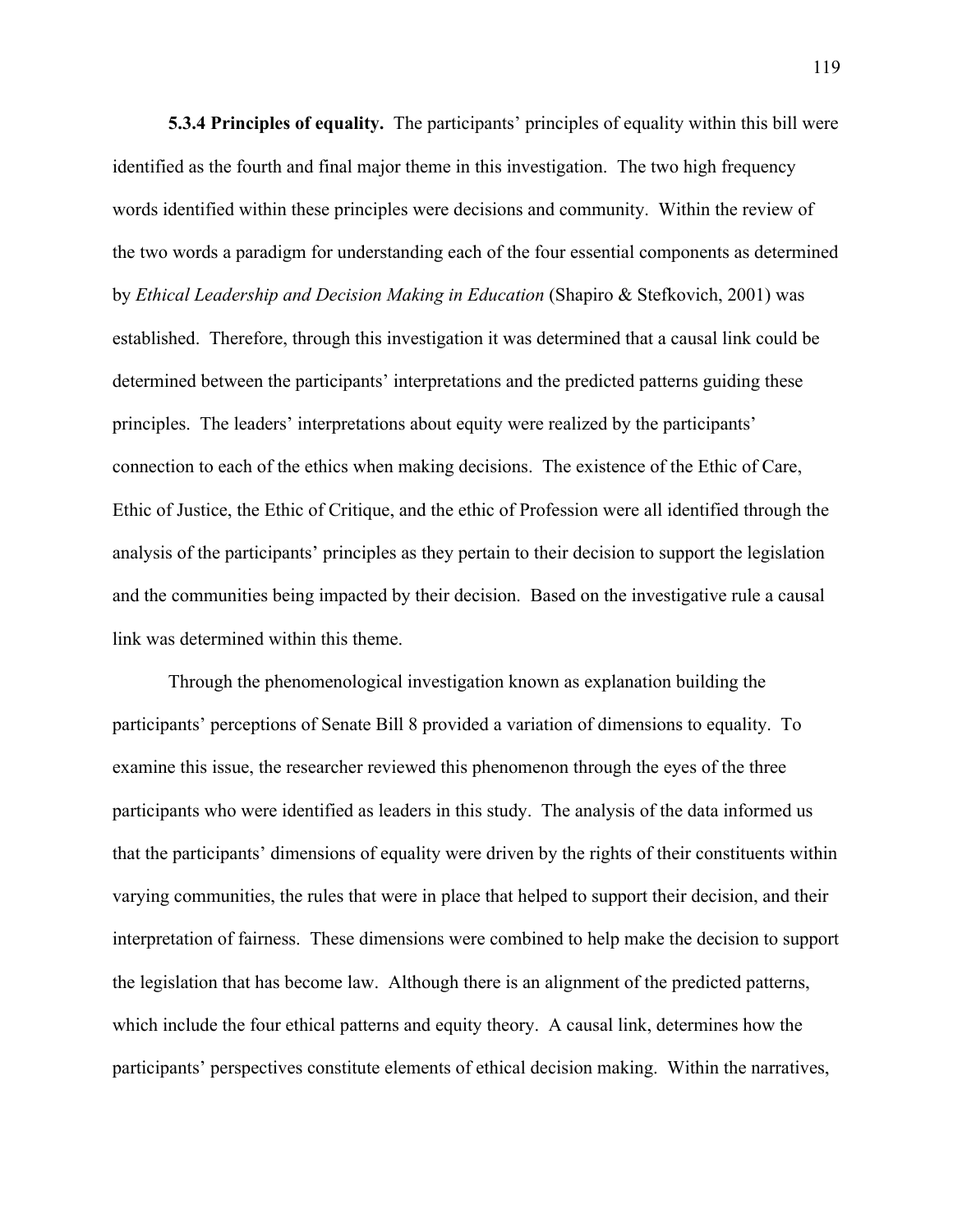the participants shared that their primary focus centered on the rights of their constituents and their receiving the opportunities that support every child's rights to a quality education.

To summarize this point, the data demonstrated that although the elevated frequency rates related to the legislation was fair and provided justice, there was still a level of uncertainty surrounding standards which are driven by law. Therefore, based on law, the participants were just in their decision to support Senate Bill 8. Based on the dimensions examined within this study, access to charter schools serves as the "how" when the leaders perspectives of ethical decision making and the perceived ability of the participants to practice ethical decision making.

# **5.4 Delimitations and Limitations of the Study**

The delimitations of this study can be identified in the evidence of the data, which was based in the interviews of the three participants. Delimitations can also be identified within the multiple data points used within the data collection process. A variety of sources were utilized through a method of triangulation in this study. Although there were multiple methods used to study a single problem, the methodological triangulation process provided a major strength. That strength derived from the interviews where the evidence of values from the three participants led to perceptions of equity and ethical decision making. The evidence of values identified through the pattern matching method created credible strength in the data that supported the three dominant themes associated with the study.

The limitations of this study can be found in lack of research studies conducted on legislative elected officials, and legislation outlining ethics and equity within decision making processes and legislation concerning charter school growth. There are also limitations found within the number of studies conducted on elected officials who have served in public or private education leadership roles. The limitations also include studies conducted on standards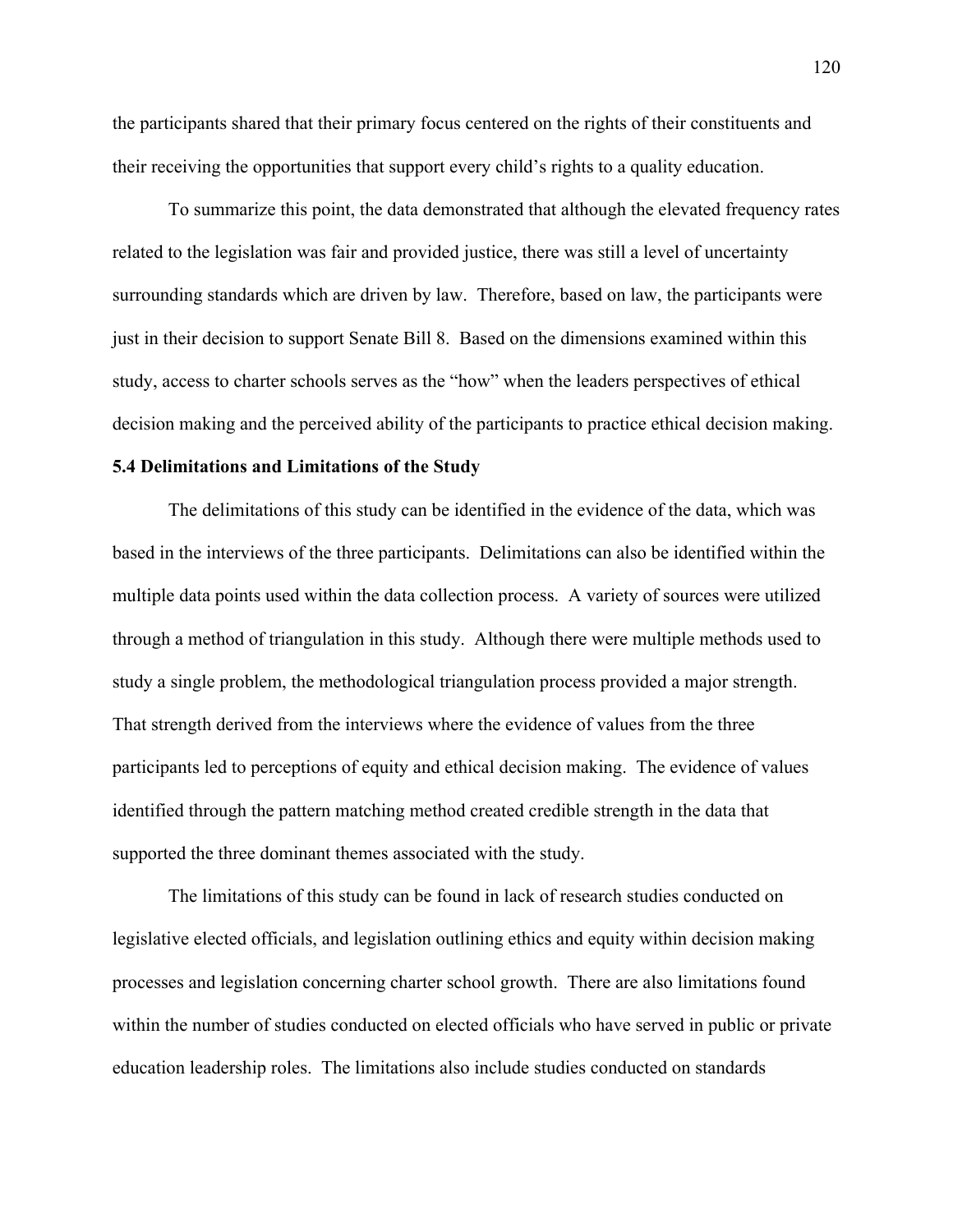necessary for measuring equity and their ethical decision making in particular. Gender was not identified as a factor in this study although the literature review shows where gender plays a role in how decisions are made. Due to the fact that the interview participants in this study were all men, this limitation could be identified as a data deficiency, due to the lack of a woman's perception. Furthermore, race did not emerge as a factor in this study. Another limitation of this study was the fact that this is a single case study of one legislative issue that emerged into legislation. Another limitation of the study included the researcher's lack of knowledge about other states, original legislation, and whether there were parallels to the original North Carolina Charter School legislation. This lack of knowledge provided the researcher the opportunity to learn about history of the Charter School legislation, which provided governance of the approval process, which limited the number of approved charter schools to 100 for the entire state. But this information only allowed a one-dimensional approach to analyzing the case.

### **5.5 Recommendations for Further Research, Policy, Leadership and Practice**

This investigation was local, limiting it in scope to North Carolina and its results should not be generalized to other contexts or jurisdictions; however, the findings suggest that research on equity and ethical decision making as it pertains to charter school legislation that impacts traditional public schools is more complex and should be investigated further. It is also needed specifically around charter school legislation as a measure of school reform. The researcher hopes this study will be used by legislatures in North Carolina and other states as a reference prior to their process of writing and proposing policy to expand access to charter schools. It is also recommended that legislators will use this study as a guide for level setting prior to engaging in ethical decision making and equity in education and other legislation. Lastly, the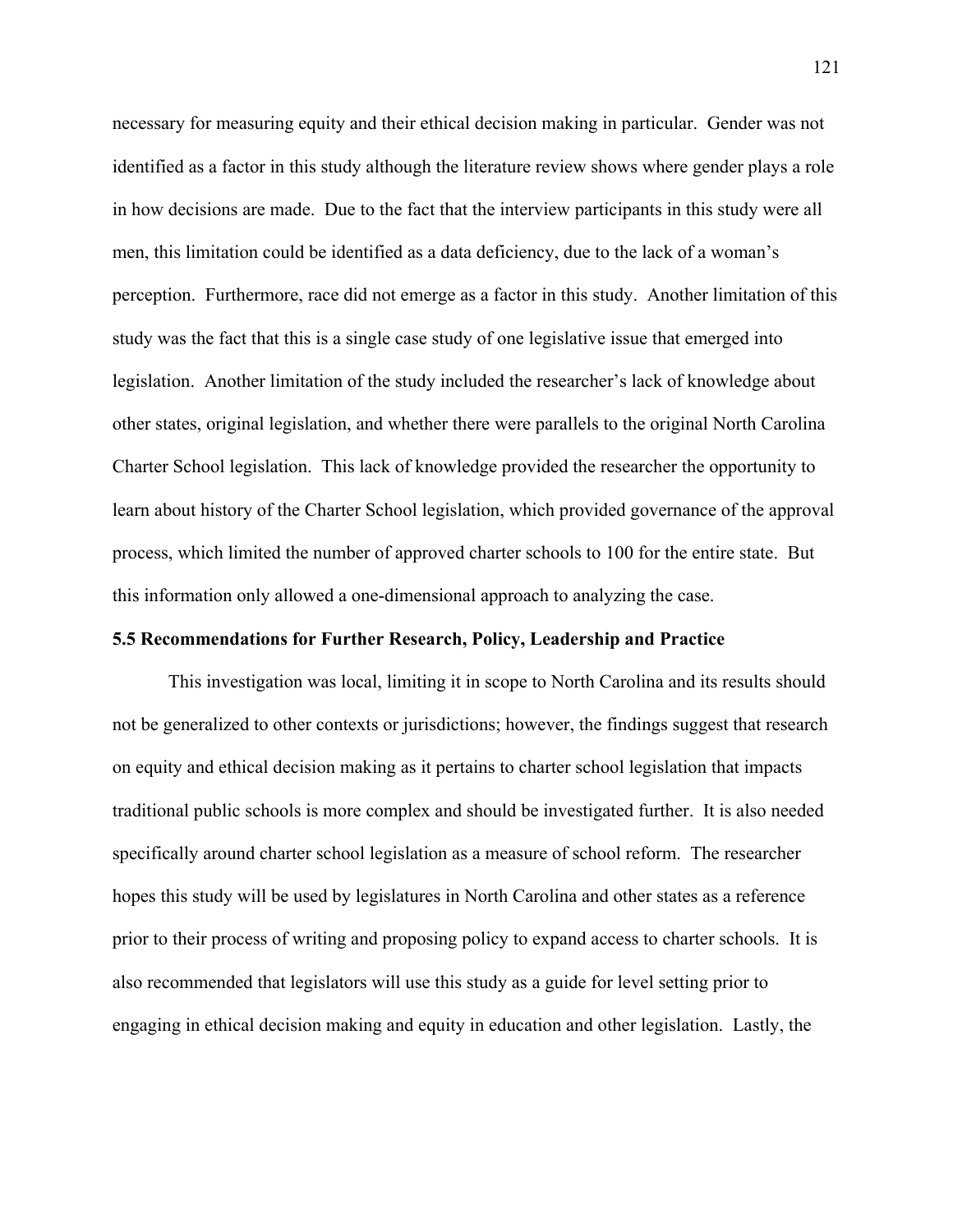researcher hopes this study will serve as a foundation for further investigation into the impact that ethics and equality plays in making decisions about policy.

**5.5.1 Research recommendations.** In this study the results rendered four major themes, but subsequent studies would not necessarily render the same results. The researcher believes it would be interesting for future researchers if research could identify similar interpretations of policy. These interpretations could focus on the impacts of the interpretations and how constituents perceive the legislation. The researcher also recommend further research be conducted in states where charter school legislation (School Reform) are in the beginning stages of being addressed. With the growth of school reform being delivered via legislative changes in support of charter schools, the researcher believes a longitudinal study on leaders (boards of directors/governors) who provide oversight to charter schools should be examined. The researcher recommends that further research be conducted to understand accountability structures that govern the actions of charter school leaders. Finally, the researcher would recommend a review of the statutes and rules that govern charter schools be reviewed to ensure that they are aligned with those that govern traditional public schools.

**5.5.2 Policy recommendations.** The researcher believes that this qualitative study can be replicated to identify elected leaders' perspectives of the bill in comparison to how the law defines public schools. The researcher believes that legislators will learn to better understand the impact of their decisions on legislation and how important it is for legislation to be examined more deeply to truly understand the impact it could have on their voting constituency. The researcher also recommends that the legal impacts of the decisions should be examined further, as this study revealed that there are potential financial implications that accompany leaders' decisions in this case.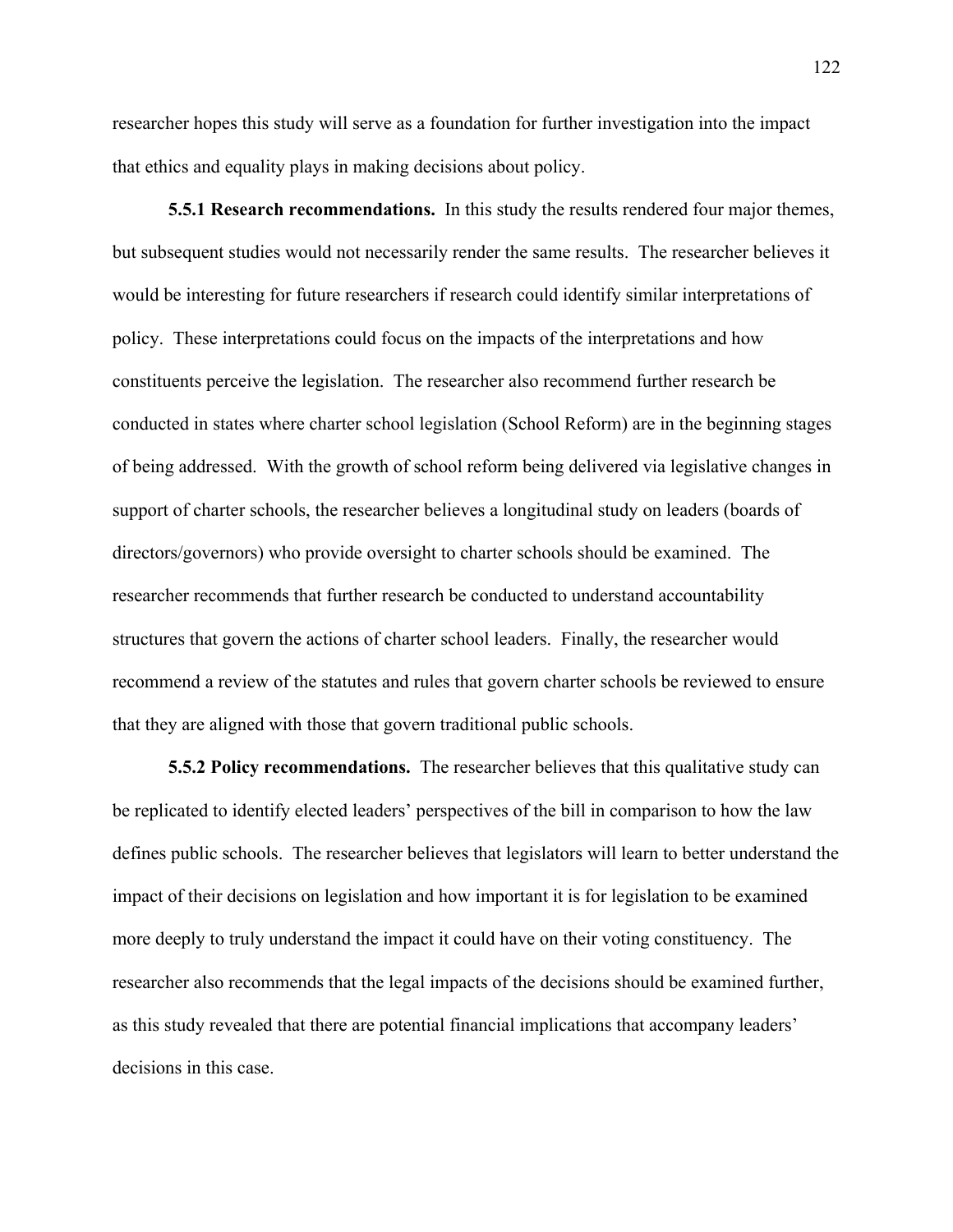The researcher believes recommendations should be made to place more focus on the constituents during the decision making process. How do they view the leader's level of accountability in this decision? How does the leader's lack of accountability or connectedness to constituents impact their decisions? Elected leaders at all levels should be guided by their ethics whether they are care, critique, justice, or profession. Interestingly, the ethic of critique was limited in the actions of the elected leaders in this study, and it is likely that critique along with other ethics would be absent in other studies, especially those of political nature as this study concludes. Additional research is necessary on the ethical decision making of leaders elected to serve in state legislative positions.

**5.5.3 Leadership recommendations.** Based on the findings of this study, there is a need to evaluate theories that assess cultural perceptions. Although the study provides evidence that the decisions rendered by legislative leaders were ethical in accordance to the law. The results indicate that interpretations of dated laws present a challenge with identifying care and justice within those decisions. By utilizing the practice of capacity building within leadership there is an opportunity for measures to be established that could emphasize the value of equity within decision making. The researcher recommends that practices be established to allow students the opportunity to further engage cultural actions of leaders within all industries. This practice will allow multi-level capacity building and a deeper understanding of theory development.

**5.5.4 Practice recommendations.** Based on findings in this study, the researcher believes there is a need for legislative leaders to implement the ethic of profession as a foundation for practice when making decisions. Another recommendation is to consider the potential impact that this practice could have on their ability to remain within the law but also have the latitude to base both justice and care in their decision making process. The set of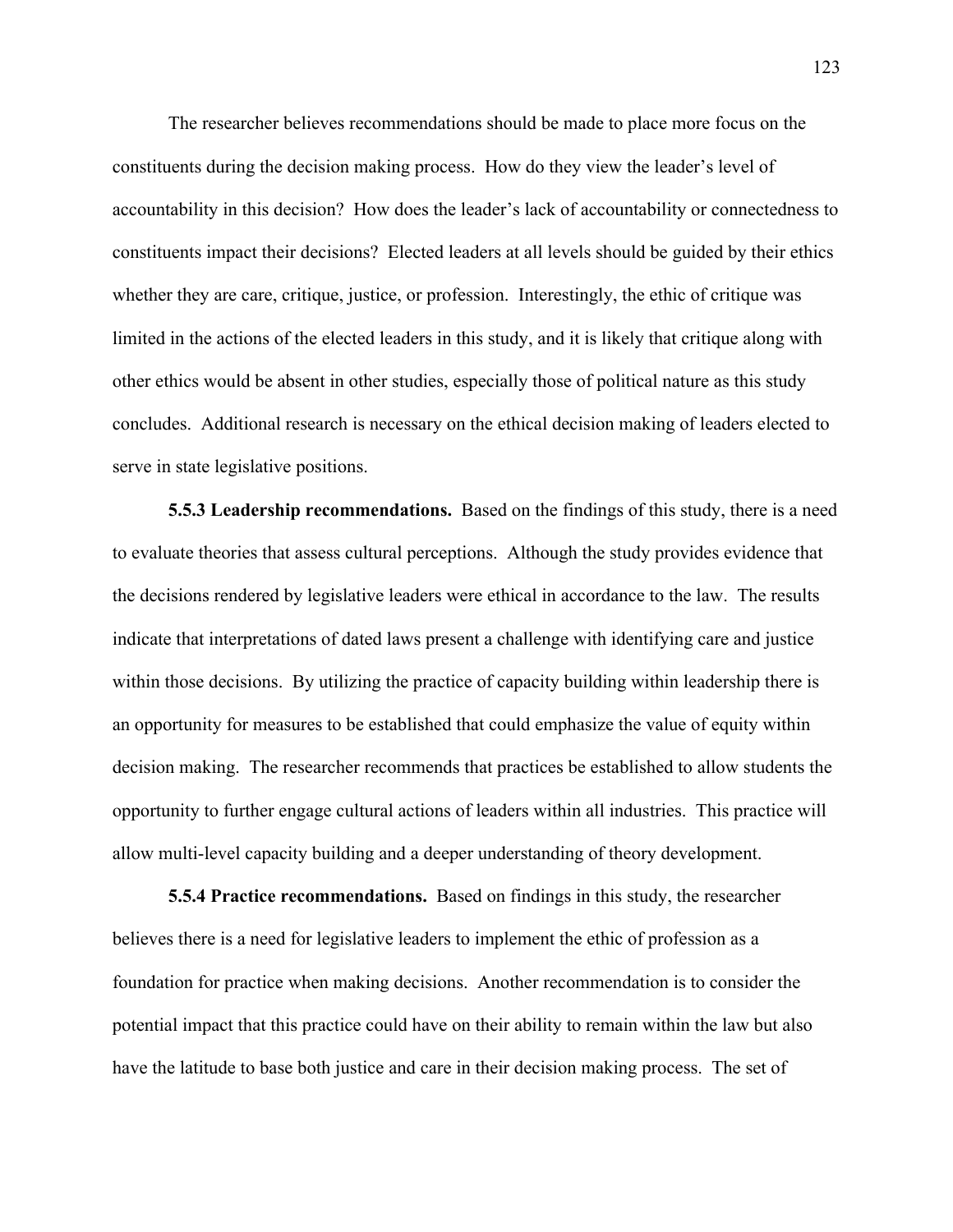ethical paradigms as presented by Shapiro and Stefkovich (2001) should be established as a point of reference to all decision makers prior to their appointment to levels where their decisions impact the lives of constituents in any state. Lastly, based on this study, the researcher recommends that legislative leaders examine the laws driving their decisions through lenses of the ethic of critique to increase the probability that the impact of their decisions aligns with the base of the constituents which allows their decisions to be based on equity.

# **5.6 Conclusions**

The second decade of the 21st century provided an unprecedented shift in education reform and its impact on American education. The first decade presented a shift from the reform measures of corporate testing and standards measures, which proved to be a lackluster approach to reform (Hutson, 2010), to a more progressive approach that would impact all public schools. This resurging approach is known to most as the charter school reform measure, which is essential to providing choice for students who cannot succeed in traditional public school environments (Fedewa, 2005). The charter school approach opened the door for one of the most widely supported reform efforts in many years. With the endorsement of policymakers, politicians, special interest groups, for-profit educational groups, educators, and parents from every political and ideological spectrum imaginable, a major shift was in the process of taking flight.

Many states across the country have adopted charter school legislation, which laid the groundwork for increased interest and a steady increase in the number of states providing charter school as an option for public education. Most puzzling about these increases are the lack of critical analysis by way of community debates on charter schools and their impacts, despite a growing body of research that shows limited differences in academic improvement between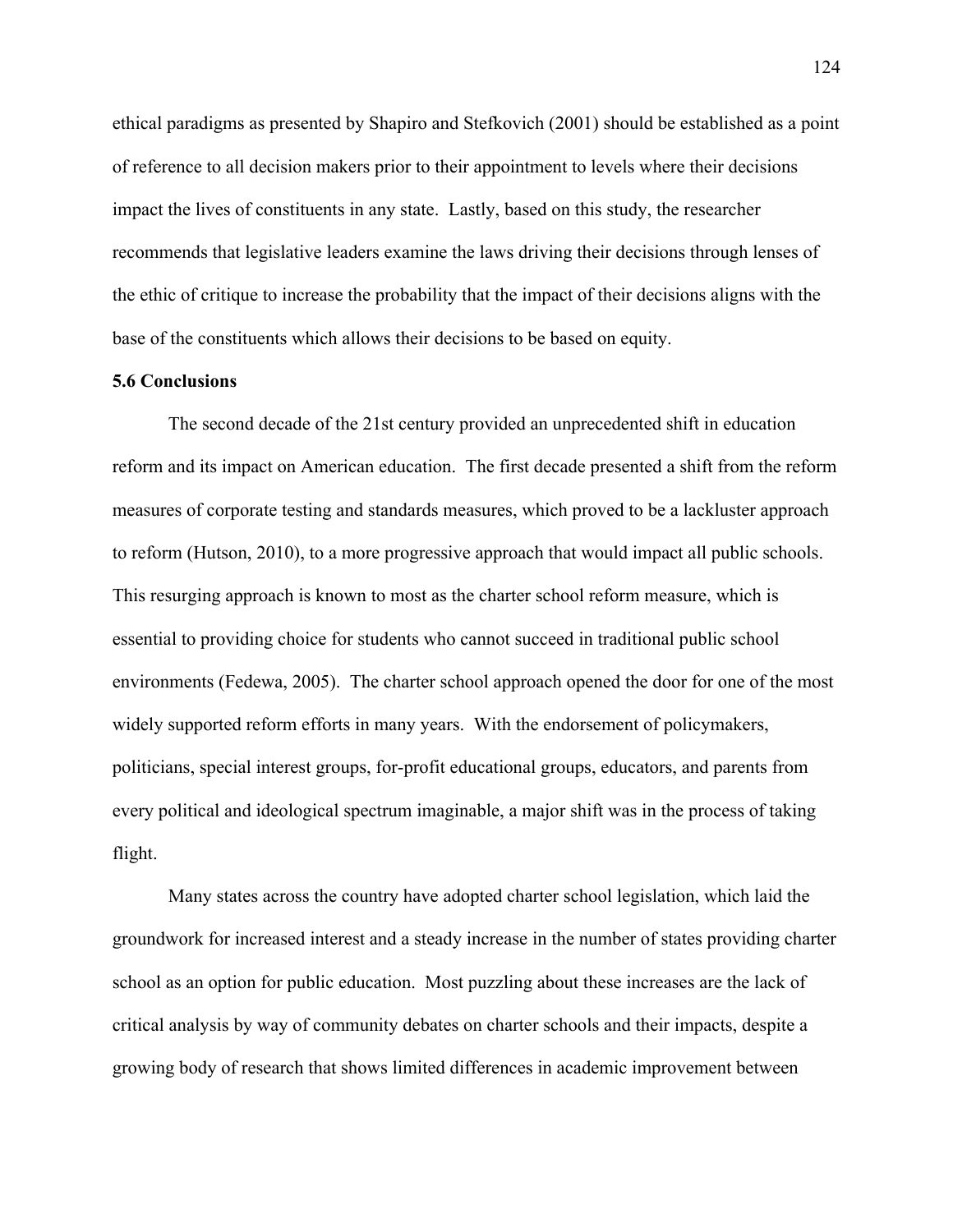'public' charter and 'traditional public' schools (Associated Press, 2007; Dillon, 2005). In North Carolina, the debate is not over whether charter schools are relevant to public education, but at what magnitude and cost? Unlike most states, North Carolina realized the importance of charter schools during the latter part of the 20th century when House Bill 955 was signed into law and became the Charter School Act. There were many standards written into the bill but the most mitigating standard was the limit of 100 charter schools operating in the state in any given year.

This research informs the assumptions harbored by legislative leaders who participated in the study and all other decision that the decision to lift the cap on charter schools by signing Senate Bill 8 into law provides questionable decision making practices. Moreover, the analysis debunks a key underlying tenant that legislative leaders' decisions were guided by ethical mandates essential to decision makers. Finally, this study provided examples that challenged the core premise that charter school expansion beyond 100 in the state was essential for student access to a quality education. The fact that varying degrees of management oversight around funding distribution, hiring practices, and other practices exist for traditional public schools but don't exist at the same level for charter schools poses questions for this legislation. Additionally, the lack of accountability policies has created a maze of confusion and contradictory demands that often lead to multi-leveled struggles in organizational structures. With the decision to sign this bill into law, the multi-leveled struggles within the charter school structures have forced tremendous conflicts within the charter school reform debate.

The first area of conflict in the charter school structure lies within the legislature's interpretations of the law. The conflict centered on the notion that charter schools would operate under the same guidelines as traditional public schools, but the law allows a separate system for charter schools even though they are publicly funded. Under this prevision, charter school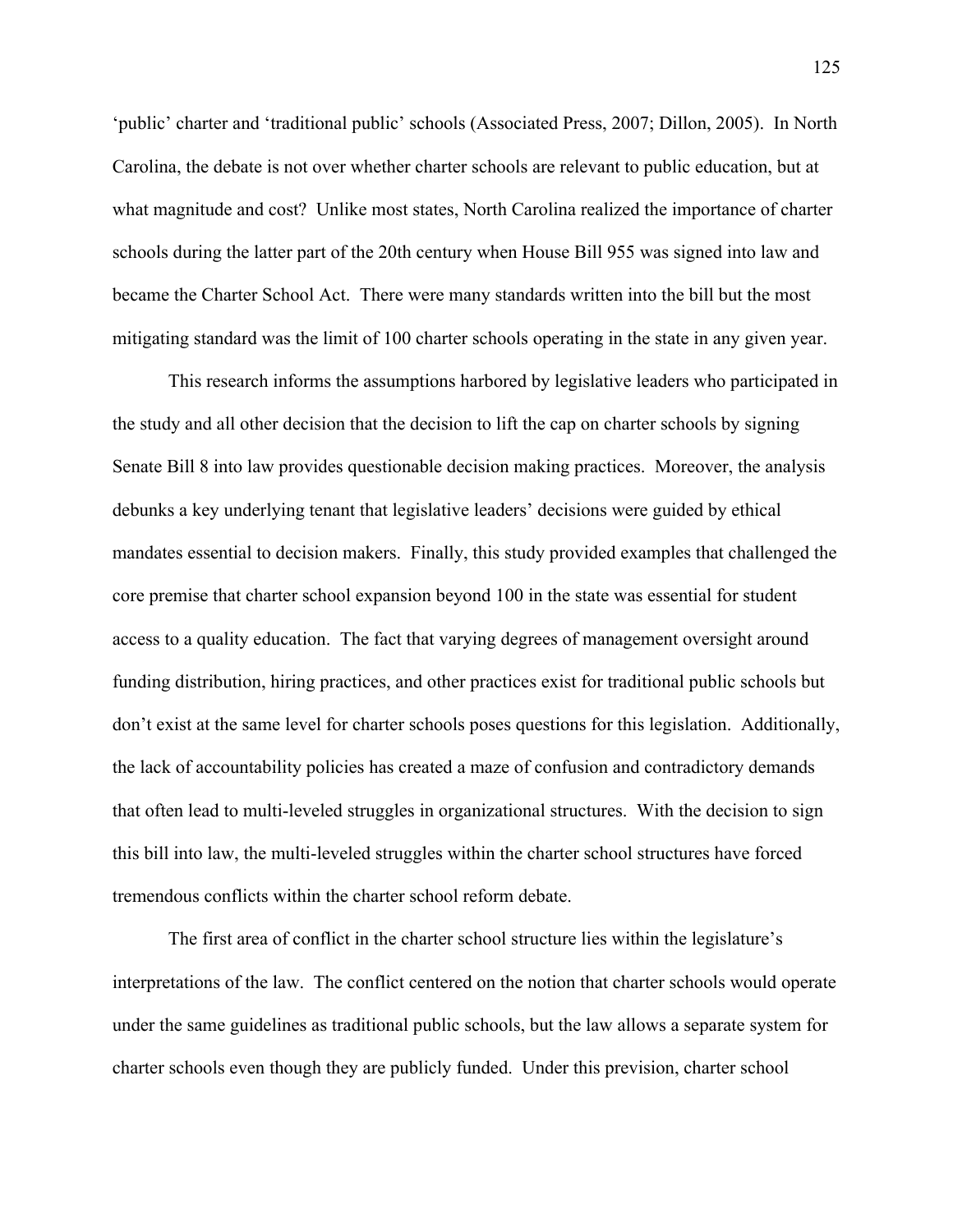boards of directors are operated by private boards rather than elected boards. These actions present questions about legislators' willingness to evaluate their decisions more critically, and their willingness to act upon what is just, as they pondered the decision to support the bill presented in this case study. The data analysis supports their interpretations that schools benefiting were important factors in their decision but it does not take into account their interpretations for the original law or their interpretations of the other variables of the new law.

Another area of conflict lies within the accountability measures that were not addressed prior to making the decision to make Senate Bill 8 into law. Measures like management oversight procedures and expectations were not vetted and considered prior to making the final decision on this bill. After the bill was signed into law in 2011, 33 new charter schools were approved to open during the 2012-2013 year. This brought the total number of charter schools in the state to 132, which is staggering considering the North Carolina Office of Charter Schools consists of only three full-time consultants. These consultants have the responsibility of ensuring that these schools uphold every aspect of the law. Moreover, with more than 40 schools per consultant, is this truly possible? The researcher reiterated the point that, prior to and after the bill became law local jurisdictions were not provided any leverage in the decision to open new charters. It is impossible to make decisions for your constituency if you do not have their input prior to rendering decisions. These actions further the need to question the intent of elected leaders and their willingness to practice ethical decision making utilizing the tenants identified in this study.

In the end, this research enabled to the researcher explore provisions that are essential for providing ethical decision making and the rich complexity of the role that our legislative leaders play when elected to represent a constituency as decision makers. Furthermore, the participants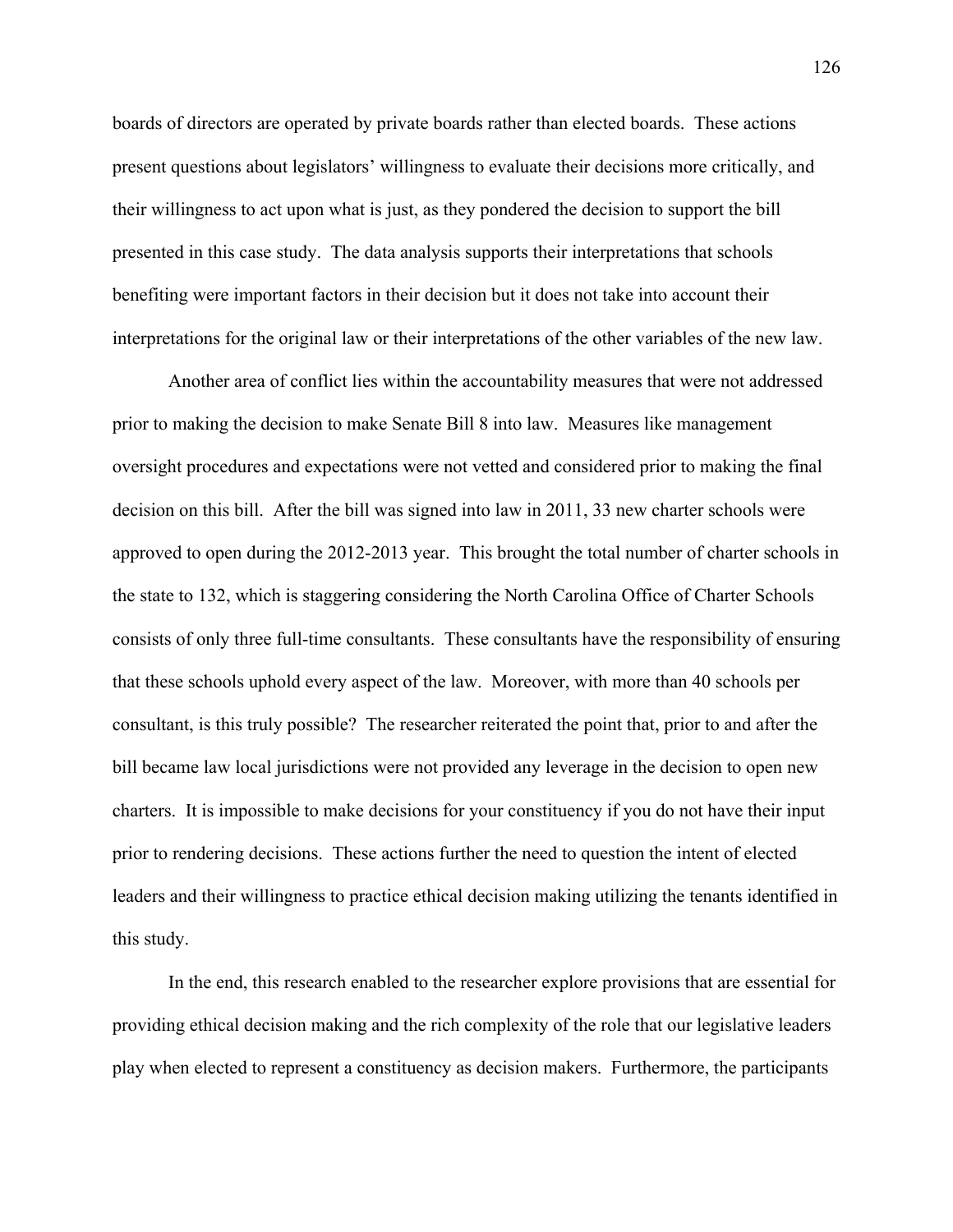of this study focus on providing access to charter school education drove their consciousness surrounding the possibilities and constraints that relates to the number of charter schools allowed to be established. That said, the researcher could conclusively state that while the intent behind the decision to support Senate Bill 8 could be questioned, this research has revealed through the perceptions of the participants that their primary goal in making the decision was to provide access to more charter schools. Moreover, their decision to support this bill exposed disconnects in three primary areas of ethical decision making. Thus, a clear need exists to ensure that equity, ethics, and fairness are essential tenants that are examined prior to making decisions that impact constituents.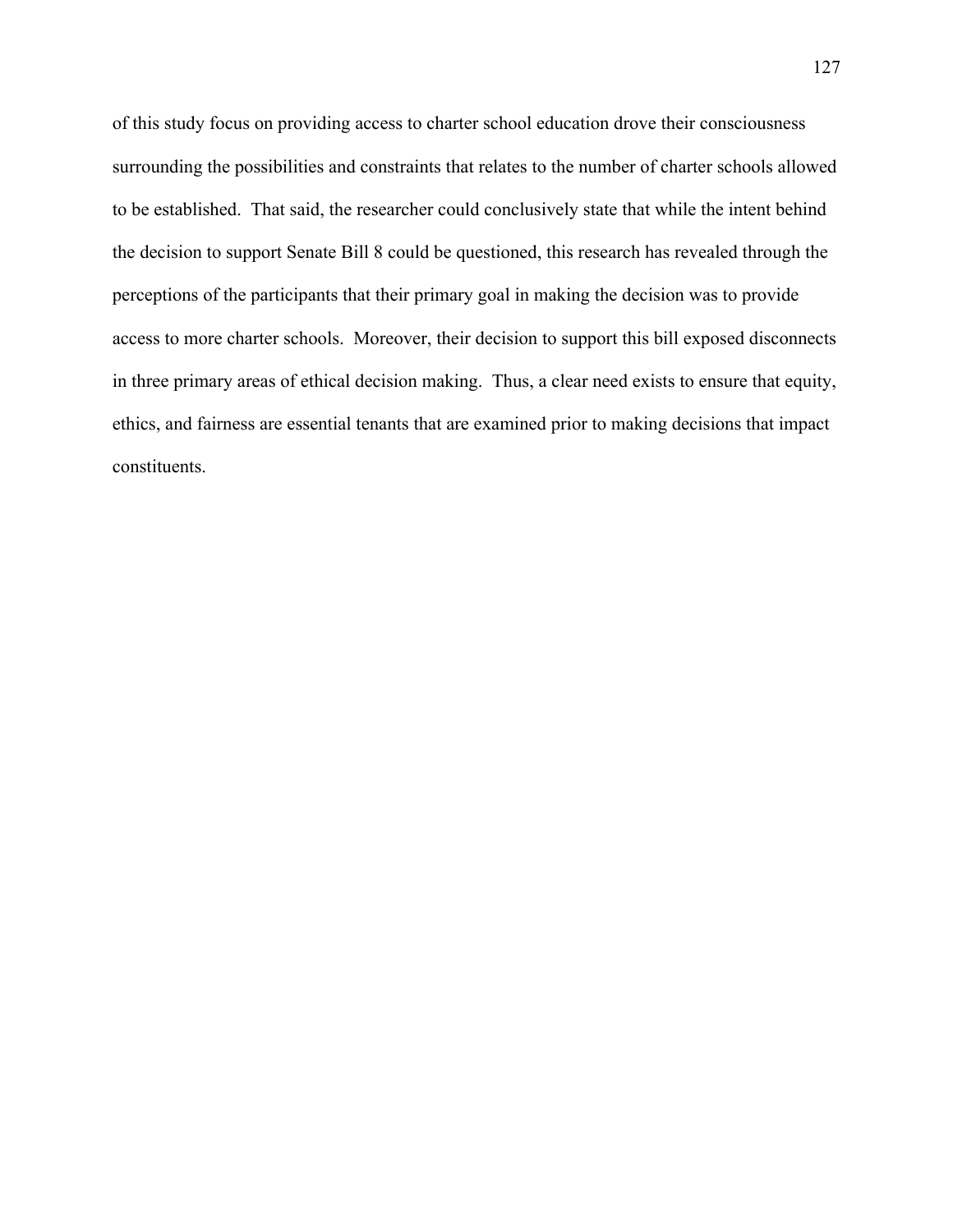### References

- Adams, J. S. (1965). *Injustice in social exchange: Advances in experimental social psychology*. New York, NY: Academic Press.
- Alder, N. (2002). Interpretations of the meaning of care. *Urban Education, 37*(2), 241–266.
- Anderson, L., Adelman, N., Finnigan, L., Cotton, M., Donnally, B., & Price, T. (2002). *A decade of public charter schools: Evaluation of the public charter schools program: 2000–2001 Evaluation Report.* Washington, DC: U.S. Department of Education.
- Ascher, C., & Wamba, N. G. (2000). *An examination of charter school equity*. Retrieved from ERIC database. (ED443896)
- Associated Press. (2007). "Post-Katrina New Orleans embraces charter schools." CNN.
- Aquinas, T. St. (2005). *The cardinal virtues: Prudence, justice, fortitude, and temperance* (R. J. Regan, Trans.) Indianapolis, IN: Hachett Publishing. (Original work published 1265– 1274).
- Barnhart, C. L. (1970). *The world book dictionary*. Chicago, IL: Field Enterprises Education Corporation.
- Barr, J. M., Safovnik A. R., & Visconti, L. (2006). Charter schools and urban education improvement: A comparison of Newark's district and charter schools. *The Urban Review, 38*(4), 291–311.
- Baxter, P., & Jack, S. (2008). Qualitative case study methodology: Study design and implementation for novice researchers. *The Qualitative Report, 13*(3), 544–559.
- Bechara, A. (2004). The role of emotion in decision-making: Evidence from neurological patients with orbitofrontal damage. *Brain and Cognition, 55*(1), 30–40.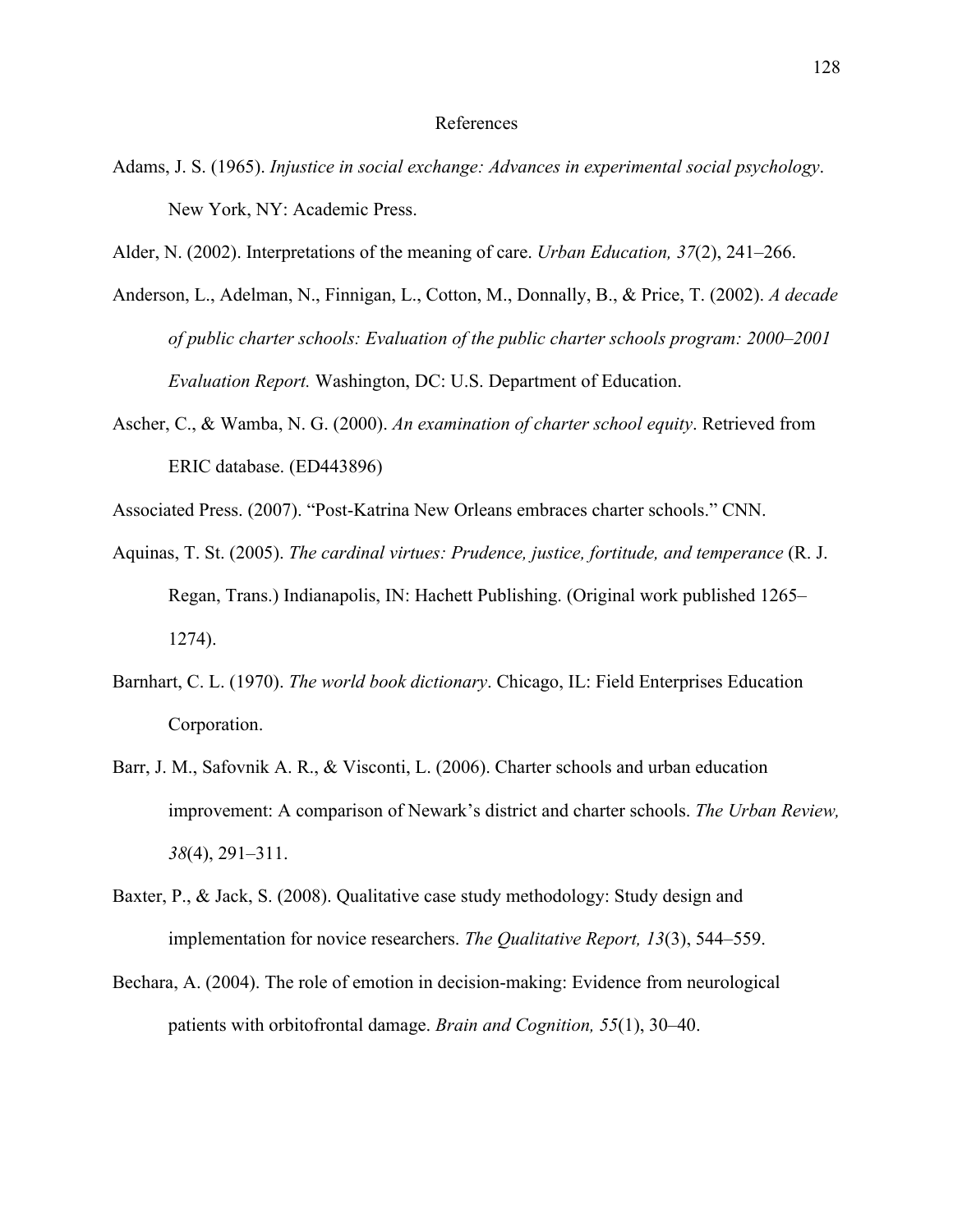- Berends, M., Watral, C., Teasley, B., & Nicotera, A. (2006). *Charter school effects on achievement: Where are we going?* Nashville, TN: National Center on School Choice at Vanderbilt University.
- Bifulco, R., & Ladd, H. F. (2006). School choice, racial segregation and test-score gaps: Evidence from North Carolina's charter school program. *Journal of Policy Analysis and Management 26*(1), 31–56.
- Bowen, S. A. (2004). Expansion of ethics as the tenth generic principle of public relations excellence: A Kantian theory and model for managing ethical issues. *Journal of Public Relations Research 16*(1), 65–92.
- Bowen, S. A. (2006). Autonomy in communication: Inclusion in strategy management and ethical decision making, a comparative case analysis. *Journal of Communication Management, 10,* 330–352.
- Brown, E. (2004). Minding the gap in Plato's Republic. *Philosophical Studies*, *117*(1/2), 275– 302.
- Brown, M. E., Trevino, L. K., & Harrison, D. A. (2005). Ethical leadership: A social learning perspective for construct development and testing. *Organizational Behavior and Human Decision Processes, 97,* 117–134.
- Carnoy, M., Jacobson, R., Miscel, L., & Rothstein, R. (2005). *The charter school dust-up: Examining the evidence on enrollment and achievement.* Washington, DC: Economic Policy Institute and Teachers College Press.
- Chubb, J. E., & Moe, T. M. (1985). *Politics, markets, and the organization of schools.* Retrieved from ERIC database. (ED263674)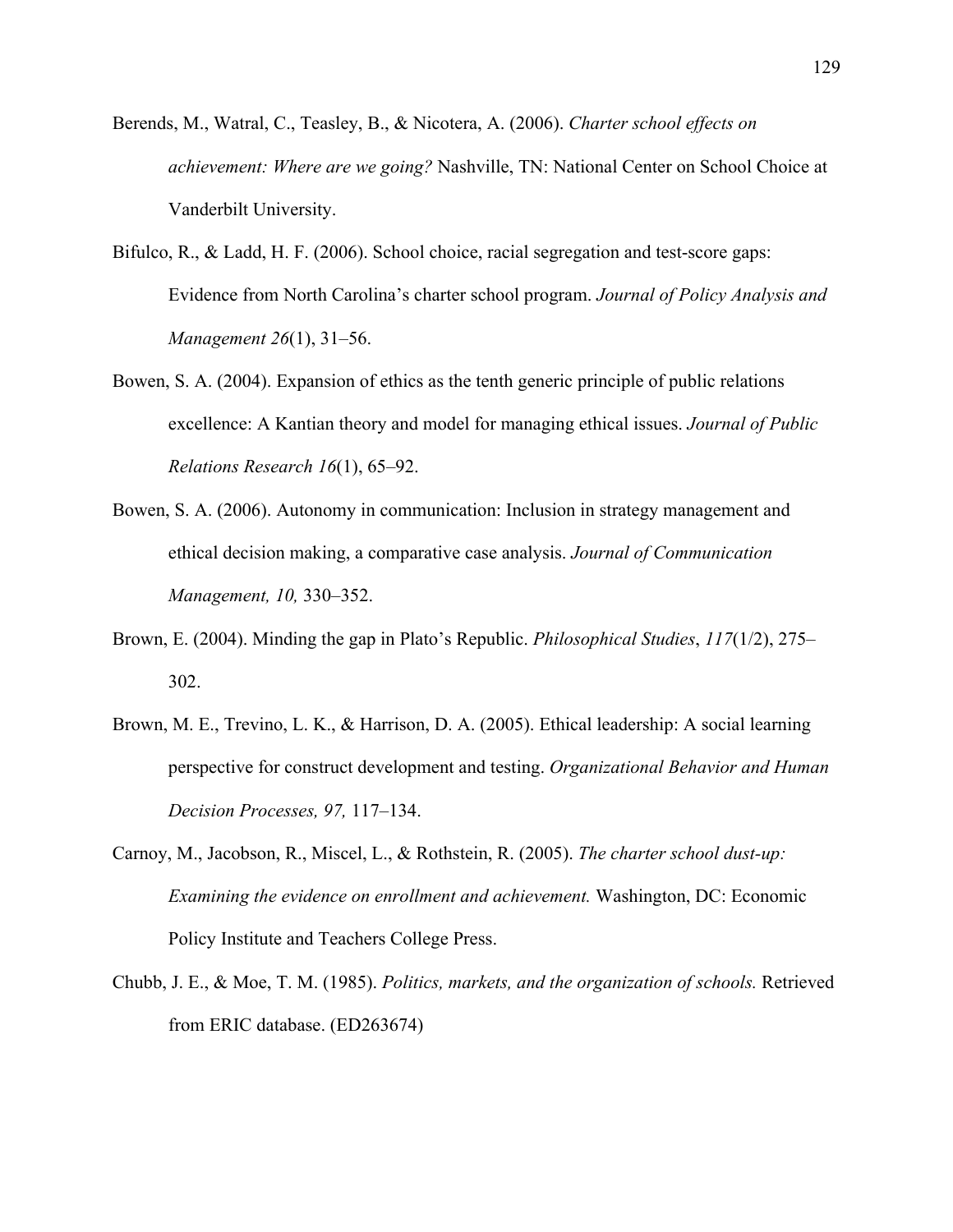- Cibulka, J. G., & Derlin, R. L. (1995). State educational performance reporting policies in the U.S.: Accountability's many faces. *International Journal of Educational Research*, *23*(6), 479–492.
- Coleman, A. M. (2006). *"Equity theory." A Dictionary of Psychology*, Oxford University Press. Retrieved October 3, 2012, from http://www.oxfordreference.com/views/ENTRY.html? subview=Main&entry=t87.e2836
- Cornford, F. M. (1941). *The Republic of Plato*: *Translated with introduction and notes by Francis MacDonald Cornford*. London: Oxford University Press.
- Council of Chief State School Officials. (2006). *Web Links: Educational leadership.* Retrieved January 26, 2013, from http://www/ccsso.org/
- Creswell, J. W. (2009). *Research design: Qualitative, quantitative, and mixed methods approaches*. Thousand Oaks, CA: Sage.
- David, J. (2008). Small learning communities. *Educational Leadership, 65*(8), 84–85.
- Davidson, A. L. (1999). Negotiating social differences: Youths' assessments of educators' strategies. *Urban Education, 34*(3), 338–369.
- Denzin, N. K., & Lincoln, Y. S. (2000). *Handbook of qualitative research* (2nd ed.). Thousand Oaks, CA: Sage.
- Dewey, J. (1916). *Democracy and education*. New York, NY: Macmillan.
- Dillon, S. (2005, March 27). Charter schools alter map of public education in Dayton. *The New York Times.* Retrieved from http://www.nytimes.com/2005/03/27/education/ 27charter.html? $r=0$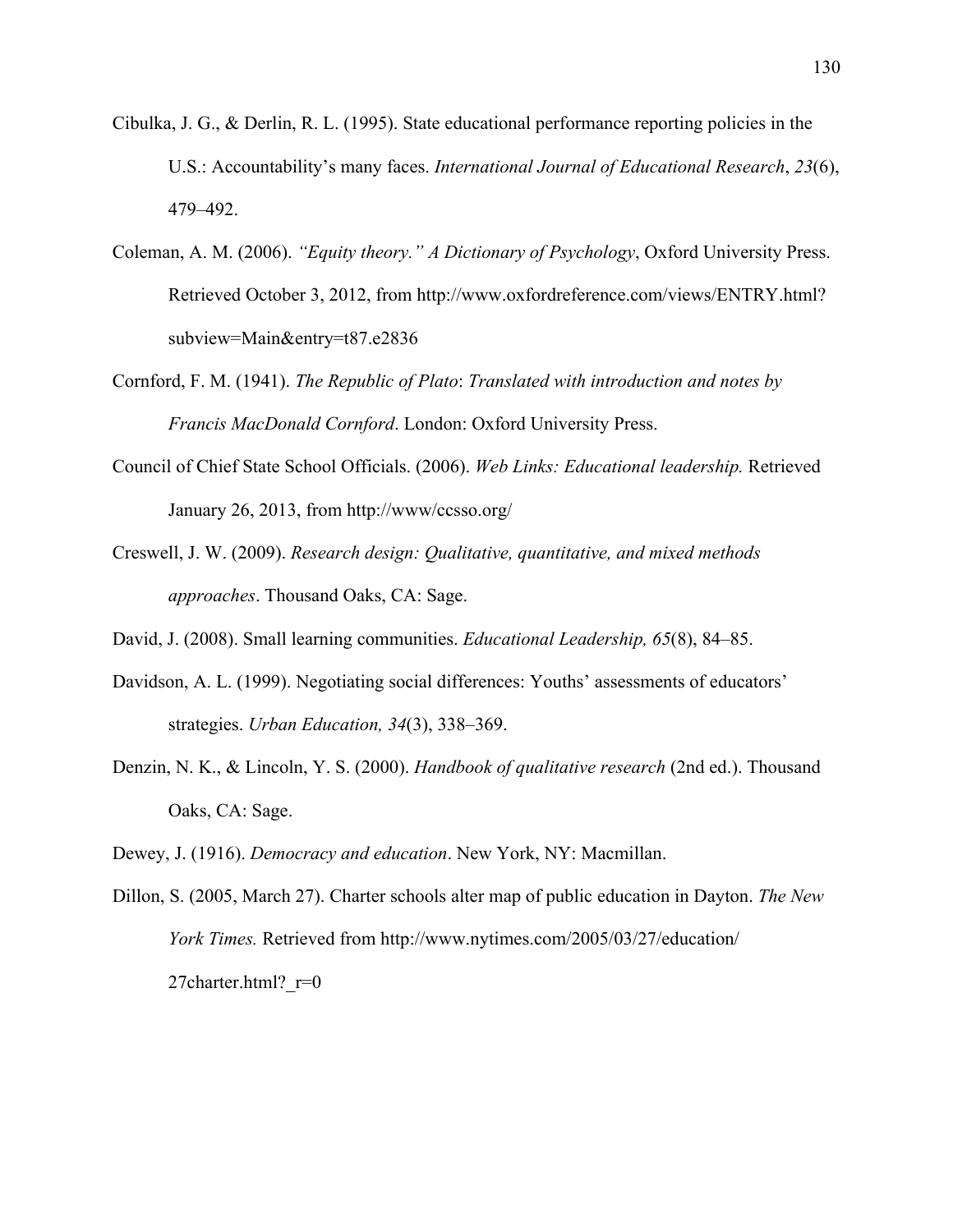- Fedewa, M. J. (2005). *The North Carolina charter school choice: Selection factors and parental decision-making* (Doctoral dissertation). Retrieved August 18, 2011, from Dissertations & Theses: Full Text. (Publication No. AAT 3162433)
- Freire, P. (2001). *Pedagogy of the oppressed* (30th Anniversary ed.). New York, NY: Continuum Publishing Co.
- Fusarelli, B., & Fusarelli, L. (2003). Systemic reform and organizational change. *Planning and Changing, 34*(3-4), 169–177.
- Garland, R., Pittman, R., Sydor, D., Taylor, G., Williams, J., Brinson, K. H. (2002). Limiting the lottery: Policy and values dilemmas in the selection process for charter schools. *Journal of Cases in Educational Leadership 5*(2), 9–19. doi: 10.1177/155545890200500202

Gardner, J. W. (1990). *One leadership.* New York, NY: Free Press.

Gilligan, C. (1993). *In a different voice*. Cambridge, MA: Harvard University Press.

- Giroux, H. A. (2001). *Theory and resistance in education: Towards pedagogy for the opposition.*  Westport, CT: Bergin & Garvey.
- Goldstein, D. L. (2010). *Integration of geospatial technologies into K-12 curriculum: An investigation of teacher and student perceptions and student academic achievement*  (Doctoral dissertation). ProQuest LLC.
- Hackmann, D., Schmitt-Oliver, D., & Tracy, J. (2002). *The standards-based administrative internship: Putting the ISLLC standards into practice.* Lanham, MD: Scarecrow.
- Hak, T., & Dul, J. (2009). *Pattern matching.* RSM Erasmus University: Erasmus Research Institute of Management (ERIM). Retrieved August 27, 2013, from http://hdi.handle.net/ 1765/16203
- Hammersley, M., & Atkinson, P. (2007). *Ethnography: Principles in practice*. New York, NY: Routledge.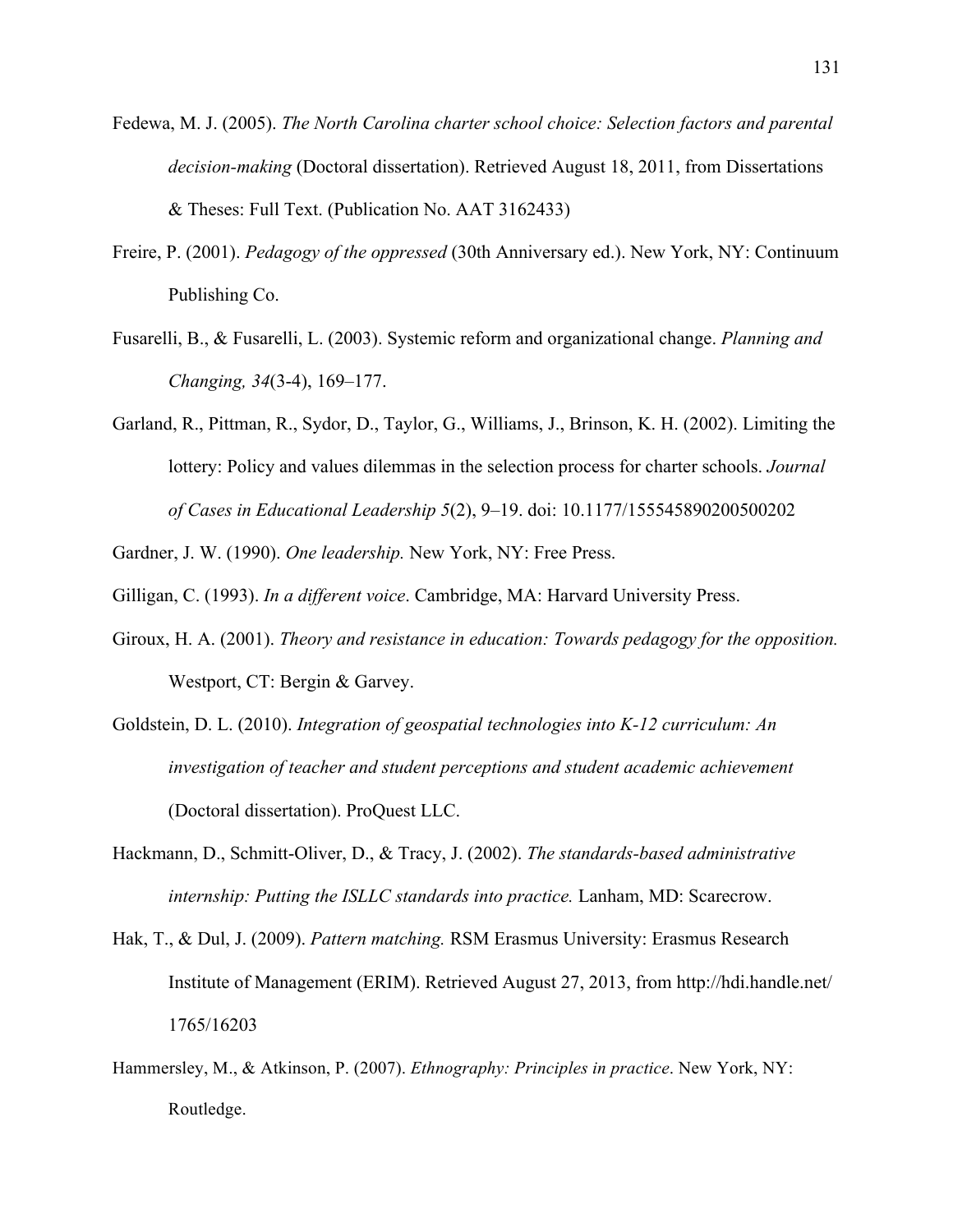- Haq, S. (2011). Ethics and leadership skills in the public service. *Procedia Social and Behavioral Sciences, 15,* 2792–2796.
- Heinaman, R. (2002). Plato's Division of Goods in the Republic. *Phronesis, 47*(4), 309–335. doi: 10.1163/156852802321016523
- Hess, F. M. (2004). The political challenge of charter school regulation. *Phi Delta Kappan*, *85*(7), 508–512. Retrieved from EBSCO*host*.
- Hinman, L. M. (2001). *Moral reasoning and gender: The Kohlberg-Gilligan debate and beyond.*  San Diego, CA: University of San Diego: The Values Institute. Retrieved January 26, 2013, from http://ethics.sandiego.edu/video/hinman/theory/
- hooks, b. (1990). Postmodern blackness. *Postmodern Culture, 1*(1). Retrieved October 21, 2012, from http://www.africa.upenn.edu/Articles\_Gen/Postmodern\_Blackness\_18270.html
- hooks, b. (2000). *Feminist theory: From margin to center* (2nd ed.). Cambridge, MA: South End Press.
- Holzman, M. (2008). Achieving the promise of Plessy vs. Ferguson. *Connect Magazine, 22*(2), 21–23.
- Hunter, I. (2002). The morals of metaphysics: Kant's groundwork as intellectual paideia. *Critical Inquiry, 28*(4), 908.
- Hutson, W. (2010). *Report: Schools "failing" Black males.* Retrieved July 19, 2010, from http://www.icyte.com/system/snapshots/fs1/a/4/d/9/a4d92c3a5ec8c9600326dfbe5e3f8bbd 4c31f3e2/index.html
- Illich, I. (1970). *Deschooling society.* New York, NY: Marion Boyars.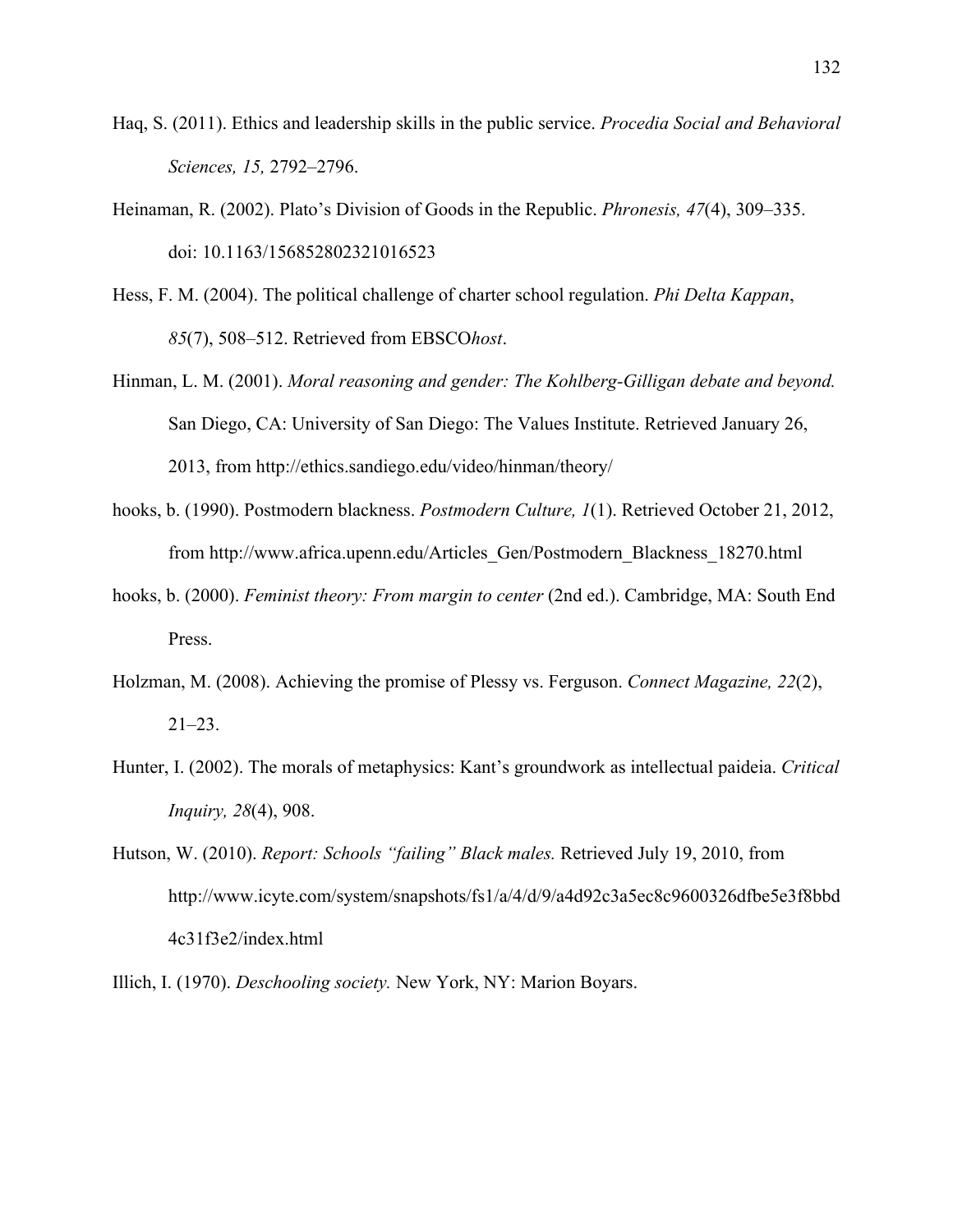Jackson, C., & Bisset, M. (2005). Gender and school choice: Factors influencing parents when choosing single-sex or co-educational independent schools for their children. *Cambridge Journal of Education*, *35*(2), 195–211. doi: 10.1080/03057640500146856

Kanter, R. M. (1989). *When giants learn to dance*. New York, NY: Simon & Schuster.

- Katz, M., Noddings, N., & Strike, K. (Eds.). (1999). *Justice and caring: The search for common ground in education*. New York, NY and London: Teachers College Press.
- Kohl, H. R. (1975). *The open classroom: A practical guide to a new way of teaching*. The New York Review.
- Kohlberg, L. (1984). *The psychology of moral development: The nature and validity of moral stage* (Essays on moral development, Vol. II). San Francisco, CA: Harper and Row.
- Lee, C. C. (2006). *Multicultural issues in counseling: New approaches to diversity* (3rd ed.). American Counseling Association.
- Leistyna, P. (2007). Corporate testing: Standards, profits and the demise of the public sphere. *Teacher Education Quarterly*, 58–84. Retrieved January 27, 2013 from http://www.teqjournal.org/Back%20Issues/Volume%2034/VOL34%20PDFS/34\_2/10leis tyna-34\_2.pdf
- Li, C. (2008). Does Confucian ethics integrate care ethics and justice ethics? The case of Menius. *Asian Philosophy, 18*(1), 69–82. doi: 10.1080/09552360701880545
- Lopez, K., & Willis, D. (2004). Descriptive versus interpretive phenomenology: Their contribution to nursing knowledge. *Quality Health Research, 14,* 726–735.
- Lynn, M., & Jennings, M. E. (2009). Power, politics, and critical race pedagogy: A critical race analysis of Black male teachers' pedagogy. *Race Ethnicity and Education, 12*(2), 173– 196.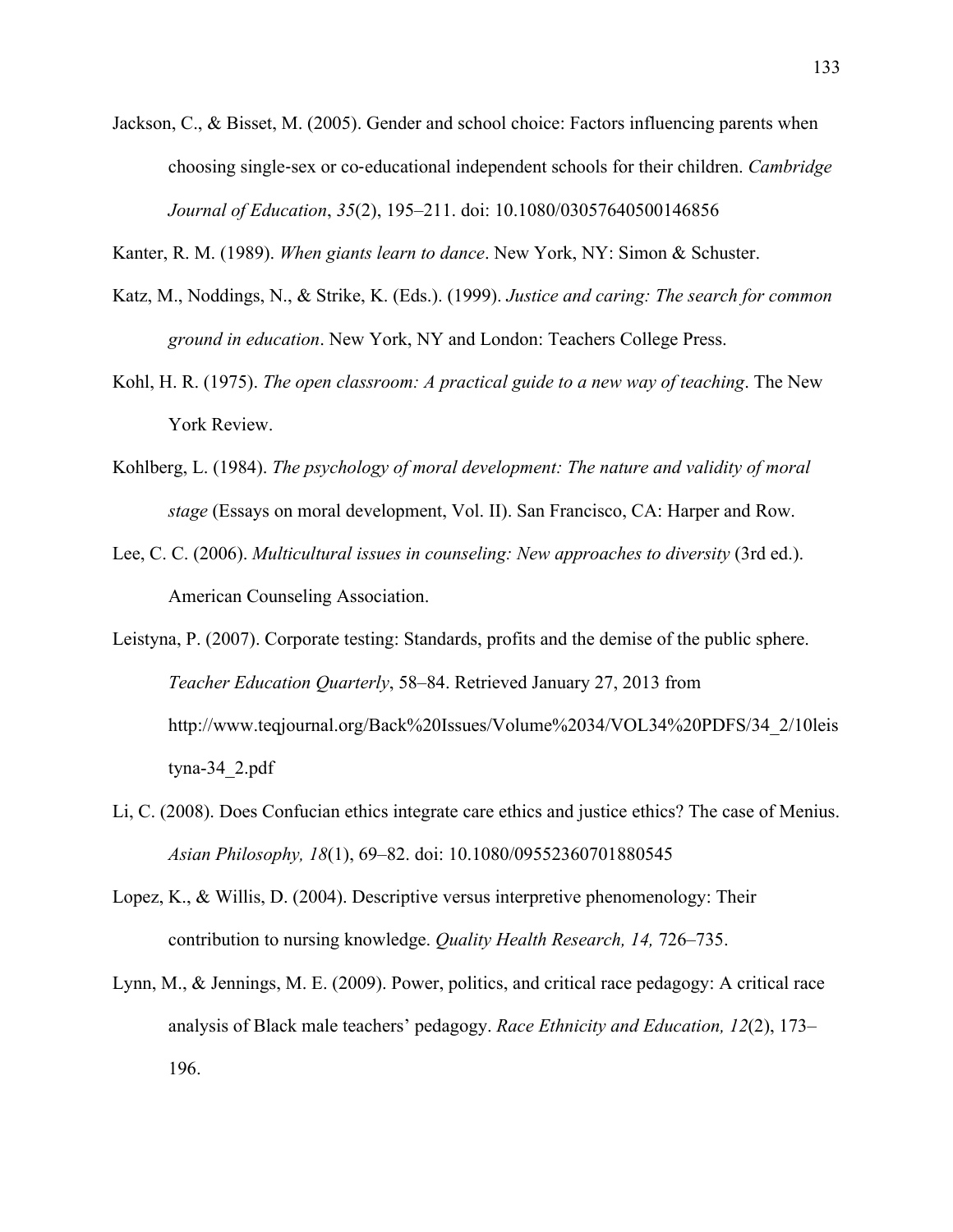- Lynn, M., & Parker, L. (2006). Critical race studies in education: Examining a decade of research on U.S. Schools. *The Urban Review, 38*(4), 257–290.
- Manno, B. V., Finn, C. E., Jr., & Vanourek, G. (2000). Beyond the schoolhouse door: How charter schools are transforming U.S. public education. *Phi Delta Kappan, 81*(10), 736– 744.
- Manuel, J. (2002). The good, the great, and the struggling: An up-close look at charter schools across North Carolina. *North Carolina Insight*, 21–25.

Marshall, G. (1998). *Dictionary of sociology* (2nd ed.). Oxford: Oxford University Press.

- Marshall, C., & Rossman, G. B. (2006). *Designing qualitative research* (4th ed.). Thousand Oaks, CA: Sage.
- Maxwell, J. (1996). *Qualitative research design: An interactive approach* (Applied Social Research Methods Series, Vol. 41). Thousand Oaks, CA: Sage.
- McDonald, A. J., Ross, S. M., Bol, L., & McSparrin-Gallagher, B. (2007). Charter schools as a vehicle for education reform: Implementation and outcomes at three inner-city sites. *Journal of Education for Students Placed at Risk, 12*(3), 271–300.
- Miles, M. B., & Huberman, A. M. (1994). *Qualitative data analysis: An expanded source book* (2nd ed.). Thousand Oaks, CA: Sage.
- Minorini, P. A., & Sugarman, S. D. (1999). School finance litigation in the name of educational equality: Its evolution, impact, and future. In H. F. Ladd, R. Chalk,  $\&$  J. S. Hansen (Eds.), *Equity and adequacy in education finance: Issues and perspectives* (pp. 34–71). Washington, DC: National Academic Press.
- National Alliance for Public Charter Schools. (2011). *A growing movement: America's largest charter school communities.* Retrieved August 2, 2012 from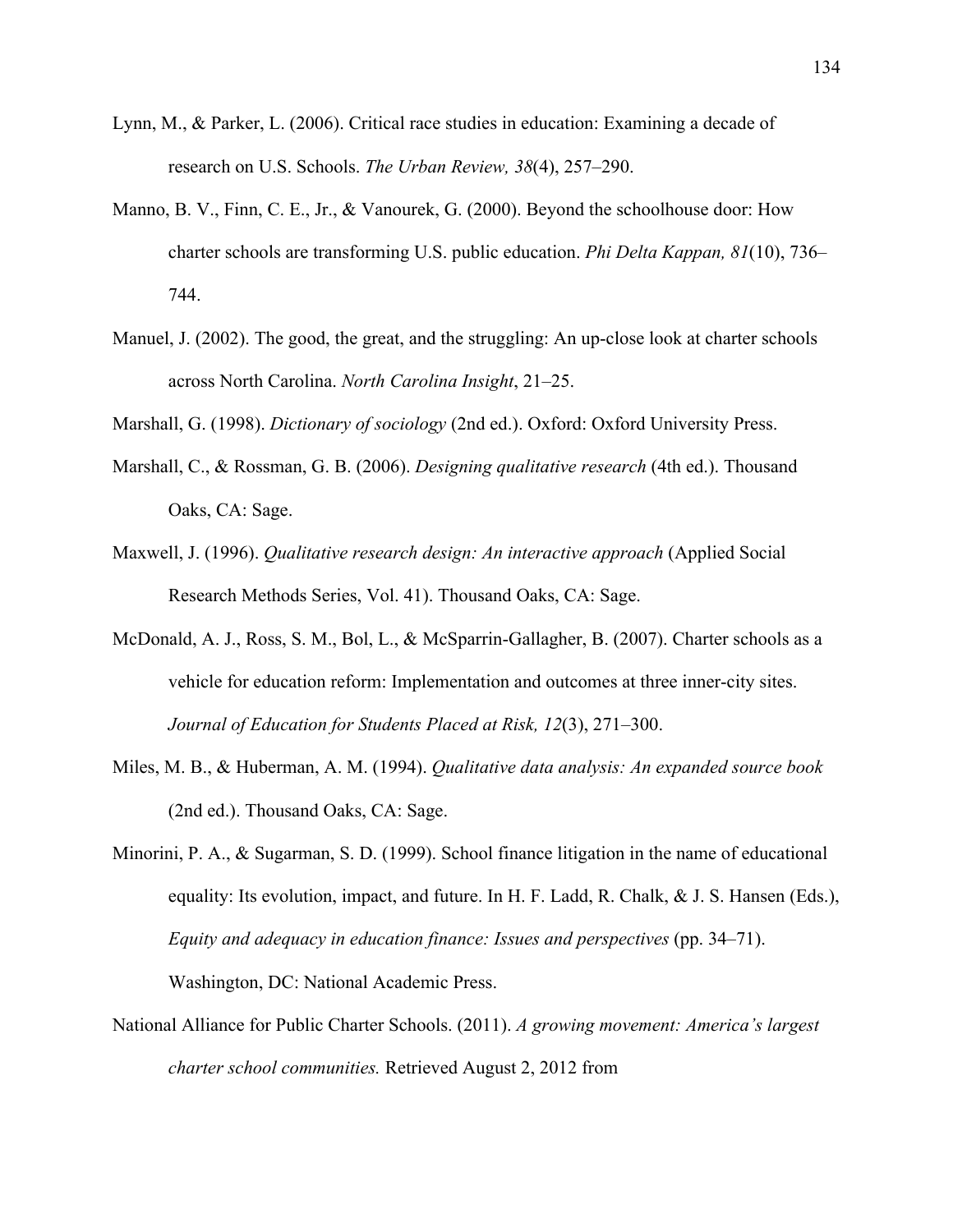http://www.publiccharters.org/data/files/Publication\_docs/2011%20NAPCS%20Market %20Share%20Report\_20111013T104601.pdf

- National Alliance for Public Charter Schools. (2012). *Measuring up to the model: A tool for comparing state charter school laws.* Retrieved September, 12, 2012 from http://www.publiccharters.org/law/ViewState.aspx?state=NC
- Neumann, Y. (1980). A contingency approach for understanding equity theory and its predictions. *Social and Personality, 8*(2), 153–159.
- Nieto, S., & Bode, P. (2008). *Affirming diversity: The sociopolitical contest of multicultural education* (5th ed.). Pearson.
- North Carolina Association of School Administrators. (2008). *Reasons not to lift the charter school cap.* Retrieved June 3, 2011 from http://www.ncasa.net/associations/2410/files/ NCASA\_CharterSchoolCap\_1-7-08.pdf
- North Carolina Association of School Administrators. (2011). *Charter bill set for house approval on Monday.* Legislative Link. Retrieved August 4, 2011, from http://www.ncasa.net/associations/2410/files/NCASA\_CharterBillset\_4-8-11.pdf
- North Carolina History Project. (2011). *Charter schools.* Retrieved May 22, 2011, from http://www.northcarolinahistory.org/encyclopedia/433/entry
- North Carolina Policy Watch. (2011). *Unproven and a distraction from the job at hand.*  Retrieved May 17, 2011, from http://www.ncpolicywatch.com/2011/02/16/unprovenand-a-distraction-from-the-job-at-hand/

Northouse, P. G. (2007). *Leadership: Theory and practice* (4th ed.). Thousand Oaks, CA: Sage. Office of Charter Schools. (1996). *Legislation.* Retrieved April 4, 2012 from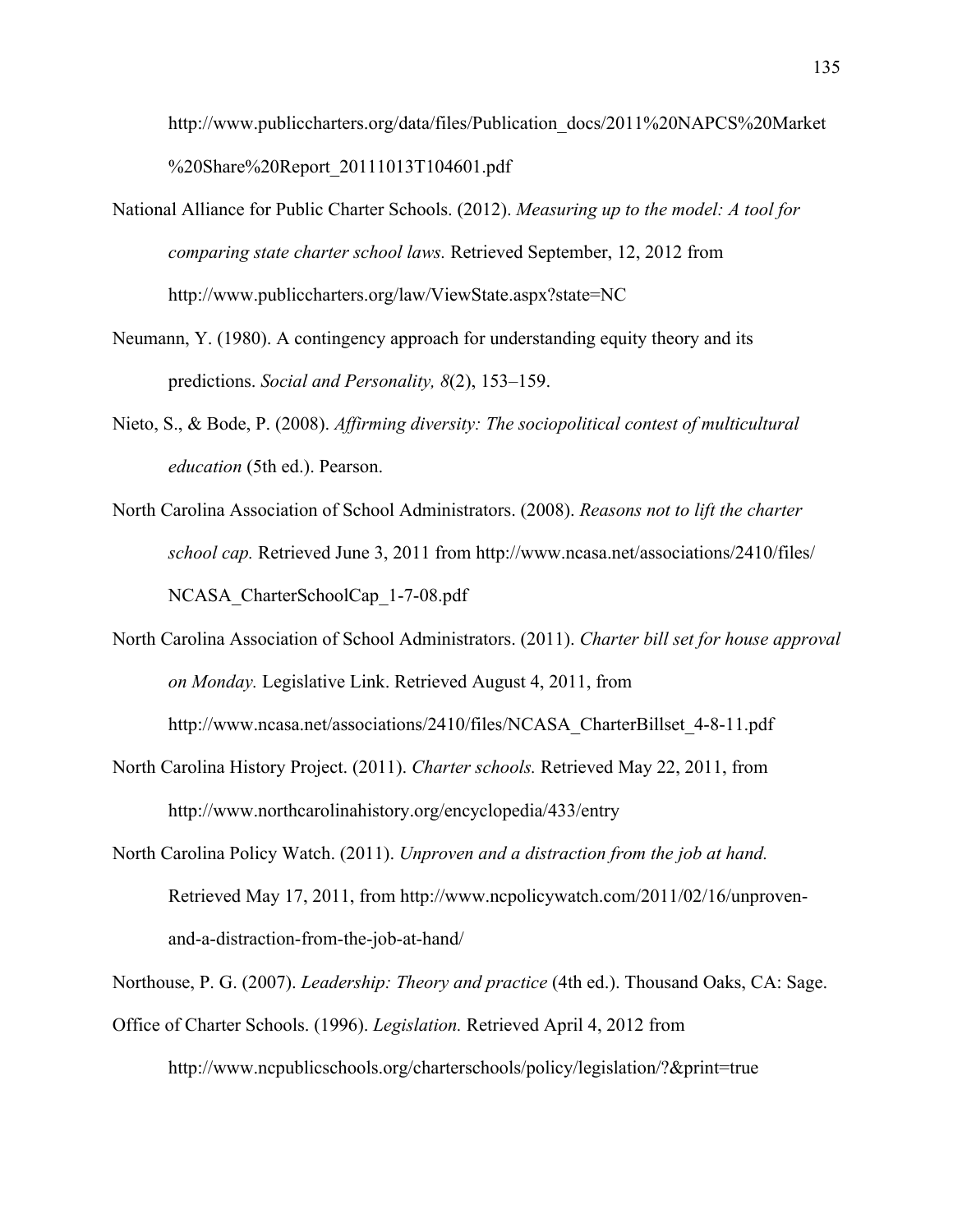- Organization for Economic Co-Operation and Development. (2008). *Ten steps to equity in education: Policy Brief.* Retrieved November 3, 2011, from http://www.oecd.org/ publications/policybriefs
- Oswald, D. P., Coutinho, M. J., Best, A. M., & Singh, N. (1999, Winter). Ethnic representation in special education: The influence of school-related economic and demographic variables. *Journal of Special Education*, *32*(4), 194–206.
- Pai, Y., & Susan, A. (1997). *Cultural foundations of education*. Upper Saddle River, NJ: Prentice-Hall.
- Pakaluk, M. (2005). *Aristotle's Nicomachean ethics: An introduction*. Cambridge UK: Cambridge University Press.
- Paton, H. J. (1965). *Immanuel Kant: Groundwork of metaphysic of morals* (H. J. Paton, Trans.). London: Hutchinson. (Original work published 1785)
- Patton, M. Q. (2002) *Qualitative research and evolution methods* (3rd ed.). Thousand Oaks, CA: Sage.
- Perkins-Gough, D. (2008). Do private high schools help low-income students? *Educational Leadership, 65*(7), 93.
- Rawls, J. (1971). *A theory of justice*. Cambridge, MA: The Belknap Press of Harvard University.
- Reigeluth, C. M., Patrick, S., Gonzalez, G. M., Christie, K., Brock, I., & Lee, H. (2006). Influences of suprasystems on systemic change. *TechTrends: Linking Research and Practice to Improve Learning, 50*(2), 26–32. Retrieved from ERIC database.
- Roberts, M. A. (2009). *African America, European American, or does it make a difference? Teacher perceptions of care for African American students* (Doctoral dissertation). Retrieved September 14, 2011, from Dissertations & Theses: Full Text.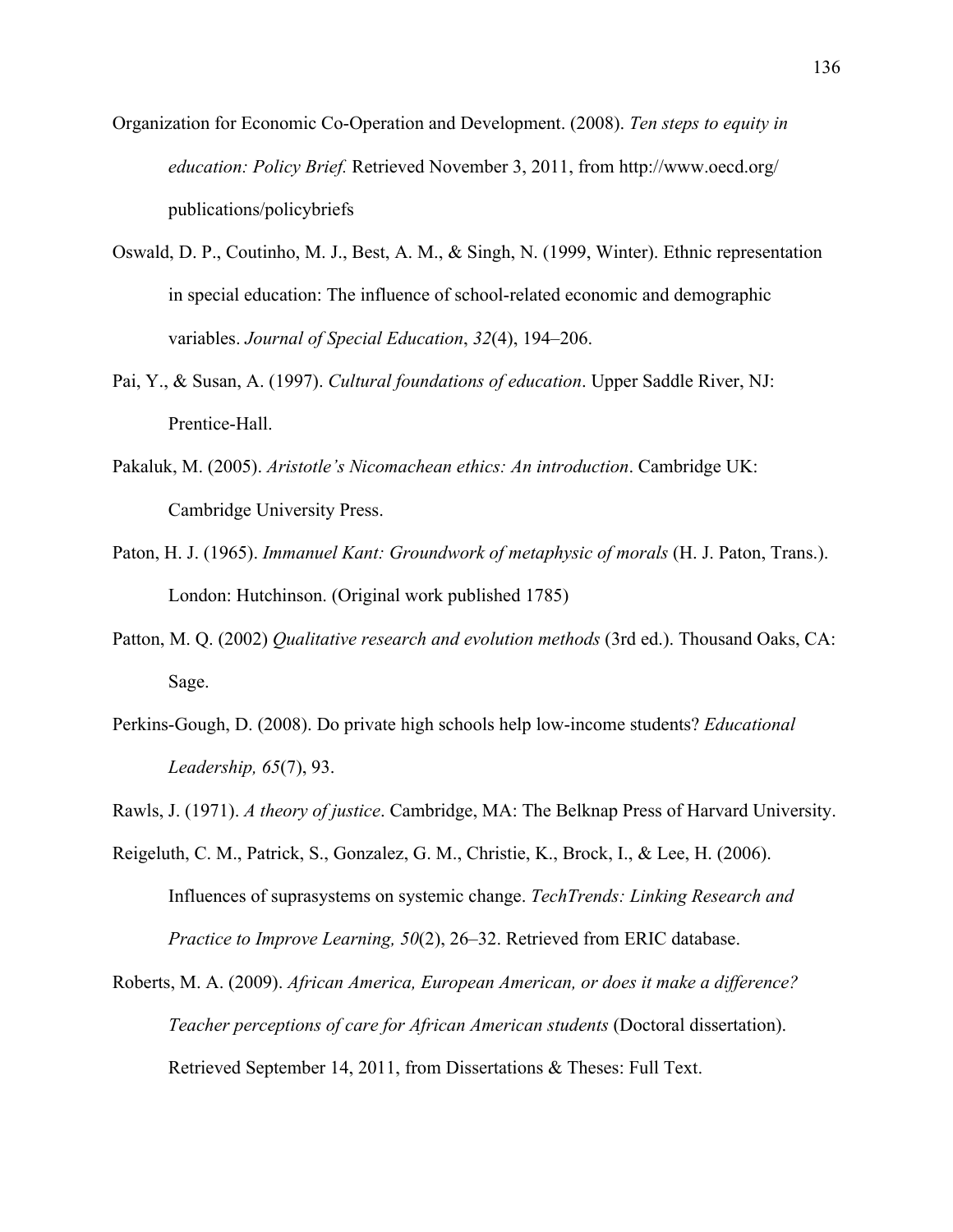- Roberts, P., Priest, H., & Traynor, M. (2006). Reliability and validity in research. *Nursing Standard, 20*(44), 41–45.
- Rothstein, S. W. (1994). *Schooling the poor: A social inquiry into the American educational experience.* Westport, CT: Bergin and Garvey.
- Rubin, H., & Rubin, I. (1995). *Qualitative interviewing: The art of hearing data*. Thousand Oaks, CA: Sage.
- Sanders, C. (2003). Application of Colaizzi's method: Interpretation of an auditable decision trial by a novice researcher. *Contemporary Nurse Journal, 14*(3), 292–302.
- Sass, E. (2010). *American educational history: A hypertext timeline.* Retrieved July 19, 2010, from http://www.cloudnet.com/~edrbsass/educationhistorytimeline.html

Scott Cowen Institute. (2010). *A growing movement: America's largest charter school communities* (7th ed.). Washington, DC: National Alliance for Public Charter Schools. Retrieved from http://publiccharters.org/data/files/Publication\_docs/ NAPCS%202012%20Market%20Share%20Report\_20121113T125312.pdf

Shosha, G. A. (2012). Employment of Colaizzi's strategy in descriptive phenomenology: A reflection of a researcher. *European Scientific Journal, 8*(27). Retrieved October 12, 2013, from http://eujournal.org/index.php/esj/article/view/588

Silverman, D. (2001). *Interpreting qualitative data* (2nd ed.). Thousand Oaks, CA: Sage.

Shapiro, J. P., & Stefkovich, J. A. (2001). *Ethical leadership and decision making in education: Applying theoretical perspectives to complex dilemmas.* Mahwah, NJ: Lawrence Erlbaum.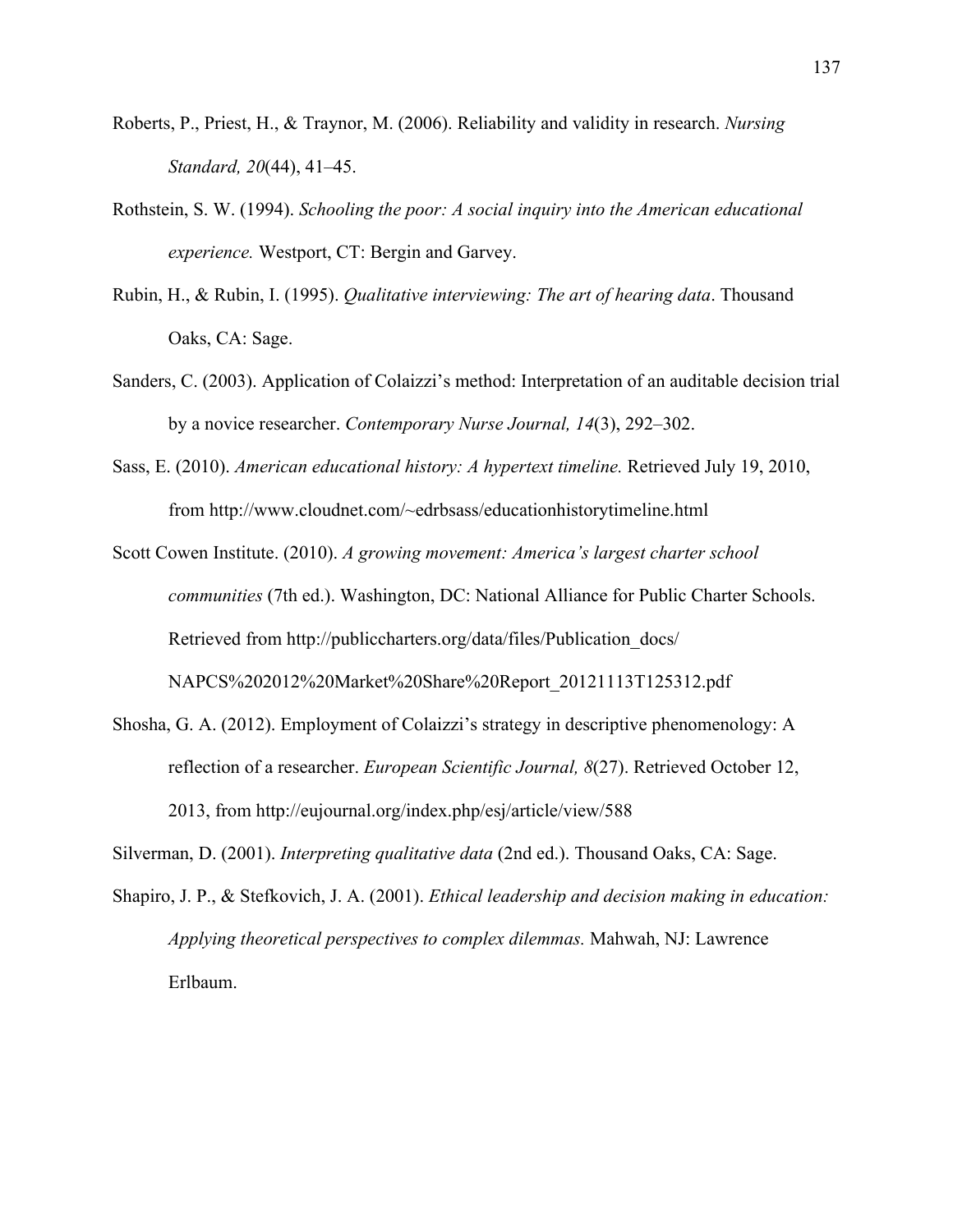- Smith, C. A. (2005). School factors that contribute to underachievement of students of color and what culturally competent school leaders can do*. Education Leadership and Administration, 17,* 1–12.
- Stancill, J. (2011, June 20). Rich schools, poor schools: N.C.'s gap may be growing. *The Charlotte Observer,* pp. 1A, 5A.
- Talbert-Johnson, C. (2004). Structural inequities and the achievement gap in urban schools. *Education and Urban Society, 37*(1), 22–36.

Tellis, W. (1997). Application of a case study methodology. *The Quarterly Report, 5*(3), 1–18.

- The Progressive Pulse. (2012). *Charter schools sail through approval process.* Retrieved November 26, 2012, from http://pulse.ncpolicywatch.org/2012/03/01/charter-schoolssail-through-approval-process/
- Toffler, B. L. (1986). *Tough choices: Managers talk ethics.* Hoboken, NJ: Wiley.
- Treanor, P. (2003). *The politics of John Rawls.* Retrieved January 9, 2013, from http://web.inter.nl.net/users/Paul.Treanor/rawls.html
- Tronto, J. (1993). *Moral boundaries: A political argument for an ethic of care*. New York, NY: Routledge.
- Tronto, J. (2002). *The value of care: A response to "Can working families ever win?"* Retrieved November 22, 2012, from http://www.hulseboschadvies.com/pdf/Tronto.pdf
- Wagner, P. A., & Simpson, D. J. (2009). *Ethical decision making in school administration: Leadership as moral architecture*. Thousand Oaks, CA: Sage.
- Webb, E., Campbell, D. T., Schwartz, R. D., & Sechrest, L. (1966). *Unobtrusive measures: Nonreactive research in the social sciences*. Chicago, IL: Rand McNally.

Weil, D. (2000). *Charter schools: A reference handbook.* Amenia, NY: Grey House Publishing.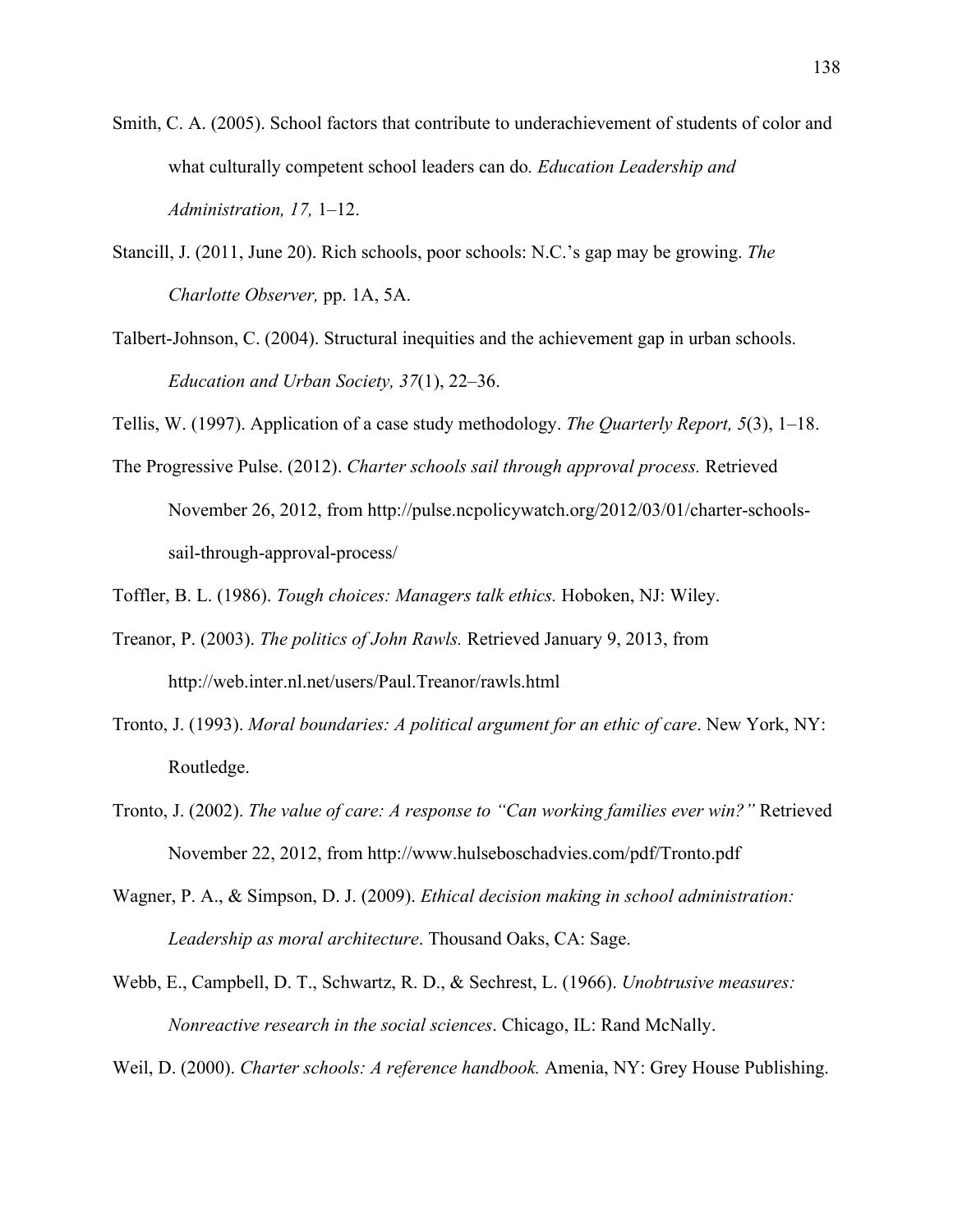Weinberg, L. D. (2009). Religious charter schools: Gaining ground yet still undefined. *Journal of Research on Christian Education, 18*(3), 290–302.

Wheelwright, P. (1935). *Aristotle*. Indianapolis, IN: The Odyssey Press.

- Yin, R. K. (2009). *Case study research: Design and methods* (4th ed.). Thousand Oaks, CA: Sage.
- York-Barr, J., & Duke, K. (2004). What do we know about teacher leadership? Findings from two decades of scholarship. *Review of Educational Research, 74*(3), 255–316.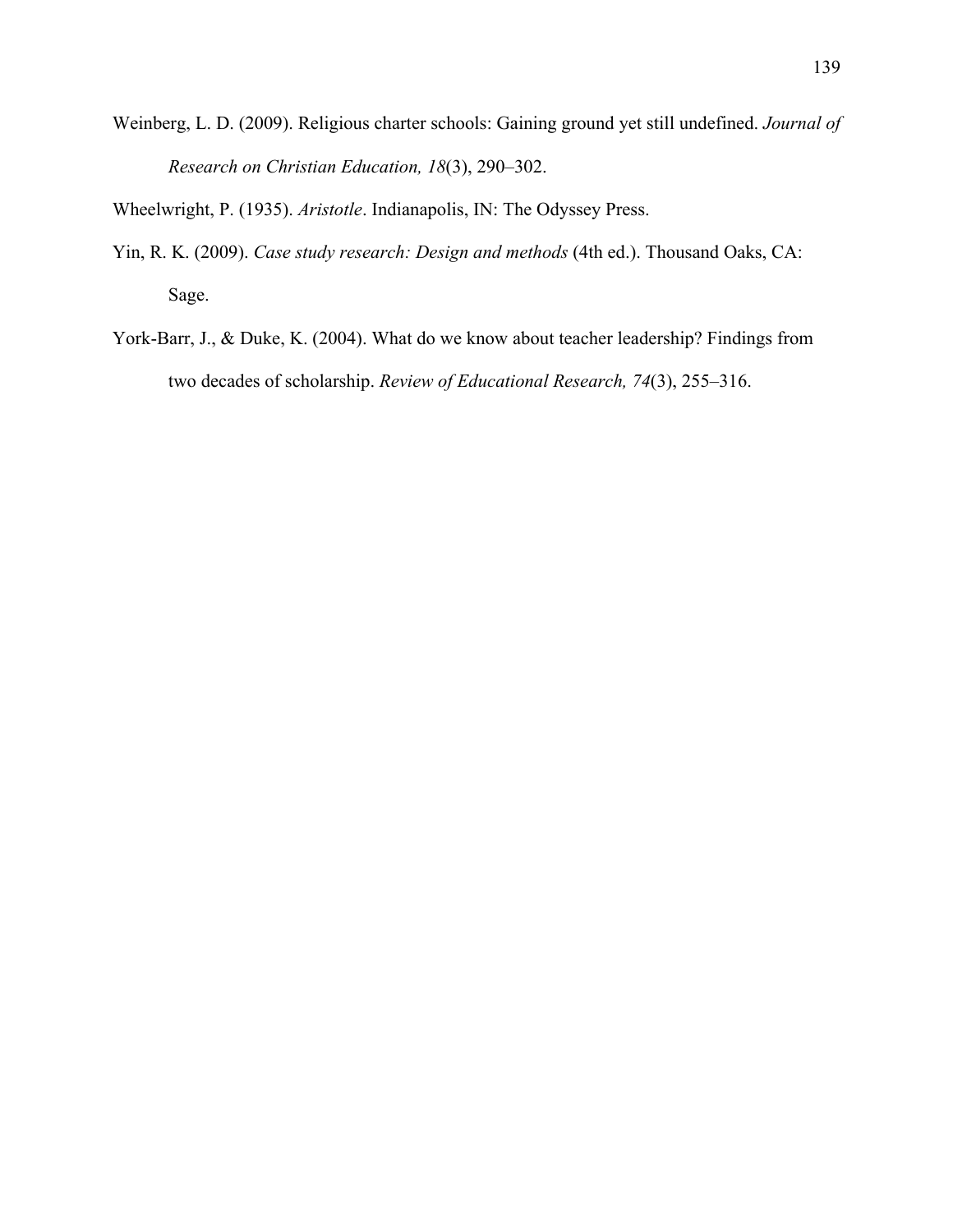*Appendix A*

Name Address

July 20, 2013

The Honorable Rick James c/o North Carolina State Senate Wilson County

Dear Attorney James:

By way of introduction, my name is Moses Fox, III a resident of Charlotte, Mecklenburg County, North Carolina House District 92. Although I am not a member of your voting district I am a resident of this great state who has an admired appreciation for the leadership that you provide to the state by way of the position you have been elected to serve.

I am a doctoral student at North Carolina Agricultural & Technical State University within the School of Education, Leadership Studies Program. I am presently working on my dissertation and I would appreciate your assistance. I recently received approval for my first three chapters, and now I am ready to continue with the rest of the study. My dissertation is titled: *A Case Study on Ethical Decision Making by Legislative Leaders and their Motion to Approve the North Carolina Charter School Bill of 2011.* I find this research exciting, fun, important and cutting edge!

I would like to request your assistance in my research efforts by providing me some of your time so that I may explain my study to you and perhaps finish my qualitative research study (which includes interviews, historical analysis, written documents, etc.). I will contact you via phone in a few days to confirm if you have interest in participating in my study. If you would like to contact me immediately, please do not hesitate. I can be reached directly at home or through my email. Thank you very much.

Sincerely,

Moses Fox, III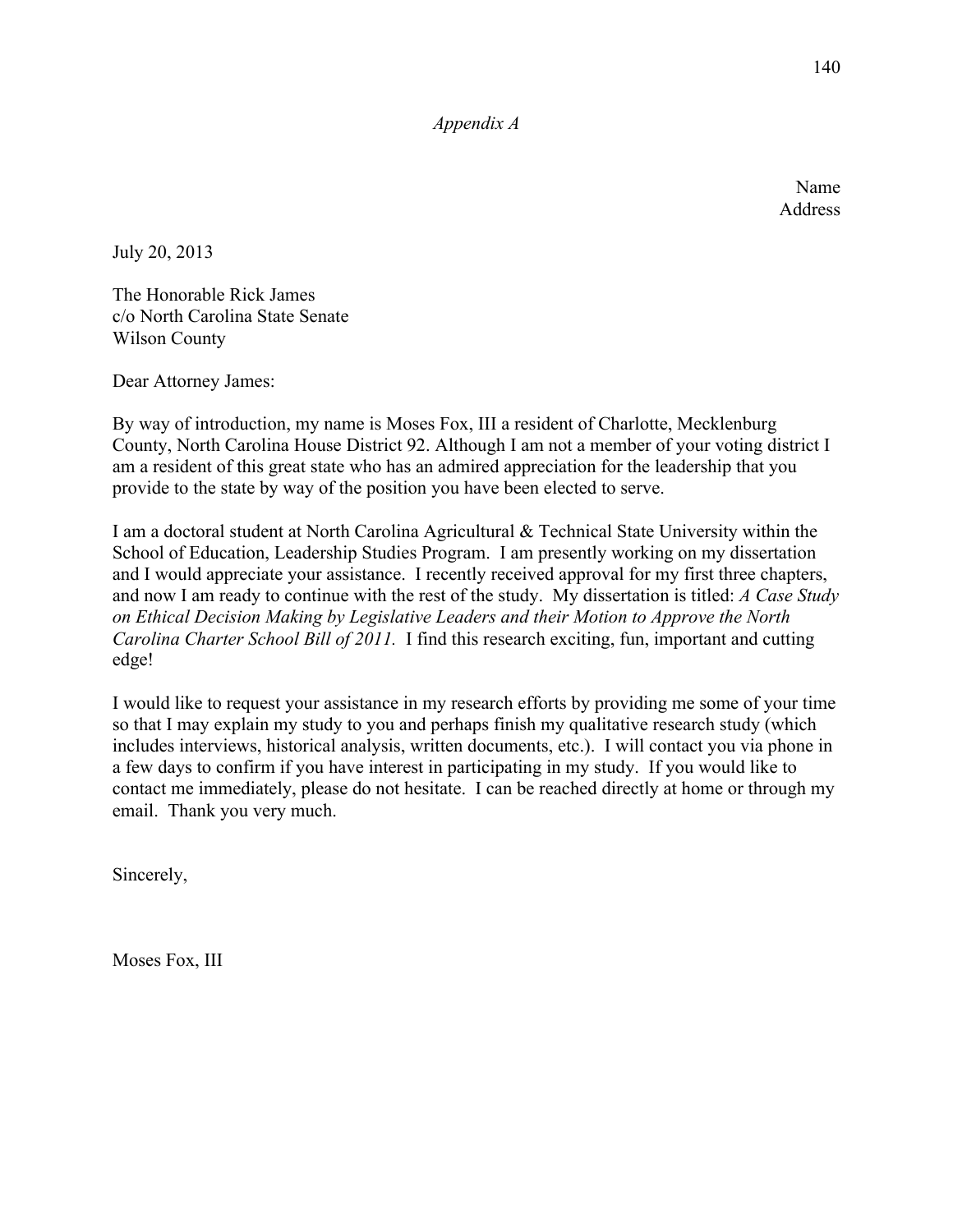### *Appendix B*

## INFORMED CONSENT TO PARTICIPATE IN A RESEARCH INTERVIEW

Study Title: A Case Study on Ethical Decision Making by Legislative Leaders and their Motion to Approve the North Carolina Charter School Bill of 2011

Principle Investigator: Moses Fox, III Faculty Advisor: Forrest Toms, Ph.D. – Leadership Studies Department

## **Purpose of the Research**

You are being asked to be interviewed in a research study about decision making process of legislators leaders in North Carolina. The purpose of this research is to explore leader perspectives on equity and ethical decision making by reviewing a case by the North Carolina Educational Sub-Committees. You have been asked because you have been elected to serve in a leadership capacity by registered voters in the state of North Carolina. You have also served as a member of either the education or finance standing committees during the 2011-2012 Legislative Sessions. Finally, you served on the special conference committee for education during the 2011-2012 Legislative Session.

### **Procedures**

If you decide to volunteer, you will be asked to participate in an interview which will take approximately 1 hour. It will be appreciated if you were available to interview at your office at the North Carolina Legislative building at a date and time that is most convenient for you. If you are able to participant, could you meet between August 2, 2013 – August 23, 2013?

You will be asked several questions about equity, ethics and decision making. With your permission, I will audio record the interviews in order to accurately capture what is said. The recordings will be transcribed, but your name will not be included in the transcriptions. The recording and transcription will be kept on a password-protected USB drive and safely stored at my permanent residence.

The recordings will be transcribed within 96 hours of the interview. The audio recordings will be properly disposed immediately after transcriptions have been completed. The transcribed data will be kept 3 years. On January 1, 2016, the USB Device and all other data will be properly disposed via shredder.

### **Risks**

I do not anticipate any risks from your participation in this research.

### **Benefits**

There are no direct benefits to participants in this research. As the primary investigator, I hope to gain a deeper understanding of how equity and ethical decision making can be addressed by elected leaders. Additionally, I am hopeful this research study will contribute to theory building around ethics, equity and decision making by elected leaders.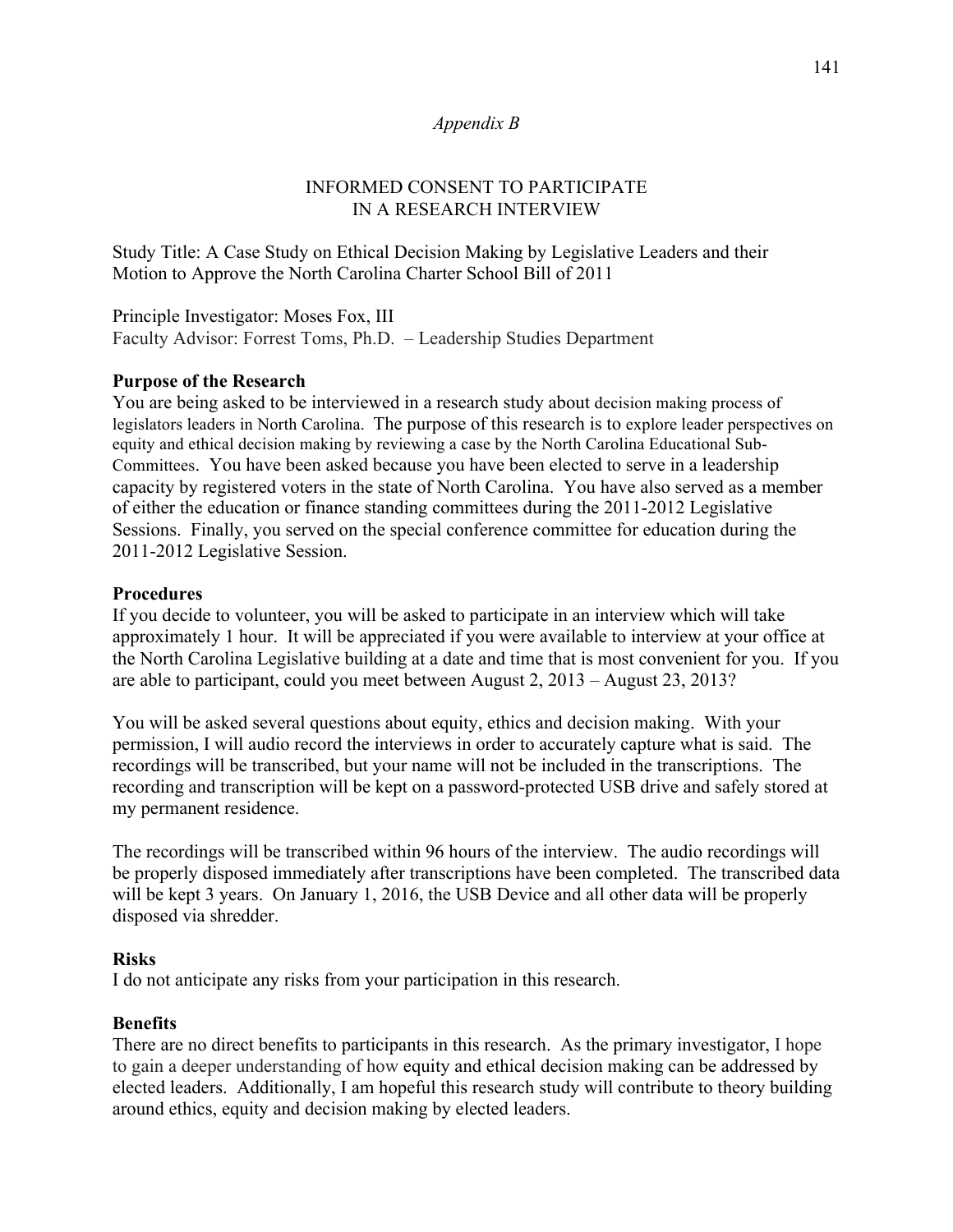### *Cont.*

### **Confidentiality**

All information collected in this study will be kept completely confidential to the extent permitted by law. Your responses to interview questions will be kept confidential. At no time will your actual identity be revealed. You will be assigned a random numerical code. The key linking the code to your name will be kept in a locked file cabinet at my primary residence, and no one else will have access to it. The code key will be destroyed along with all other data collected during the interview on January 1, 2016. The data you give me will be used for my dissertation entitled, *A Case Study on Ethical Decision Making by Legislative Leaders and their Motion to Approve the North Carolina Charter School Bill of 2011*, which is one of the requirements for graduation. The information may be used as the basis for articles or presentations in the future. I won't use your name or information that would identify you in audio recordings, publications, or presentations.

### **Participation/Withdrawal**

Your participation is completely voluntary, and you may withdraw from the study at any time without penalty. You may also skip any question during the interview, but continue to participate in the rest of the study.

## **Contact**

If you have questions or concerns about this research, please contact Moses Fox, III, (phone) and/or (email) You may also contact the faculty member supervising this work: Dr. Forrest Toms, Associate Professor, Leadership Studies Department, (phone) and/or (email).

If you have any study-related concerns or any questions about your rights as a research study participant, you may contact the Office of Research Compliance and Ethics at North Carolina A&T State University at (336) 334-7995.

### **Statement of Consent**

I have read the above information and have received answers to all my questions. I am at least 18 years old and voluntarily consent to take part in this research study and to have this interview audio recorded.

Participant's Name (Printed):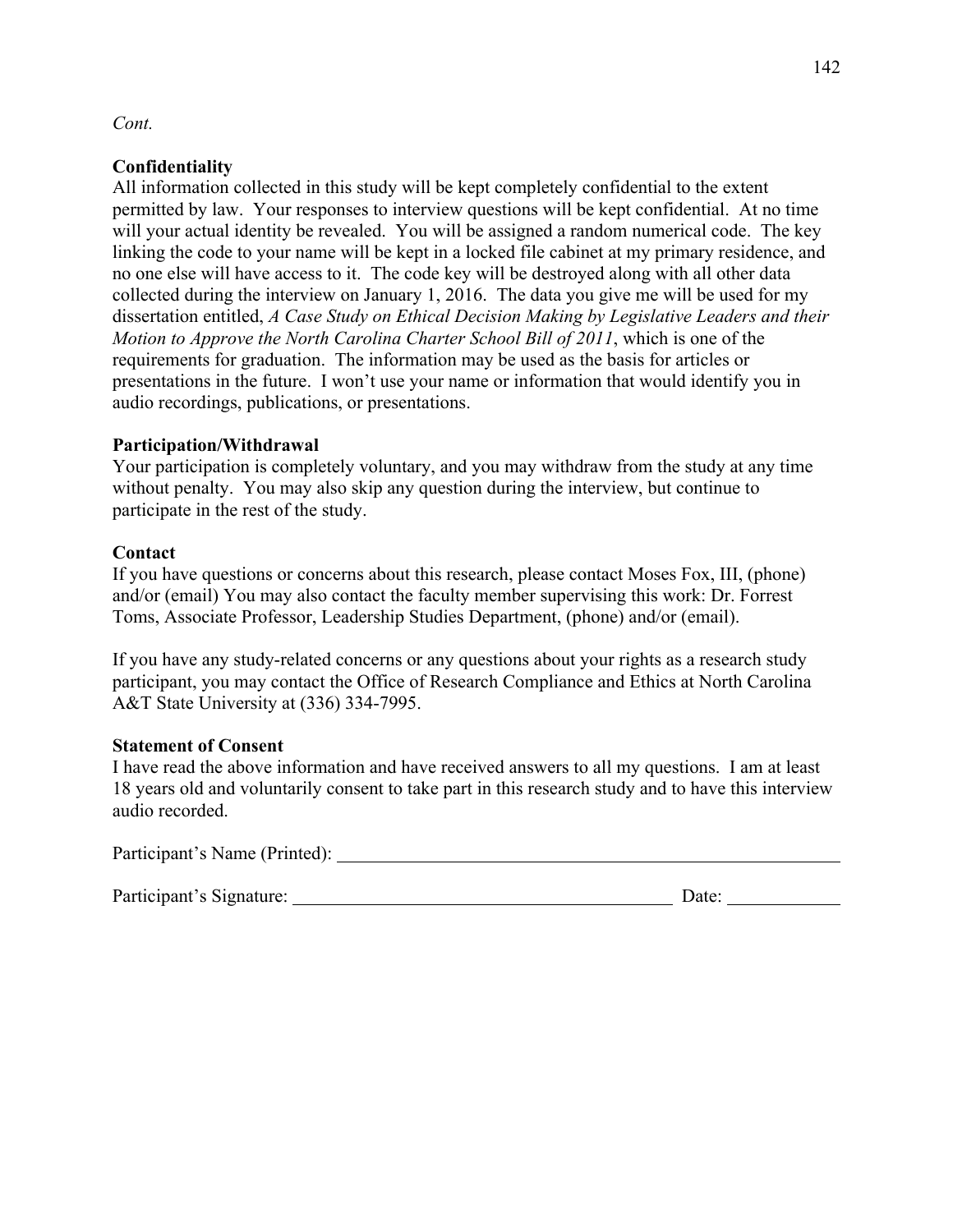## *Appendix C*

# **Pattern Matching Concept Instrument - (PMCI) for Categorical Analysis Monitoring: A process for analyzing empirical themes.**

# **Desired Outcomes**

Pattern Matching Concept Instrument - (PMCI) for Categorical Analysis Monitoring: A process for analyzing empirically based patterns through a pattern matching analytic technique.

Predicted patterns are traditionally related to dependent or independent variables identified within a study. This analytic technique of pattern matching does not specify dependent or independent variables as a means to establishing or matching patterns. The established patterns seek to explain a phenomenon; the effort is to establish causal links between predicted and empirical patterns. Predicted themes serve as the explanation for stipulating presumed causal links, which in essence provides guidance to understanding the phenomen of "how and why" (Yin, 2009). The current study will explore the phenomenon of "how" as a means to answering the said research questions.

The predicted patterns are identified through a pattern matching process which consists of configurational theories (Hak & Dul, 2009). Configurational theories identify, through individual theories or components of theories, a number of conditions that must be presented for a pattern to be formulated. The configuration of the theories in this instrument consists of five conditions; ethic(s) of care, critique, justice, profession and equity theory. Each condition is identified as a separate element that when combined specify a single five point pattern (Predicted Pattern). This predicted pattern is specified and tested as the necessary proposition for identifying an empirical pattern.

## **Dimensions of Predicted Patterns**

Each dimension of analysis is reviewed using the following interrelated theoretical prospective: Equity theory provides an experimental sample of patterns that contribute to an equitable approach for measuring cases of ethical complexity.

- **I. Ethic of Justice.** Supports equality, balances rights of the leaders with individual rights
- **II. Ethic of Care.** Supports the existence of feelings and individual relationships
- **III.** Ethic of Critique. Challenges laws and questions the status quo, while considering both the good and bad aspects of a community
- **IV. Ethic of Profession.** Examines clashes between personal and professional codes
- **V. Equity Theory.** Examines the process of providing access and services

The established predicted pattern seeks to explain a phenomenon; the effort is to establish causal links between predicted and empirical patterns.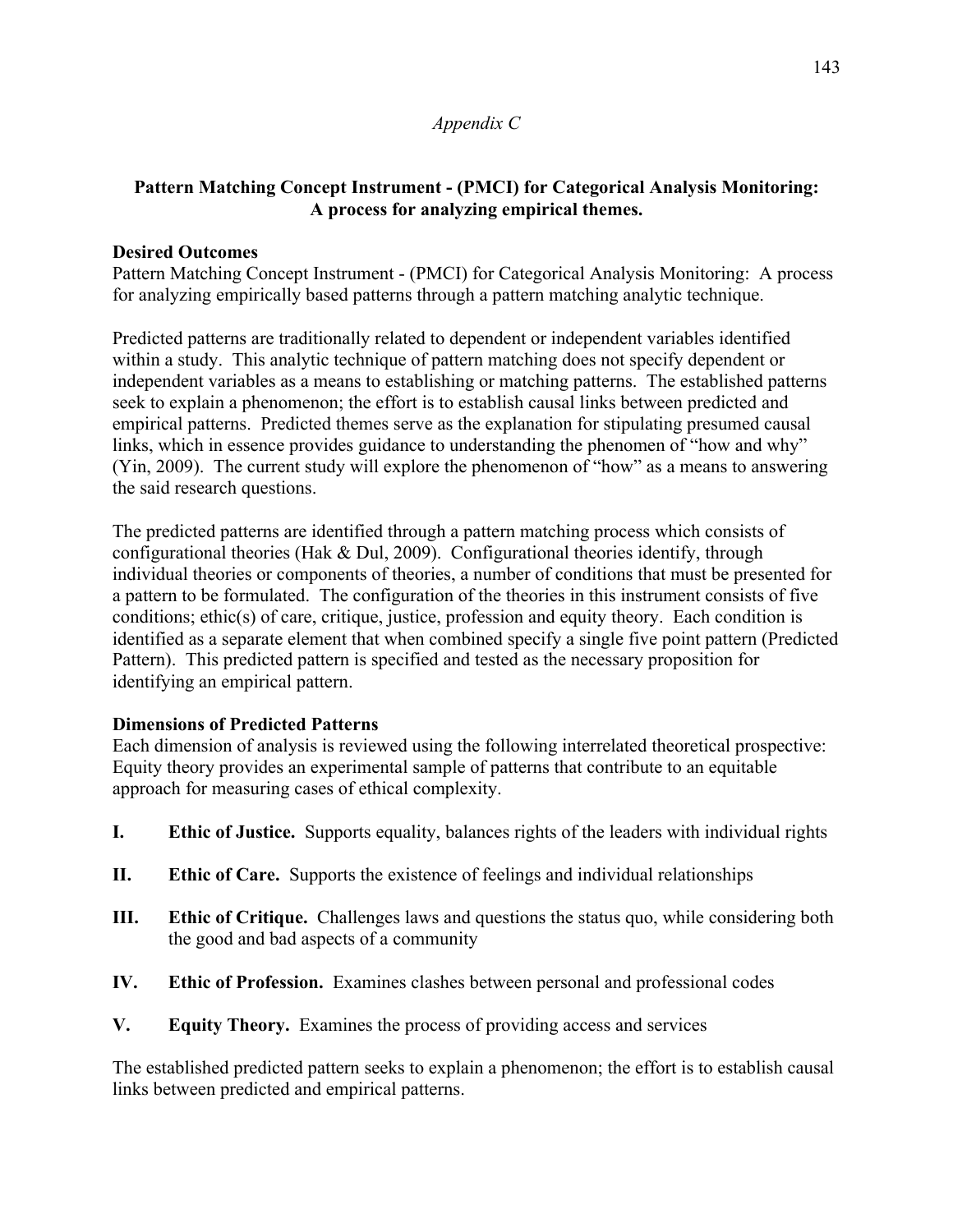# **<sup>I</sup> Ethic of Justice**

Supports equality, balances rights of the leaders with individual rights

I-EI 1. This ethic of justice seeks to understand two concepts, "commitment to human freedom" which is derived through rights and laws and "procedures for making decisions that respect equal sovereignty of the people."

# 1.1 Determines what is the legal course of action?

- − Rights and laws
- − Rules and regulations
- 1.2 Determines what is fair?
	- − Policies
	- − Fairness

Causal Links: (Empirical)

# **II Ethic of Care**

Supports the existence of feelings and individual relationships

II-EI 2. This ethic of care seeks to understand how care contributes to decision making closely examining regard for emotion, self and others.

- 2.1 Determines how can we promote a nurturing, positive climate?
	- − Personal Connections
	- − Compassion
- 2.2 Determines what will be the effects of the decisions I made as a leader?
	- − Nurturing
	- − hierarchal

Casual Links: (Empirical)

## **Ethic of Critique**

**III** Challenges laws and questions the status quo, while considering both the good and bad aspects of a community

III-EI 3. This ethic of Critique seeks to understand the laws themselves and the process that determines if the laws are just.

# 3.1 Examines how were rules made?

- − Power and influence
- − Social class inequalities
- − Gender inequalities disabilities
- − Ethnic and racial differences
- − Religious differences
- − Community Standards

3.2 Identifies who the community is and shows how it is examined by the leader?

Casual Links: (Empirical)

## **IV Ethic of Profession**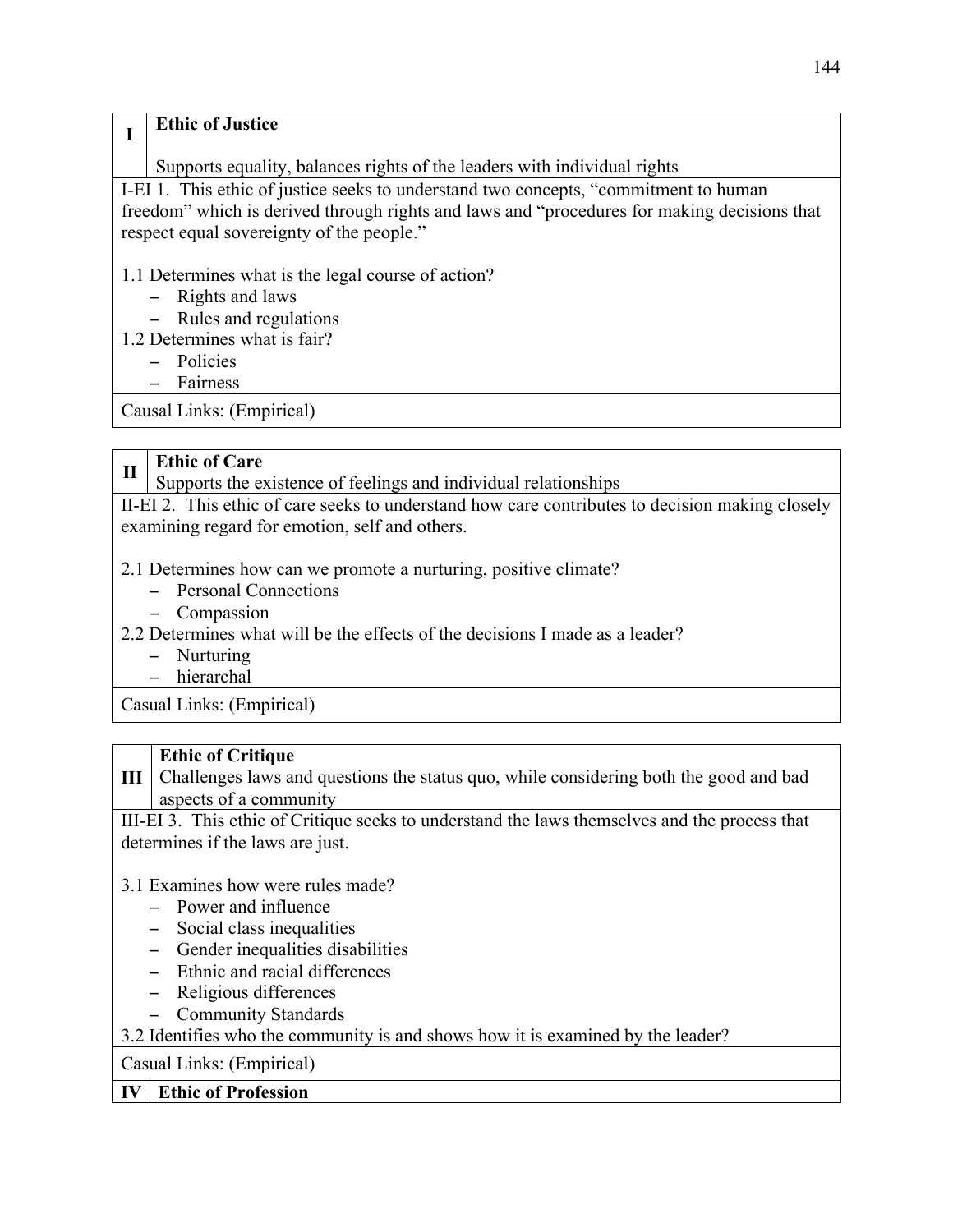IV-EI 1. This ethic of profession seeks to articulate a leader's individual personal and professional code of ethics by addressing the following questions.

4.1 Determines what is in the best interest of the community?

4.2 Determines what is in accordance with personal expectations?

4.3 Determines what is in accordance with professional norms?

- − Respect your personal ethical codes
- − Respect your professional ethical codes
- − Adhere to professional association standards
- − Respect best interest of the community
- − Dealing honestly with others
- − Treat others as you would like to be treated

Casual Links: (Empirical)

# **<sup>V</sup> Equity Theory**

Examines the process of providing access and services (Nieto & Bode, 2008).

V-EI 1. Equity theory provides the challenge to ensure a strong and productive relationship is achieved through trust and loyalty.

5.1 Provides an understanding of fairness to constituents?

5.2 What is an equal distribution of services?

5.3 Provides an understanding of balance to all?

Casual Links: (Empirical)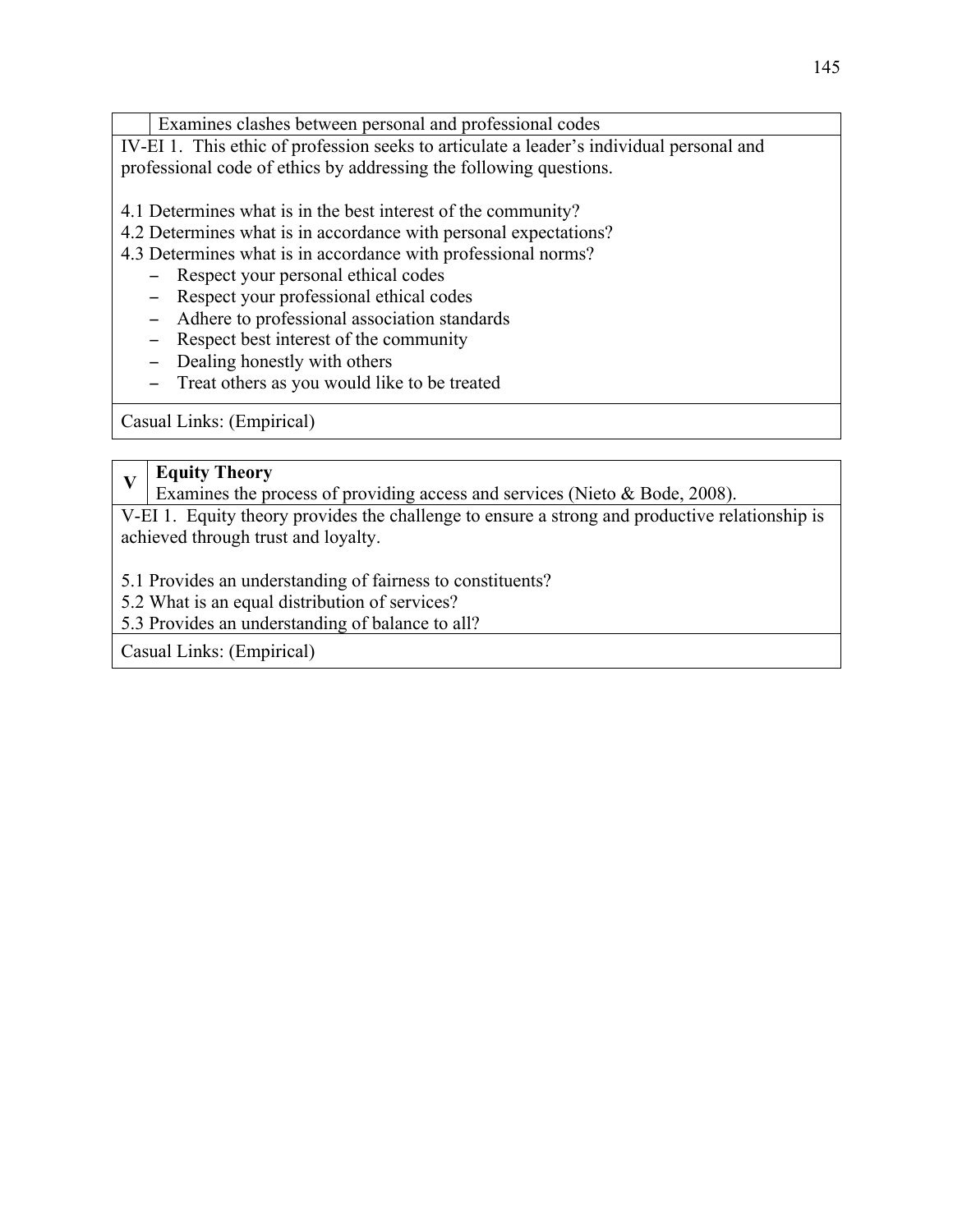# *Appendix D*

| Fact Analysis Rubric                           |                                                                                                                                             |                                                                                                                               |                                                                                                                                                                                                                   |                                                                                                                                                                                              |  |  |  |
|------------------------------------------------|---------------------------------------------------------------------------------------------------------------------------------------------|-------------------------------------------------------------------------------------------------------------------------------|-------------------------------------------------------------------------------------------------------------------------------------------------------------------------------------------------------------------|----------------------------------------------------------------------------------------------------------------------------------------------------------------------------------------------|--|--|--|
|                                                | Ethic of Justice                                                                                                                            | Ethic of Care                                                                                                                 | Ethic of Critique                                                                                                                                                                                                 | Ethic of Profession                                                                                                                                                                          |  |  |  |
| Historical<br>Analysis<br>Written<br>Documents | Focus on the<br>boundaries of the law.<br>Justice represents the<br>universal good or the<br>good for everyone<br>evolved. (Rawls,<br>1971) | Does the data show a<br>focus on caring about,<br>taking care of, giving<br>care or receiving care?<br>(Tronto, 1993)         | Focus on critical<br>evaluation of laws or<br>politics.<br>Does the data possess<br>a level of<br>consideration for<br>different issues<br>surrounding race,<br>class, gender, and<br>identity? (hooks,<br>1990). | Focus on the presence<br>of individual<br>statements pertaining<br>to one's code of<br>ethics, ethics of<br>community and<br>standards for the<br>community (Shapiro<br>& Stefkovich, 2001). |  |  |  |
| Interviews                                     | Focus on the law,<br>regulations, and<br>policies. They place<br>the focus on fairness<br>and equity.                                       | Is there a degree of<br>concern for their<br>constituents? Is there<br>a level of empathy<br>displayed by the<br>participant? | Focus on statements<br>of power? Focus on<br>the participants<br>expressions of power<br>in his or her role to<br>make laws?                                                                                      | Focus on statements<br>pertaining to best<br>interest of community.                                                                                                                          |  |  |  |